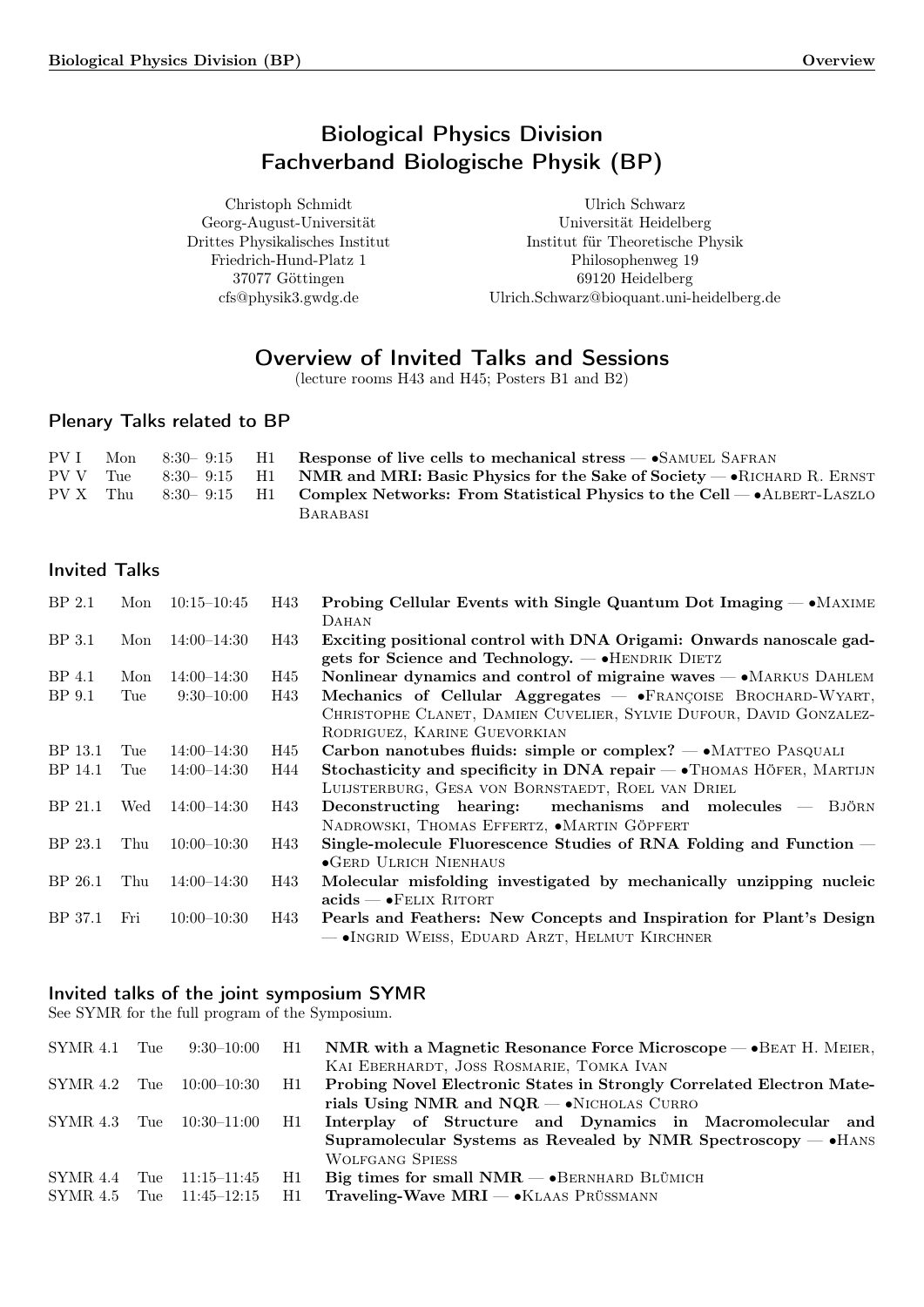|  |  | SYMR 4.6 Tue 12:15-12:45 H1 Life on the Edge: The Origins and Proliferation of Protein Misfolding |
|--|--|---------------------------------------------------------------------------------------------------|
|  |  | $\text{Diseases}$ $\rightarrow$ Chistopher M. Dobson                                              |

## Invited talks of the joint symposium SYMM

See SYMM for the full program of the Symposium.

| SYMM 1.1   | Wed | $9:30-10:00$    | H1 | Magnetic resonance imaging: an ongoing success story $-\bullet$ JENS FRAHM |
|------------|-----|-----------------|----|----------------------------------------------------------------------------|
| $SYMM$ 1.2 | Wed | $10:00 - 10:30$ | H1 | Biomedical nanomagnetics: A spin through new possibilities $-$             |
|            |     |                 |    | •KANNAN KRISHNAN                                                           |
| SYMM 1.3   | Wed | $10:30-11:00$   | H1 | Recent SQUID applications in medicine $-$ • HANS KOCH                      |
| SYMM 1.4   | Wed | $11:00-11:30$   | H1 | Biomedical Magnetic Resonance using Hyperpolarized Gases and Liq-          |
|            |     |                 |    | $uids$ $\bullet$ LAURA SCHREIBER                                           |
| SYMM 1.5   |     | Wed 11:30–12:00 | H1 | Recent Developments in Healthcare Biomagnetics $-\bullet$ QUENTIN          |
|            |     |                 |    | PANKHURST                                                                  |
| SYMM 1.6   | Wed | $12:00 - 12:30$ | H1 | $SQUIDs$ for Noninvasive Magnetogastrography $- \cdot A$ LAN BRADSHAW,     |
|            |     |                 |    | LEO CHENG, ANDREW PULLAN, WILLIAM RICHARDS                                 |

## Invited talks of the joint symposium SYAT

See SYAT for the full program of the Symposium.

| <b>SYAT 1.1</b> | Wed | $14:30 - 15:00$ | H1 | Aging, ergodicity breaking and universal fluctuations in continuous time<br>random walks: Theory and (possible) experimental manifestations -<br>$\bullet$ IGOR SOKOLOV |
|-----------------|-----|-----------------|----|-------------------------------------------------------------------------------------------------------------------------------------------------------------------------|
| SYAT 1.2        | Wed | $15:00 - 15:30$ | H1 | Distinguishing anomalous from simple diffusion in crowded solutions                                                                                                     |
|                 |     |                 |    | and in cells with fluorescence correlation spectroscopy $ \bullet$ CECILE                                                                                               |
|                 |     |                 |    | FRADIN, DANIEL BANKS, SHYEMAA SHEHATA, FELIX WONG, ROBERT PETERS                                                                                                        |
| $SYAT$ 1.3      | Wed | $15:30 - 16:00$ | H1 | Exploring Diffusion in Nanostructured Systems with Single Molecule                                                                                                      |
|                 |     |                 |    | <b>Probes:</b> From Nanoporous Materials to Living Cells $\rightarrow$ CHRISTOPH                                                                                        |
|                 |     |                 |    | <b>BRÄUCHLE</b>                                                                                                                                                         |
| <b>SYAT 2.1</b> | Wed | $16:30-17:00$   | H1 | The Lorentz model: a paradigm of anomalous transport $-$ • FELIX                                                                                                        |
|                 |     |                 |    | <b>HÖFLING</b>                                                                                                                                                          |
| $SYAT$ 2.2      | Wed | $17:00 - 17:30$ | H1 | Viscoelastic subdiffusion: from anomalous to normal $-$ • IGOR GOYCHUK                                                                                                  |
| $SYAT$ 2.3      | Wed | $17:30 - 18:00$ | H1 | Phase transitions, liquid micro-compartments, and embryonic pattern-                                                                                                    |
|                 |     |                 |    | ing - Clifford Brangwynne, JÖBIN GHARAKHANI, ANTHONY HYMAN,                                                                                                             |
|                 |     |                 |    | FRANK JÜLICHER                                                                                                                                                          |

## **Sessions**

| $BP$ 1.1–1.10   | Mon | $10:15 - 13:00$ | H45       | Statistical Physics of Biological Systems I (joint BP, DY)  |
|-----------------|-----|-----------------|-----------|-------------------------------------------------------------|
| $BP$ 2.1-2.9    | Mon | $10:15 - 13:00$ | H43       | New Technologies                                            |
| $BP$ 3.1-3.9    | Mon | $14:00 - 16:45$ | H43       | DNA, RNA and Associated Enzymes                             |
| $BP\ 4.1-4.10$  | Mon | $14:00-17:00$   | H45       | Statistical Physics of Biological Systems II (joint BP, DY) |
| BP 5.1-5.41     | Mon | $17:15 - 20:00$ | Poster B1 | <b>Posters: Biopolymers and Biomaterials</b>                |
| $BP 6.1 - 6.11$ | Mon | $17:15 - 20:00$ | Poster B1 | Posters: DNA and DNA Enzymes                                |
| $BP 7.1 - 7.11$ | Mon | $17:15 - 20:00$ | Poster B1 | Posters: Biological Machines, Motor Proteins                |
| $BP 8.1 - 8.6$  | Tue | $9:30-12:45$    | H1        | SYMR: Nuclear Magnetic Resonance: From Applications in      |
|                 |     |                 |           | <b>Condensed Matter Physics to New Frontiers</b>            |
| $BP$ 9.1–9.11   | Tue | $9:30-12:45$    | H43       | Physics of Cells I                                          |
| $BP$ 10.1–10.5  | Tue | $9:30-11:00$    | H44       | Evolutionary Game Theory I (joint SOE, BP)                  |
| BP 11.1-11.5    | Tue | $11:15 - 12:30$ | H44       | Evolutionary Game Theory II (joint SOE, BP)                 |
| $BP$ 12.1-12.10 | Tue | $13:45 - 16:15$ | H48       | Nuclear Magnetic Resonance: Frontiers and Applications      |
|                 |     |                 |           | (joint CP, BP)                                              |
| $BP$ 13.1–13.8  | Tue | $14:00 - 16:30$ | H45       | Nanoparticles and Viruses                                   |
| BP 14.1-14.7    | Tue | $14:00 - 16:00$ | H44       | Evolutionary Game Theory III (joint SOE, BP)                |
| $BP$ 15.1–15.9  | Tue | $14:30 - 17:00$ | H43       | Physics of Cells II                                         |
| $BP$ 16.1–16.6  | Wed | $9:30-12:30$    | H1        | <b>SYMM:</b> Magnetism and Medicine                         |
| $BP$ 17.1–17.6  | Wed | $9:30-11:00$    | H38       | Anomalous Transport I (joint BP, DY)                        |
| BP 18.1-18.7    | Wed | $11:15 - 13:15$ | H38       | Anomalous Transport II (joint BP, DY)                       |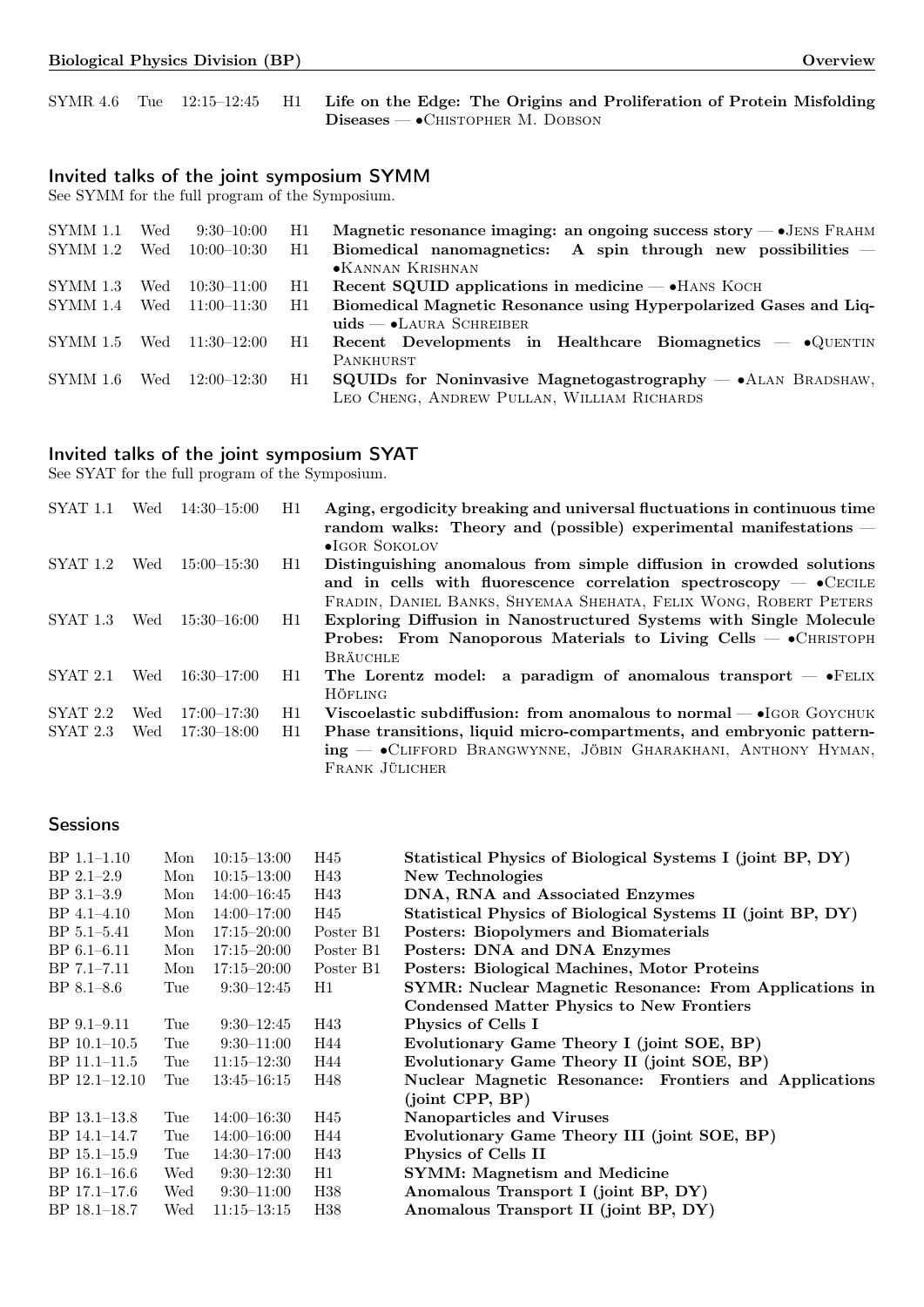| BP 19.1-19.10     | Wed | $10:00 - 12:45$ | H43                   | <b>Membranes and Vesicles</b>                                                  |
|-------------------|-----|-----------------|-----------------------|--------------------------------------------------------------------------------|
| $BP 20.1 - 20.9$  | Wed | $10:15 - 12:45$ | H44                   | Networks: From Topology to Dynamics I (joint DY, BP,<br>SOE)                   |
| BP 21.1-21.10     | Wed | $14:00 - 17:00$ | H43                   | Neurobiophysics and Sensory Transduction                                       |
| BP 22.1-22.1      | Thu | $9:30 - 10:15$  | H44                   | Networks: From Topology to Dynamics II (joint DY, BP,<br>SOE)                  |
| BP 23.1-23.10     | Thu | $10:00 - 13:00$ | H43                   | <b>Biopolymers</b>                                                             |
| $BP 24.1 - 24.10$ | Thu | $10:15 - 13:00$ | H44                   | Networks: From Topology to Dynamics III (joint DY, BP,<br>SOE)                 |
| $BP 25.1 - 25.5$  | Thu | $11:00-12:45$   | H45                   | Focus: Charge Effects in Soft and Biological Matter I (joint<br>CPP, BP, ST)   |
| BP 26.1-26.11     | Thu | $14:00-17:15$   | H43                   | From Single-Molecule to Tissue Dynamics                                        |
| BP 27.1-27.7      | Thu | $14:00 - 16:00$ | H44                   | Networks: From Topology to Dynamics IV (joint DY, BP,<br>SOE)                  |
| BP 28.1-28.12     | Thu | $14:00 - 17:45$ | H37                   | Focus: Charge Effects in Soft and Biological Matter II (joint<br>CPP, BP, ST)  |
| $BP$ 29.1-29.9    | Thu | $14:30 - 17:00$ | H45                   | <b>Biomolecular Spectroscopy</b>                                               |
| $BP$ 30.1-30.5    | Thu | $16:00 - 17:15$ | H44                   | Networks: From Topology to Dynamics V (joint DY, BP,<br>SOE)                   |
| BP 31.1-31.18     | Thu | $17:15 - 20:00$ | Poster B1             | <b>Posters:</b> Membranes and Vesicles                                         |
| BP 32.1-32.49     | Thu | $17:15 - 20:00$ | Poster B1             | Posters: Physics of Cells                                                      |
| BP 33.1-33.7      | Thu | $17:15 - 20:00$ | Poster B1             | <b>Posters:</b> Neurobiophysics                                                |
| BP 34.1-34.16     | Thu | $17:15 - 20:00$ | Poster B <sub>2</sub> | Posters: New Technologies                                                      |
| BP 35.1-35.15     | Thu | $17:15 - 20:00$ | Poster B <sub>2</sub> | Posters: Statistical Physics, Evolution, and Networks                          |
| BP 36.1-36.11     | Thu | $17:15 - 20:00$ | Poster B <sub>2</sub> | Posters: Tissue Dynamics, Charge Effects, and Anomalous<br>Transport           |
| BP 37.1-37.10     | Fri | $10:00 - 13:00$ | H43                   | <b>Biomaterials</b>                                                            |
| BP 38.1-38.6      | Fri | $10:15 - 12:00$ | H45                   | Focus: Charge Effects in Soft and Biological Matter III (joint<br>CPP, BP, ST) |

# Annual General Meeting of the Biological Physics Division

Wednesday 18:30–19:30 H45

∙ Bericht

∙ Verschiedenes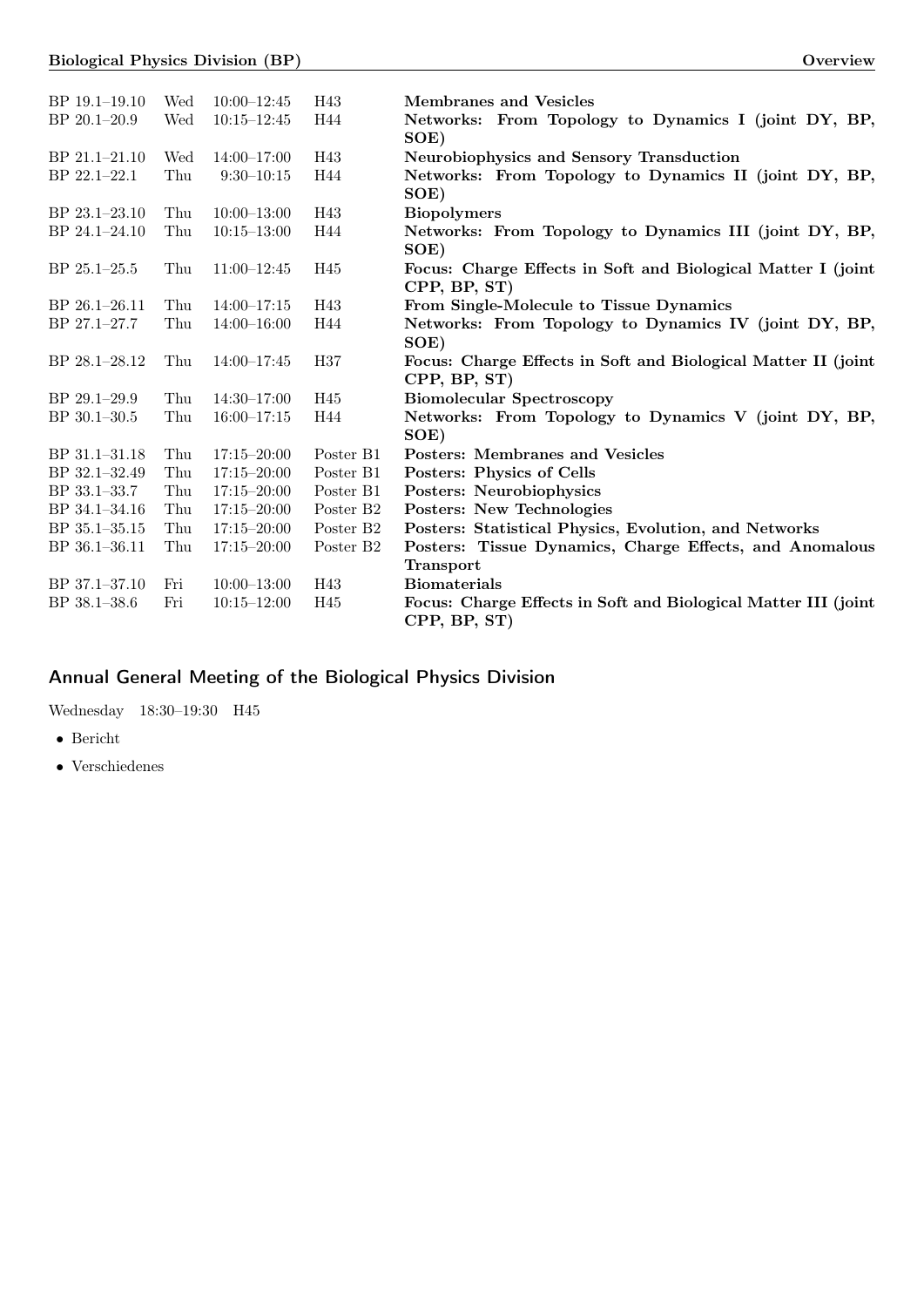## BP 1: Statistical Physics of Biological Systems I (joint BP, DY)

Time: Monday 10:15–13:00 Location: H45

**Invited Talk** BP 1.1 Mon 10:15 H45 Noise during rest enables the exploration of the brain's dynamic repertoire — ∙Viktor Jirsa — Theoretical Neuroscience Group CNRS, ISM UMR6233, Marseille Luminy, France

At rest certain cortical regions of the human brain consistently show temporally coherent activity. In humans, these resting state networks have been shown to greatly overlap with functional architectures present during consciously directed activity, which motivates the interpretation of rest activity as day dreaming, free association, stream of consciousness, and inner rehearsal. Here, we show that comparable resting state networks emerge from a stability analysis of the network dynamics using biologically realistic primate brain connectivity, although anatomical information alone does not identify the network. We specifically demonstrate that noise and time delays via propagation along connecting fibres are essential for the emergence of the coherent fluctuations at rest. The combination of anatomical structure and time delays creates a space-time structure of the couplings in which the neural noise enables the brain to explore various functional configurations representing its dynamic repertoire.

BP 1.2 Mon 10:45 H45 Constrained Branching Random Walks as a minimal model for adaptive evolution —  $\bullet$ Oskar Hallatschek — Biologische Physik und Evolutionäre Dynamik, MPI DS, Goettingen

Models of both sexual and asexual adaptation in well-mixed populations usually lead to solitary waves of adaptation. This means that the fitness distribution of the population assumes the form of a wave and moves to higher fitness at a certain speed of adaptation. This nonequilibrium steady state is easy to obtain in simulations but usually hard to analyze due to lack of detailed balance. Here, we introduce an analytically tractable minimal model that captures the essence of fitness waves of adaptation: i) a branching random walk of genotypes. ii) a global constraint that keeps the populations size finite. We show that for certain constraints an exact solution can be found. This exact solution, which can be summarized as a deterministic PDE with a peculiar cutoff, also turns out to approximate conventional models of adaptation in an unprecedented accuracy.

BP 1.3 Mon 11:00 H45 The number of adaptive paths in fitness landscapes with sign е**pistasis — ∙**Jаѕреr Frаnке<sup>1</sup>, Alexander Kloezer<sup>1</sup>, Jоаснім<br>Krug<sup>1</sup>, and J. Arjan G.M. de Visser<sup>2</sup> — <sup>1</sup>Institut für Theoretische Physik, Universität zu Köln — <sup>2</sup>Laboratory of Genetics, Wageningen University

A mutation of an organism's (genotypic or phenotypic) configuration has a higher probability of becoming fixed in the population if it increases the mutant's degree of adaptation to the environment (the organism's 'fitness'). A sequence of fitness-improving mutations forms an adaptive path along which the population can evolve. This concept of accessible paths plays an important role in determining the possible configurations that can be reached by evolutionary adaptation.

Since the mapping from configuration to fitness is biochemically only partially understood, several statistical models have been proposed trying to capture the essential features.

In this contribution, we consider the expected number of accessible paths and the probability of not having any accessible paths at all. We present analytic and numerical results for three statistical models for fitness landscapes and compare these results to data for the fitness landscape of the fungus Aspergillus niger.

BP 1.4 Mon 11:15 H45 Active Transport on Biological Networks — ∙Ines-Kristin  $W$ EBER<sup>1</sup>, PHILIP GREULICH<sup>1,2</sup>, and LUDGER SANTEN<sup>1</sup> – <sup>1</sup>Department of Theoretical Physics, Saarland University, 66041 Saarbrücken —  $^{2}$ Department of Theoretical Physics, Cologne University, 50937 Cologne

Active transport processes are vital for living cells. They are used, e.g. for structure formation, cell signaling and motion of cells. An large number of transport processes is carried out by molecular motors, i.e. specialized proteins that are able carry cargo along the cytoskeleton. The cytoskeleton is an inhomogeneous network of polar filaments which determines the cell shape and guides the motion of molecular motors.

<span id="page-3-0"></span>In this work we investigate the relation between network structure and dynamics of molecular motors, whereat we consider computer generated filament networks as well as realistic structures of the cytoskeleton. The real cytoskeleton structures are obtained from light microscopy images which are preprocessed by automated image analysis procedures to localize fluorescent marked microtubules. Molecular motors are modeled as stochastic self-driven particles. By means of computer simulations and a phenomenological approach we investigate the formation of clusters on the different kinds of networks. We observe cluster formation at all size scales, even for small particle densities [1].

[1] P. Greulich, L. Santen, arXiv:0904.3890v1

<span id="page-3-1"></span>BP 1.5 Mon 11:30 H45

Estimating molecule numbers based on fluctuations ∙Andreas Ruttor and Manfred Opper — Technische Universität Berlin

<span id="page-3-2"></span>Microarray experiments and other methods used to analyze biochemical systems are often not calibrated, so that results are given in arbitrary units. In this case the actual amount of molecules involved in the reactions remains unknown. However, fluctuations visible in the data set can be used to estimate it. For that purpose we use a diffusion model based on stochastic differential equations, which describe the dynamics of the reaction system. Here, two sources of fluctuations have to be taken into account: Observation noise, caused by the measurement process, is usually independent of the state of the system. But internal noise is the result of discrete reaction events occurring at random points in time. Therefore its size is directly related to the number of molecules per arbitrary unit, which is included in the model as a parameter. By solving the backward Fokker-Planck equation of the diffusion model in the weak noise limit, it is possible to calculate the likelihood of all observations. Maximizing this quantity with respect to the parameters leads to an estimate of the molecule numbers per arbitrary unit. Additionally, the uncertainty of this calibration can be obtained by calculating the Laplace approximation of the marginal posterior distribution.

<span id="page-3-5"></span>BP 1.6 Mon 11:45 H45

<span id="page-3-3"></span>Clustering in self-propelled particle systems — •FERNANDO  $P_{\text{ERUANI}}^1$  and MARKUS  $B_{\text{AER}}^2$  — <sup>1</sup>Service de Physique de l Etat Condense, CEA Saclay, 91191 Gif-sur-Yvette, France — <sup>2</sup>Physikalisch-Technische Bundesanstalt, Abbestr. 2-12, 10587 Berlin, Germany

Self-propelled particle systems exhibit a rich irreversible clustering dynamics. Independently of the initial condition, these systems reach a steady state cluster size distribution which depends on particle density and noise intensity. We show that the aggregation process can be described by a set of Smoluchowski equations whose functional form is independent of the symmetry of the velocity alignment rule or interaction forces. For a given density (noise intensity) there is always a critical noise intensity (density) at which the cluster size distribution becomes critical, with a exponent 4/3. Below the critical point, the cluster size distribution is exponential and the system exhibits a characteristic cluster size. Above the critical point, the cluster size distribution can be well fitted by a power-law with a second peak at large cluster sizes. The exponent of the power-law is a function of the noise intensity, resp. of particle density.

BP 1.7 Mon 12:00 H45 A Colloidal Approach to Protein Adsorption —  $\bullet$ OLAF LEIdinger and Ludger Santen — Fachrichtung Theoretische Physik, Universität des Saarlandes

<span id="page-3-4"></span>We investigate the unspecific adsorption of proteins, which are modeled as polydisperse colloidal particles. The particle-particle interactions are described in the framework of the DLVO theory, including steric repulsion, electrostatic and van der Waals interactions. Furthermore we introduce internal degrees of freedom representing different conformations of the model proteins at the surface.

By means of extensive Monte Carlo simulations we reproduce the experimentally observed characteristics of the biofilm-formation[1,2]. The adsorption kinetics can be divided into three intervals: Initially the adsorption is limited by the flux of particles to the surface. At low concentrations the proteins spread at the surface in order to opti-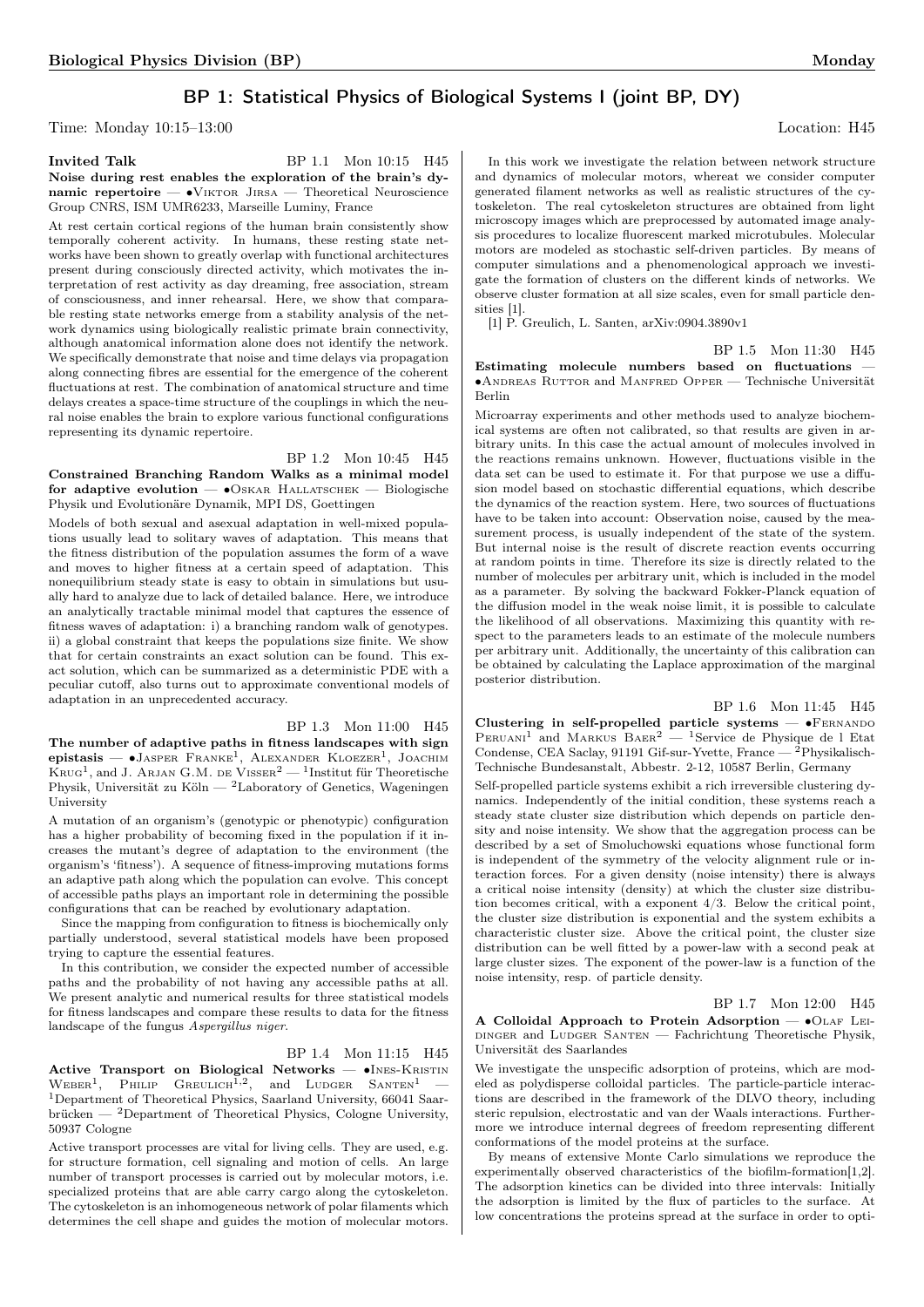mize the binding to the surface. At higher concentrations the adsorbed proteins are compacted due to particle-particle interactions and finally the surface coverage saturates. These dynamical regimes can be identified in experimental and theoretical investigations of the adsorbed amount. The comparison between experimentally and theoretically generated biofilms is completed by a detailed analysis of the point patterns connected to the adsorbed particles, which is carried out by means of integral measures.

[1] A. Quinn et al 2008 EPL 81 56003 (6pp)

[2] M Bellion et al 2008 J. Phys.: Condens. Matter 20 404226 (11pp)

BP 1.8 Mon 12:15 H45 All-or-none protein-like folding transition of a flexible homopolymer chain —  $\bullet$ WOLFGANG PAUL<sup>1</sup>, MARK TALOR<sup>2</sup>, and KURT BINDER<sup>3</sup> — <sup>1</sup>Institut für Physik, Martin-Luther-Universität, 06099 Halle — <sup>2</sup>Department of Physics, Hiram College, Hiram, Ohio 44234, USA  $-$  <sup>3</sup>Institut für Physik, Johannes-Gutenberg-Universität, 55099 Mainz

We report a first-order all-or-none transition from an expanded coil to a compact crystallite for a flexible polymer chain. Wang-Landau sampling is used to construct the complete density of states for squarewell chains up to length 256. Analysis within both the microcanonical and canonical ensembles shows a direct freezing transition for finite length chains with sufficiently short-range interactions. This type of transition is a distinctive feature of "one-step" protein folding and our findings demonstrate that a simple homopolymer model can exhibit protein-folding thermodynamics. We also discuss how this finding depends on the range of the attractive interaction. Chains assume an expanded coil conformation at high temperatures and a crystallite structure at low temperatures. For large well diameters, with decreasing temperature a chain undergoes a continuous coil-globule (collapse) transition followed by a discontinuous globule-crystal (freezing) transition. For small well diameters the collapse transition is preempted by the freezing transition and thus there is a direct first-order coil-crystal phase transition.

BP 1.9 Mon 12:30 H45

Genome Folding at the 30 nm Scale —  $\bullet$ PHILIPP M. DIESINGER<sup>1</sup> and DIETER W. HEERMANN<sup>2</sup> — <sup>1</sup>Institute of Theoretical Physics, Heidelberg, Germany / MIT, Cambridge, USA  $^2$ Institute of Theoretical Physics, Heidelberg

We present a Monte Carlo model for genome folding at the 30-nm scale

with focus on linker-histone and nucleosome depletion effects. Depletion of linker histones and nucleosomes affects, massively, the flexibility and the extension of chromatin fibers. Increasing the amount of nucleosome skips can lead either to a collapse or to a swelling of chromatin fibers. We show that depletion effects may even contribute to chromatin compaction. Furthermore, we find that predictions from experimental data for the average nucleosome skip rate lie exactly in the regime of maximum chromatin compaction.

We determine the nucleosome pair distribution function of chromatin. We show that chromatin nanostructure might in principle be accessible by 2D high-resolution light microscopy: Our simulations show that even in the case of fibers with depletion effects and after a projection, the main dominant peaks can still be identified.

Furthremore, we compare our simulations with 5C data of a gene desert as well as FISH data and find that only fibers with random depletion of linker histones or nucleosomes can explain the probability of random chromatin contacts on small length scales that play an important role in gene regulation. Missing linker histones and nucleosomes might not just be randomly occuring simple unavoidable defects but instead they might even play a regulatory role in gene expression.

<span id="page-4-0"></span>BP 1.10 Mon 12:45 H45 Statistical aspects of trypanosome's motility —  $\bullet$ VASILY ZABURDAEV<sup>1,2</sup>, SRAVANTI UPPALURI<sup>3</sup>, THOMAS PFOHL<sup>3,4</sup>, MARKUS ENGSTLER<sup>5</sup>, HOLGER STARK<sup>2</sup>, and RUDOLF FRIEDRICH<sup>6</sup> - <sup>1</sup>Harvard University, Cambridge, USA  $-$  <sup>2</sup>Technical University of Berlin, Berlin, Germany — <sup>3</sup>MPI for Dynamics and Self-Organization, Göttingen, Germany  $-$  <sup>4</sup>University of Basel, Basel, Switzerland  $-$  <sup>5</sup>University of Würzburg, Würzburg, Germany —  ${}^{6}$ University of Münster, Münster, Germany

Trypanosome is a parasite causing the sleeping sickness. The way it moves in the blood stream and penetrates various obstacles is the area of active research. Our goal was to investigate a free trypanosomes' motion in the planar geometry. Our analysis of trypanosomes' trajectories reveals that there are two correlation times - one is associated with a fast motion of its body and the second one with a slower rotational diffusion of the trypanosome. We propose a system of Langevin equations to model such motion. One of its peculiarities is the presence of multiplicative noise predicting higher level of noise for higher velocity of the trypanosome. Theoretical and numerical results give a comprehensive description of the experimental data such as the mean squared displacement, velocity distribution and auto-correlation function.

## BP 2: New Technologies

Time: Monday 10:15–13:00 Location: H43

#### **Invited Talk** BP 2.1 Mon 10:15 H43 Probing Cellular Events with Single Quantum Dot Imaging — ∙Maxime Dahan — Ecole normale supérieure, Paris, France

In the past years, experiments on membrane molecules have demonstrated the potential of single quantum dot (QD) tracking to decipher the dynamics of complex events and to study biochemical reactions at the single molecule level, directly in live cells. Here I will discuss the principles, methods and challenges of single QD tracking. In particular, I will present our current effort to go beyond membrane dynamics and make QD imaging a standard imaging technique in cell biology. First, I will discuss how QDs can be internalized into live cells, how their colloidal properties affect their intracellular behavior and how QDs can be targeted to specific biomolecules or organelles. Next, I will show the results of recent experiments on the motion of molecular motors kinesin and myosin V in the cytoplasm of live cells. These experiments give access to important parameters such as the velocity, the processivity or stepping characteristics of the motor, directly in its cellular environment. Finally, I will present the challenges that need to be met to improve the properties of QDs as biological probes and the strategies that we are implementing to prepare small fonctional nanoparticles with controlled valency using peptide-coated QDs. Overall, the combination of tracking measurements, single-molecule counting methods and emerging high-resolution imaging techniques offer exciting possibilities to probe the composition, structure and dynamics of supramolecular assemblies in live cells.

BP 2.2 Mon 10:45 H43

Near-fields in Fluorescence Microscopy - Absolute Determination of z-positions in the Nanometer Range —  $\bullet$ Michael BERNDT<sup>1</sup>, MIKE LORENZ<sup>1</sup>, JÖRG ENDERLEIN<sup>2</sup>, and STEFAN DIEZ<sup>1</sup> -<sup>1</sup>Max-Planck-Institute of Molecular Cell Biology and Genetics, Dresden, Germany — <sup>2</sup> III. Institute of Physics, Georg-August-University, Göttingen, Germany

Typical processes in molecular biology take place on a nanometer range and are too small to be resolved by conventional light microscopy. To though reveal information from such systems, techniques are required which access information on the nanometer scale. Here, we present a novel near-field based method to precisely determine absolute heights on the length scale of 0-100 nm above surfaces. We make use of distance dependent quenching processes fluorophores undergo in the proximity to conductive interfaces and measure the influence on the fluorescence lifetime by wide-field fluorescence lifetime imaging microscopy [1]. We use theoretical computations based on the CPS theory to scale the determined lifetimes to absolute heights [2]. We apply our method to fluorescently labeled microtubules elevated to different heights by several spacer molecules. Hence we demonstrate a technique to measure molecule geometries with nanometer precision.

References: [1] M. Lorenz, RNA 15, 97-103 (2009), [2] R.R. Chance, A. Prock, R. Silbey, Advances in Chemical Physics XXXVII, 1-65 (1978)

BP 2.3 Mon 11:00 H43 Robust measurement of diffusion with scanning FCS — ∙Zdeněk Petrášek, Susan Derenko, and Petra Schwille —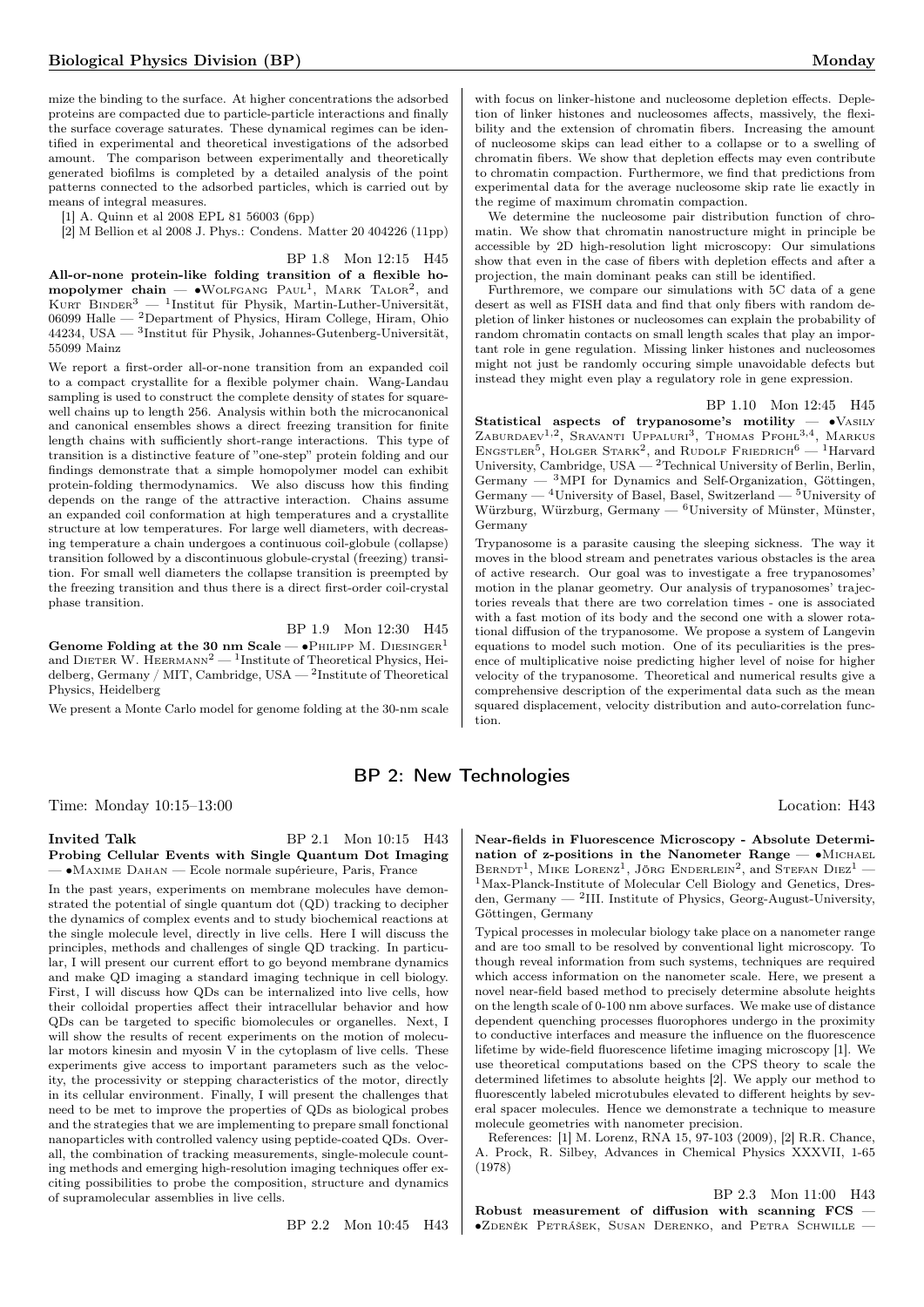Biophysics group, Biotechnologisches Zentrum, Technische Universität Dresden, Tatzberg 47/49, 01307 Dresden, Germany

We present a simple modification of Fluorescence Correlation Spectroscopy (FCS), where the position of the measurement volume is not stationary, but is scanned along a circle of a diameter comparable to the volume size. The known scan radius serves as an internal spatial standard, meaning that the exact volume size need not be known to determine the diffusion coefficient. In this way the method gains robustness against optical distortions that may uncontrollably enlarge the measurement volume, or affect its shape.

The oscillations, introduced into the measured correlation curve by scanning, favourably constrain the fit of a model to the data. Therefore, a relatively narrow range of the autocorrelation is sufficient to obtain a stable fit. Consequently, the correlation values at short lag times, that may be influenced by complicated photophysics of the dye or suffer from a poor signal-to-noise ratio, or the values at long correlation times, that may be affected, for example, by depletion due to photobleaching, can be excluded from the analysis, contributing to the robustness of the method.

The implementation of scanning FCS based on a two-dimensional piezo scanner has been applied to studies both in bulk solution and on surfaces — supported lipid bilayers and giant unilamellar vesicles.

BP 2.4 Mon 11:15 H43

Which parameters influence resolution in optical subdiffraction imaging?  $-$  • Thorben Cordes<sup>1,2</sup>, CARSTEN FORTHMANN<sup>1</sup>, CHRISTIAN STEINHAUER<sup>1</sup>, JAN VOGELSANG<sup>1</sup>, and PHILIP TINNEFELD<sup>1</sup> — <sup>1</sup>Applied Physics - Biophysics, LMU München, Amalienstr. 54, 80799 München, Germany — <sup>2</sup>Biological Physics Research Group, Clarendon Laboratory, University of Oxford, Parks Road, Oxford, OX1 3PU, United Kingdom

In this contribution we will discuss imaging resolution of recently developed superresolution approaches from two different perspectives: (i) At first we reconsider those factors that are actually responsible for the achievable resolution limit of all superresolution techniques - either using subsequent localization of single-fluorophores (STORM, PALM)[1] or targeted readout (STED, SSIM)[1] - by incorporating the photostability of the emitter. (ii) In a second step we experimentally investigate the dependence between resolvable fluorophore density and photophysical parameters that determine the actual imaging speed in a method termed Blink-Microscopy[2]. We therefore employed single-molecule cut-and-paste[3], a method that enables molecule-by-molecule assembly of structures with features below the diffraction limit. Then complex or regular structures with patterns below the diffraction limit were used as calibration structures to characterize how parameters, such as the ON/OFF-time ratio, influence resolution and imaging speed. References: [1] S. W. Hell, Nature Methods 6 (2009) 24-31. [2] C. Steinhauer, et al. JACS 130 (2008) 16840-16841. [3] S. K. Kufer, et al. Science 319 (2008) 594-596.

#### 15 min. break

# BP 2.5 Mon 11:45 H43

A Pore-Cavity-Pore Nanodevice to Trap and Optically Investigate Single Molecules — • MARTIN LANGECKER, DANIEL PEDONE, and Ulrich Rant — Walter Schottky Institut, TU München

Single engineered nanopores in solid state membranes have attracted broad attention in recent years as a tool to study single biological molecules like DNA or proteins. Here we introduce a novel solid-state device which comprises two stacked nanopores defining the in- and outlet of a pico liter cavity. This pore-cavity-pore (PCP) architecture allows for the electrical as well as optical examination of single molecules. The PCP device is fabricated by structuring nanopores into a sandwich SiN/Si/SiN wafer using e-beam lithography, wet chemical etching, and feedback controlled electrochemical etching steps. The in- and outlet nanopores of the fabricated PCP-devices are characterized by transmission electron microscopy, evidencing that the pore diameters may be controlled independently down to 10 nm. Through electric potential control we are able to inject and eject nano-objects into and out of the device. We present fluorescence experiments of single DNA molecules and nm-sized polystyrene beads inside the PCP device. We study the potential-dependent loading and unloading of the cavity with 40 nm fluorescently labeled beads and analyze the diffusion of single particles within the cavity by particle tracking. We find that the apparent diffusion coefficients inside the cavity deviate from values obtained for free diffusion in solution and correlate the deviation with

the confinement effect of the cavity. Moreover, we present experiments showing the trapping and translocation of fluorescently labeled DNA.

### BP 2.6 Mon 12:00 H43

Scanning Ion Conductance Microscopy vs. Atomic Force Microscopy in Cell Imaging — ∙Johannes Rheinlaender and Tilman E. Schäffer — Lehrstuhl für Angewandte Physik, Universität of Erlangen-Nürnberg, Staudtstr. 7, Bau A3, 91058 Erlangen, Deutschland

We performed a direct comparison of AFM and SICM by imaging the same fibroblast cell with both techniques in series. We thereby show the advantages and disadvantages of both techniques with respect to topography imaging of soft samples. The finite imaging force applied to the cell by the AFM tip causes vertical and lateral cell indentations, which we analyzed quantitatively. SICM imaging, on the other hand, is based on a non-contact imaging mechanism and provides true topography data. We show that thin, loosely-bound filopodia can be imaged with SICM at high resolution.

Rheinlaender, J. and T.E. Schäffer, J. Appl. Phys., 2009. 105(9): p. 094905

BP 2.7 Mon 12:15 H43

Quantitative biological imaging by ptychographic x-ray diffraction microscopy —  $\bullet$ KLAUS GIEWEKEMEYER<sup>1</sup>, PIERRE  $THIBAULT<sup>2</sup>$ . SEBASTIAN , SEBASTIAN KALBFLEISCH<sup>1</sup>, ANDRÉ BEERLINK<sup>1</sup>, CAMERON M. KEWISH<sup>3</sup>, MARTIN DIEROLF<sup>2</sup>, FRANZ PFEIFFER<sup>2</sup>, and TIM SALDITT<sup>1</sup> — <sup>1</sup>Institut für Röntgenphysik, Georg-August-Universität Göttingen, Göttingen, Germany —  $^{2}$ Department Physik (E17), Technische Universität München, Garching, Germany — <sup>3</sup>Paul Scherrer Institut, Villigen PSI, Switzerland

Mesoscopic structues with specific functions are abundant in many cellular systems and have been well characterized by electron microscopy in the past. However, the quantitative study of the three-dimensional structure and density of subcellular components remains a difficult problem.

In this contribution we show how these limitations could be overcome in the future by the application of recently introduced and now rapidly evolving coherent x-ray imaging techniques for quantitative biological imaging on the nanoscale. More specifically, we report on a recent scanning (ptychographic) diffraction experiment on unstained and unsliced freeze-dried cells of the bacterium Deinococcus radiourans using only a pinhole as beam defining optical element [1]. As a result quantitative density projections well below optical resolution have been achieved. [1] Giewekemeyer et al. PNAS (2009), in press.

BP 2.8 Mon 12:30 H43 The Nanofocus Endstation of the MiNaXS Beamline **at PETRA III** —  $\bullet$ CHRISTINA KRYWKA<sup>1</sup>, STEPHAN ROTH<sup>2</sup>;<br>RALPH DÖHRMANN<sup>2</sup>, and MARTIN MÜLLER<sup>3</sup> — <sup>1</sup>Christian-Albrechts-Universität zu Kiel, Institut für Experimentelle und Angewandte Physik, Leibnizstraße 19, D-24098 Kiel — <sup>2</sup>DESY, Notkestraße 85, D-22603 Hamburg —  ${}^{3}$ GKSS Forschungszentrum Geesthacht, Max-Planck-Straße 1, D-21502 Geesthacht

The former PETRA storage ring of DESY (Hamburg) was refurbished into PETRA III, one of the most brilliant x-ray sources worldwide. All beamlines of the new 3rd generation synchrotron radiation source are currently in their final state of completion.

The MIcro- and NAnofocus X-ray Scattering beamline (MiNaXS) is equipped with two endstations, out of which the farthest is designed to provide a high flux, monochromatic x-ray beam (8-25 keV) focused to a size of about 100nm \* 100nm.

Due to the low divergent, sub-micron sized focus experiments with a superior spatial resolution and a flux sufficiently high to study both biological and synthetic materials will very soon become routinely available for nanodiffraction experiments at this endstation of MiNaXS.

This contribution presents the current status of the nanofocus endstation and future extensions. Along with the latest commissioning measurements exemplary and potential applications of nanofocused xrays are shown. Their applicability to life and materials science is demonstrated on the basis of the availability of high flux density and coherence; both being key-features of the new PETRA III source.

#### BP 2.9 Mon 12:45 H43

Programmable Lab on a Chip System for single cell analysis  $\bullet$  STEFAN THALHAMMER<sup>1</sup> and Achim Wixforth<sup>2</sup> — <sup>1</sup>Helmholtz Zentrum München, Institut für Strahlenschutz, Ingolstädter Landstrasse 1, 85764 Neuherberg — <sup>2</sup>Universität Augsburg, Experimental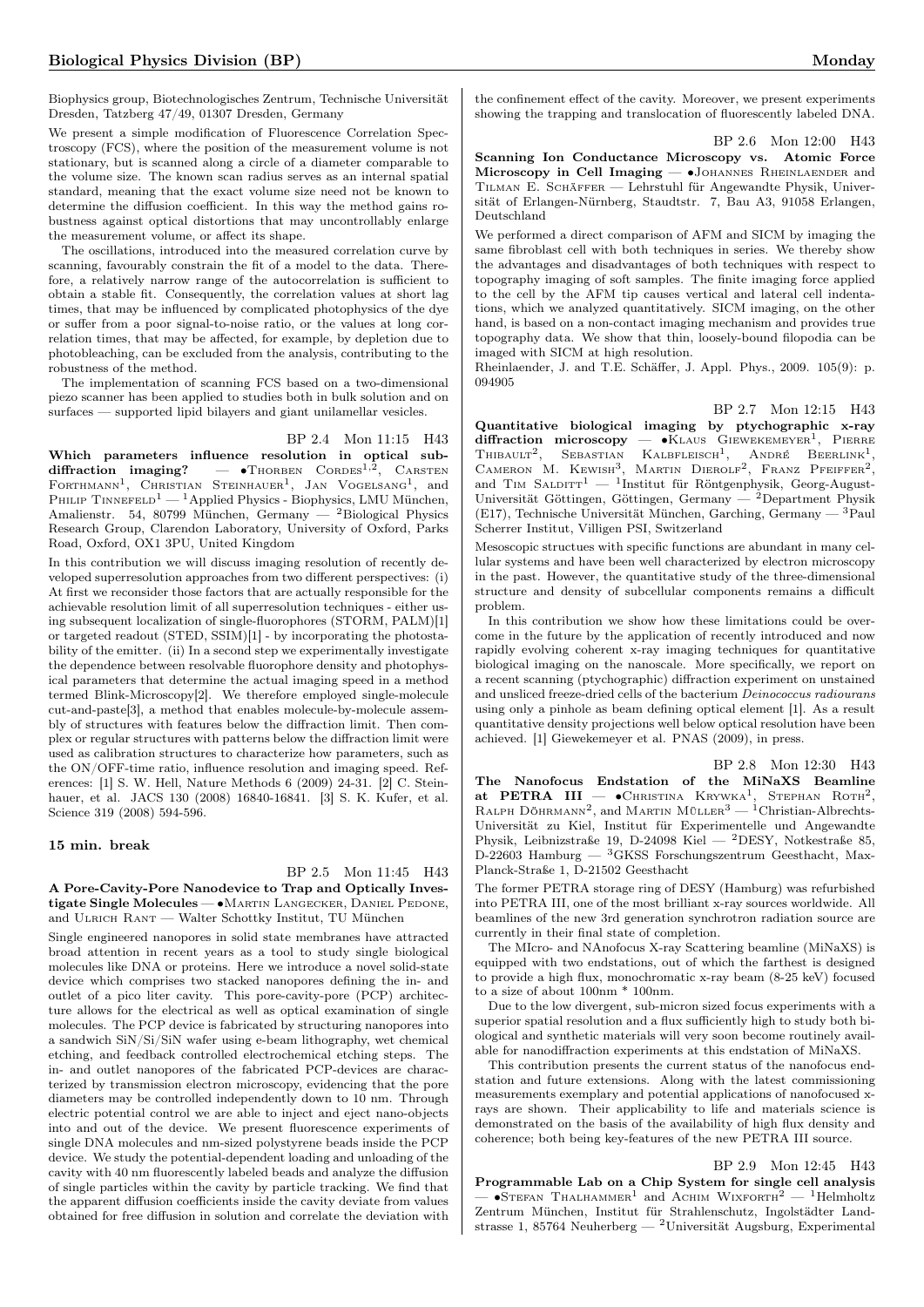Physiks I, Universitätsstrasse 1, 86159 Augsburg

The collection, selection, amplification and detection of minimum genetic samples became a part of everyday life in medical and biological laboratories, to analyze DNA-fragments of pathogens, patient samples and traces on crime scenes. Here, a multifunctional programmable Lab-on-a-Chip driven by nanofluidics and controlled by surface acoustic waves (SAW) is presented. This system combines serial DNAisolation-, amplification- and array-detection-process on a modified glass-platform. The fluid actuation is controlled via SAW by interdigital transducers implemented in the chemical modified chip surface.

## BP 3: DNA, RNA and Associated Enzymes

Time: Monday 14:00–16:45 Location: H43

#### Invited Talk BP 3.1 Mon 14:00 H43

Exciting positional control with DNA Origami: Onwards nanoscale gadgets for Science and Technology. — • HENDRIK DIETZ — Laboratory for Biomolecular Nanotechnology, Physik Dept, Technische Universität München - Garching, Germany

Scaffolded DNA Origami (1) is a molecular self-assembly method that enables folding a multiple-kilobase 'back-bone' DNA molecule into complex nanoscale shapes by introducing interactions between different segments on the backbone molecule. Interaction patterns are expressed by sets of synthetic 'staple' molecules that are added to the much longer back-bone molecule. Based on this concept we have developed a general approach to the construction of custom threedimensional shapes that can be conceptualized as creating customcrossection bundles of DNA double helices (2) where the number, arrangement, and lengths of helices can be freely designed. We further enabled building yet more sophisticated shapes that also twist and bend in desired ways (3). Importantly, DNA origami retains spatial registry over each of thousands of DNA bases that are installed in a constructed shape. These methods thus afford truly unique positional control on the nanoscale. Our current efforts are now centered around taking advantage of this positional control in the form of nanoscale "gadgets" for applications in the molecular biosciences.

(1) PWK Rothemund: NATURE 2006

(2) SM Douglas, H Dietz, T Liedl, B Hogberg, F Graf, W Shih: NATURE 2009

(3) H Dietz, SM Douglas, W Shih: SCIENCE 2009

BP 3.2 Mon 14:30 H43

Effect of DNA sequence variation on the dynamics of backtracking during RNA transcription — •ABIGAIL KLOPPER<sup>1,2</sup>, JUSTIN BOIS<sup>1,2</sup>, and STEPHAN GRILL<sup>1,2</sup> — <sup>1</sup>Max Planck Institute for the Physics of Complex Systems — <sup>2</sup>Max Planck Institute of Molecular Cell Biology and Genetics

The transcription of information encoded in the genome is facilitated by RNA polymerase, a macromolecular machine which steps along a DNA template, assembling and extruding a complementary RNA transcript. The process is typically marked by pausing events which have been linked to an inactive backtracked state, involving diffusive excursions of the polymerase along the template. In this state, the polymerase cannot elongate the RNA transcript, and productive synthesis only resumes once the polymerase has realigned with the RNA, effectively stepping out of the backtrack. Inability to recover can lead to cleavage of the transcript or termination of the process. We investigate the notion that sequence variation along the template influences the average time required for unassisted recovery. We perform simulations and numerical calculations using a hopping model with DNA sequencespecific transition rates. Motivated by results from single molecule experiments in which the polymerase is subject to mechanical force, we compute the sequence-averaged distribution of force-dependent pause recovery times. We show that DNA sequence variation rescales the distribution associated with a simple random walk and renders the polymerase less sensitive to the applied force.

## BP 3.3 Mon 14:45 H43

Transcription of ribosomal RNA - a central task for rapid bacterial growth —  $\bullet$ STEFAN KLUMPP<sup>1</sup> and TERENCE Hwa<sup>2</sup> <sup>1</sup>Max-Planck-Institut fuer Kolloid- und Grenzflaechenforschung, 14424 Potsdam — <sup>2</sup>Center for Thoretical Biological Physics, UC San Diego, La Jolla CA, USA

The chemical surface modification allows fluid handling in the submicroliter range. Minute amount of sample material is extracted by laser-based microdissection out of e.g. histological sections at the single cell level. A few picogram of genetic material are isolated and transferred via a low-pressure transfer system (SPATS) onto the chip. Subsequently the genetic material inside single droplets, which behave like "virtual" beaker, is transported to the reaction and analysis centers on the chip surface via surface acoustic waves, mainly known as noise dumping filters in mobile phones. At these "biological reactors" the genetic material is processed, e.g. amplified via polymerase chain reaction methods, and genetically characterized.

Synthesis of ribosomes is essential for rapid cell growth and fast growing cells, from bacteria to cancer cells, devote a substantial fraction of their transcriptional activity to making ribosomal RNA (rRNA). Transcription of rRNA is typically characterized by dense traffic of RNA polymerases (RNAPs) along the rRNA genes, very different from the typical situation for mRNA-encoding genes, which have low transcription rates. As dense traffic is susceptible to traffic jams which may arise inevitably due to stochastic pausing of the polymerases, we asked whether there are specific constraints that govern transcription in a dense traffic situation. This perspective allows us to propose novel functions for termination/antitermination systems in bacterial rRNA transcription [1]. More general, the theoretical analysis of rRNA synthesis from a "traffic viewpoint" provides a unique perspective towards the physiological constraints and regulatory principles governing ribosome synthesis in bacterial and eukaryotic cells [1,2].

[1] S. Klumpp and T. Hwa PNAS 105, 18159 (2008)

[2] S. Klumpp and T. Hwa RNA Biol. 6, 392 (2009)

BP 3.4 Mon 15:00 H43

Human Telomeric Quadruplex Conformations studied by pulse EPR — Mykhailo Azarkh, Singh Vijay, Hartig Jörg, and ∙Drescher Malte — University of Konstanz, 78457 Konstanz, Germany

The Emmy-Noether group at the department of Physical Chemistry in Konstanz is engaged in developing and applying methods in Electron Paramagnetic Resonance (EPR) to study structure and dynamics of disordered materials.

Here we present for the first time distance measurements in quadruplex sequences based on pulsed EPR measurements (DEER) of doublenitroxide spin labeled DNA oligonucleotides. Telomeric quadruplex sequences have attracted much attention since a biological function of these unusual folds is anticipated. The human telomeric repeat is able to form structures that differ drastically in strand orientation and loop connectivity. Although it has been an important quest to decipher the physiologically relevant quadruplex topologies, the exact structures contributing to the mixtures present in potassium-rich solutions are still discussed controversially.

Our measurements demonstrate the presence of the all-parallel (so called propeller) and the all-anti-parallel (called basket) conformation in K+ solution, adding an important piece of evidence to the current debate.

#### 15 min. break

#### BP 3.5 Mon 15:30 H43

Integrative investigation of DNA supercoiling under tension — • ROBERT SCHÖPFLIN<sup>1</sup>, HERGEN BRUTZER<sup>2</sup>, RENÉ STEHR<sup>1</sup>, RALF SEIDEL<sup>2</sup>, and GERO WEDEMANN<sup>1</sup> — <sup>1</sup>University of Applied Sciences Stralsund, 18435 Stralsund, Germany — <sup>2</sup>Biotechnology Center Dresden, University of Technology Dresden, 01062 Dresden, Germany

Recent studies of high resolution single molecule experiments yielded detailed information of DNA supercoiling under applied tension. Here, an approach integrating experimental, numerical and analytical methods was used to understand these data. Linear DNA was investigated with magnetic tweezers under different concentrations of monovalent ions over a range of pulling forces and added supercoils. According to this we performed Monte Carlo (MC) simulations with a coarse-grained DNA model considering stretching, bending, twisting and electrostat-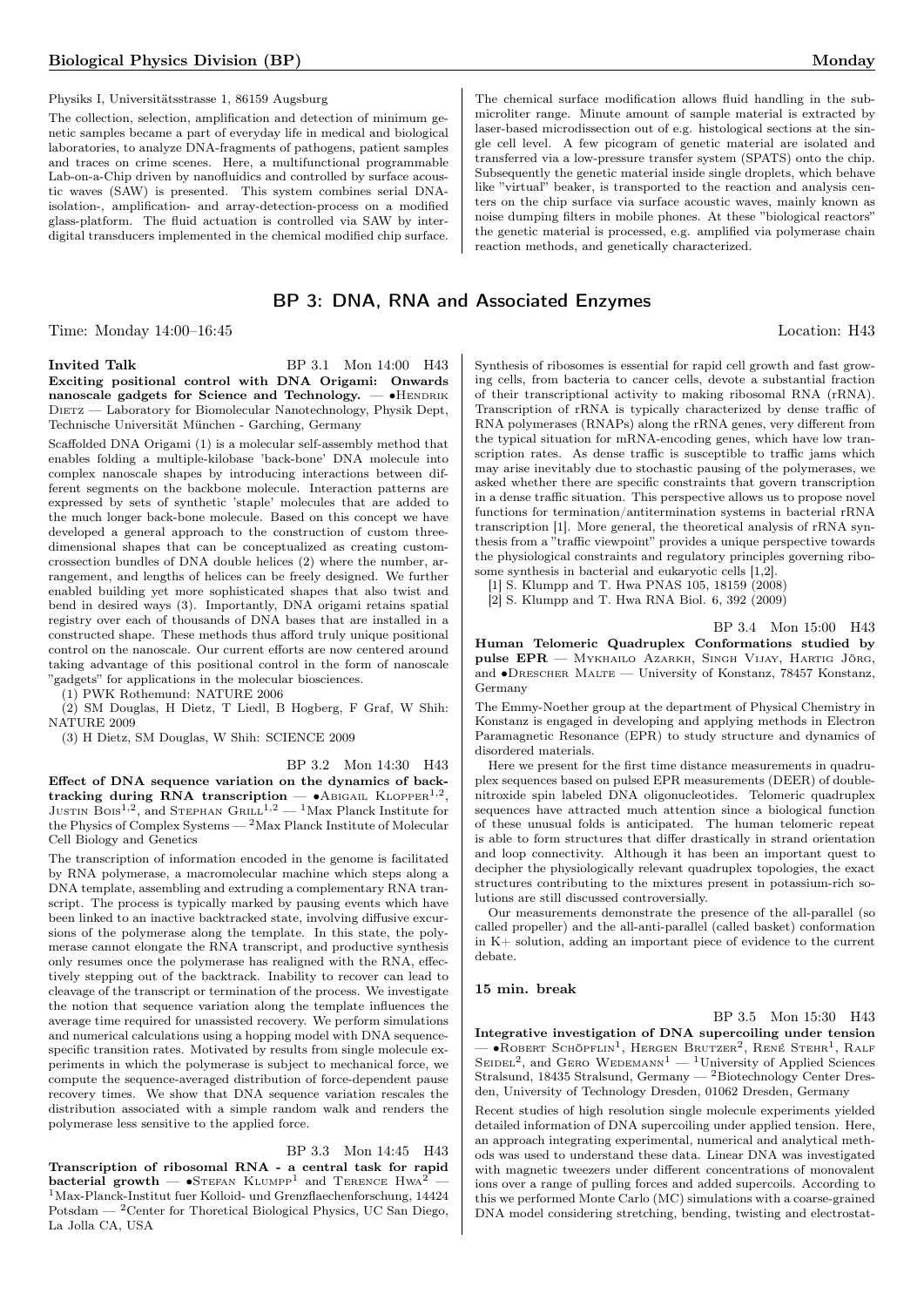ics. The simulations reproduce well the experimentally observed behavior: A force and salt dependent abrupt buckling at the onset of the plectonemic phase is followed by a linear length decrease with added turns. The buckling transition is accompanied by an abrupt DNA length decrease depending on the ionic conditions. Beyond an overall qualitative agreement, the MC simulations reproduce quantitatively many of the experimental parameters. These include the slope and torque of the linear decrease after buckling as well as the jump size and the torque change during abrupt buckling. Moreover, we developed an analytical model for the description of DNA supercoiling. This model describes well both data from experiment and simulation when incorporating a reduced DNA charge.

BP 3.6 Mon 15:45 H43 Diffusion Based Looping Of Chromatin — • DIETER HEERMANN and MANFRED BOHN — Universität Heidelberg, Institut für Theoretische Physik, Heidleberg, Germany

Chromatin folding inside the interphase nucleus of eukaryotic cells is done on multiple scales of length and time. Despite recent progress in understanding the folding motifs of chromatin, the higher-order folding still remains elusive. Flourescent in situ hybridization reveals a tight connection between genome folding and function as well as a folding into a confined sub-space of the nucleus. The folding state of chromatin reveals distinct differences from a compact conformation. A previously published model, the random loop (RL) model, explains the folding state by the formation of random loops, which themselves seem to be an ubiquitous motif of transcriptional regulation. However, it remains a crucial question what mechanisms are necessary to make two chromatin regions become co-located, i.e. have them in spatial proximity.

The model presented here bridges the gap between statistical polymer models and an effective description of the dynamic process of loop formation mediated by the nuclear environment. Without assuming long- range forces or any active transport mechanisms, this model assumes that the formation of contacts or loops is done solely on the basis of random collisions. The probabilistic nature of the formation of temporary contacts mimics the effect of e.g. transcription factors in the solvent. Although only basic interactions are taken into account, this model is in agreement with recent experimental data.

BP 3.7 Mon 16:00 H43 An accurate approximation for the end-to-end distance distribution of worm-like chains of arbitrary stiffness —  $\bullet$ N<sub>ILS</sub> B BECKER<sup>1</sup>, ANGELO ROSA<sup>2</sup>, and RALF EVERAERS<sup>1</sup> - <sup>1</sup>Labo de Physique and Centre Blaise Pascal de l'ENS de Lyon, Universite de Lyon, CNRS UMR 5672, Lyon, France  $-$  <sup>2</sup>Institute for Biocomputation and Physics of Complex Systems (BIFI), Zaragoza, Spain

The thermal conformations of semiflexible macromolecules are generically described by the worm-like chain model. To date, the model's fundamental quantity, the end-to-end distance distribution, is not known in closed form. We give an overview of the available approximations

and exact limiting results for this distribution. We then combine all relevant exact limits into an explicit, generally applicable interpolation formula. The proposed expression accurately reproduces, at no computational cost, high-precision Monte-Carlo data, covering the full range from stiff to flexible chains and from looped to stretched configurations. Some applications are discussed.

BP 3.8 Mon 16:15 H43 Orientation Defined Stretching and Immobilization of DNA by AC Electrokinetics — • VENKATESH ALAGARSWAMY GOVINDARAJ<sup>1</sup>, SIMONE HERTH<sup>1</sup>, ANKE BECKER<sup>1,2</sup>, and GÜNTER  $\mathrm{R}\mathrm{e}\mathrm{e}\mathrm{s}\mathrm{s}\mathrm{1}$  —  $\mathrm{1}\mathrm{T}\mathrm{h}$  in Films & Physics of Nanostructures, Bielefeld University, Universitätsstr. 25, 33615 Bielefeld. — <sup>2</sup>Molecular Genetics, Institute for Biology III, Albert-Ludwigs-Universität Freiburg, Schänzlestr. 1, 79104 Freiburg.

DNA based single molecule studies, nano-electronics and nano-cargos require a precise placement of DNA in an orientation defined manner. Until now there is a lack of orientation defined stretching and immobilization of DNA for gaps smaller than several micrometers. However, this can be realized by designing bi-functionalized DNA with thiol at one end and (3-Aminopropyl) triethoxy silane on the other end, which specifically bind to gold and SiO2 layer after or during stretching. The electrode assembly consists of platinum as electrode material for applying the AC voltage and islands of gold and silicon dioxide fabricated at a distance of about 500-800 nm. The orientation defined stretching and covalent fixing of DNA was carried out at different frequency ranges of the applied electric field and observed after metallization of DNA by palladium ions in a Field Emission Scanning Electron Microscopy (FESEM).

BP 3.9 Mon 16:30 H43 DNA-DNA electrostatic frictional forces: magnitude and biological implications —  $\bullet$ ANDREY CHERSTVY — IFF-2, FZ Jülich, Germany

We estimate theoretically the strength of DNA-DNA electrostatic frictional forces emerging upon dragging one DNA molecule over another one in a close parallel juxtaposition [1]. For ideally helical DNA duplexes, this friction occurs due to correlations in electrostatic potential near DNA surfaces. The latter originate from intrinsic helicity of DNA phosphate charges on the scale of 3.4 nm along DNA axis that produces a positive-negative charge interlocking along the DNA-DNA contact. For realistic, non-ideally helical DNAs, where electrostatic potential barriers become decorrelated due to accumulation of "sequence mismatches" in DNA structure, DNA-DNA frictional forces are strongly impeded. We calculate DNA-DNA frictional forces in both cases and describe their implications for sequence recognition of DNA duplexes that takes place in vivo upon cell division. We also discuss the possibilities of probing DNA-DNA intermolecular interactions in strongly confined DNA superhelical plies as obtained in single-molecule dual optical trap experiments.

[1] A. G. Cherstvy, J. Phys. Chem. B, 113 5350 (2009).

## BP 4: Statistical Physics of Biological Systems II (joint BP, DY)

Time: Monday 14:00–17:00 Location: H45

#### Invited Talk BP 4.1 Mon 14:00 H45

Nonlinear dynamics and control of migraine waves — ∙Markus Dahlem — Institut f. Theo. Physik, Sekr. EW 7-1, Technische Universität Berlin, Hardenbergstr. 36, 10623 Berlin, Germany Migraine is a dynamical disease. A mechanism is presented by which traveling wave patterns, which cause migraine, are formed in the 2D folded human cortex. The predicted wave is maintained only transiently but with a characteristic form (shape and size). Such patterns contradict the established image of a migraine wave engulfing one cortical hemisphere, but we found that they are in agreement with our results obtained from a study using functional magnetic resonance imaging. The mechanism is based on an unstable particle-like wave solution that exists in generic reaction-diffusion media of activatorinhibitor type. This solution can vanish in a saddle-node bifurcation if excitability is globally controlled. This creates a bottleneck region in phase space that sucks in all sufficiently largely perturbed cortical states (ignition phase in migraine). While, as a consequence, recovery is slowed down, a pattern with universal space and time scales

emerges. Our bifurcation analysis is also supported by numerical simulations. Moreover, it is shown analytically that such confined waves favor certain cortical geometries. Consequences are discussed for the design and application of biomedically engineered devices that can be used in therapeutic approaches to intelligently target migraine waves by changing the bottleneck passage time and thus more quickly revive the physiological state of the cortex.

BP 4.2 Mon 14:30 H45 Using GFRD to Study Pattern Formation due to the Interplay of Active and Passive Transport — • THOMAS SOKOLOWSKI, Nils Becker, Laurens Bossen, Thomas Miedema, and Pieter REIN TEN WOLDE — FOM Institute AMOLF, Science Park 113, 1098 XG Amsterdam, The Netherlands

Cells exploit the interplay of active transport along cytoskeletal tracks and cytosolic passive diffusion to establish a wide range of spatial patterns of functional proteins, mRNA and specialized organelles. Such systems are not well-stirred, so standard simulation techniques can be very expensive while coarse-graining may be inappropriate.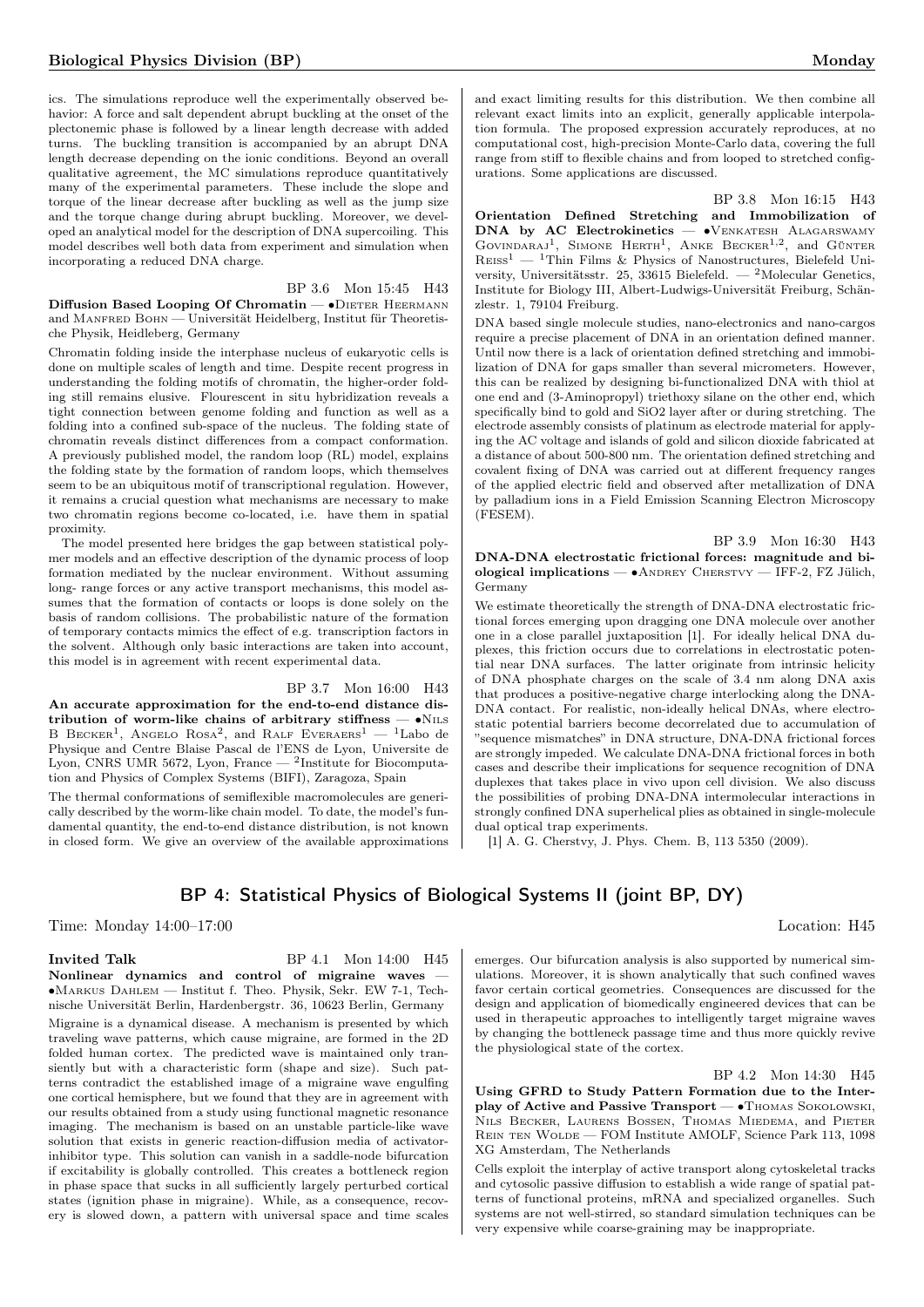Green's function reaction dynamics (GFRD) is an exact event-driven chemical simulation scheme based on analytical solutions of the Smoluchowski equation with appropriately chosen boundary conditions. For sufficiently low particle concentrations up to 1uM it allows for spatially resolved stochastic simulations of many-particle-systems with an efficiency orders of magnitude higher as compared to common Brownian dynamics schemes.

Based on GFRD we develop a framework which allows for a spatiotemporal stochastic simulation of both active and diffusive movement in different geometries to study pattern formation arising from the interplay the two transport types.

### BP 4.3 Mon 14:45 H45

Prokaryotic Chromosome Organization in the Context of Entropy, Confinement and Tethering Interactions — • MIRIAM FRITSCHE and DIETER W. HEERMANN — Institute for Theoretical Physics, University of Heidelberg, Philosophenweg 19, 69120 Heidelberg, Germany

Prokaryotic chromosomes are physically organized and condensed into an intricately structured DNA-protein complex called a nucleoid. The large-scale physical structure might arise from protein mediated interactions that can form both inter and intra-chromosome tethers as well as anchoring the chromosome to the membrane of the nucleoid or to protein scaffolds [1]. Motivated by recent experiments that capture E. coli nucleoid structure using three spectrally distinct, fluorescentlylabeled genetic loci [2], we analyze single-locus and two-locus positioning distributions in the theoretical framework of a coarse-grained polymer model taking into account excluded volume, confining geometries as well as tethering interactions therewith shedding light into the mechanisms governing E.coli nucleoid structure between replication cycles.

[1] W.F. Marshall, Current Biology 12, 158 (2002)

[2] P.A. Wiggins, K. Cheveralls, J.S. Martin, R. Lintner, J. Kondev, private communication

#### BP 4.4 Mon 15:00 H45

Velocity distributions of foraging bumblebees in the presence of predators — •Friedrich Lenz<sup>1</sup>, Thomas C. Ings<sup>2</sup>, Lars Chittka<sup>2</sup>, Aleksei V. Chechkin<sup>3</sup>, Holger Kantz<sup>4</sup>, and Rainer  $KLAGES<sup>1</sup>$  — <sup>1</sup>Queen Mary University of London, School of Math. Sci.,  $UK - 2$ Queen Mary University of London, School of Biol. & Chem. Sci., UK  $-$  <sup>3</sup>Inst. for Theo. Physics, NSC KIPT, Kharkov, Ukraine  $-$ <sup>4</sup>Max Planck Institute for the Physics of Complex Systems, Dresden

We analyse changes in the flight behaviour of foraging bumblebees under varying environmental conditions, measured in a laboratory experiment by Ings and Chittka[1]. We estimate parameters for different plausible velocity distributions by maximising their likelihood and compare their goodness of fit by applying the Akaike Information Criterion. Using Quantile-Quantile-plots we check for deviations between the estimated probability distributions and the data. We also discuss differences in these distributions for different individual bumblebees. On this basis, we look for systematic changes of the distributions due to the presence of different kinds of artificial spiders.

[1] Thomas C. Ings and Lars Chittka. Current Biology, 18(19):1520- 15 24 (2008)

## BP 4.5 Mon 15:15 H45 Modelling a flexible sheet swimmer with stochastic rotation

dynamics — ∙Sujin Babu and Holger Stark — Institut für Theoretische Physik Technische Universität Berlin

The dynamics of microorganisms in a viscous fluid has recently received considerable attention in the physics community. It has been reported that some microorganisms (such as the African Trypanosome) make use of hydrodynamic flow fields to evade attack from antibodies. The flexible cell body of the African Trypanosome possesses some bending rigidity due to its cytoskeleton. To mimic the cell body of such an organism, we introduce a flexible sheet that is impenetrable to the surrounding fluid. The flow fields around such a sheet are simulated by stochastic rotation dynamics. I will explain how we couple the flexible sheet to the viscous fluid. Then I will discuss the drag coefficients of the sheet and investigate how it swims under the influence of appropriately applied forces.

15 min. break

BP 4.6 Mon 15:45 H45

The first passage problem for diffusion through a cylindrical pore with sticky walls —  $\bullet$ Nicholas A. Licata<sup>1,2</sup> and Stephan W.  $GRLL^{1,2}$  — <sup>1</sup>Max Planck Institute for the Physics of Complex Systems, Dresden, Germany  $-$  <sup>2</sup>Max Planck Institute of Molecular Cell Biology and Genetics, Dresden, Germany

We calculate the first passage time distribution for diffusion through a cylindrical pore with sticky walls. A particle diffusively explores the interior of the pore through a series of binding and unbinding events with the cylinder wall. Through a diagrammatic expansion we obtain first passage time statistics for the particle's exit from the pore. Connections between the model and nucleocytoplasmic transport in cells are discussed.

BP 4.7 Mon 16:00 H45 A growth model for bacterial flagella — • MAXIMILIAN SCHMITT, Reinhard Vogel, and Holger Stark — Institut für Theoretische Physik, TU Berlin

Bacterial flagella of e.g. E.coli consist of up to 30000 flagellin molecules which are arranged in a hollow tube with outer and inner diameters of 20nm and 3nm, respectively, and a length of up to  $20 \mu m$ . When the flagellum grows, flagellin molecules are transported through the hollow core of the filament and attached at its tip.

As a model for this growth process, we extend one model system of non-equilibrium statistical mechanics, the ASEP (Asymmetric Simple Exclusion Process), to an exclusion process on a growing lattice. In this one-dimensional model, particles enter the lattice with rate  $\alpha$ , travel forward with jump rate  $q$  and backward with rate  $p$ . At the tip particles can transform into a new lattice site with rate  $\gamma$ .

Monte Carlo simulations and mean-field approximations both give the same phase diagram in  $(\alpha, \gamma)$  phase space with distinct low density, high density and maximal current phases. In case of symmetric dynamics  $(q = p)$  both low density and high density phase vanish, which is in agreement with the SSEP (Symmetric Simple Exclusion Process). Special attention is put on the tip velocity with which the length  $L$  of the flagellum grows. It shows an unstable fixed point at  $q = p$ . For  $q > p$  the model is ballistic with  $\langle L^2 \rangle \sim t^2$ , for  $q = p$  diffusive with  $\langle L^2 \rangle \sim t$ , and for  $q < p$  sub-diffusive with a tip velocity slower than single-file diffusion:  $\langle L^2 \rangle \sim t^{1/6}$ .

### BP 4.8 Mon 16:15 H45

Long-range protein coupling mediated by critical low-energy modes of tubular lipid membranes  $-$  SYLVAIN MONNIER<sup>1,3</sup>, SERGEI B. ROCHAL<sup>2</sup>, ●ANDREA PARMEGGIANI<sup>3</sup>, and VLADIMIR L.  $L$ ORMAN<sup>1</sup> — <sup>1</sup>LPTA, CNRS, University of Montpellier II, 34095 Montpellier, France — <sup>2</sup>Physical Department, South Federal University, 344090 Rostov-on-Don, Russia — <sup>3</sup>DIMNP, CNRS, University of Montpellier II, 34095 Montpellier, France

Tubular lipid membranes (TLMs) are nanoscopic cylindrical assemblies that play a fundamental role in many intracellular and intercellular processes like protein trafficking, signaling and organelle morphogenesis. TLMs can be generated by a sum of mechano-chemical actions, ranging from mechanical forces produced by motor proteins pulling at one TLM-end up to the specific chemical activity of membrane proteins.

We develop a theory of TLM instabilities under longitudinal force and pressure difference constraints. Two qualitatively different critical low-energy modes are shown to define the stability domain boundaries. The analysis allows to introduce a new framework describing TLM-protein coupling, adsorbed protein-protein interaction and protein cluster nucleation on a TLM. In particular, bare TLM mechanical instabilities strongly influence protein-TLM coupling and protein desorption from the TLM. Model predictions can be directly tested in experiments involving nanomechanical devices extracting TLM over a large spectrum of mechanochemical conditions.

BP 4.9 Mon 16:30 H45 Protein folding trajectories and free energy landscapes in a coarse-grained model — •KATRIN WOLFF<sup>1</sup>, MICHELE VENDRUSCOLO<sup>2</sup>, and MARKUS PORTO<sup>1</sup> - <sup>1</sup>Institut für Festkörperphysik, TU Darmstadt, Germany  $-$  <sup>2</sup>Department of Chemistry, University of Cambridge, UK

We study protein free energy landscapes and folding dynamics from completely unfolded to folded structures using a coarse-grained model biased towards the native state. Proteins are modeled as a chain of uniform thickness with bending rigidity (tube model [1]) with a bias towards the native structure based on a one-dimensional representation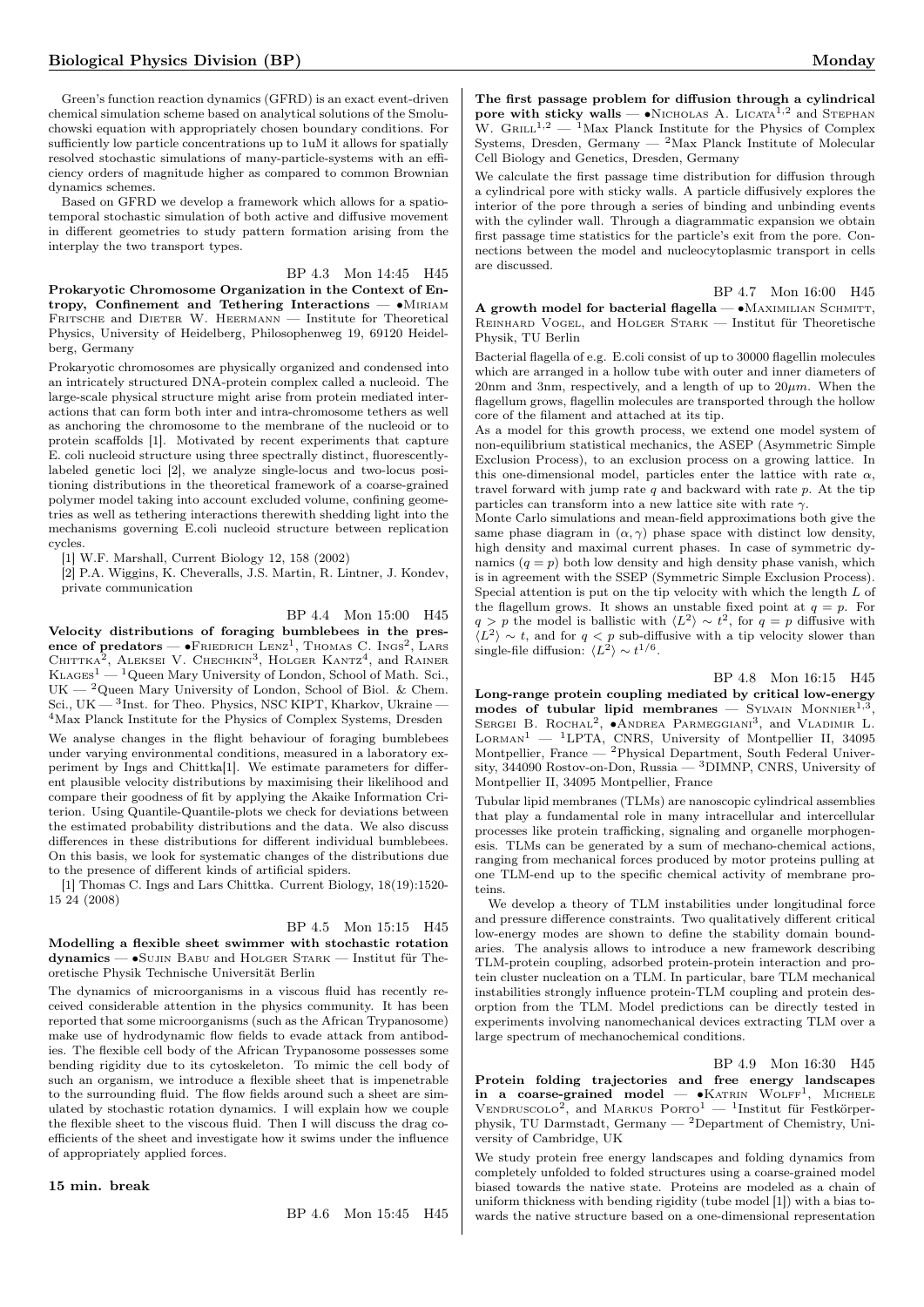of the structure (structure profile). This approach is conceptually very different from those relying on the assumption of minimal frustration (such as  $G\overline{o}$ -models) since it does not favour the formation of contacts between specific residues but mediates 'connectivity' of residues, that, much like hydrophobicity, describes a residue's propensity to form contacts. We show that the 'effective connectivity' profile [2] constitutes a suitable bias towards the native structure [3] and investigate free energy landscapes, heat capacity curves and typical folding trajectories and compare our results to experimental folding behaviour and results from (much more computationally expensive) molecular dynamics simulations.

[1] T.X. Hoang et al., Proc. Natl. Acad. Sci. USA 101, 7960 (2004).  $[2]$  U. Bastolla *et al.*, Proteins **73**, 872 (2008).

[3] K. Wolff, M. Vendruscolo, and M. Porto, PMC Biophysics 1, 5 (2008)

BP 4.10 Mon 16:45 H45

Intrinsic fluctuations in stochastic delay models of gene regulation —  $\bullet$  Tobias Galla — Theoretical Physics, School of Physics and Astronomy, University of Manchester, Manchester M13 9PL, UK We study the effects of intrinsic noise on stochastic delay systems within an expansion in the inverse system size. It is shown that the stochastic nature of the underlying dynamics can induce sustained quasi-cycles in parameter ranges where the deterministic system does not show oscillatory behaviour. We compute the power spectra of these stochastic oscillations analytically, in good agreement with simulations. The theory is applied to a simple gene regulatory system representing the basic motif of an auto-inhibitory feedback loop and motivated by its relevance to somite segmentation. Such systems often contain only a small number of molecules, leading to significant fluctuations in mRNA and protein concentrations, and the proposed mechanism of enhanced stochastic oscillations may therefore be applicable.

Reference: Tobias Galla, Phys. Rev. E 80 (2009) 021909

## BP 5: Posters: Biopolymers and Biomaterials

Time: Monday 17:15–20:00 Location: Poster B1

BP 5.1 Mon 17:15 Poster B1 Interactions between proteins and thermoresponsive micro $gels$  —  $\bullet$ Nicole Welsch<sup>1</sup> and Matthias Ballauff<sup>1,2</sup> — <sup>1</sup>Soft Matter and Functional Materials, Helmholtz-Zentrum Berlin für Materialien und Energie GmbH, 14109 Berlin — <sup>2</sup>Department of Physics, Humboldt University Berlin, 12489 Berlin

The interface of materials science and biology is emerging as a major research focus and especially nanomaterials in medicine and biotechnology are considered to accelerate the progress in these fields. However, nanoparticles entering the bloodstream initially become coated with proteins and the contact to these particles may induce misfolding of the protein structure and the perturbation of the function of the bound proteins. Therefore, this \*nano-bio\* interface has to be understood in detail for new applications to evolve. Particles based on poly(N-isopropylacrylamide) (PNiPA) exhibit lower critical solution behaviour close to the physiological temperature and therefore have potential to be applied in biotechnology. For deeper insight into the interactions of biomolecules to PNiPA microgels the adsorption of proteins with different surface properties is investigated. Thereby, SAXS experiments elucidate the spatial distribution of the proteins within the polymer network. Furthermore, the activity of immobilized enzymes is investigated temperature-dependent to analyse the impact of the immobilization on the catalytic activity. By using FT-IR spectroscopy changes of the secondary structure of adsorbed proteins and the formation of interactions towards the carrier particles can be analysed.

### BP 5.2 Mon 17:15 Poster B1

Probing the components of nacre by contact angle measurements — ∙Malte Launspach, Fabian Heinemann, and Monika  $F_{\text{RITZ}}$  – Pure and Applied Biomineralisation, Biophysics Institute, University Bremen, Germany

Nacre of some molluscs is a highly structured polymer/mineral composite, which has been brought to perfection by evolution over millions of years. Densely packed mineral platelets are interdispersed by a few nanometer of organics. The order and the dimension of the platelets lead to astonishing mechanical properties. Soluble and insoluble proteins are involved in the formation of the aragonite platelets; some are attached to a chitin core - the organic matrix. Here the surface energy properties are probed by contact angle measurements to quantify the adhesive strength between the mineral and organic phase and to investigate the relevance of the organic matrix during platelet formation. Measurements were conducted with a home-made device. The demineralised insoluble organic matrix in a native state and after enzymatic treatment were probed as well as the (001) surface of geological aragonite. The (001) surface of aragonite is not a cleavage plane and had to be processed in a special way. The surface free energy of the organic matrix was calculated using semi-empirical approaches. Three different models yield a total surface free energy between 40 and 44  $mJ/m<sup>2</sup>$  for the native matrix and a value between 51 and 59 mJ/m<sup>2</sup> after enzymatic treatment. In the case of the minerals the obtained values could not be used for further calculations since the influence of

the preparation process was to dominant.

BP 5.3 Mon 17:15 Poster B1 Phase behaviour and structure of enzyme containing skin friendly microemulsions for decontamination — •RALF STEHLE<sup>1</sup>, CHRISTOPH SCHULREICH<sup>1</sup>, STEFAN WELLERT<sup>2</sup>, CHRISTINA DIEDERICH<sup>1</sup>, ANDRE RICHARDT<sup>3</sup>, MARC-MICHAEL BLUM<sup>4</sup>, and Thomas Hellweg<sup>1</sup> — <sup>1</sup>Universität Bayreuth, Physikalische Chemie I, Universitätsstr. 30, D-95444 Bayreuth — <sup>2</sup>Helmholtz-Zentrum Berlin für Materialien und Energie GmbH, Glienicker Str. 100, D-14109 Berlin — <sup>3</sup>Armed Forces Scientific Institute for NBC-Protection, Humboltstr. 1, D-29633 Munster — <sup>4</sup>Bundeswehr, Wissenschaftliche Dienste, Ledererstr. 23, D-80331 München

Microemulsions are promising media for decontamination. Various toxic chemicals and most chemical warfare agents are hydrophobic and can only be solubilized in organic solvents, while most degradation agents are water soluble. Microemulsions allow both, the solubilisation of the lipophilic toxins and their corresponding hydrophilic degradation reagents. For human skin decontamination microemulsions have to be skin friendly.

In this contribution, a system composed of a sugar surfactant and an oil, commonly used in cosmetics, is presented.

Unlike other systems based on skin friendly oils, the bicontinuous phase of this microemulsion contains much lower concentration of sugar surfactant. The phase behaviour is studied and the structure of the bicontinuous phase is characterized by small angle neutron scattering (SANS), and dynamic light scattering (DLS). Properties of the enzyme and its effect on the microemulsion are investigated.

BP 5.4 Mon 17:15 Poster B1

Deep UV Raman spectroscopy on sensory rhodopsin — ∙Andreas Bröermann, Nils Priesnitz, Bernd Walkenfort, Johann Klare, Heinz-Jürgen Steinhoff, and Sebastian Schlücker — Fachbereich Physik, Universität Osnabrück, Barbarastr. 7, 49076 Osnabrück

The light-driven membrane pigment sensory rhodopsin II (SR II) consists of the protein opsin and the cofactor retinal. SR II is responsible for the negative phototaxis of halobacteria. Incident photons induce an isomerization of the retinal chromophore, which leads to a conformational change of opsin and, by means of a signalling cascade, finally controls the flagellar motor and thereby the swimming behavior of the cells.

The nano- to millisecond conformational dynamics of SR II can be probed by time-resolved UV resonance Raman scattering (UV RR) in a pump(VIS)-probe(deep UV) experiment with kHz repetition rate. The sample is excited by a frequency-doubled Nd:YAG laser (532 nm, 10 ns pulse length). After a variable time delay, the photo-excited SR II molecules are probed with deep UV laser radiation (195 nm, 10 ns pulse length). The deep UV Raman spectrum is recorded by a triple monochromator equipped with a gated image intensifier.

BP 5.5 Mon 17:15 Poster B1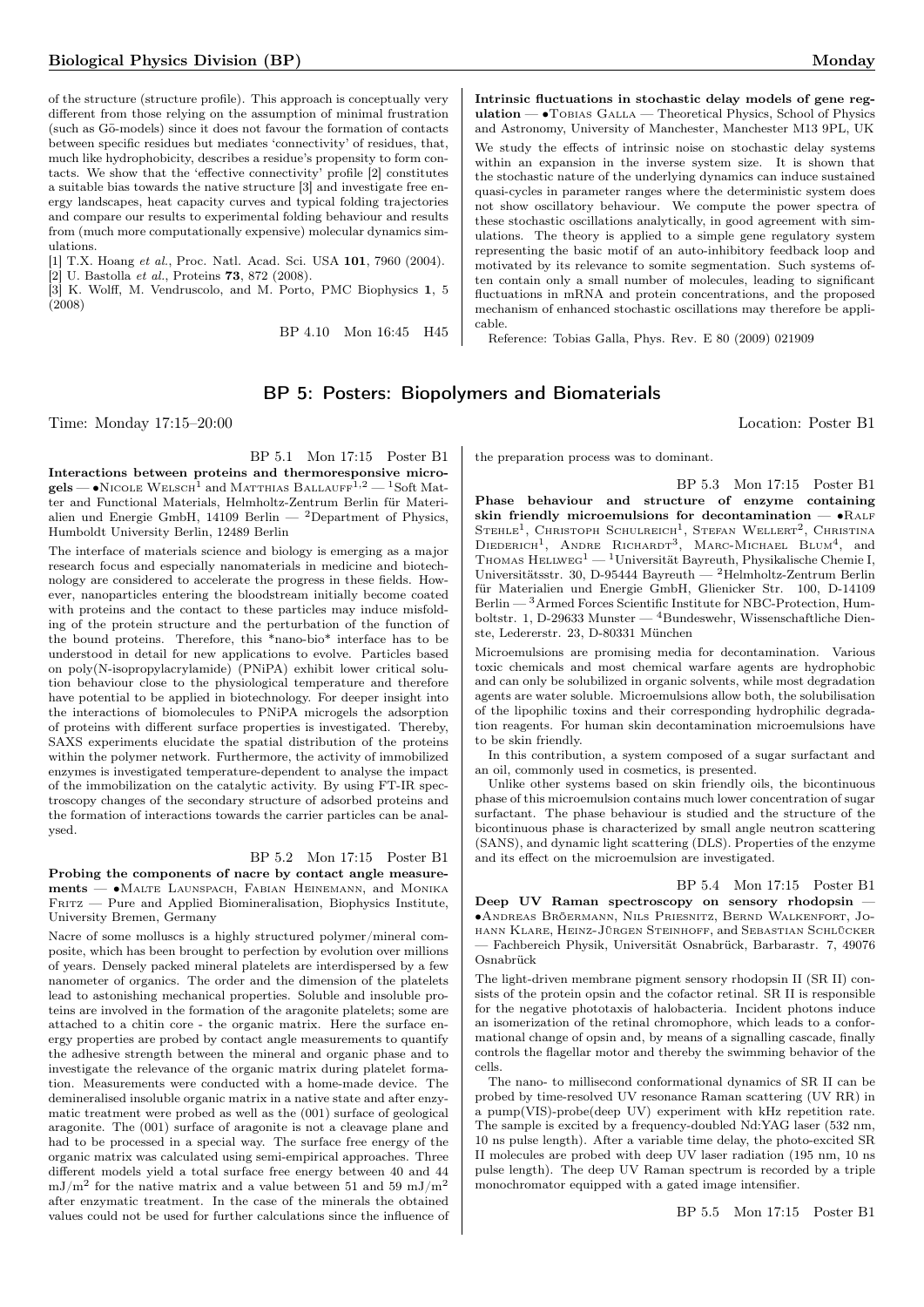Optical properties of light-harvesting systems determined by molecular dynamics simulations — • CARSTEN OLBRICH<sup>1</sup>, JÖRG LIEBERS<sup>1</sup>, MICHAEL SCHREIBER<sup>2</sup>, and ULRICH KLEINEKATHÖFER<sup>1</sup> — <sup>1</sup>Jacobs University Bremen, Campus Ring 1, 28759 Bremen, Germany — <sup>2</sup>TU-Chemnitz, Reichenhainer Str. 70, 09126 Chemnitz, Germany

Harvesting sun light to gain energy for life is initially done by lightharvesting antenna complexes containing chlorophyll and carotenoid molecules. Starting from the available crystal structure of the lightharvesting systems 2 (LH2) of purple bacterium, we applied all-atom classical molecular-dynamics (MD) simulations to the LH2 ring embedded in a membrane. Thus obtained thermal fluctuations of the nuclear positions provide the input for quantum chemical calculations. To obtain the energies of the  $Q_y$  excited states of the single Bacteriochlorophyll (BChl) molecules, the semi-empirical ZINDO/CIS method is used to be able to analyze longer time series as was previously possible with the CIS method [1,2]. To include solvent effects to the excited state dynamics, the surrounding atoms of the BChls are treated as classical point charges in the QM calculations. Using the nuclear motion and the obtained energy differences between ground and  $Q<sub>y</sub>$  excited states with a time-dependent Hamiltonian, we are able to calculate optical properties of the analyzed system.

[1] A. Damjanovic, I. Kosztin, U. Kleinekathöfer, and K. Schulten, Phys. Rev. E 65, 031919 (2002)

[2] L. Janosi, I. Kosztin, and A. Damjanovic, J. Chem. Phys. 125, 014903 (2006)

BP 5.6 Mon 17:15 Poster B1 Coarse Grained Simulations of a Small Peptide: Effects of Finite Damping and Hydrodynamic Interactions — • THAMER Geyer — Zentrum für Bioinformatik, Universität des Saarlandes, D-66123 Saarbrücken

In the coarse grained Brownian Dynamics simulation method the many solvent molecules are replaced by random thermal kicks and an effective friction acting on the particles of interest. For Brownian Dynamics the friction has to be so strong that the particles' velocities are damped much faster than the duration of an integration timestep. Here we show that this conceptual limit can be dropped with an analytic integration of the equations of damped motion. In the resulting Langevin integration scheme our recently proposed approximate form of the hydrodynamic interactions between the particles [1] can be incorparated conveniently, leading to a fast multi-particle propagation scheme, which captures more of the short-time and short-range solvent effects than standard BD. Comparing the dynamics of a beadspring model of a short peptide, we recommend to run simulations of small biological molecules with the Langevin type finite damping and to include the hydrodynamic interactions [2].

We also present our recently released "Brownmove" simulation package for coarse-grained many-particle simulations incorporating the above explained propagation techniques.

[1] Geyer, Winter, J. Chem. Phys., 130 (2009) 114905

[2] Winter, Geyer, J. Chem. Phys. 131 (2009) 104102

#### BP 5.7 Mon 17:15 Poster B1

Microhydration of two polyalanine-based peptides ∙Sucismita Chutia, Mariana Rossi, Volker Blum, and Matthias SCHEFFLER — Fritz Haber Institute, Berlin, Germany

Microsolvation studies are an important approach for analysing the influence of the solvent environment on peptides. Two small peptides have been the subject of such experimental studies in the recent years: Ac-Ala<sub>5</sub>-LysH<sup>+</sup> [1] and Ac-Phe-Ala<sub>5</sub>-LysH<sup>+</sup> [2]. The aim of this work is to theoretically identify the lowest-energy conformers of these peptides and carry out microhydration studies to find the preferred water binding sites on these conformers. We first use a molecular dynamics calculation with the OPLS-AA force-field potential in the TINKER package to scan the potential energy surface for a wide variety of candidate conformers. We then use the all-electron electronic structure code FHI-aims [3] to follow up these structures with van der Waals corrected density functional theory to determine the energy hierarchy, and vibrational frequencies for direct comparison with experiment. Our findings indicate that both helical and "non-helical" conformers are present among the low-energy conformers of Ac-Phe-Ala5-LysH+, similar to the case of Ac-Ala5-LysH+. We find that, for both Ac-Phe-Ala<sub>5</sub>-LysH<sup>+</sup> and Ac-Ala<sub>5</sub>-LysH<sup>+</sup>, the water molecule binds to the protonated lysine end in the lowest energy conformer. We also address the accuracy of the pre-screening forcefield compared to DFTvdW. [1] M. Kohtani and M.F.Jarrold, JACS, 126, 8454-8458 (2004) [2] J.A. Stearns et al, PCCP, 11, 125-132 (2009) [3] V. Blum et al,

Comp. Phys. Comm. 180, 2175 (2009).

BP 5.8 Mon 17:15 Poster B1 Comparison of nanomechanical properties of in vivo and in vitro keratin networks — •ANKE LEITNER<sup>1</sup>, TOBIAS PAUST<sup>1</sup>, HARALD HERRMANN<sup>2</sup>, MICHAEL BEIL<sup>3</sup>, and OTHMAR MARTI<sup>1</sup> -<sup>1</sup>Institute of Experimental Physics, Ulm University — <sup>2</sup>Division of Molecular Genetics, German Cancer Research Center, Heidelberg — <sup>3</sup>Department of Internal Medicine I, Ulm University

The mechanical properties of epithelial cells are mainly determined by the cytoskeleton. The cytoskeleton consists of three different protein networks, microtubules, the transport pathways of the cell, actin filaments, responsible for the movement, and intermediate filaments that provide the stiffness and response to mechanical stimuli. In order to find out more about the mechanical properties of the intermediate filament keratin cytoskeleton it is useful to have a look on in vitro assembled keratin filaments. In the work presented here we compare the mechanical properties of the extracted keratin cytoskeleton of pancreatic carcinoma cells with the mechanical properties of in vitro assembled keratin 8/18 networks. For this purpose we use microrheology measurements with embedded tracer beads. This method is a suitable tool, because the size of the beads compared to the meshsize of the network allows us to treat the network as a continuum. Observing the beads motion with a CCD-High-Speed-Camera then leads to the dynamic shear modulus. We draw conclusions on the network topology of the authentic isolated cellular networks and the recombinant in vitro assembled K8/18 filament systems based on the mechanical behaviour.

BP 5.9 Mon 17:15 Poster B1 Force-generation by growing microtubules — ∙Björn  $Z_{\text{ELINSKI}}^1$  and JAN KIERFELD<sup>2</sup> — <sup>1</sup>Physics Department, TU Dortmund University, Dortmund, Germany — <sup>2</sup>Physics Department, TU Dortmund University, Dortmund, Germany

In many cellular processes polymerization forces play an important role. We investigate force generation for growing microtubules undergoing dynamic instability using a two-state Monte-Carlo simulation. We find that the maximum force generated by a single microtubule strongly depends on the catastrophe- and rescue-dynamics. We also study cooperative effects in force generation by an ensemble of N microtubules.

BP 5.10 Mon 17:15 Poster B1 Optical tweezers to investigate receptor/ligand interactions on a single contact level —  $\bullet$  CAROLIN WAGNER<sup>1</sup>, DAVID SINGER<sup>2</sup>, MATHIAS SALOMO<sup>3</sup>, RALF HOFFMANN<sup>2</sup>, and FRIEDRICH KREMER<sup>1</sup>  $-$ <sup>1</sup>University of Leipzig, Department for molecule Physics, Leipzig, Germany — <sup>2</sup>University of Leipzig, Institut Institut für bioanalytische Chemie, Leipzig, Germany —  $\rm ^3F$ raunhofer-Institut für Zelltherapie und Immunologie, Leipzig, Germany

The extraordinary features of optical tweezers having a nm- resolution in positioning a micron-sized colloid and an accuracy of  $(+/-50$ fN) in measuring the forces acting on it, enable one to study the interaction within a single receptor/ligand-contact. By use of dynamic force spectroscopy (DFS), the specific binding of the monoclonal antibody HPT-110 to a synthetic doubly phosphorylated tau-peptide is investigated on a single contact level. Amongst others, the massive accumulation of tangles that mainly consist of hyperphosphorylated tau-proteins is characteristic for Alzheimer's disease. Single-molecule DFS enables the investigation of the energy landscape of the bond and benefits from the fact that only minimal amounts of the sample are necessary. It is demonstrated that the rupture force depends on the loading rate. This effect is well known in the literature and the data obtained were found to be in good agreement with an already published theoretical model. By use of this model, the off-rate at zero force of 0,54 s-1 is determined.

BP 5.11 Mon 17:15 Poster B1 The Nanostructure of the Tracheid Wood Cell Wall — • MALTE OGURRECK<sup>1</sup>, PEKKA SARANPÄÄ<sup>2</sup>, MANFRED BURGHAMMER<sup>3</sup>, SEBAS-TIAN SCHOEDER<sup>3</sup>, CHRISTINA KRYWKA<sup>4</sup>, and MARTIN MÜLLER<sup>1,4</sup> – <sup>1</sup>GKSS Research Centre Geesthacht, Germany — <sup>2</sup>The Finnish Forest Research Institute METLA, Vantaa, Finland — <sup>3</sup>ESRF, Grenoble, France — <sup>4</sup>University of Kiel, Germany

Tracheid wood cell walls are mainly composed of cellulose nanocrystals (microfibrils) embedded in an amorphous matrix. These microfibrils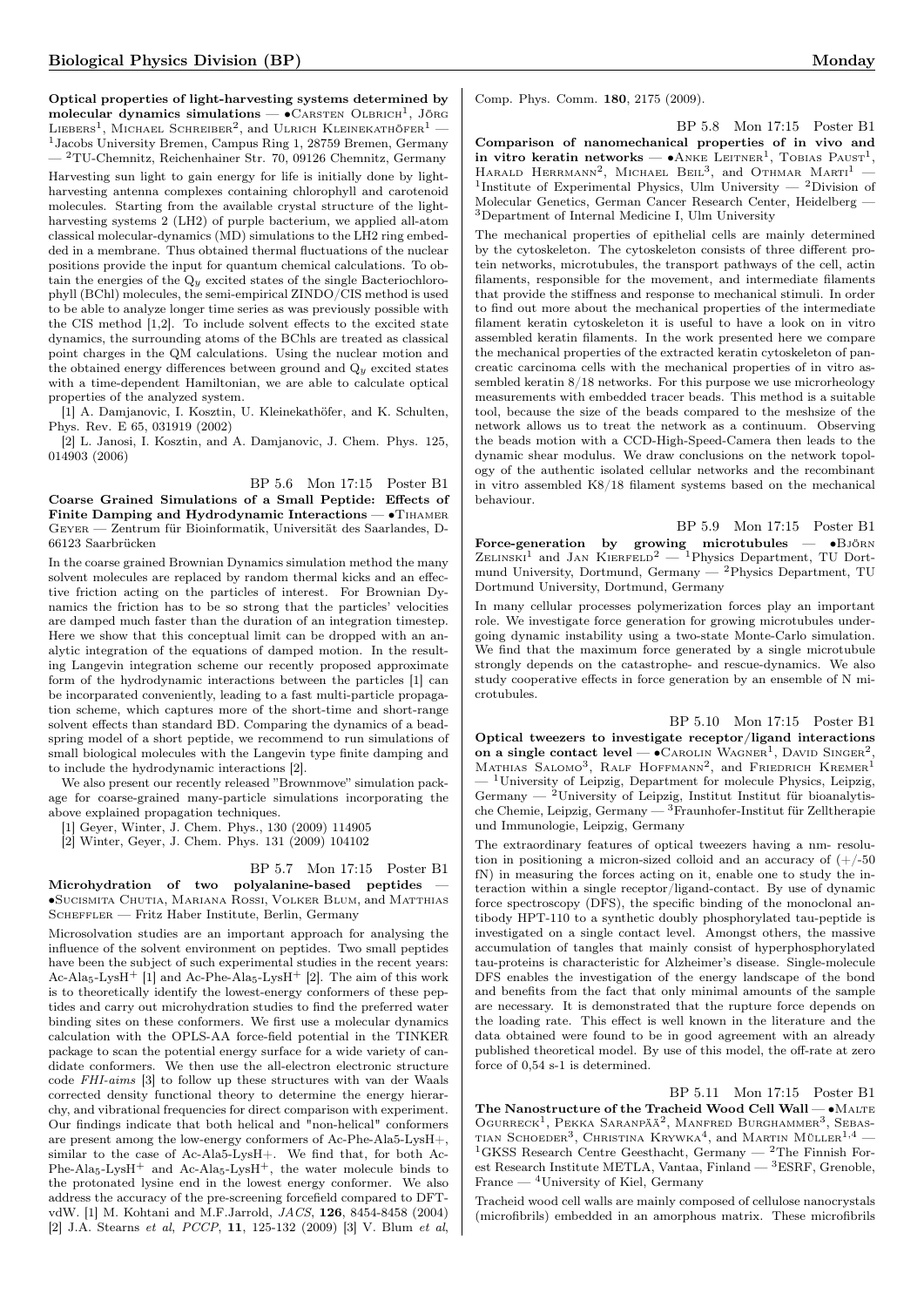are helically wound around the cell axis and are arranged in several layers.

While the structure of tracheid wood cells has been a research topic for many decades now and the structure on the biological and molecular level are well known, the detailed structure on intermediate length scales is still largely unknown.

Here, we present results of nanodiffraction experiments carried out at the nano-/microfocus beamline ID13, ESRF. Tracheid cross sections have been scanned with a position resolution of down to 200 nm. These detailed diffraction data allows us to map the local structure in the cell wall with a very high resolution.

The comparison of wood grown under normal conditions with wood grown using special treatments (irrigation, fertilizers) allows to reach conclusions about how environmental influences affect the structure of wood.

#### BP 5.12 Mon 17:15 Poster B1

Entropy assists cell's contraction  $\bullet$  CARSTEN SCHULDT and JOSEF KÄS — Universität Leipzig, Germany

Cell migration is an inherent quality of life. Considering the motility of cells the current model is based on three constitutive processes: first, cytoskeletal extension at the leading edge; second, adhesion to the envirnonment to convey traction; and third, retraction at the rear. Polymerization of the cytoskeletal scaffold accounts for the extension and transmembrane proteins facilitate traction. The process of retraction is still debated.

Muscle-like actomyosin contractions were supposed to accomplish back retraction, originally. But myosin knock-out cells were still capable to migrate [1]. Alternatively, the depolymerization of cytoskeleton was proposed to cause contractile forces only by a gain in entropy in the absence of molecular motors. This concept was demonstrated on polymer meshworks of nematode's major sperm protein [2].

We intend to probe these forces in bundles of actin, which is one of the principal components of cytoskeletal biopolymer networks using optical tweezers.

[1]De Lozanne et. al., Science 236(4805)

[2]Wolgemuth et. al., Biophys. J. 88(4)

### BP 5.13 Mon 17:15 Poster B1

Feeling for Cells with Light: Illuminating the Role of Biomechanics for Tumor Progession — ANATOL FRITSCH, FRANZISKA Wetzel, David Nnetu, Tobias Kiessling, Mareike Zink, and ∙Josef A. Käs — Division of Soft Matter Physics, Institute for Experimental Physics I, University of Leipzig

Light has been used to observe cells since Leeuwenhoek's times; however, we use the forces caused by light described by Maxwell's surface tensor to feel for the cellular cytoskeleton. The cytoskeleton, a compound of highly dynamic polymers and active nano-elements inside biological cells, is responsible for a cell's stability and organization. The optical stretcher exploits the nonlinear, thus amplified response of a cell's mechanical strength to small changes between different cytoskeletal proteomic compositions as a high precision cell marker that uniquely characterizes different cell types. Consequentially, the optical stretcher detects tumors and their stages with accuracy unparalleled by molecular biology. As implied by developmental biology the compartmentalization of cells and the epithelial-mesenchymal transition that allows cells to overcome compartmental boundaries strongly depend on cell stiffness and adhesiveness. Consequentially, biomechanical changes are key when metastatic cells become able to leave the boundaries of the primary tumor.

#### BP 5.14 Mon 17:15 Poster B1

Volume imaging of collagen fibrils within cortical bone —  $\bullet$ Stephanie Röper<sup>1</sup>, Nadine Drechsel<sup>1</sup>, Anke Bernstein<sup>2</sup>, and ROBERT MAGERLE<sup>1</sup> — <sup>1</sup>Chemische Physik, TU Chemnitz, D-09107 Chemnitz — <sup>2</sup>Experimentelle Orthopädie, Martin-Luther-Universität Halle-Wittenberg, D-06097 Halle/Saale

Biological materials such as bone and teeth are nanocomposites of a soft organic matrix (mainly type I collagen) that is reinforced by a stiff inorganic component (hydroxylapatite). Scanning probe microscopy (SPM) based nanotomography is a novel approach to image these materials on the sub-micrometer scale. For SPM based nanotomography the specimen is ablated layer-by-layer by stepwise wet chemical etching and imaged with tapping mode SPM after each etching step. Here, we focus on human cortical bone which was first mechanically grinded and polished, then stepwise etched with formic acid and sodium hypochlorite and finally flushed to stop the etching process. In the resulting series of SFM images we mapped the position and orientation of the collagen fibrils with the typical D-band periodicity of 67 nm and reconstructed a volume image of natural collagen fibrils embedded in cortical human bone. These results are compared with reassembled collagen fibrils deposited on a solid substrate.

BP 5.15 Mon 17:15 Poster B1

Dynamical stretching response of a biopolymer held by an optical trap — ∙Sebastian Sturm and Klaus Kroy — Institut für theoretische Physik, Universität Leipzig, Vor dem Hospitaltore 1, 04103 Leipzig

The dynamical nonequilibrium response of stiff and semiflexible polymers to external stimuli has been a subject of intense theoretical research during the last decade. Whereas pioneering works on the subject catered to very specific experimental scenarios, a subsequently developed multiple-scale (MSPT) analysis unified the previous approaches under a systematic and rigorous mathematical framework. Building on this MSPT theory, a large number of different external perturbations have found theoretical treatment, with BD simulation data corroborating the analytical results [1]. To allow for direct experimental verification of the abovementioned MSPT theory, we extend it to the practically relevant case of a semiflexible polymer held by means of an optical trap.

[1] B. Obermayer, W. Möbius, O. Hallatschek, E. Frey and K. Kroy, Freely relaxing polymers remember how they were straightened, Phys. Rev. E (2009)

BP 5.16 Mon 17:15 Poster B1 Elasticity of Fiber Networks as Function of Crosslink Den- $\text{sity}$  —  $\bullet$ Susan Sporer<sup>1</sup>, Mahyar Madadi<sup>2</sup>, Christoph Arns<sup>3</sup>, KLAUS MECKE<sup>1</sup>, and GERD E. SCHRÖDER-TURK<sup>1</sup> - <sup>1</sup>Institut für Theoretische Physik, Universität Erlangen-Nürnberg, Erlangen, Germany — <sup>2</sup>Applied Mathemathics, The Australian National University, Canberra, Australia — <sup>3</sup>School of Petroleum Engineering, The University of New South Wales, Sydney, Australia

Crosslinkers determine the architecture of polymer networks and thus are of great importance for the resulting mechanical properties. A morphological model is proposed for investigating the change of the linear elastic response of 3D fiber networks when randomly disconnecting network nodes. The networks have a given volume fraction regulated by the radius of the fibers and are modeled as one body consisting of a homogeneous, locally isotropic, linear elastic material. The network nodes rigidly crosslinking fibers are randomly split into two locally unconnected fibers which causes a morphology change of the network. The effective shear modulus is studied using a voxelbased finite element method. Our results show an exponential decay of the shear modulus with decreasing number of crosslinking nodes without any signs of a percolation transition. By associating the fibers with polymer chains and all network nodes with junctions connected by a crosslinking molecule, this approach is a model for elasticity of biological networks with varying crosslinker density.

BP 5.17 Mon 17:15 Poster B1 Elastic and Morphological Properties of Porous Biomaterials — ∙Sebastian Kapfer, Susan Sporer, Klaus Mecke, and GERD E. SCHRÖDER-TURK — Friedrich-Alexander-Universität, Erlangen, Germany

The relationship between effective elastic moduli and morphological properties of microstructured porous biomaterials including bone, wood, biomineralised skeletons of crustaceans, biopolymer networks and cubic lipid mesophases remains an open question. We compute effective elastic moduli and morphological properties of ordered porous media models based on triply-periodic minimal and constant-meancurvature surfaces of cubic symmetry.

Bulk and shear moduli are computed using voxel-based finiteelement method considering the solid fraction to be a homogeneous linear elastic solid. For fixed volume fraction of 50%, we find that within classes of geometrically similar media the effective bulk modulus decreases with increasing heterogeneity of the domain thickness of the solid fraction which is quantified by using euclidean distance maps and percolation critical radii. On the other hand, we find significant differences between the elastic moduli of topologically distinct classes of media. In particular, a porous medium where the solid fraction comprises a thick warped sheet separating two hollow labyrinthine network domains has larger bulk modulus than a medium where both the solid and the void fraction are represented by congruent labyrinthine domains.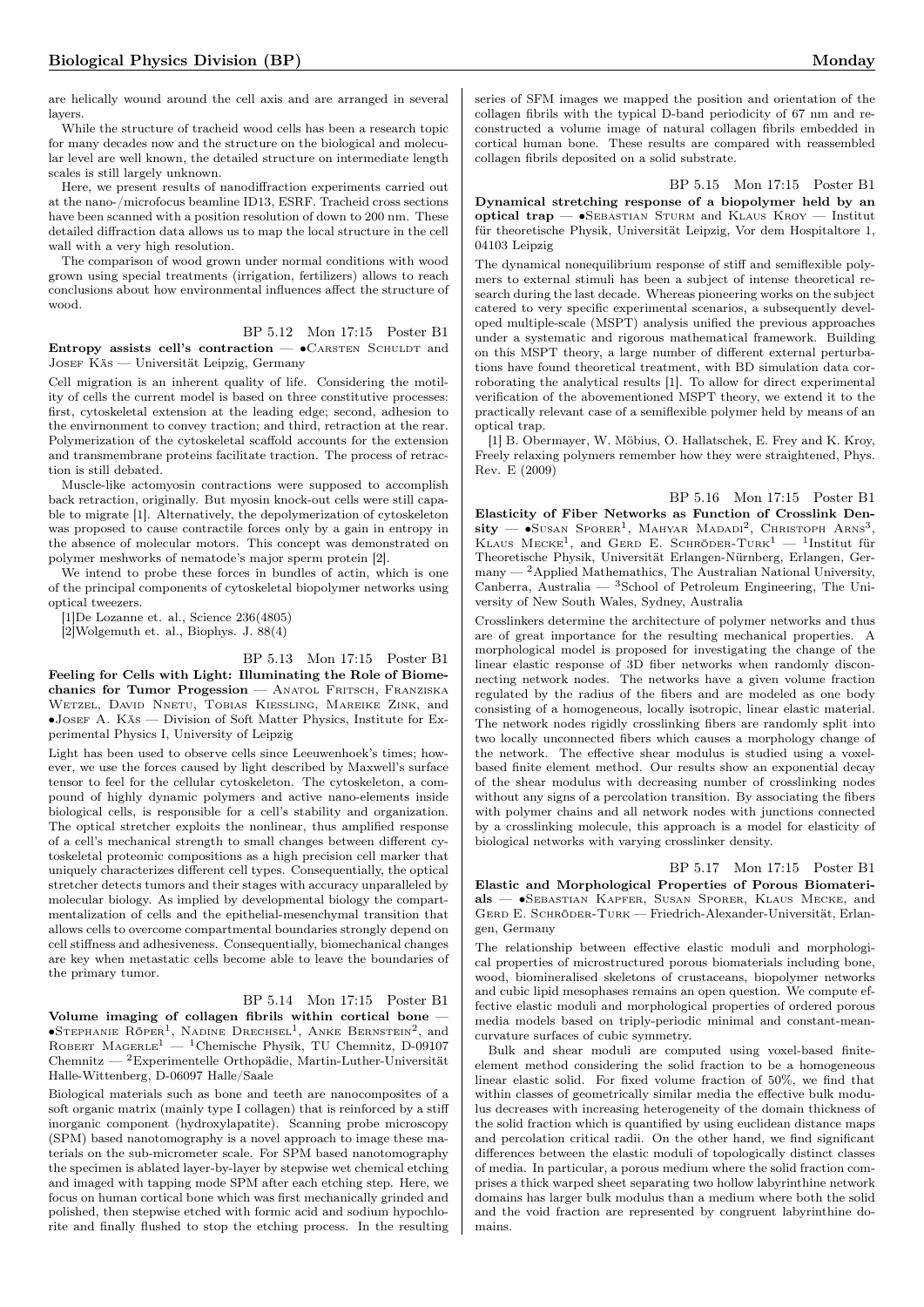BP 5.18 Mon 17:15 Poster B1 Cartilage Proteoglycan Aggrecan Self-Adhesion at the Single Molecule Level —  $\bullet$ ALEXANDER HARDER<sup>1</sup>, Thomas  $D$ IERKS<sup>2</sup>, XAVIER FERNANDEZ-BUSQUETS<sup>3</sup>, and DARIO ANSELMETTI<sup>1</sup> <sup>1</sup>Department of Physics, Experimental Biophysics and Applied Nanoscience, Bielefeld University, D-33615 Bielefeld, Germany — <sup>2</sup>Department of Chemistry, Biochemsitry I, Bielefeld University, D-33615 Bielefeld, Germany — <sup>3</sup>Biomolecular Interactions Team, Nanobioengineering Group, Institute for Bioengineering of Catalonia, and Nanoscience and Nanotechnology Institute, Barcelona Science Park-University of Barcelona, E-08028 Barcelona, Spain

Self-adhesion processes based on glycan-glycan interaction play an important role in cellular systems. A more detailed understanding of such a cation-mediated glycan-glycan interaction is important for aspects in embryogenesis, metastases, and other cellular proliferation processes that are mediated by glycan self-recognition. Proteoglycans which consist of a core protein with attached glycosaminoglycans are model systems for investigations of glycan-glycan interaction. The biological roles of proteoglycans are highly diversified, ranging from relatively straightforward mechanical functions to effects on more dynamic processes such as cell adhesion and motility, to more complex and still poorly understood roles in cell differentiation and development. Here, we investigated the self adhesion between highly negatively charged proteoglycan aggrecan from cartilage extracellular matrix in the presence of Ca2+ with atomic force microscopy (AFM) and single molecule force spectroscopy.

#### BP 5.19 Mon 17:15 Poster B1

 $\mathrm{PEG-Pillars}$  as Force-Sensor-Arrays —  $\bullet$ SABRI RAHMOUNI<sup>1,2</sup>, AARON LINDNER<sup>1</sup>, TAMAS HARASZTI<sup>1</sup>, and JOACHIM SPATZ<sup>1,2</sup> – <sup>1</sup>Institut für Biophysikalische Chemie, Heidelberg, Germany — <sup>2</sup>Max-Planck-Institut für Metallforschung, Stuttgart, Germany

The measurement of forces in biological systems is a very wide field of activity that led to a large variety of experimental approaches, e.g. optical and magnetic tweezers, atomic force microscopy, deformation of hydrogels and the bending of micropillars. All these techniques have their specific range of application, force sensitivity and resolution. In this work we present PEG (polyethylenglykol) based micropillar-forcesensor-systems for measurments in the sub nanonewton regime. When compared to silica- or PDMS-pillars the softer PEG-pillars provide a notably higher and easily tunable force sensibility. Our novel way of construction allows a direct variation of the separation, diameter, stiffness and functionalisation of the PEG-pillars. We show first applications of different PEG-pillar-arrays for analysis of the acting forces in actin-networks.

#### BP 5.20 Mon 17:15 Poster B1

Active growth of actin filaments can lead to a non-exponential length distribution — • CHRISTOPH ERLENKÄMPER and KARSTEN Kruse — Theoretische Physik, Universität des Saarlandes, 66123 Saarbrücken, Germany

Important properties of the actin cytoskeleton depend on the distribution of actin filament lengths. Here, we study the growth dynamics of actin filaments, taking into account addition and removal of monomers at both ends, the different phosphorylation states of the monomers and a stochastic dephosphorylation of monomers within the filaments [1,2]. The assembly of actin is active: While energy-rich ATP-bound actin monomers are readily integrated into filaments, the dephosphorylated ADP-actin monomers only have a low affinity for the filament and easily detach from it. In contrast to unregulated filament growth, we find that the active growth can lead to non-exponential length distributions. We show that they result from a stability gradient of monomers within a treadmilling filament. This is similar to a possible mechanism of length regulation by destabilizing proteins [3].

[1] Bindschadler et al, Biophys. J. 86 (2004) 2720.

[2] Stukalin and Kolomeisky, Biophys. J. 90 (2006) 2673.

[3] Erlenkämper and Kruse, Phys. Biol. 6 (2009) 046016.

## BP 5.21 Mon 17:15 Poster B1

Microrheology: On the comparison of the pancreatic carcinoma cytoskeleton and the in vitro assembled keratin net- $\text{work}\text{---}\bullet\text{Tobias}$  Paust<sup>1</sup>, Anke Leitner<sup>1</sup>, Ulla Nolte<sup>1</sup>, Michael  $B<sub>EIL</sub><sup>2</sup>$ , and OTHMAR MARTI<sup>1</sup> — <sup>1</sup>Institute of Experimental Physics, Ulm University  $-$  <sup>2</sup>Institute of Internal Medicine I, Ulm University The intermediate filament cytoskeleton of pancreatic carcinoma cells is responsible for elasticity and stiffness of the cell and furthermore

for shielding its nucleus. Therefore the mechanical properties of the cytoskeleton have to be determined. After polymerization the in vitro assembled keratin 8/18 networks should show similar mechanical properties depending on the ratio of components. By using microrheology methods both the intermediate and the assembled networks were analyzed and then the mechanical properties, the structure and the behaviour under stress were compared.

For this purpose Microrheology with embedded tracer beads is a suitable tool, because the size of the beads compared to the mesh size of the network allows to treat the network as a continuum and to use an analytical model. Observing the beads motion with a CCD-High-Speed-Camera with a time resolution better than 0.25ms leads to the dynamic shear modulus of the networks.

The measurements show storage moduli and the dissipative loss in the extracted cytoskeleton compared to the in vitro assembled network. This is related to differences in the structure of the network and the polymerization process. The results of this experiments will be discussed.

#### BP 5.22 Mon 17:15 Poster B1

Single molecule force measurements of single-stranded RNAmolecules with optical tweezers —  $\bullet$ TANJA PLÖTZ<sup>1</sup>, FABIAN EBER<sup>2</sup>, ANNA MÜLLER<sup>2</sup>, CHRISTINA WEGE<sup>2</sup>, ANDY SISCHKA<sup>1</sup>, and DARIO ANSELMETTI<sup>1</sup> — <sup>1</sup>Experimental Biophysics and Applied Nanoscience, Faculty of Physics, Bielefeld University — <sup>2</sup>Department of Molecular Biology and Plant Virology, Institute of Biology, Stuttgart University

The formation of RNA secondary structures is fundamental for systems biology, because of their regulatory functions on different levels. For understanding protein interactions with single-stranded RNA secondary structures it is of special interest to gain quantitative insights into the binding mechanisms and the interplay at the single molecule scale.

Therefore, we investigated the force extension curves of single-stranded RNA for the breakup of secondary structure, in experiments using a compact single beam optical tweezers platform [1,2] with a custommade hybridization chamber.

We will expand our experiments to investigate protein-RNA interactions in the Tobacco mosaic virus (TMV) ssRNA genome with viral coat protein subunits, in order to find out whether initiation of the selfassembly of the TMV nucleoprotein tube strictly depends on protein-RNA interaction at hairpin loop structures located within the RNA's origin of assembly.

[1] A. Sischka et al., Rev. Sci. Instrum. 74, 4827, 2003

[2] A. Sischka et al., Rev. Sci. Instrum. 79, 063702, 2008

BP 5.23 Mon 17:15 Poster B1 Analysis of multivalent effects using pyridine coordination compounds in single molecule force spectroscopy (SMFS) — ∙Manuel Gensler<sup>1</sup> , Christian Eidamshaus<sup>2</sup> , Hans-Ulrich  $R$ EISSIG<sup>2</sup>, and JÜRGEN P.  $R$ ABE<sup>1</sup> — <sup>1</sup>Institut für Physik, Humboldt-Universität zu Berlin, Newtonstr. 15, 12489 Berlin — <sup>2</sup>Institut für Chemie und Biochemie, Freie Universität Berlin, Takustr. 3, 14195 Berlin

Multivalent interactions are of great importance in supramolecular chemistry, nanotechnology or biochemistry [1]. They influence binding free energies and kinetics, which leads to strongly increased interaction strengths between partners of appropriate geometry. Thus it is important to obtain a deeper understanding of the basic factors influencing multivalent interactions.

SMFS provides a direct measurement of forces [2] and is therefore an ideal tool to study multivalency on the molecular level. We synthesized pyridine nanorods and coupled them to Au covered tips and surfaces, using thiol chemistry and PEG as spacer. Force-distance measurements at different loading rates were performed to estimate associated binding properties of mono- and multivalent coordination compounds with metal salts in aqueous solutions. Our model system can be extended to various solvents and geometries and therefore provide fundamental knowledge also for more complex biological and supramolecular systems.

[1] M. Mammen et al. Angew. Chem. Int. Ed. 37 (1998) 2754-2794. [2] M.I. Gianotti et al. ChemPhysChem 8 (2007) 2290-2307.

BP 5.24 Mon 17:15 Poster B1 The conformations of a stiff polymer in random media — ∙Marcel Hennes and Klaus Kroy — Institut für Theoretische Physik, Universität Leipzig, Deutschland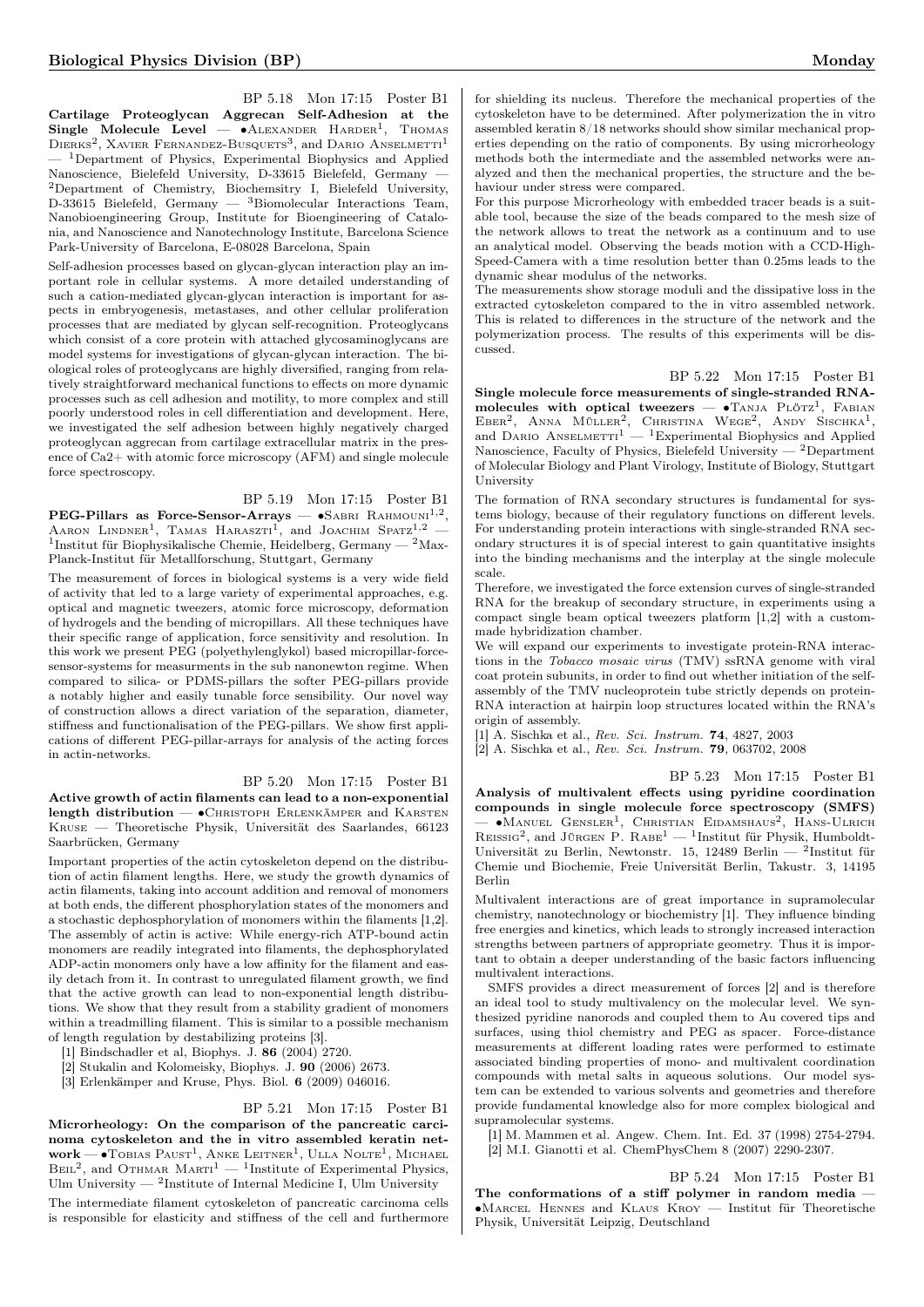Stiff polymers play a crucial role in many biophysical processes. In the eukaryotic cell, they assemble to a dense meshwork, the cytoskeleton, which confers the cell its unique mechanical properties. In this highly crowded environment the conformations and dynamic properties of the biopolymers are strongly influenced by the surrounding macromolecules. The theoretical description of the resulting complicated many body problem is usually provided by a mean field Ansatz, like the tube model or the glassy wormlike chain [1].

Little attention has been paid so far to the effect of a quenched random environment on a stiff filament. We present a study of the influence of quenched random forces and a quenched random potential on the conformations of a semiflexible chain in the weakly bending rod limit. The results are obtained with the help of the replica trick, which has proved to be a successful tool in determining the characteristics of directed polymers and flexible chains in random media. [1] K. Kroy, J. Glaser, New J. Phys. 9 (2007) 416.

#### BP 5.25 Mon 17:15 Poster B1

Microrheology: A system for the comparison of pancreatic carcinoma cells in an optical tweezers device and an electron **microscope** — •Товіаѕ Раusт<sup>1</sup>, Амке Leitner<sup>1</sup>, Ulla Nolte<sup>1</sup>, Міснае́L Веіl<sup>2</sup>, Раul Walther<sup>3</sup>, and Отнмаr Макті<sup>1</sup> — <sup>1</sup>Institute of Experimental Physics, Ulm University — <sup>2</sup> Institute of Internal Medicine I, Ulm University Hospital — <sup>3</sup>Central Electron Microscopy Unit, Ulm University

Nowadays the studies of pancreatic carcinoma cells are very important to get a insight into the behavior, structure and properties of these cells. Optical tweezers and microrheology methods allow to measure the mechanical properties of a selected cell. By tracing incorporated nanoparticles the trajectory of this particles and then the dynamic shear modulus of the cells or the a network can be determined. Electron microscopes can be used for resolving structures down to a nanometer level and clearly depict the pancreatic carcinoma cells to gather information about the arrangement of the network in the cell. Combining both the microrheology and the pictures of the electron microscope allow to check whether the measurement at a specific cell was meaningful and the determined mechanical properties are appropriate input parameters for numeric simulations. For this purpose a method was developed for marking the position of the analyzed cell during the microrheology measurement and find again the same position in the electron microscope to examine the structure of the network and the positions of the traced beads.

## BP 5.26 Mon 17:15 Poster B1 Non-Gaussian tube width distributions in entangled solutions of filamentous actin — •Inka Lauter<sup>1</sup>, Masashi Degawa<sup>1</sup>, Norbert Kirchgessner<sup>1</sup>, Bernd Hoffmann<sup>1</sup>, Rudolf Merkel<sup>1</sup>, Margret Giesen<sup>1</sup>, Jens Glaser<sup>2</sup>, Dipanjan Chakraborty<sup>2</sup>, and<br>Klaus Kroy<sup>2</sup> — <sup>1</sup>Institute of Bio- and Nanosystems 4: Biomechanics, Forschungszentrum Jülich GmbH, 52425 Jülich — <sup>2</sup> Institute of Theoretical Physics, University of Leipzig, PF 100920, 04009 Leipzig, Germany

Actin is evolutionarily one of the most conserved components in eukaryotic cells. Actin filaments are interesting model systems to study the physical properties of semi-flexible polymers. One theoretical concept is the tube model which provides a simple phenomenological description of the complicated topological constraints in entangled solutions of semi-flexible polymers. Here, the tube defines the accessible space of a fluctuating filament which is topologically constrained by the presence of other filaments. Various theoretical models assume the tube width along the filament contour being constant. However, recent experiments and simulations showed substantial deviations from this assumption. We introduce a systematic extension [J. Glaser, I. Lauter et al., arXiv:0910.5864] of Morse's binary collision approximation (BCA)  $[$ D.C. Morse, PRE 63:031502 (2001)], which predicts a varying tube width along the filament contour. We measured tube width distributions of individual actin filaments as a function of filament density. Our experimental data are well described by the extended BCA model.

#### BP 5.27 Mon 17:15 Poster B1

Transport of a semiflexible filament in a network — ∙Teresa Bauer<sup>1</sup> , Felix Höfling1,<sup>2</sup> , Erwin Frey<sup>1</sup> , and Thomas FRANOSCH<sup>1,3</sup> — <sup>1</sup>Arnold Sommerfeld Center (ASC) for Theoretical Physics and Center for NanoScience (CeNS), Fakultät für Physik, Ludwig-Maximilians-Universität München, Germany — <sup>2</sup>Rudolf Peierls Centre for Theoretical Physics, University of Oxford, United

Kingdom — <sup>3</sup> Institut für Theoretische Physik, Universität Erlangen-Nürnberg, Germany

The cytoskeleton of a cell is comprised of a network of various biopolymers. A prominent example is the filamentous actin, a semiflexible polymer studied extensively also in vitro. The transport of a single semiflexible filament in a strongly entangled network is highly directed along the confining tube formed by the surrounding network.

We have investigated the dynamics of a semiflexible filament in a plane in the presence of immobilized obstacles mimicking the constraints of the crosslinked network. The inextensibility constraints are encoded via a bead-rod-algorithm extended by a suitable collision rule and extensive simulations are performed. In particular we measure the translational and rotational diffusion investigated for a broad density range. Furthermore we discuss the role of undulations as the filament leaves its confining tube when the persistence length is varied.

BP 5.28 Mon 17:15 Poster B1 Selecting structure prediction candidates using sequencederived structure profiles — • KATRIN WOLFF<sup>1</sup>, MICHELE VENDRUSCOLO<sup>2</sup>, and MARKUS PORTO<sup>1</sup> - <sup>1</sup>Institut für Festkörperphysik, TU Darmstadt, Germany — <sup>2</sup>Department of Chemistry, University of Cambridge, UK

Selection of promising structure candidates for high-resolution refinement is a crucial step in protein structure prediction. Several prediction tools rely on the generation of very many low-resolution candidates and subsequent high-resolution refinement. Only few of the structures, however, are of sufficient quality to converge in the refinement step. Due to limited computer time it is therefore important to restrict the number of candidates and select only the few good ones. As the energy function used in the coarse-grained step is not very useful for recognizing good structures, we here discuss the use of structure profiles for this task. We show that the exact profile (derived from the native structure) is very reliable in choosing candidates with low cRMSD and TMscore to the native structure and clearly outperforms other methods such as filtering by energy or clustering. These profiles can also be predicted to good accuracy from the amino acid sequence. We therefore explore the use of sequence-derived profiles and demonstrate that for sufficiently high prediction accuracy this approach is also superior to the other methods of filtering and independent of the method used for coarse-grained structure generation [1].

[1] K. Wolff, M. Vendruscolo, and M. Porto, Proteins, 2009 in print, DOI 10.1002/prot.22533.

BP 5.29 Mon 17:15 Poster B1 Interaction of Boron-Clusters with liposomes : Influence on the Zeta-potential  $-$  • ALEKSANDRE JAPARIDZE<sup>1</sup>, MATHIAS WINTERHALTER<sup>1</sup>, and DETLEF GABEL<sup>2</sup> — <sup>1</sup>School of Science and Engineering, Jacobs University Bremen, Campus Ring 1,D-28759 Bremen,Germany — <sup>2</sup>Department of Chemistry, University Bremen, PO Box 330440, D-28334 Bremen, Germany

Boron clusters have potential for clinical use in the so-called boron neutron therapy. Therefore it is of interest to study the interaction between the clusters and the cells. In order to quantify the affinity of charged Boron cluster to lipid membranes we may use Zeta-potential measurements of liposomes. In following experiments we have been investigating the interaction of negatively charged boron-clusters with neutral POPC liposomes, focusing on the change in Zeta potential. Liposomes were used as a cell membrane model for the experiments. For example, the Zeta-potential of POPC liposomes with Na2B12I12 clusters was -47mV at pH value 7.4 .

BP 5.30 Mon 17:15 Poster B1 Dynamic measurement of the persistence length of intermediate filaments — •BERND NÖDING, SUSANNE BAUCH, and SARAH Köster — Courant Research Centre Nano-Spectroscopy and X-Ray Imaging, University of Göttingen, Germany

The eukaryotic cytoskeleton, which is responsible for the mechanics of the cell, mainly consists of three types of fibrous proteins. While microtubules and microfilaments are highly conserved, intermediate filaments (IFs) vary from cell type to cell type. Here, we focus our study on vimentin, which occurs in cells of mesenchymal origin. Investigations of mechanical properties of individual filaments are a necessary prerequisite for a better understanding of the mechanics of biopolymer networks and eventually whole cells. The mechanical rigidity of a polymer is characterized by its persistence length  $L_p$ . In the case of vimentin,  $L_p$  was found to be on the order of one  $\mu m$  using atomic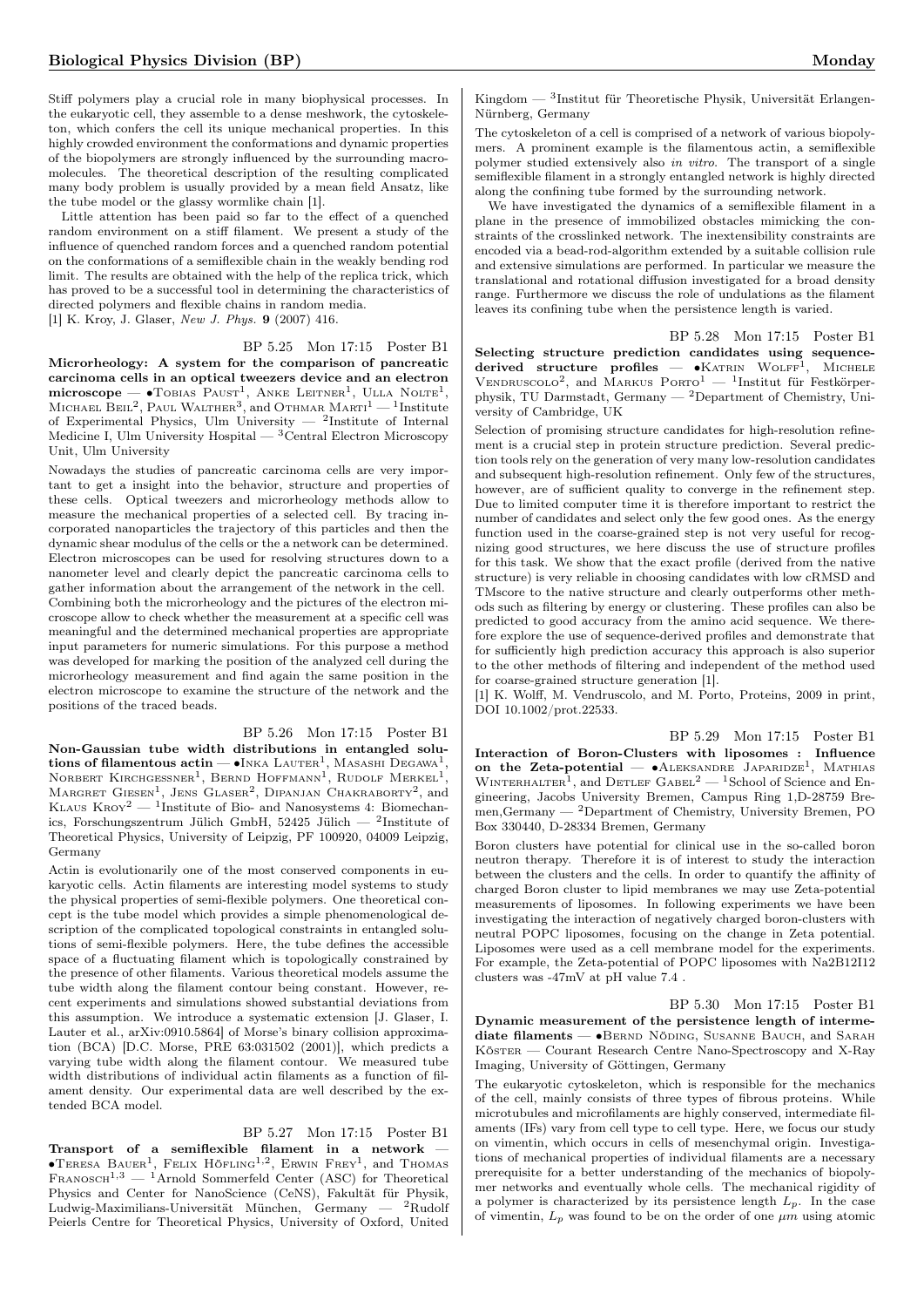force and electron microscopy. However, in both cases the filaments need to be adhered to a substrate. Our aim is to perform dynamic measurements of filaments in solution without any interaction with a substrate whatsoever. To this end we fluorescently label the filaments and confine them in microchannels with a width of about one  $\mu m$ . thereby realizing the Odijk confinement regime. The contour of the filaments is imaged by epi-fluorescence microscopy. The purpose of the channels is twofold: the filaments are prevented from coiling and they are restrained to a single focal plane. Since IFs can be classified as semiflexible polymers we assume the worm-like-chain model for our fluctuation analysis. The channel walls are included as parabolic potential in our model.

BP 5.31 Mon 17:15 Poster B1

Microfluidic Drops as Tuneable Bio-Environments ∙Christian Dammann, Bernd Nöding, Susanne Bauch, and Sarah Köster — Courant Research Centre Nano-Spectroscopy and X-Ray Imaging, University of Göttingen, Germany

The structure and function of biological systems depends sensitively on their bio-environmental context. Here, we present a novel microfluidic device that offers the possibility to monitor the behavior of biological systems over time while tuning external parameters. We produce monodisperse aqueous emulsion drops that act as picoliter bio-compartments in a continuous oil phase. A series of drops is created and the content compositions are varied from drop to drop. The drops are then stored in the device and thus long-time observations are possible while the information about the composition of each drop is known. Possible applications for such microfluidic platforms are manifold. Here, we show the utility of the device by investigating assembly and network formation of vimentin intermediate filaments in confined geometry by imaging fluorescently tagged proteins. Vimentin assembly and network formation depends on ionic strength. Therefore, we define the salt concentration for each drop. These drop series are stored and observed over time by means of fluorescence microscopy. This study is an important step towards a better understanding of the assembly dynamics of vimentin and the final structure of the networks and demonstrates the well-defined conditions which can be established in microfluidic devices.

#### BP 5.32 Mon 17:15 Poster B1

Biomimetic Modelling of Cellular Morphogenesis — •BJÖRN Stuhrmann, Feng-Ching Tsai, and Gijsje Koenderink — FOM Institute AMOLF, Amsterdam, The Netherlands

Migration and division of living cells are ultimately generated by the coupled morphogenesis of the cell cytoskeleton and the plasma membrane. Despite impressive advances in the identification of the cell molecular inventory, the underlying processes are still poorly understood. We strive to discern biophysical principles of cytoskeletal and cell morphogenesis. To this end, we construct a biomimetic model system of the cytoskeleton by confining to liposomes cross-linked actin biopolymers driven by the active processes of polymerization and motor sliding. The key innovation of this project lies in its systematic biomimetic approach alongside quantitative morphological and mechanical examination and theoretical modelling.

#### BP 5.33 Mon 17:15 Poster B1

A strong structural instability in the microtubule lattice revealed by imaging and molecularly reconstructing the inside of flattened microtubules — •JAN KLEEBLATT, FLORIAN HAgene, Iwan A.T. Schaap, and Christoph F. Schmidt — Drittes Physikalisches Institut, Fakultät für Physik, Georg-August-Universität Göttingen

Microtubules (MT) are an important part of the cytoskeleton. In the living cell microtubules are non-equilibrium polymers with complex chemical and mechanical properties. These properties are likely to be strongly influenced by microtubule-associated proteins (MAPs). We have here used atomic force microscopy to image MAPs (Clip 170) and the MT fine structure. We found evidence for an intriguing structural instability in microtubules which leads to a zig-zag pattern of protofilaments in MTs that are flattened inside-out against the substrate surface. We perfomed molecular reconstructions based on the tubulin atomic structure to model our results in terms of the local arrangement of tubulin monomers in neighboring protofilaments.

#### BP 5.34 Mon 17:15 Poster B1

Self-assembled 3-dimensional DNA structures investigated with fluorescence microscopy —  $\bullet$  Alexander Benkstein<sup>1</sup>, Zhao

WANG<sup>1</sup>, CHRISTOPH ERBEN<sup>2</sup>, IWAN A. T. SCHAAP<sup>1</sup>, ANDREW J. TURBERFIELD<sup>2</sup>, and CHRISTOPH F. SCHMIDT<sup>1</sup> - <sup>1</sup>Drittes Physikalisches Institut, Fakultät für Physik, Georg-August Universität, 37077 Göttingen — <sup>2</sup>Clarendon Laboratory, Department of Physics, University of Oxford, Parks Road, Oxford OX1 3PU, UK

Well established synthesis procedures and the "programmability" of DNA binding via base pairing makes DNA ideal for the design of nanostructures.

We here investigate the characteristics of self-assembled tetrahedra from DNA oligomers with dimensions smaller than 10 nm. We labeled tetrahedra with the intercalating dye YOYO-1 and imaged using total internal reflection fluorescence microscopy. We investigate the photobleaching of the dye bound to the DNA tetrahedron and estimate the number of dyes on the single structure.

BP 5.35 Mon 17:15 Poster B1 Multivariate analysis for surface-enhanced Raman scattering (SERS) probe multiplexing and imaging in biological matri- $\cos$  — •ANDREA MATSCHULAT<sup>1,2</sup>, DANIELA DRESCHER<sup>1,2</sup>, and JAN-INA  $KNEIPP<sup>1,2</sup>$  — <sup>1</sup>Institut für Chemie, HU, Brook-Taylor-Str. 2, 12489 — <sup>2</sup>Bundesanstalt für Materialforschung und -prüfung (BAM), Richard-Willstätter-Str.11, 12489 Berlin

Raman Spectroscopy as a non-destructive spectroscopic technique allows the study of vibrational fingerprints by which chemical and biological compounds can be identified. An improvement of the spatial resolution on the nm-scale is provided by local optical fields surrounding plasmonic nanostructures which are excited by the incident electromagnetic field. Such so-called surface-enhancement provides more sensitive detection. SERS has therefore attracted considerable interest for its application in bioanalytical chemistry. SERS offers numerous opportunities in the study of spectral changes during molecular interactions in complex biosystems. We demonstrate a multivariate approach for SERS hybrid probe multiplexing and imaging implementing principal component analysis and cluster algorithms. As a first application, we introduced two biocompatible Raman reporter molecules attached to Au nanoaggregates into living 3T3-cells. Such a hybrid probe approach enables the identification of different SERS probes in multiplexed experiments. We present results of hyperspectral mapping analysis providing us information about the cellular uptake, localization and amount of both reporter molecules inside the biosystem.

BP 5.36 Mon 17:15 Poster B1 In situ actin bundling and network formation using mi $c$ rofluidics — SIDDHARTH DESHPANDE<sup>1</sup>, DAGMAR STEINHAUSER<sup>2</sup>, and  $\bullet$ Thomas PFOHL<sup>1,2</sup> — <sup>1</sup>Chemistry Department, University of Basel, Basel, Switzerland — <sup>2</sup>Max Planck Institute for Dynamics and Self-Organization, Göttingen

The approach is to use microflow devices consisting of microchambers connected to a main channel through narrow connecting channels. High flow conditions can be achieved in the main channel to control the concentration and composition of aqueous solution while the transport within the microchambers and connecting channels is governed by diffusion. Rhodamine labeled actin monomers are used to form filamentous actin under appropriate conditions (KCl concentration). Once polymerized, the actin filaments formed inside the chamber will remain confined within it. The network formation can be induced in presence of cross-linking proteins. Fluorescence microscopy is used to study these phenomena. This in situ study will help us in understanding the mechanisms of bundle and network formation with increasing hierarchy and complexity.

BP 5.37 Mon 17:15 Poster B1 Testing the elastic anisotropy of microtubules by leveraged bending experiments — ∙Fabian Stiewe and Christoph F. SCHMIDT — Drittes Physikalisches Institut, Georg-August-Universität Göttingen

Microtubules are cylindrical protein shells with a distinct structural anisotropy, stemming from their construction from straight protofilaments that are connected more weakly laterally. This could lead to a length-dependence of the flexural rigidity and the persistence length of microtubules as reported recently. The effect is the stronger the "weaker" the connection between the protofilaments gets. We present here a method for sensitively testing this model. Two optical traps are used to suspend a microtubule with the help of two micron-sized beads. A force developed by pulling the traps apart leads to bending of the microtubule. A large difference between Young's and shear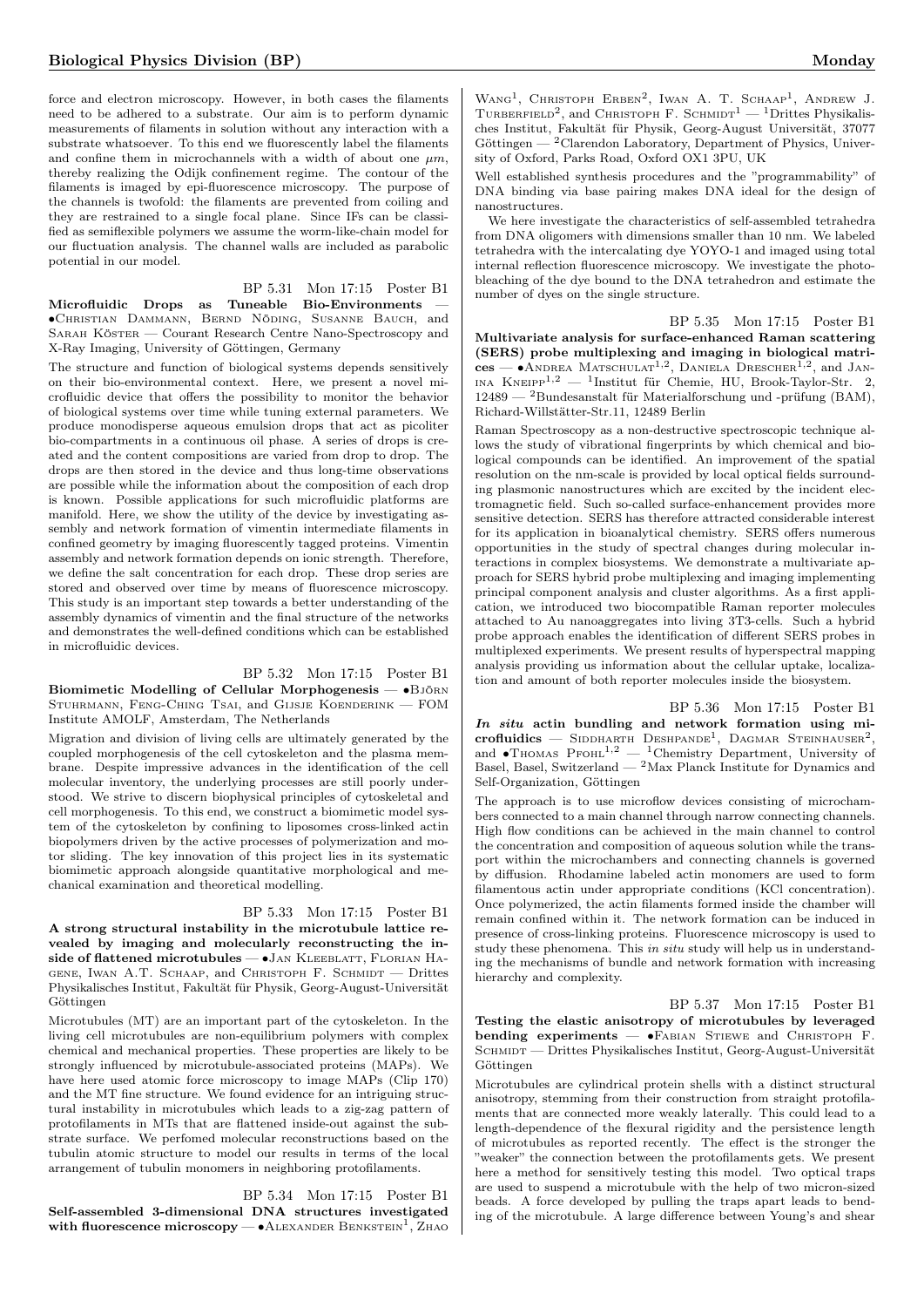modulus should lead to a significant back-bending of the free ends of a bent microtubule, minimizing its free energy. We have used finiteelement simulations to check the expected magnitude of this relaxation effect and compare the simulation results with data obtained in bending experiments using optical traps. To date we have not observed any back-bending in our experiments. Therefore we conclude that the difference in Young's and shear modulus might be too small to cause some of the reported effects.

#### BP 5.38 Mon 17:15 Poster B1

Structural organization and mineral distribution in loadbearing exoskeleton parts of the edible crab Cancer  $\mathbf{pagurus}$  — Katja Huemer<sup>1</sup>, Simone Karsten<sup>2</sup>, Keerthika BALASUNDARAM<sup>2</sup>, DIERK RAABE<sup>2</sup>, •SABINE HILD<sup>1</sup>, and HELGE-OTTO  $FABRITIUS<sup>2</sup>$  — <sup>1</sup>Department of Polymer Science, Johannes Kepler University Linz, Altenbergerstraße 69, 4040 Linz, Austria — <sup>2</sup>Department Microstructure Physics and Metal Forming, Max-Planck-Institut für Eisenforschung, Max-Planck-Strasse 1, 40237 Düsseldorf, Germany

The exoskeleton of crustaceans is a structural entity formed by the cuticle. It is a hierarchically organized chitin-protein fiber based nanocomposite, organized in form of a twisted plywood that can be reinforced in the load-bearing parts with both crystalline and amorphous biominerals. During evolution, all parts of the exoskeleton were optimized to fulfill different functions according to the different ecophysiological strains faced by the animals. This is mainly achieved by modifications in microstructure and chemical composition. To understand the relationship between structure, composition, mechanical properties and function we characterized the carapace cuticle of the edible crab Cancer pagurus with light and scanning electron microscopy (SEM), energy dispersive X-ray spectroscopy (EDX), confocal mikro-Raman spectroscopy and nanoindentation tests. The results show local differences in structure and mineralization on the fiber level as well as the twisted plywood level resulting in a pronounced gradient of the reduced elastic modulus throughout the carapace cuticle of C. pagurus.

#### BP 5.39 Mon 17:15 Poster B1

Flax or Nettle? Using X-ray Microdiffraction to Identify Ancient Textile Fibres — •Stjepan Hrkac<sup>1</sup>, Brid-<br>get Murphy<sup>1</sup>, Martin Mueller<sup>1</sup>, Margarita Gleba<sup>2</sup>, Ulla Mannering<sup>2</sup>, Marie-Louise Nosch<sup>2</sup>, Gianangelo Bracco<sup>3</sup>, MANFRED BURGHAMMER<sup>4</sup>, HANS GEORG GEBEL<sup>5</sup>, BODIL HOLST<sup>6</sup>, and CHRISTIAN BERGFJORD<sup>6</sup>  $-$  <sup>1</sup>Laboratory Institut fuer Exp. und Angewandte Physik Universitaet Kiel Leibnizstrasse 19 D-24118 Kiel Germany  $-$  <sup>2</sup>Laboratory Centre for Textile Research The SAXO Institute University of Copenhagen Njalsgade 106 2300 København Denmark — <sup>3</sup>Laboratory Dipartimento di Fisica Universita di Genova  $\text{INFM}$  and  $\text{CFSBT}$  of  $\text{CNR}$  Via Dodecaneso 33 I-16146 Genova Italy <sup>4</sup>Laboratory E.S.R.F. 6 rue Jules Horowitz B.P 220 F-38043 Grenoble Cedex France — <sup>5</sup>Laboratory Freie Universitaet Berlin Institut fuer Vorderasiatische Altertumskunde Huttenweg 7 D-14195 Berlin Ger- $\,$  many —  $^6\rm{Laboratory}$  Department of Physics and Technology, University of Bergen N-5007 Bergen Norway

Remains of cloth from one of the most famous Danish bog bodies, the Huldremose Woman (55 AD), believed to stem form a hitherto unknown garment, were investigated by a combined approach using microscopy (optical and SEM) X-ray microbeam diffraction, X-ray microbeam fluorescence and micro Raman. For identification purposes samples were compared to modern fibers. We present our preliminary results in this poster

BP 5.40 Mon 17:15 Poster B1 Network properties of an aggregate of perylene bisimide based molecules —  $\bullet$ Carlo Di Giambattista<sup>1</sup>, Anke Leitner<sup>1</sup>, MASOUD AMIRKHANI<sup>1</sup>, ANNE-MARIE SAIER<sup>1</sup>, SUHRIT GHOSH<sup>3</sup>, FRANK WÜRTHNER<sup>3</sup>, MICHAEL BEIL<sup>2</sup>, and OTHMAR MARTI<sup>1</sup> -<sup>1</sup>Institute of Experimental Physics, Ulm University, Germany -2 Institute of Internal Medicine I, Ulm University Hospital, Germany — <sup>3</sup> Institute of Organic Chemistry, Würzburg University, Germany

Due to non-covalent binding the perylene bisimide based molecules form a network able to bind a solvent. This combination of network and solvent is a so called organogel. Organogels are excellent examples of the construction of higher order self-assembled structures from properly designed small-molecule building blocks\*. Because of the type of binding we are interested in the resulting network properties. We want to compare those properties to the ones of intermediate filaments. These filaments are as well assembled by small building blocks. To gain an idea of the microscopic structure of the organogels we use atomic force microscopy. Furthermore we do rheological measurement on the phase transition as well as on the final gel.

\*S. Ghosh et al. Chem. Eur. J. 2008, 14, 11343-11357

BP 5.41 Mon 17:15 Poster B1 Investigation of the nanomechanical properties of the cytoskeleton protein Keratin 8/18: Force microscopy measurements and simulations —  $\bullet$ ANDREAS HÄUSSLER<sup>1</sup>, TOBIAS PAUST<sup>1</sup>, ANKE LEITNER<sup>1</sup>, MICHAEL BEIL<sup>2</sup>, HARALD HERRMANN<sup>3</sup>, and OTH-MAR  $MARTI<sup>1</sup>$  — <sup>1</sup>Institute of Experimental Physics, Ulm University — <sup>2</sup>Institute of Internal Medicine I, Ulm University Hospital —  $3$ Division of Molecular Genetics, German Cancer Research Center, Heidelberg

The protein Keratin 8/18 is one of the major components of the cytoskeleton of pancreatic cancer cells. Assembling into intermediate filaments, the protein forms a network in the cell that is responsible for the cell stiffness. As the network is determined by its building blocks, it seems to be interesting to investigate the nanomechanical properties of single intermediate filaments. By etching we create a topographic surface lattice with a length scale of about 1 micrometer. The filaments can be suspended between two mesas and be deflected by mechanical stimuli. The force measured, related to the elongation, gives us information on the elasticity of the filaments. Moreover we simulate the filaments with a finite element model. In a first approach, we assume the filaments to be a homogeneous material and adjust our calculation to our measurement results. This should give us a hint on the averaged Young's modulus. Preliminary results will be presented.

## BP 6: Posters: DNA and DNA Enzymes

Time: Monday 17:15–20:00 Location: Poster B1

#### BP 6.1 Mon 17:15 Poster B1 Electrostatic effects in DNA cyclization and DNA looping by proteins — ∙Andrey Cherstvy — IFF-2, FZ Jülich, Germany

We calculate analytically the electrostatic energy of ring formation for highly charged DNA-like polyelectrolyte chain in the ground state [1]. We study how the degree of counterion condensation differs on small DNA rings as compared to Manning prediction for straight polyelectrolytes. We apply the model to analyze how cyclization factors of short DNAs are modified, as compared to Shimada-Yamakawa theory for neutral polymers. We also perform simple computer simulations to assess the free energy of end joining of fluctuating DNA at different salinities. We study also the looping of thin charged elastic filaments under applied torque and forces, using the elasticity theory equations [2]. We predict that larger twist rates are needed to create loops in charged cables as compared to neutral ones. We determine optimal shapes of charged loops at different salinities showing that at low salts more open loops are favored due to enhanced mutual repulsion of charges. This loop opening is consistent with results of recent computer simulations on formation of DNA loops by lac repressor. [1] A. G. Cherstvy and R. Everaers, in preparation. [2] A. G. Cherstvy, submitted to JPCB.

BP 6.2 Mon 17:15 Poster B1 Information transfer and DNA microarrays — ∙Christian Trapp and Albrecht Ott — Biologische Experimentalphysik, Universität des Saarlandes, Saarbrücken

DNA microarrays take advantage of the molecular recognition of DNA hybridization. They consist of surface bound probe ssDNA, which will selectively bind to complementary target strands in solution. They are widely employed in biotechnological applications such as genome expression profiling in order to assess complex mixtures of DNA. In spite of their importance DNA hybridization on microarrays remains poorly understood. We have shown that the binding to DNA microarrays can be modeled well in simple cases, where the length of probe and targets match. Here we investigate the binding of longer targets to microarrays, which may hybridize to the probes forming loops. We sys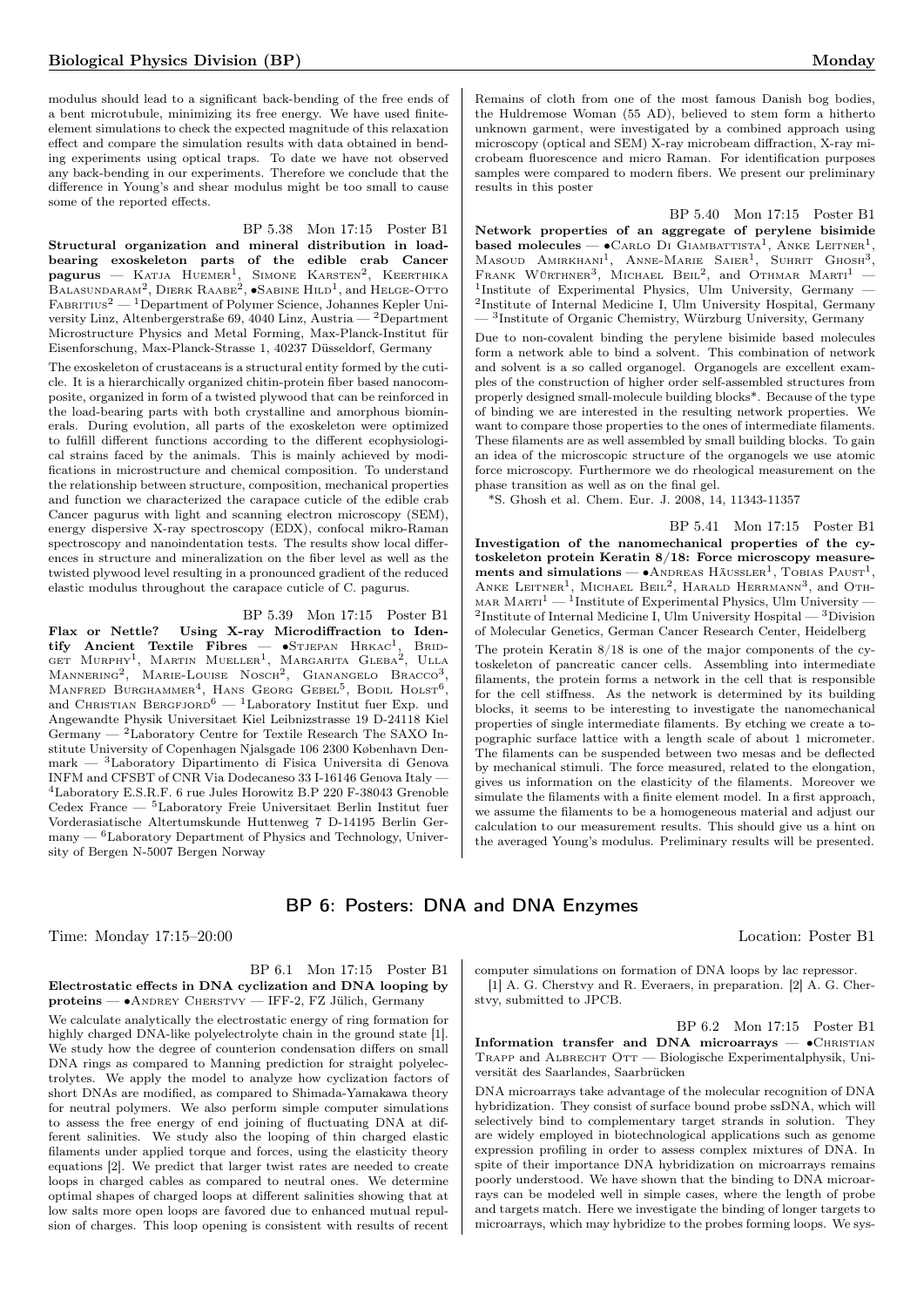tematically vary loop position and loop size and check, if the result can be reproduced with simple theoretical models at thermal equilibrium. We discuss the influence of loops in terms of competitive binding. The ultimate goal is to explore the physical limits of information that can be conveyed through complex mixtures of DNA.

### BP 6.3 Mon 17:15 Poster B1

High resolution optical tweezers for study of eukaryotic transcription — • NOEMI MARIA PORCELLATO, АDAM MUSCHIELOK, and Jens Michaelis — Dep. für Chemie und Biochemie LMU München, Munich, Germany

For the single-molecule analysis of enzymes moving on DNA, for instance eukaryotic RNA polymerase II (Pol II), we have built a high resolution dual-trap optical tweezers apparatus. The main aim is to achieve very high spatial resolution (down to the level of single basepairs) and low drift. Since both traps are created by the same laser and the optical path where the beams are separated is minimized, drift is essentially eliminated. Together with sound isolation and enclosure of the instrument we achieve high spatial resolution shown in test experiments with DNA tethers. In order to efficiently load beads into the traps and to control buffer conditions during the experiments we use a custom built 5 channel microfluidic flow system. We discuss general design considerations, show calibration of the trap stiffness, first test measurements and preliminary Pol II transcription data.

#### BP 6.4 Mon 17:15 Poster B1

single-molecule force spectroscopy on phoB-DNA complexes — •Michael Birlo<sup>1</sup>, Katrin Wollschläger<sup>2</sup>, Rainer Eckel<sup>3</sup>, Norbert Sewald<sup>4</sup>, and Dario Anselmetti<sup>5</sup> — <sup>1</sup>Department of Physics Bielefeld University 33615 Bielefeld (Germany) — <sup>2</sup>Department of Chemistry Bielefeld University 33615 Bielefeld (Germany) — <sup>3</sup>Department of Physics Bielefeld University 33615 Bielefeld (Germany) — <sup>4</sup>Department of Chemistry Bielefeld University 33615 Bielefeld (Germany) — <sup>5</sup>Department of Physics Bielefeld University 33615 Bielefeld (Germany)

Interactions between proteins and DNA are essential for the regulation of cellular processes in all living organisms. In this context, it is of special interest to investigate the sequence-specific molecular recognition between transcription factors and their cognate DNA sequences. As a model system, peptide and protein epitopes of the DNA-binding domain (DBD) of the transcription factor PhoB from Escherichia coli are analyzed with respect to DNA binding at the single-molecule level. Quantitative AFM-DFS analysis proves the specificity of the interaction and yields force-related properties and kinetic data, such as thermal dissociation rate constants. An alanine scan for strategic residues in both peptide and protein sequences is performed to reveal the contributions of single amino acid residues to the molecular-recognition process.

BP 6.5 Mon 17:15 Poster B1

Binding Kinetics of Bisintercalator Triostin A Measurements with Optical Tweezers — • ANDY SISCHКА<sup>1</sup>, CHRISTOPH KLEIMANN<sup>2</sup>, ANDRÉ SPIERING<sup>1</sup>, KATJA TÖNSING<sup>1</sup>, NORBERT<br>Sewald<sup>3</sup>, Ulf Diedrichsen<sup>4</sup>, and Dario Anselmetti<sup>1</sup> — <sup>1</sup>Experimental Biophysics and Applied Nanosciences, Bielefeld University, 33615 Bielefeld, Germany —  $^2$ Institut für Bio- und Nanosysteme (IBN-3), Forschungszentrum Jülich, 52425 Jülich, Germany — <sup>3</sup>Organic and Bioorganic Chemistry, Bielefeld University, 33615 Bielefeld, Germany  $-$  <sup>4</sup>Organic and Biomolecular Chemistry, Göttingen University, 37077 Göttingen, Germany

We present single molecule binding studies where the intercalative binding kinetics of Triostin A to  $\lambda$ -DNA was investigated by measuring the force/extension response with our optical tweezers system [1]. These curves were analyzed based on a method for monointercalators that was extended to bisintercalators. Our measurements with Triostin A showed non-equilibrium phenomena, resulting in large hysteresis effects during a fast stretching/relaxation cycle, whereas at slow velocities, the system reaches an equilibrium state and the hysteresis vanishes. Subsequent binding analysis reveals an exponential dependence of the association constant on the external force as well as a decreasing binding site size. To explain the high-force binding site size, a new model for bisintercalation of Triostin A is proposed, where the deformation of the Triostin A binding site could thereby repeal the neighbor exclusion principle, leading to closer packaging of Triostin A. [1] Ch. Kleimann, A. Sischka et al., Biophys.J 97, 2780-2784 (2009)

BP 6.6 Mon 17:15 Poster B1

Optical Tweezers Measurements of Threading Individual DNA and DNA-Ligand-Complexes through Solid-State Nanopores —  $\bullet$ Andre Spiering<sup>1</sup>, Andy Sischka<sup>1</sup>, Tanja Plötz<sup>1</sup>, CHRISTOPH KLEIMANN<sup>2</sup>, KATJA TÖNSING<sup>1</sup>, INA SEUFFERT<sup>3</sup>, and DARIO ANSELMETTI<sup>1</sup> — <sup>1</sup>Experimental Biophysics and Applied Nanosciences, Bielefeld University, 33615 Bielefeld, Germany — 2 Institut für Bio- und Nanosysteme (IBN-3), Forschungszentrum Jülich, 52425 Jülich, Germany — <sup>3</sup>Bioenergetics, Institute of Chemistry, Technische Universität Berlin, 10623 Berlin, Germany

We present a high precision 3D optical tweezers setup, which is incorporated in an optical inverted microscope and uses the detection of backscattered light to measure forces in the sub-pN regime and to manipulate single DNA molecules. With this novel setup, single dsDNA-molecules were threaded into a solid-state nanopore and the electrostatic forces and the ionic currents through the pore were measured simultaneously. In the force-distance diagrams, individual force steps could be observed for each DNA-molecule entering the nanopore and distinct force signals could be identified upon actively withdrawing the single DNA-molecule out of the nanopore. We found that binding of dedicated protein ligands (peroxiredoxin, E. coli RNA-polymerase, and RecA) to dsDNA caused a significant change in the apparent electrostatic forces that are required to thread and unthread the DNAligand-complex through the nanopore. Furthermore, we were able to detect the exact position of the binding ligand along the DNA strand with nanometer precision.

BP 6.7 Mon 17:15 Poster B1 Visualisation of PCNA monoubiquitination in vivo by single pass spectral imaging FRET microscopy — •CHRISTOPHER BATTERS<sup>1</sup>, HANNAH ZHU<sup>2</sup>, and JULIAN SALE<sup>2</sup> — <sup>1</sup>Institute of Physiology, Ludwig-Maximilians-Universität, Pettenkofestr. 12, 80336 München, Germany — <sup>2</sup>Medical Research Council Laboratory of Molecular Biology, Division of Protein & Nucleic Acid Chemistry, Hills Road, Cambridge, CB2 0QH, U.K.

Monoubiquitination of the DNA sliding clamp, PCNA, plays a central role in the control of damage bypass during replication. By combining a widely-spaced FRET donor/acceptor pair (CFP and mRFP) with spectral imaging, we have developed a simple method for the visualisation of PCNA monoubiquitination in both fixed and live cells with a single imaging pass. We validate the method with genetic controls in the avian cell line DT40 and examine the intracellular dynamics of PCNA ubiquitination following subnuclear UV irradiation. This general approach is likely to be of utility for live imaging of monoubiquitination and sumoylation of a wide range of substrates in vivo.

BP 6.8 Mon 17:15 Poster B1 Stretching of DNA/TmHU-protein complexes in SMD simulations — • CARSTEN OLBRICH and ULRICH KLEINEKATHÖFER -Jacobs University Bremen, Campus Ring 1, 28759 Bremen, Germany The protein HU is a member of a family of prokaryotic proteins that interacts with the DNA in a non-specific way [1]. Its major function is the binding, compaction and stabilization of DNA. Steered molecular dynamic (SMD) simulations are applied to DNA which is bound to the HU protein of the bacteria Thermotoga maritima (TmHU). Using these all-atom simulations including explicit water and about 80,000 atoms in total, we are able to gain insight into the discrete disruptions events which occur when the DNA releases from the protein body. These disruptions were first observed in experiments performed with optical tweezers [2]. We will present a detailed view of those events on the atomistic scale.

[1] R. Dame and N. Goosen, FEBS Lett. **529**, 151 (2006).

[2] M. Salomo, F. Kremer et al., J. Mol. Biol. 359, 769 (2006).

BP 6.9 Mon 17:15 Poster B1 Unfolding mechanisms and the free energy landscape of the DNA i-motif — ∙Jens Smiatek and Andreas Heuer — Westfälische Wilhelms-Universität Münster, Institut für Physikalische Chemie, 48149 Münster, Germany

Since the discovery of the DNA i-motif, the formation and function of this specific structure has attracted broad interest. Even the pHdependent reversible folding/unfolding mechanism has been nowadays used in technological applications like in the construction of nanocontainers. The unfolding mechanism has been investigated in high temperature simulations and is characterized in terms of the eigenvectors. Furthermore we present the results of Molecular Dynamics simulations for the free energy landscape which has been computed by a recently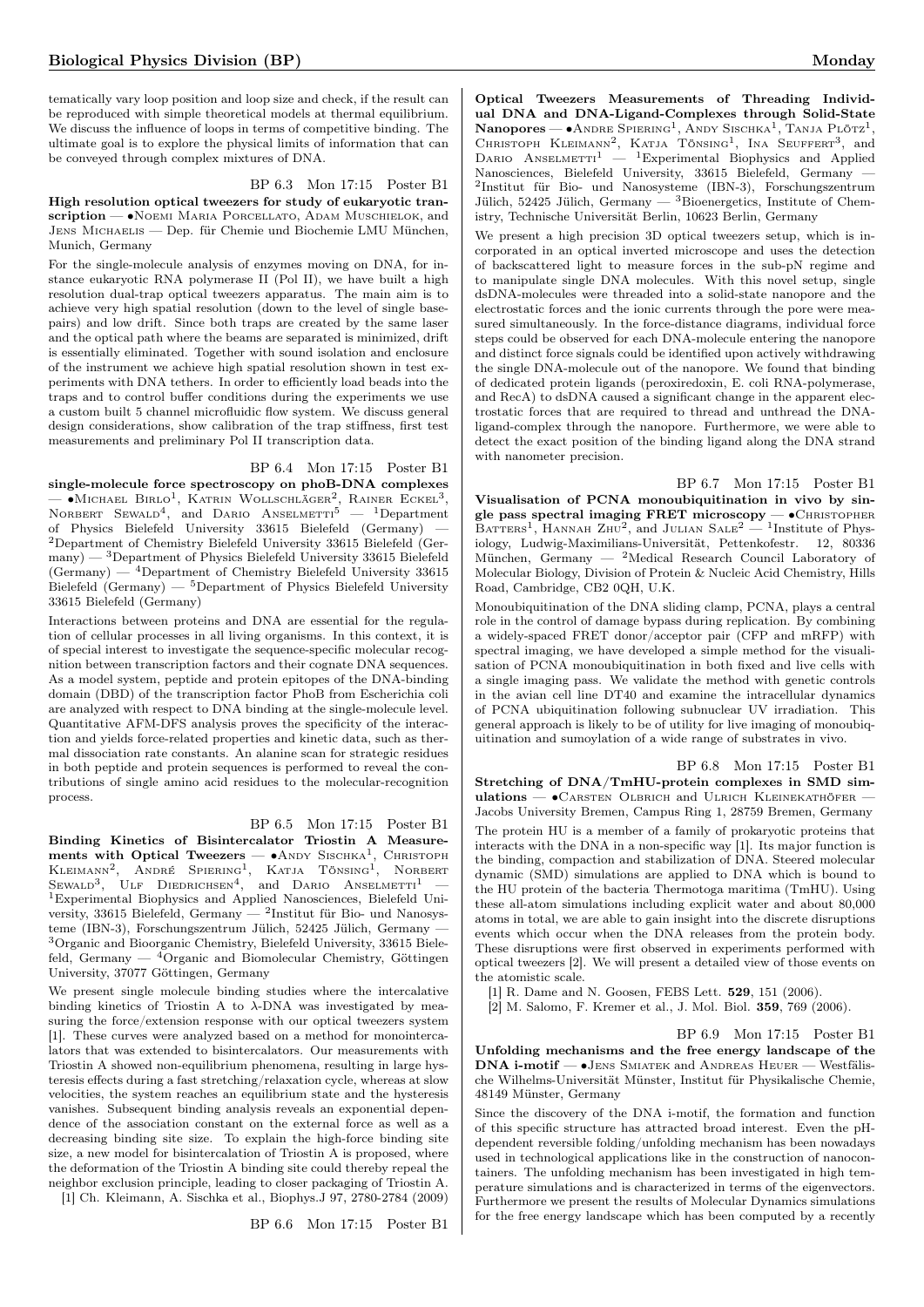BP 6.10 Mon 17:15 Poster B1 Towards sub second imaging of DNA compaction by AFM — ∙Jan Knappe<sup>1</sup> , Sebastian Hanke<sup>1</sup> , Szabolcs Sörös<sup>2</sup> , Christoph F. Schmidt1 , Wolfgang Fischle<sup>2</sup> , and Iwan A. T. Schaap<sup>1</sup> — 1 III. Physkalisches Institut, Georg-August-Universität, 37077 Göttingen — <sup>2</sup>Max Planck Institute for Biophysical Chemistry, 37077 Göttingen

To compact and organize DNA the eukaryotic cell has developed several packaging steps. DNA is wrapped around histones to form nucleosomes, which in turn can be linked by other proteins to form larger aggregates. To study this system on a single molecule level we have set out to use atomic force microscopy (AFM) in liquid to image the binding and unbinding of DNA to the histone octamer. However to be able to study the dynamics of nucleosomal DNA on a biological relevant time scale, we need techniques that permit image acquisition in a second or faster. We will present our first results that combine imaging at low forces  $(^{2}100 \text{ pN})$  with a high temporal resolution.

BP 6.11 Mon 17:15 Poster B1

#### Bayesian inference based evaluation of DNA hairpin dynamics — ∙Wolfgang Kügel, Adam Muschielok, and Jens Michaelis — Ludwig-Maximilians-Universität, Munich, Germany

Fluorescence-correlation-spectroscopy (FCS) combined with FRET is a powerful tool to analyze dynamics in biological systems. In comparison to other approaches this technique is not limited to a narrow range of rates and can detect dynamics from the ns to s time-scale. However, the key problem is to extract the rates hidden in the correlation curve by fitting a set of parameters. Several different fitting approaches have been described in recent years but the extraction of relevant information is still limited by the fact that the set of starting values chosen predefines the result. This happens as reasonably different sets of parameters result in fitting curves that describe the data equally well. To evaluate and weigh all possible fit results for our data we have used a Bayesian inference approach and globally evaluated all information available. A first application of this approach is shown based on a representative selection of different FRET pairs bound to a hairpin DNA. We discuss how dye selection can influence the rates of hairpin opening and closing.

## BP 7: Posters: Biological Machines, Motor Proteins

Time: Monday 17:15–20:00 Location: Poster B1

BP 7.1 Mon 17:15 Poster B1 Modeling on the hydrodynamic interaction between microswimmers — •JOHANNES GREBER and RUDOLF FRIEDRICH — Institut für Theoretische Physik, WWU Münster, Willhelm-Klemm-Str. 9, 48149 Münster

We are interested in swimming bacteria consisting of a head and a couple of flagella. Generally it shows two states of motion: On the one hand by bundling the counterclockwise rotating flagella the bacterium translates. On the other hand the bacterium tumbles or rotates, when one flagellum rotates clockwise. Using the velocity field created in the surrounding fluid by these movements bacteria can interact with each other, which leads to the question, if there are collective effects among several bacteria.

Assuming that the velocity field of one bacterium consists of two rigidly coupled point vortices in some given distance, we derive the equations of motion for the case of interaction between two swimming objects. Moreover, we make some predictions for the trajectories of the swimmers with the help of a linear stability analysis.

BP 7.2 Mon 17:15 Poster B1 Monitoring a single Sec translocase complex in an anti-Brownian electrokinetic (ABEL) trap — •TORSTEN  $\mathrm{R}\textsc{end}^1,$ STEFAN ERNST<sup>1</sup>, KARIN SEYFERT<sup>1</sup>, ANDREAS KUHN<sup>2</sup>, and MICHAEL Börsch<sup>1</sup> — <sup>1</sup>3. Physikalisches Institut, Pfaffenwaldring 57, 70569  $\text{Stuttgart}, \text{Germany} \text{---} \text{Institut für Mikrobiologie und Molekularbiolo-}$ gie, Universität Hohenheim, Germany

Translocation of polypeptides in E. coli cells is catalysed by the membrane protein complex SecAYEG. This process is powered by ATP (adenosine triphosphate) hydrolysis of the SecA motor component. To investigate the translocation process, SecAYEG is reconstituted into lipid vesicles and the conformational changes during polypeptide transport are monitored by internal fluorescence resonance energy transfer (FRET). Therefore, the different SecAYEG subunits were labeled with various fluorescent markers. Previous confocal measurements of single translocases in solution suffered from the limited observation time due to Brownian motion. To increase the observation time we combined a confocal setup for FRET measurements with an anti-Brownian electrokinetic (ABEL) trap. The ABEL-trap was developed by A.E. Cohen (Harvard) and W.E. Moerner (Stanford) and is based on an active feedback mechanism consisting of a EMCCD camera to locate the complex and electrodes to apply an electrical field across the trapping region. We present preliminary FRET data of a single translocases held in solution by the ABEL-trap.

BP 7.3 Mon 17:15 Poster B1 Cooperative effects in the inhibition of a Kinesin- $5$ -head/Kinesin-1-stalk chimera by monastrol  $-$  STEFAN LAKÄMPER<sup>1,2,3</sup>, CHRISTINA THIEDE<sup>1</sup>, •ANDRÉ DÜSELDER<sup>1</sup>, STE-FANIE REITER<sup>1,3</sup>, LUKAS C. KAPITEIN<sup>2,4</sup>, ERWIN J.G. PETERMAN<sup>2</sup>,

and CHRISTOPH F. SCHMIDT<sup>1,2,3</sup> - <sup>1</sup>Drittes Physikalisches Institut, Georg-August-Universität Göttingen, Germany — <sup>2</sup>Department of Physics and Astronomy and Laser Centre, VU University Amsterdam, The Netherlands — <sup>3</sup>DFG-Research Centre for Molecular Physiology of the Brain, CMPB, Göttingen, Germany  $-$ <sup>4</sup>Current address: Erasmus University Medical Centre, Rotterdam, The Netherlands

Several kinesin motors are required for proper assembly of the mitotic spindle. The homo-tetrameric bipolar Kinesin-5 can cross-link and slide antiparallel microtubules apart by a motility mechanism comprising diffusional and directional motility. In order to explore the basic kinesin-5 motor activity, we generated a stably dimeric Kinesin-5 construct, Eg5Kin, consisting of motor domain and neck-linker of Xenopus laevis Kinesin-5 and neck coiled-coil of Drosophila melanogaster Kinesin-1. This chimera is highly processive. We studied the effect of the Kinesin-5-specific inhibitor monastrol in single-molecule fluorescence assays. In order to find out if one or two monastrol molecules terminate a run, we analyzed the monastrol concentration dependence of the motor run length. We found a Hill coefficient of about 2. We discuss in how far this means that two monastrols need to be bound to create an effect and what kind of cooperativity this implies for binding of monastrol to the two heads of a motor dimer.

BP 7.4 Mon 17:15 Poster B1 An in vivo approach to probing mechanotransduction apparatus function — •Björn Nadrowski, Thomas Effertz, and Martin Göpfert — Abt. Zelluläre Neurobiologie, Universität Göttingen, MPI für Experimentelle Medizin, Hermann-Rein-Str. 3, 37075 Göttingen

The opening and closing of ion channels are mechanical events. These gating movements can be monitored in mechanosensitive ion channels provided that these channels are directly gated by force via macroscopic structures that thereby reflect the movements of the channels' gates. When coupled to molecular adaptation motors, these mechanosensitive ion channels form a transduction machinery that allows for active amplification while translating mechanical into electrical stimuli. Profiting from this experimental advantage, we have probed ion channel mechanics inside an intact Drosophila mechanosensory system. A physical model of this system is presented that quantitatively links ion channel mechanics, movements of molecular adaptation motors, and macroscopic mechanical events. Using this model, molecular parameters such as the gating energy required to open a single ion channel can be deduced. These energies have been determined for two force-gated ion channels. We also present evidence that these two channels are arranged in parallel in the transduction apparatus and may serve the detection of different stimuli amplitudes.

BP 7.5 Mon 17:15 Poster B1 A fast tetrameric Kinesin-5/Kinesin-1 chimera - a tool to study mechanisms of Kinesin-5 regulation —  $\bullet$ CHRISTINA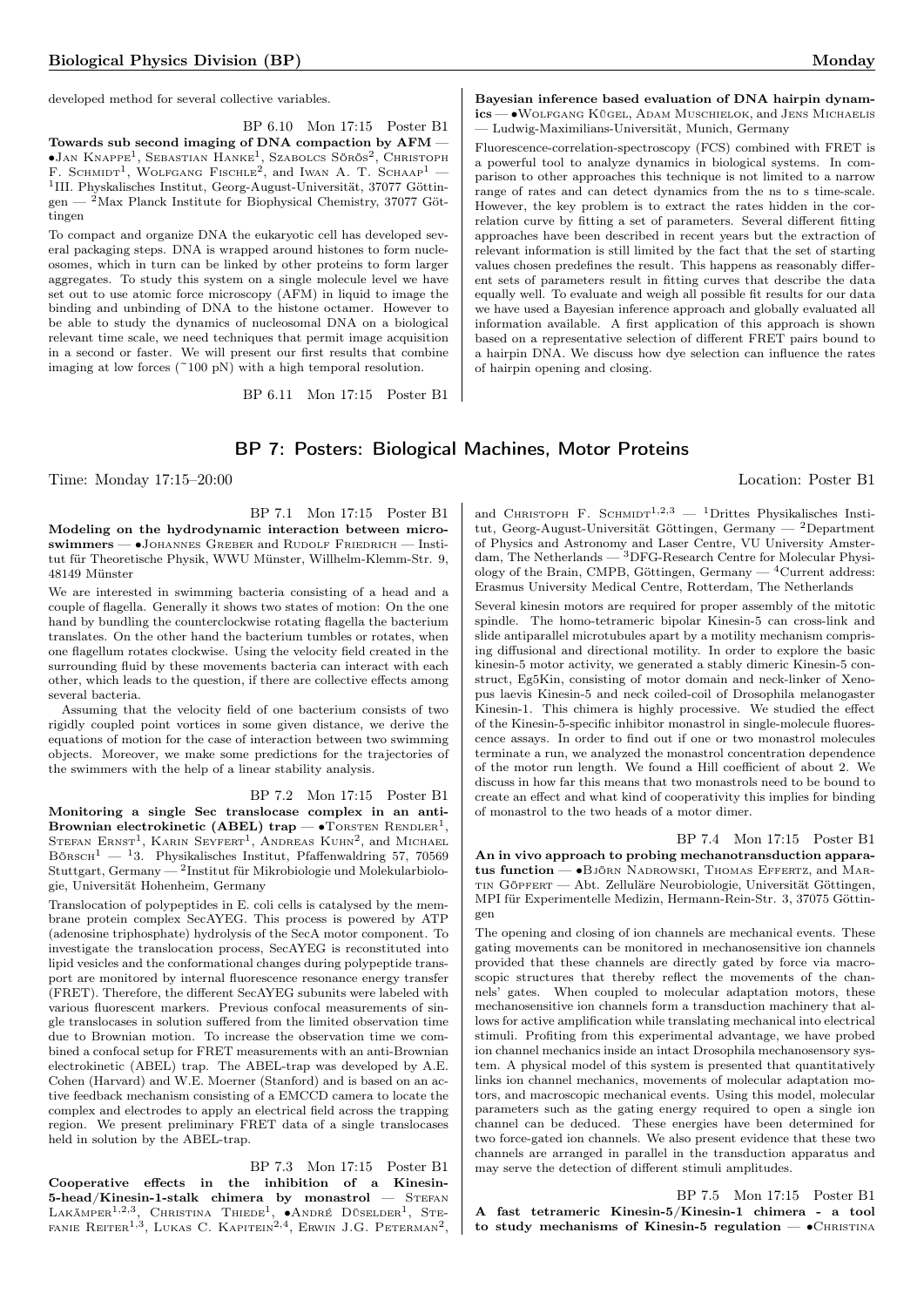Thiede<sup>1,2</sup>, Stefan Lakämper<sup>1,2</sup>, Alok D. Wessel<sup>1</sup>, Stefanie REITER<sup>1</sup>, and CHRISTOPH F. SCHMIDT<sup>1</sup>  $-$  <sup>1</sup>Drittes Physikalisches Institut, Georg-August-Universität Göttingen, Germany — <sup>2</sup> these authors contributed equally to this work

The homo-tetrameric Kinesin-5 motor protein Eg5 from X. laevis drives relative sliding of anti-parallel microtubules (MT) by the processive action of its two opposing sets of dimeric motors. On a single MT, individual tetrameric motors move slowly ( $\approx 20$  nm/s), but processively, alternating between a diffusional and a directional mode, while motors moving between two MTs move in a highly directional and processive fashion. In order to obtain a tetrameric model system with more easy discernable properties and motile phases, we have constructed a tetrameric chimera by replacing Eg5 motor domain and neck linker by the homologous regions of D. melanogaster Kinesin-1 (DK4mer). In surface-gliding assays, Dk4mer showed fast motility  $(553 \pm 31 \text{ nm/s})$ . Single GFP-tagged DK4mer motors moved processively along MT at comparable speeds  $(499 \pm 3 \text{ nm/s})$ . We observe clearly distinguished directional and diffusional episodes and an overall run length of  $\approx 9 \,\mu$ m. The DK4mer is thus an excellent model system to study regulatory aspects of Kinesin-5 due to its high speed, its long processivity and its clear separation of diffusive and directional motility.

#### BP 7.6 Mon 17:15 Poster B1

Direct observation of the myosin-V power stroke and its  $reversal$  —  $\bullet$ James R. Sellers<sup>3</sup> and Claudia Veigel<sup>1,2</sup> — <sup>1</sup>Abteilung Zellulaere Physiologie, Institut fuer Physiologie, Ludwig Maximilians Universitaet Muenchen, Pettenkoferstrasse 12, Muenchen, Germany — <sup>2</sup>Physical Biochemistry, National Institute for Medical Research, The Ridgeway Mill Hill, London NW7 1AA, UK — <sup>3</sup>Laboratory of Molecular Physiology, National Heart, Lung and Blood Institute, NIH, Bethesda, MD USA 20892

Complex forms of cellular motility, including cell division, organelle trafficking or signal amplification in the auditory system, require strong coordination of the myosin motors involved. The most basic mechanism of coordination is direct mechanical interactions of individual motors that modifies their mechano-chemical cycles. Here, we used an optical tweezers-based single molecule assay to investigate the reversibility of the force generating conformational change (power stroke) of single myosin-V motor heads. By applying load to the head shortly after binding to actin, we found that at a certain load, the power stroke could be reversed. At this load the motor fluctuated between an actinbound pre- and a post-power stroke conformation. This dramatic, load-dependent mechanical instability of a single motor head might be critical to coordinate the heads of processive, dimeric myosin-V. Interestingly, highly non-linear response to load, such as power stroke reversal, can lead to coordination, synchronisation or even oscillations already amongst motors alone. These phenomena are critical for many cellular functions.

#### BP 7.7 Mon 17:15 Poster B1

A tetrameric Kinesin-1/Kinesin-5 chimera promotes fast relative sliding of microtubules — • ALOK D. WESSEL, CHRISTINA Thiede, Stefan Lakamper, Stefanie Reiter, and Christoph F. SCHMIDT — Drittes Physikalisches Institut, Georg-August-Universität Göttingen, Germany

The Eg5 protein from Xenopus laevis is a homo-tetrameric motor protein which moves on microtubules (MT) in a processive manner and is capable of sliding two MT apart. Single motors show a directional motility with low velocity ( $\approx 20nm/s$ ) as well as a diffusive behavior on MTs. The balance between directional and diffusive behavior is altered by cargo binding, i.e. crosslinking of MTs, or by a change of the ionic strength. In order to obtain a tetrameric model system with more clearly defined properties and motile phases, we constructed a chimera, DK4mer, by replacing Eg5-motor domain and neck-linker by the homologous regions of Kinesin-1  $(D. \text{ melanogaster})$ . Here we show that this tetramer, just like Eg5, promotes relative sliding when binding between two microtubules. DK4mer, however, slides two antiparallel MTs apart with a ∼40fold higher velocity than Eg5, between 700 and  $1100nm/s$ . In multi-motor relative gliding assays, different binding geometries and velocities could be observed depending on the relative MT polarity and on residual motors on the substrate surface. We further measured the dependence of relative sliding on the ionic strength. Whereas surface gliding velocity remained unchanged, the relative velocity of two MT increased by  $\sim$  400 $nm/s$  when increasing salt concentration from 0 to  $70\, mM$  KCl in  $30\, mM$  Pipes buffer.

BP 7.8 Mon 17:15 Poster B1 Functional Rotation of the Transporter AcrB: The Essentials of Peristaltic Motion and Subsequent Substrate Extrusion — • ROBERT SCHULZ<sup>1</sup>, Attilio Vittorio Vargiu<sup>2</sup>, Michael SCHREIBER<sup>3</sup>, PAOLO RUGGERONE<sup>2</sup>, and ULRICH KLEINEKATHÖFER<sup>1</sup> — <sup>1</sup>School of Engineering and Science, Jacobs University Bremen, Germany  $-$  <sup>2</sup>SLACS & Department of Physics, University of Cagliari, Italy — <sup>3</sup> Institut für Physik, Technische Universität Chemnitz, Germany

The RND transporter of E. coli's multidrug efflux pump AcrAB-TolC is able to export structurally and chemically different, toxic substrates, including antibiotics, via a functional rotation. The three major states of this rotation cycle were found in several assymmetric crystal structures. After initially analyzing the basic mechanisms of opening of the TolC channel [1] and of substrate extrusion by AcrB [2] separately, we have continued the analysis of the latter one. Thereby, we have focused both on the local interactions between substrate and protein, the properties of the extrusion pathway, as well as the principal subdomain movements which lead to the peristaltic motion. Furthermore, we have investigated the possibility to pull the substrate from the final state of the previous simulations out of the exit gate to estimate whether the substrate is already free to leave the protein via diffusion, which is usually beyond the time scale of computer simulations.

[1] R. Schulz, U. Kleinekathöfer, Biophys. J. 96, 3116 (2009)

[2] R. Schulz, A.V. Vargiu, F. Collu, U. Kleinekathöfer, P. Ruggerone, submitted

BP 7.9 Mon 17:15 Poster B1 Synchronisation in a Chain of Rowers with Hydrodynamic Interaction — ∙Christopher Wollin and Holger Stark — TU-Berlin, Sekr. EW 7-1, Inst. f. Theo. Physik, Hardenbergstr. 36, D-10623 BERLIN-Charlottenburg

The ciliary beat, for example of paramcium and opalina, is coordinated such that metachronal waves move along the cell surface. There is strong evidence that hydrodynamic interactions cause these waves.

In order to study the origin of metachronal waves, we investigate the collective dynamics of a chain of periodically moving beads, called rowers, which are to abstract the ciliary beat. The beads move on line segments situated close to an infinitely extended planar wall. They are driven by a force that possesses a quadratic potential and that is reversed when the bead reaches a given amplitude in each direction. We assume the beads to be pointlike and describe their hydrodynamic interaction by the Blake tensor. Varying the distance of the segments from the wall, we can tune the range of the hydrodynamic interaction.

We find that two rowers synchronize in phase or in anti-phase depending on the respective negative or positive curvature of the driving quadratic potential. Chains with more rowers display a wealth of self-organized pattern formation. In particular, in the case where two rowers would synchronize in phase, we observe stable metachronal waves when the chain is loacted close to the wall, i.e., when the hydrodynamic interaction predominantly acts between nearest neighbours. Moving the chain away from the wall, the metachronal waves disappear and only transient structures form.

BP 7.10 Mon 17:15 Poster B1 Dynamic length regulation of microtubules — •Louis REESE, Anna Melbinger, and Erwin Frey — Arnold Sommerfeld Center for Theoretical Physics (ASC) and Center for NanoScience (CeNS), Department of Physics, Ludwig-Maximilians-Universität München

Microtubules are highly dynamic filaments that perform a variety of tasks in living cells. They serve as intracellular highways for molecular motors, which are transported along those tracks or diffuse in the cytosol. Here we examine mechanisms to regulate microtubule-length through the concentration of motors in the cell [1]. It is analyzed how the interplay between density-dependent transport on the tracks, and filament polymerization affects the dynamics of filament length. Employing stochastic simulations complemented by analytic calculus we identify distinct dynamic regimes. The model presented is conform with recent experiments studying in vitro microtubule depolymerization [2]. Our findings show that molecular motors can specifically control MT length fluctuations.

[1] A. Parmeggiani, T. Franosch, E. Frey, Phys. Rev. Lett. 90, 086601 (2003).

[2] V. Varga, J. Helenius, K. Tanaka, A.A. Hyman, T.U. Tanaka and J. Howard, Nat. Cell Biol. 8, 957 (2006)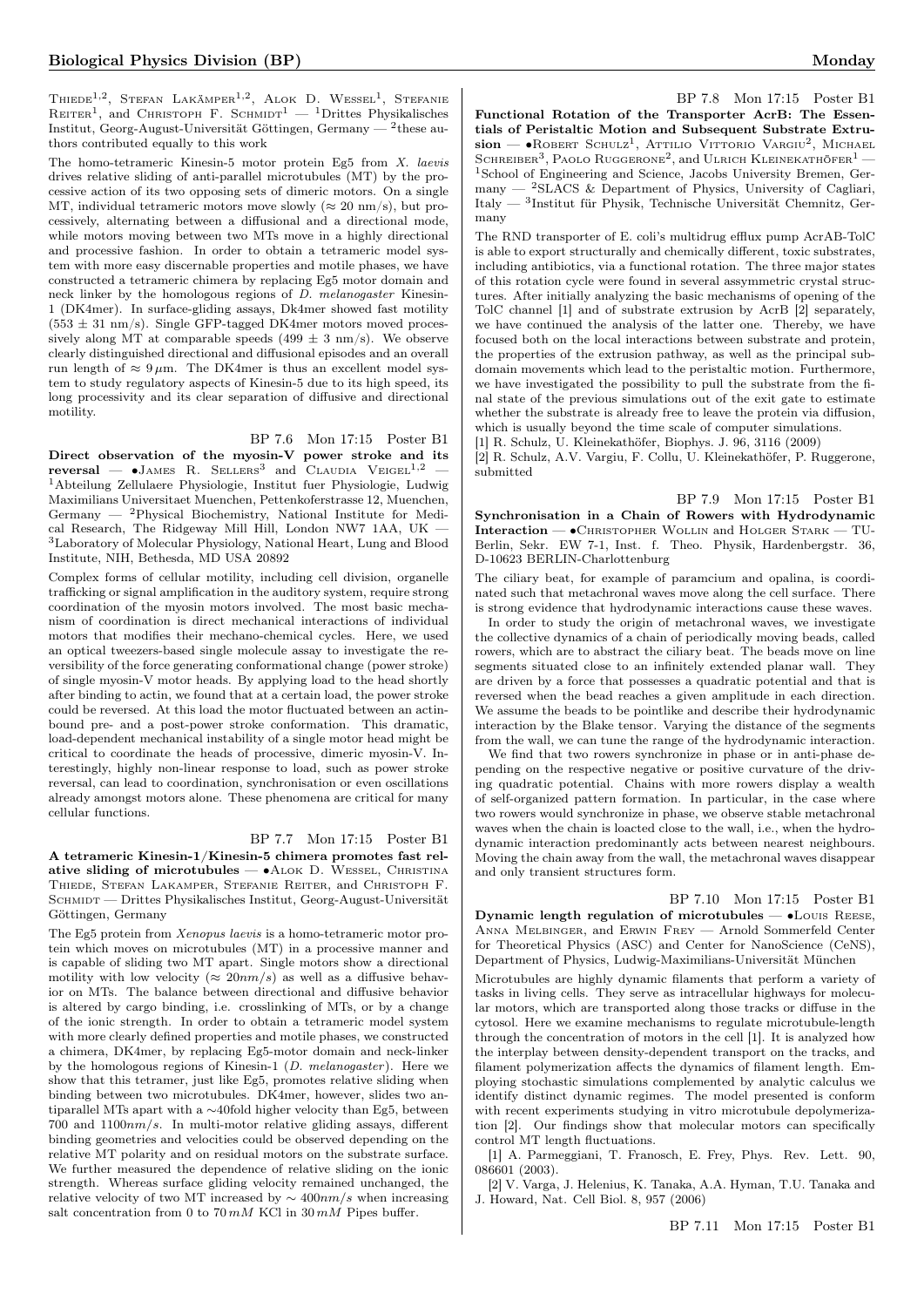Study of H/D substitution effects on the function of the cytochrome  $bc_1$  complex of *Rhodobacter capsulatus* — •Katrin<br>Jahns<sup>1</sup>, Natalia Voskoboynikova<sup>1</sup>, Maria Kozlova<sup>1,2</sup>, and Ar-MEN MULKIDJANIAN<sup>1,2</sup>  $-$  <sup>1</sup>School of Physics, University of Osnabrück, D-49069 Osnabrück, Germany — <sup>2</sup>A.N.Belozersky Institute of Physico-Chemical Biology, Moscow State University, Moscow, 119991, Russia

The cytochrome  $bc_1$  complex is a voltage-generating membrane ubiquinol: $cy$ tochrome  $c$  oxidoreductase [1]. We have studied the effect of the  $H_2O/D_2O$  substitution on the flash-induced turnovers of the cytochrome  $bc_1$  complexes in the vesicular preparations of the inner cellular membranes (chromatophores) of phototrophic  $\alpha$ -proteobacteria

Rhodobacter capsulatus. We traced the kinetics of flash-induced generation of membrane voltage by the cytochrome  $bc_1$  complex via the spectral shifts of native carotenoid pigments and correlated them with the kinetics of electron transfer as measured in the same samples. At neutral pH, the kH/kD ratio was ca. 2.3, it dropped below 2 at acidic and alkaline pH. On contrast, the rates of flash-induced cytochrome b reduction were only ca. 1.5 times slower in  $D_2O$  than in  $H_2O$ . We conclude that, at physiological pH values, the rate of proton translocation in the cytochrome  $bc_1$  complex is limited by the breakage or formation of hydrogen bonds and not by the transmembrane electron transfer in cytochrome b.

[1] A.Y. Mulkidjanian, Photochem Photobiol Sci 6 (2007) 19-34

## BP 8: SYMR: Nuclear Magnetic Resonance: From Applications in Condensed Matter Physics to New Frontiers

Time: Tuesday 9:30–12:45 Location: H1

#### Invited Talk BP 8.1 Tue 9:30 H1 NMR with a Magnetic Resonance Force Microscope — ∙Beat H. MEIER, KAI EBERHARDT, JOSS ROSMARIE, and TOMKA IVAN -Physical Chemistry, ETH Zurich

Magnetic Resonance Force Microscopy (MRFM) is a sensitve method to detect magnetic resonance in small volume elements and has the potential to be used for magnetic resonance imaging (MRI) on the nanoscale. As with MRI, MRFM is not limited to the three spatial dimensions. Spectroscopic dimensions can be added, providing detailed chemical and structural information at the atomic level. The talk will introduce the basic principles of imaging with the microscope and discuss the available spectral information, e.g. from dipolar and quadrupolar interactions and - most demanding but most usefull - from chemical shift.

#### Invited Talk BP 8.2 Tue 10:00 H1 Probing Novel Electronic States in Strongly Correlated Electron Materials Using NMR and NQR — •NICHOLAS CURRO -Department of Physics, University of California, Davis CA 95616, USA

In the last two decades several new materials have been discovered which exhibit strong electron-electron interactions that lead to novel ground states such as superconductivity, coexisting antiferromagnetism and superconductivity, and "hidden" order. NMR/NQR are ideal probe of these new states, several of which only emerge under extreme conditions in high magnetic fields, low temperatures and high pressures. By taking advantage of the hyperfine interaction, NMR/NQR can provide detailed information about order parameters and their dynamics throughout the phase diagram of these systems. Furthermore, NMR provides a local spectroscopy of the response of these systems to impurity doping. Several heavy fermion and iron pnictide materials will be discussed.

#### Invited Talk BP 8.3 Tue 10:30 H1 Interplay of Structure and Dynamics in Macromolecular and Supramolecular Systems as Revealed by NMR Spectroscopy — ∙Hans Wolfgang Spiess — Max-Planck-Institute for Polymer

Research, Mainz, Germany

Traditionally, the determination of structure and the elucidation of dynamics of matter are considered separately. With the advancement of characterization techniques, however, this separation becomes more and more artificial. For instance, advanced solid state NMR spectroscopy provides information on the geometry and the time scale of molecular motions independently. This site selective and specific information is highly valuable, as in soft matter function of complex synthetic as well as natural systems is often achieved by separating regions of order and disorder. Incompatibility of building blocks, e.g., backbone and side groups in macromolecules, or non-covalent interactions, such as hydrogen bonds, ionic forces or pi-pi interactions lead to self organization, in which the different units are spatially separated and may display different dynamics. Solid state NMR techniques combining fast magic angle spinning (MAS) and double quantum (DQ) NMR spectroscopy provide site-specific information about these aspects and their relation to processing and function of the materials, e.g., protonand photoconductivity.

15 min. break

Invited Talk BP 8.4 Tue 11:15 H1 Big times for small  $NMR - \bullet$ BERNHARD BLÜMICH — RWTH Aachen University, ITMC, Worringerweg 1, D-52056 Aachen, Germany NMR is most widely known for diagnostic imaging in medicine and molecular analysis in chemistry. The measurement procedure requires magnetic fields and radio-frequency waves. The largest component of an NMR machine is the magnet. While the electronics are shrinking noticeably over the years, the magnets become bigger as higher field strength is realized. Small magnets can be built from permanent magnet material at field strengths common four decades ago. Recent advances in magnet design have led to desktop magnets and miniature magnets that surround the sample in the conventional way and in magnets that accommodate the object in the stray field for relaxation analysis, imaging, and high-resolution spectroscopy. Such magnets are inexpensive and portable. Their availability makes a diversity of studies possible, which are out of question for high-field super-conducting magets. These are high-throughput analysis by parallel operation of many spectrometers, in-line monitoring with long-time use of an NMR machine in one application, NMR analysis at the site of the object, and NMR analysis in dangerous environments. The advances in building small NMR magnets are summarized, and the use of small-scale NMR devices is demonstrated with applications to chemical engineering, medicine, and materials testing.

Invited Talk BP 8.5 Tue 11:45 H1 Traveling-Wave MRI — •KLAAS PRÜSSMANN — Insitute for Biomedical Engineering, ETH and University of Zurich, Switzerland

High-field magnets of sufficient inner diameter permit the formation of axially traveling RF waves at NMR frequencies. Such traveling waves can be exploited to excite and detect NMR across large distances. This principle has been demonstrated in a wide-bore 7T magnet with an inner RF screen of 58 cm in diameter, using a patch antenna for RF transmission and reception. Proton NMR spectra of an ethanol solution have been obtained at antenna distances up to more than 3 m. In high-field MRI of humans the traveling-wave approach has the potential to improve RF uniformity, as illustrated by initial in-vivo results. The presentation will also include brief discussions of the reciprocity and efficiency of traveling-wave probes, wave impedance matching, and propagation-related phase delays. Finally it will address the feasibility of using multiple waveguide modes for establishing spatial diversity of RF fields, which underlies the practically important concepts of RF shimming and parallel MRI.

#### Invited Talk BP 8.6 Tue 12:15 H1

Life on the Edge: The Origins and Proliferation of Protein Misfolding Diseases —  $\bullet$ Chistopher M. Dobson — University of Cambridge, Department of Chemistry, Lensfield Road, Cambridge CB2 1EW, UK

The failure of proteins to fold, or to remain correctly folded, can give rise to serious cellular malfunctions that frequently lead to disease. One particularly important group of such diseases is associated with the aggregation of misfolded proteins into thread-like structures known as amyloid fibrils, and includes disorders ranging from Alzheimer's disease to late-onset diabetes. The manner in which the normal soluble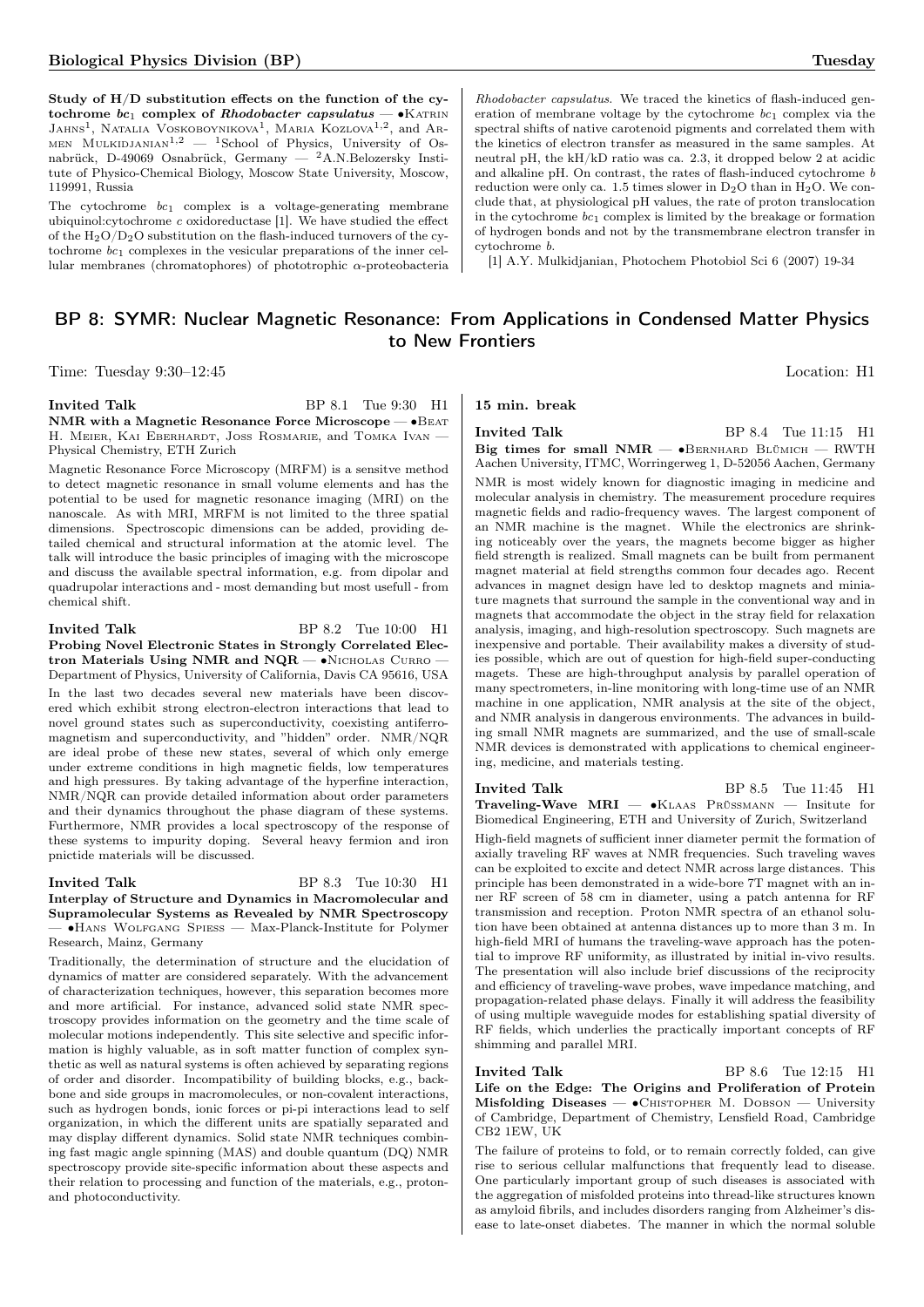forms of peptides and proteins can convert into these pathogenic amyloid structures is being uncovered by a wide variety of in vitro experimental studies along with theoretical simulations and bioinformatics studies [Dobson and Chiti, Annu. Rev. Biochem. 75, 333-366 (2006)]. As with folding, these studies are increasingly being linked to events occurring in vivo using a variety of strategies. Of particular interest are experiments designed to link the principles of misfolding and aggregation to the effects of such processes in model organisms such as

#### Time: Tuesday 9:30–12:45 Location: H43

Invited Talk BP 9.1 Tue 9:30 H43 Mechanics of Cellular Aggregates — •FRANÇOISE BROCHARD- $WYART<sup>1</sup>$ , CHRISTOPHE CLANET<sup>2</sup>, DAMIEN CUVELIER<sup>1</sup>, SYLVIE  $D$ ufour<sup>1</sup>,  $D$ AVID GONZALEZ-RODRIGUEZ<sup>1</sup>, and KARINE  $G$ UEVORKIAN<sup>1</sup> — <sup>1</sup>Physical Chemistry Curie, Institut Curie, Paris, France — <sup>2</sup>Laboratoire d'Hydrodynamique, Ecole Polytechnique, Palaiseau, France

Embryonic morphogenesis, wound healing, cancer growth, and metastasis are all examples where the mechanical properties play an important role in the functioning of a tissue. It has been suggested that certain embryonic tissues mimic the behavior of viscous fluids. However, due to the immense variety of tissues ranging from very soft (brain) to very hard (bone), such an analogy between tissues and fluids remains not well understood. We shall describe aspiration and compression experiments performed on cell aggregates, which provide a convenient laboratory model to characterize the mechanical properties of tissue. Using this characterization, we study the spreading of cell aggregates on a coated substrate, as well as their deformation and detachment under flow. In addition, we perform analogous experiments on viscous pastes, which provide a comparison with an inert system. Our results should yield insights in the understanding of pathologies related to artery obstruction, such as atherosclerosis or thrombosis.

#### BP 9.2 Tue 10:00 H43

Centering of dynamic microtubule asters by cortical pulling  $\rm{forces}-L$ iedewij Laan<sup>1</sup>,  $\bullet$ Nenad Pavin<sup>2,3</sup>, Guillaume Romet-LEMONNE<sup>1</sup>, Frank Julicher<sup>2</sup>, and Marileen Dogterom<sup>1</sup> — <sup>1</sup>FOM Institute for Atomic and Molecular Physics (AMOLF), Amsterdam, The Netherlands —  $2$ Max Planck Institute for the Physics of Complex Systems, Dresden, Germany  $-$  3Department of Physics, Faculty of Science, Zagreb, Croatia

Dynamic microtubules (MTs) interact with the cortex to generate pushing and/or pulling forces that position organelles correctly with respect to the confining geometry of living cells. In particular, pulling forces mediated by dynein linked to the cortex, provide a versatile mechanism to properly position MT organizing centers in systems ranging from small yeast cells to large embryonic cells. Nevertheless, the respective roles of pushing and pulling forces, and especially the mechanism by which pulling forces may contribute to centering processes, remain poorly understood. We address this question in an in vitro experiment, where MT asters are grown in microfabricated chambers. Pushing forces arise from MT polymerization and buckling forces, and pulling forces arise from interactions between MT ends and dynein motor proteins attached to the chamber walls. Surprisingly, we find that MT asters center more reliably by a combination of pulling and pushing forces than by pushing forces alone. Our theoretical results obtained for various geometries, imply distinct positioning strategies employed in different cell types.

#### BP 9.3 Tue 10:15 H43

Structure formation of the bacterial cytoskeletal protein FtsZ - a theoretical study — ∙Elisabeth Fischer-Friedrich, Roie SHLOMOVITZ, and NIR Gov — Department of Chemical Physics, The Weizmann Institute of Science, P.O.B. 26, Rehovot 76100, Israel

The bacterial protein FtsZ polymerizes and attaches to the inner site of the bacterial membrane in a ring-shaped struture. This FtsZ ring marks the future site of the septum of bacterial cell division. Membrane located FtsZ structures have also been reported to occur in a helical shape, neighboring the Ftsz ring in a normally dividing cell, or during the process of sporulation in Bacillus subtilis. The mechanism behind FtsZ assembly and structure formation as well as switching

Drosophila (the fruit fly). This talk will try to draw together some of the ideas that are emerging from recent in our laboratory based on NMR spectroscopy, including evidence for the extremely narrow boundary between normal and aberrant behaviour [Tartaglia et al., Trends Biochem. Soc. 32, 204-206 (2007)], and how this concept sheds light on the origin, current proliferation and potential means of prevention of the associated diseases.

## BP 9: Physics of Cells I

between ring and helix structures remains obscure. Here, we examine the process of structure formation theoretically using a coarse-grained model to describe FtsZ densities on the membrane and taking into account a spontaneous curvature of FtsZ polymers.

BP 9.4 Tue 10:30 H43 Photonic force based investigations of intracellular molecular motor dynamics during phagocytic filopodia retraction — ∙Felix Kohler and Alexander Rohrbach — Albert-Ludwigs-Universität , Freiburg, Germany

Phagocytes use intelligent mechanisms to efficiently uptake bacteria and other particles. A fascinating method of the cell is to extract and retract lamellopodia or thin filopodia to withdraw and uptake the particles. Besides actin polymerization and depolymerization, coordinated transport of molecular motors seems to control filopodia mechanics. We use photonic force microscopy to investigate different mechanical concepts of the cell to take up  $1\mu m$  beads, which serve as synthetic bacteria. The motion of an optically trapped bead is tracked interferometrically in 3D with nanometer precision at microsecond timescale. The measurement of e.g. the beads mean displacement allows determining the retraction forces of filopodia at various retraction speeds. We have measured F-actin dependent 36-nanometer steps inside living cells during filopodia retraction likely belonging to actin-based molecular motors [1]. Steps remaine clearly visible even at force regimes clearly beyond the stall force of a single myosin motor. This indicates a kind of inter-motor coupling, a phenomenon which will be presented in this talk and which we try to explain by a stochastic multi-state model.

[1] Kress, Stelzer, Holzer, Buss, Griffiths, and Rohrbach: "Filopodia act as phagocytic tentacles and pull with discrete steps and a loaddependent velocity", PNAS, Vol.104, 2007, 11633-11638

BP 9.5 Tue 10:45 H43

Structural transitions in growing actin networks — ∙Julian WEICHSEL and ULRICH SCHWARZ — University of Heidelberg, Institute for Theoretical Physics

The directed polymerization of a branched actin network is a universal propulsion system used in many different contexts of biological relevance, including the migration of animal cells and the motility of intracellular pathogens like Listeria. It also can be reconstituted in cell-free assays, for example to propel plastic beads or vesicles. Despite the universal nature of the underlying mechanisms of filament growth, branching and capping, conflicting results have been reported for the force-velocity relation of growing actin networks. Using a relatively simple theoretical model, we show that the interplay between filament and network growth leads to structural transitions in the network which can explain the experimental observations. Using a rate equation approach, we analytically calculate a phase diagram which is in excellent agreement with stochastic simulations of network growth.

#### 15 min. break

BP 9.6 Tue 11:15 H43 Shell-String Model of Global Cell Motions, Intracellular Trafficking and Phagocytosis — • ERICH SACKMANN<sup>1</sup>, FELIX KEBER<sup>2</sup>, and DORIS HEINRICH<sup>2</sup> - <sup>1</sup>Biophysik E22, Physik Department, TU München, Germany — <sup>2</sup>Fakultät für Physik und CeNS, LMU München, Germany

The survival of cells depends on the ongoing intracellular motions and the rapid reorganisation of intracellular macromolecular scaffolds. Thus, the cytoplasmic space is explored by superpositions of directed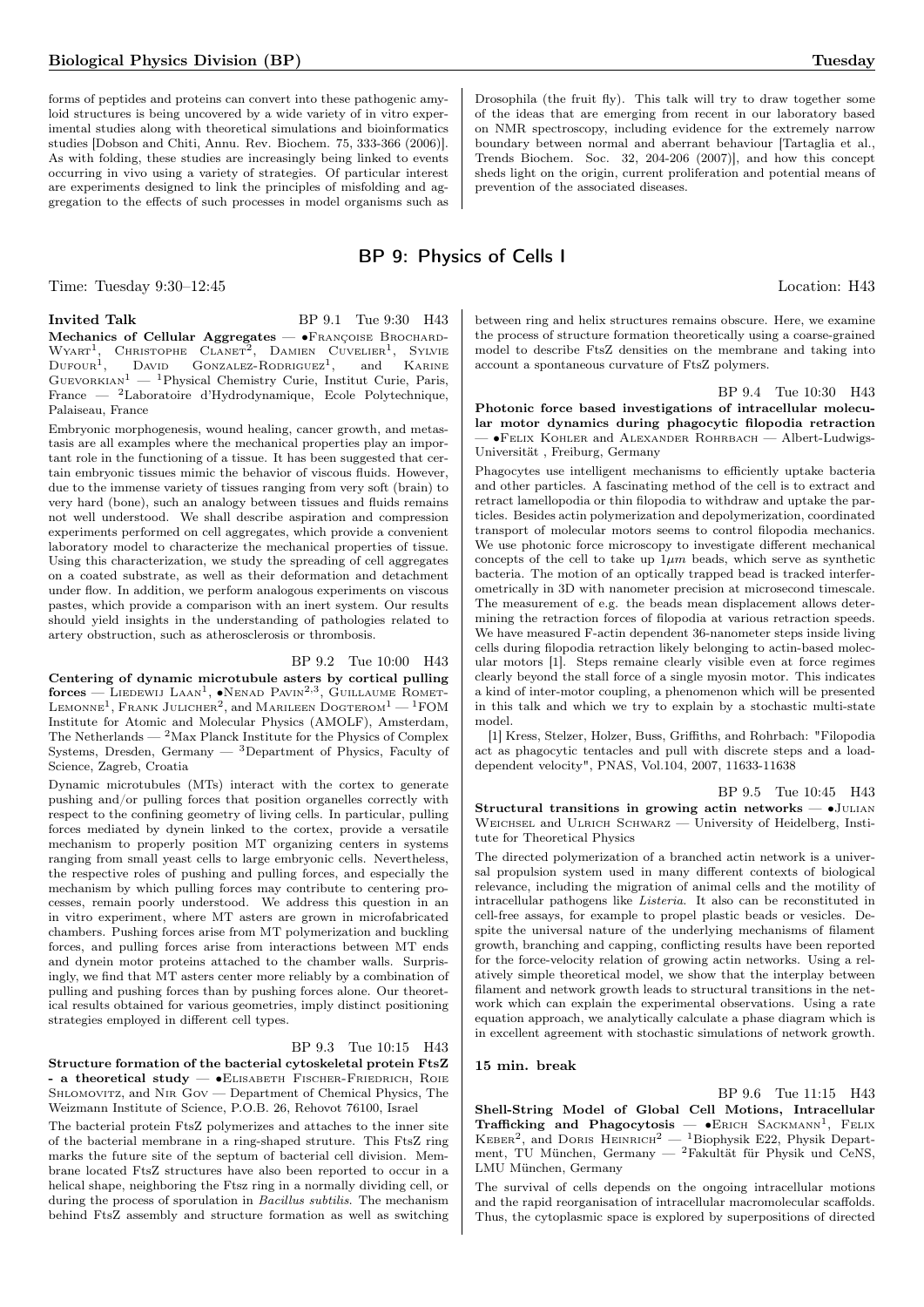transport along and by random walks between microtubules. Further, cell locomotion and phagocytosis are driven by actin gelation waves. This requires cells to combine a high degree of plasticity of the intracellular space with mechanical robustness. We first provide evidence that this astonishing mechanical robustness can be explained in terms of dynamic coupling of the microtubule aster to the actin cortex. Large forces in the nN range are balanced by coupling of the microtubules to actin gelation waves rather than cellular micromuscles. Second, we show that rapid global shape changes, associated with locomotion and phagocytosis, are driven by solitary actin gelation waves acting as travelling force fields. We finally present a model explaining the travelling force field in terms of the synchronous motion of signalling lipids with adhesion domains spreading on surfaces.

## BP 9.7 Tue 11:30 H43

Probing mechanical characteristics of differentiating pluripotent mouse stem cells —  $\bullet$ Lena A. Lautscham<sup>1</sup>, Thomas SCHULZ<sup>2</sup>, AHMED MANSOURI<sup>2</sup>, CHRISTOPH F. SCHMIDT<sup>1</sup>, and FLO-RIAN REHFELDT<sup>1</sup> — <sup>1</sup>Drittes Physikalisches Institut, Georg-August-Universität, Göttingen, Germany — <sup>2</sup>Molecular Cell Differentiation Group, Max Planck Institute for Biophysical Chemistry, Göttingen, Germany

In the last decade it has become increasingly evident that local microenvironments of living cells differ significantly, not only in biochemical composition, but also in their mechanical properties. The physical characteristics of different tissue and cell types (e.g. muscle, neurons, osteoblasts) correlate with the function of the various differentiated phenotypes.

It remains a challenge to accurately determine mechanical properties of cells such as their viscoelasticity, and to quantify their own active mechanical output, e.g. contractile forces generated by the cells. Our approach uses a dual optical trap by which cells are suspended between two trapped micron-sized beads. Using a combination of active and passive microrheology allows us to precisely determine physical parameters at high resolution and bandwidth and to simultaneously quantify the fluctuating forces that the cells produce.

We here present data showing distinct changes of the mechanical properties of differentiating pluripotent mouse stem cells after welldefined biochemical stimulation was applied to differentiate the cells to either muscle cells or neuronal cells.

#### BP 9.8 Tue 11:45 H43

The mechanical characteristics of embyronic stem cells influence their first fate decisions —  $\bullet$ Kevin Chalut<sup>1</sup>, Penelope HAYWARD<sup>2</sup>, FRANZISKA LAUTENSCHLAEGER<sup>1</sup>, CHEA LIM<sup>2</sup>, ALFONSO<br>MARTINEZ-ARIAS<sup>2</sup>, and JOCHEN GUCK<sup>1</sup> — <sup>1</sup>Cavendish Laboratory, Department of Physics, University of Cambridge, Cambridge, UK — <sup>2</sup>Department of Genetics, University of Cambridge, Cambridge, UK

The level of expression of the gene Nanog in embryonic stem (ES) cells defines their pluripotency: ES cells with a high expression of Nanog (HN) remain pluripotent while ES cells with a low expression of Nanog (LN) tend to differentiate. We used optical stretching and atomic force microscopy to explore the differences in mechanical phenotype between HN and LN embryonic stem cells. We found that LN cells are softer and more elastic than HN cells, while HN cells are highly plastic and maintain a high level of active response to forces in the environment. We will show that the highly active response of the HN cells is very robust, and has significant implications for sorting of ES cells in the embryo. Moreover, the high level of compliance of the LN cells compared to HN cells implies a susceptibility to physical cues in the environment that can steer the fate decisions of the ES cells. Finally, we present evidence that the actomyosin cytoskeleton network, which mediates the cells' active responses to their environment, fulfils an extremely important role in the fate decisions of ES cells, and in fact may define whether they maintain their pluripotent state or shift to lineage commitment.

#### BP 9.9 Tue 12:00 H43

Measuring cell mechanics and cell membrane properties by  $\rm vertical~pulling \boldsymbol{---} \bullet S$ chanila Nawaz<sup>1</sup>, Sai Li<sup>2</sup>, Mikael Simons<sup>1</sup> , and Iwan A.T.  $S$ CHAAP<sup>2</sup> — <sup>1</sup>Max Planck Institute for Experimental

Medicine, 37077 Göttingen, Germany — <sup>2</sup>III. Physkalisches Institut, Georg-August-Universität, 37077 Göttingen, Germany

Based on optical tweezers we have developed a portable (and affordable) trapping instrument that is able to work at the surface vicinity up to 50  $\mu$ m away from the surface and can exert and measure vertical forces up to 0.1 nN. We have used our method to investigate the mechanical forces driving morphological changes during the development of myelin-forming cells. Such measurements heavily rely on the vertical pulling geometry because of the flatness of myelin cells (as thin as 50 nm). A trapped bead was automatically brought down to the cell and bead-cell contact was detected via a force feedback loop. The trapped bead was then pulled in vertical direction, away from the contact point. From the force-extension curves we can detect cell deformation, from which we can calculate the elastic response. At higher forces we pulled membrane tubes (tethers) out of the cell membrane. From the measured forces required to form these tethers we estimated the membrane tension in different stages of cell development.

BP 9.10 Tue 12:15 H43

Force transduction in blood platelets — ∙Sarah Schwarz G. HENRIQUES<sup>1</sup>, HANSJÖRG SCHWERTZ<sup>2</sup>, ALEXANDER STRATE<sup>3</sup>, and SARAH KÖSTER<sup>1</sup> — <sup>1</sup>Courant Research Centre Nano-Spectroscopy and X-Ray Imaging, Universität Göttingen, Germany — <sup>2</sup>Division of Vascular Surgery, University of Utah, Salt Lake City, United States of America — 3Transfusion Department, University Clinic, Universität Göttingen, Germany

Blood platelets (thrombocytes) are essential for the repair of damaged blood vessels. When they become activated to form a blood clot they change their shape within minutes by dramatically rebuilding their cytoskeleton. This highly dynamic non-equilibrium process is known to be triggered by external cues and driven by cellular forces, but the basic mechanical principles are not yet understood. In our experiments we investigate the physics underlying platelet activation by measuring the forces, which platelets impose on their environment. To this end, we use traction force microscopy, a well-established technique, in which the cells are placed on thin PAA (polyacrylamide) gels of a known elastic modulus. Fluorescent tracer beads are embedded into the PAA to visualize gel deformations, which are then translated into traction force fields. In addition to measuring traction force fields, we take fluorescence microscopy images of the platelets at different activation stages. Both vinculin as well as actin are previously stained in order to map focal adhesion sites and conclude upon cytoskeletal reorganization steps. Our experimental findings are finally gathered into a mechanical model for the early stages of platelet activation.

BP 9.11 Tue 12:30 H43

Strain Energy and its Density Distribution around Invasive and Non-Invasive Carcinoma Cells in 3D Collagen Gels — ∙Thorsten Koch<sup>1</sup> , Stefan Münster<sup>1</sup> , Claudia Mierke<sup>1</sup> , James BUTLER<sup>2</sup>, and BEN FABRY<sup>1</sup> — <sup>1</sup>Department of Physics, University of Erlangen-Nuremberg, Germany — <sup>2</sup>Physiology Program, Harvard School of Public Health, Boston, MA, USA

Cell invasion through a 3D matrix is believed to depend on the ability of cells to generate traction forces. To quantify the role of cell tractions during invasion in a collagen gel (shear modulus 118 Pa, 500  $\mu$ m thickness, mesh size 1.6  $\mu$ m), we measured the strain energy of invasive MDA-MB-231 breast and A-125 lung carcinoma cells, as well as non-invasive MCF-7 breast and A-431 lung carcinoma cells for comparison. In all cases, cells locally contracted the gel, quantified by tracking 3D positions of embedded fluorescent beads. These positions served as nodes in a finite element mesh used to compute the strain energy. The strain energy of invasive breast carcinoma cells (1.4  $\pm$ 0.2 pJ, n=31) was significantly higher than that of non-invasive breast carcinoma cells  $(0.8 \pm 0.1 \text{ pJ}, \text{ n=28})$ . Surprisingly, the strain energy of non-invasive lung carcinoma cells  $(4.2 \pm 0.7 \text{ pJ}, \text{ n=31})$  was similar to that of invasive lung carcinoma cells  $(3.5 \pm 0.4 \text{ pJ}, \text{ n=34}).$  Invasive cells assumed an elongated morphology as opposed to the round shape of non-invasive cells. Accordingly, the distribution of strain energy density around invasive cells followed patterns of increased anisotropy. These results suggest that magnitude and directionality of traction generation are important for cell invasion in 3D collagen gels.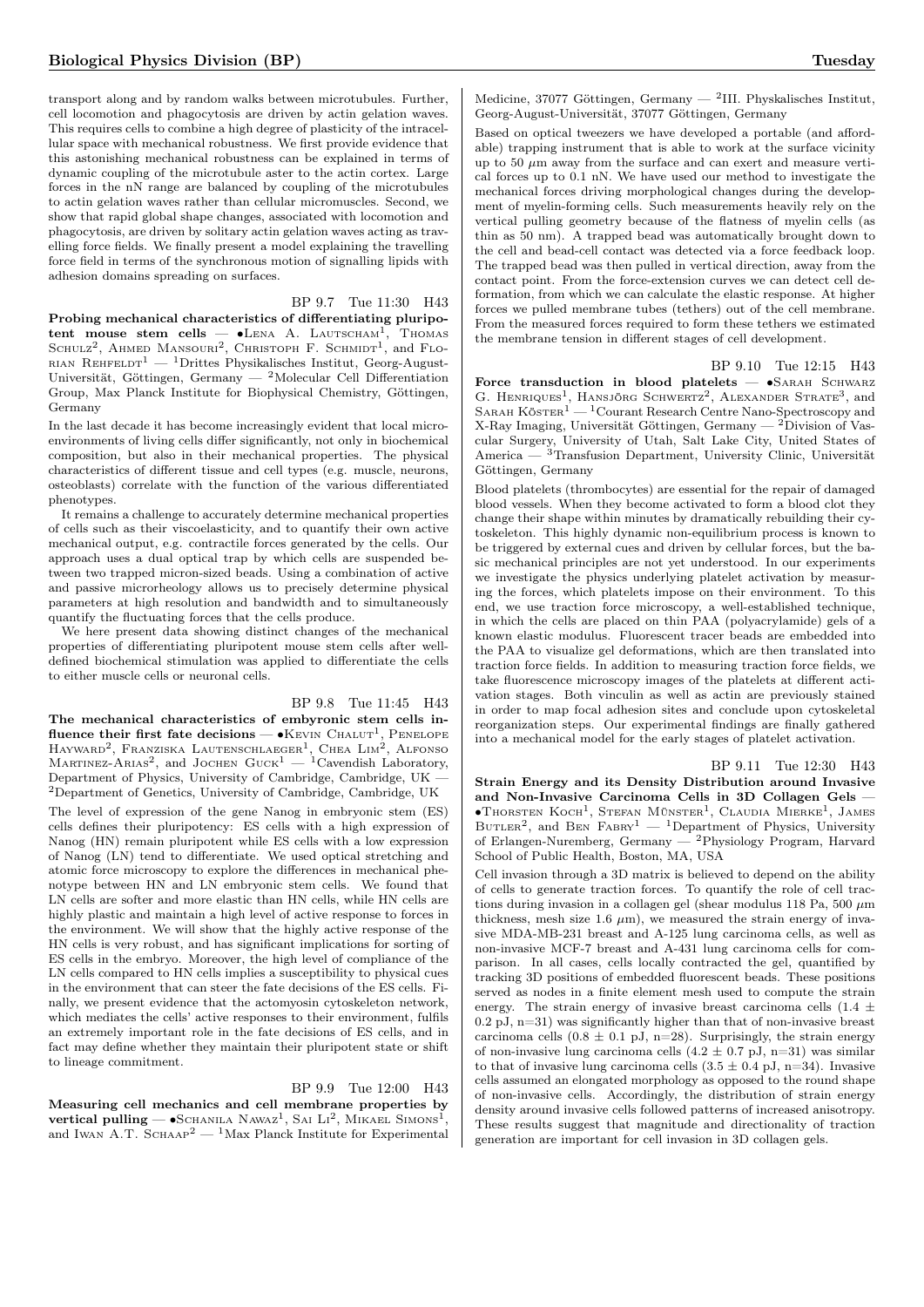## BP 10: Evolutionary Game Theory I (joint SOE, BP)

Time: Tuesday 9:30–11:00 Location: H44

Invited Talk BP 10.1 Tue 9:30 H44 Humans playing spatial games —  $•A$ RNE TRAULSEN — Max-Planck-Institute for Evolutionary Biology, 24306 Plön, Germany

Probably the most thoroughly studied mechanism that can explain the evolution and maintenance of costly cooperation among selfish individual is population structure. In the past years, hundreds of papers have mathematically modeled how cooperation can emerge under various dynamical rules and in more and more complex population structures [1]. However, so far there is a significant lack of experimental data in this field. We have conducted an experimental test to address how humans are playing a particularly simple spatial game on a regular lattice [2]. The data shows that the way humans choose strategies is different from the usual assumptions of theoretical models. Most importantly, spontaneous strategy changes corresponding to mutations or exploration behavior is more frequent than assumed in many models. This can decrease the influence of some spatial structures. This experimental approach to measure properties of the update mechanisms used in theoretical models may be useful for mathematical models of evolutionary games in structured populations.

[1] Szabó and Fáth, Evolutionary games on graphs, Physics Reports 446:97-216 (2007)

[2] Traulsen, Semmann, Sommerfeld, Krambeck, and Milinski, submitted

BP 10.2 Tue 10:00 H44 Coordination with switching costs: A case for percolation in socioeconomic networks —  $\bullet$ Carlos P. Roca<sup>1</sup>, Moez Draief<sup>2</sup>, and  $\text{Dirk}$  HELBING<sup>1,3</sup> — <sup>1</sup>Chair of Sociology, in particular of Modeling and Simulation, ETH Zurich, Switzerland —  $^2$ Intelligent Systems and Networks Group, Imperial College London, UK — <sup>3</sup>Santa Fe Institute, USA

Coordination is ubiquitous in social and economic interactions [1,2]. An important but not much studied issue is the influence of the costs involved in the switching of strategy, which however can be very relevant to important situations such as inefficient norms [3] or competition in technological markets [4]. We propose an extension of a binary coordination game to investigate this problem. We study it on degree-homogeneous random networks, observing that the outcome is greatly influenced by the underlaying network. The dependence on the network degree is highly non-trivial and extremely large degrees are needed to recover the mean field results. The explanation of this unexpected behavior resides in a particular kind of percolation process that takes place in the networked population. These results strongly suggest that percolation phenomena may be crucial in social and economic networks when coordination interactions are in play.

[1] Lewis, Convention: A Philosophical Study, Harvard University Press, 1969 [2] Harsany and Selten, A General Theory of Equilibrium Selection in Games, MIT Press, 1988 [3] Mahoney, Theory and Society 29, 507-548, 2000 [4] Klemperer, The Review of Economic Studies, 62, 515-539, 1995

BP 10.3 Tue 10:15 H44

Rock-papers-scissors dynamics on complex networks — MARKUS SCHÜTT and  $\bullet$ JENS CHRISTIAN CLAUSSEN — Inst. f. Neuround Bioinformatik, Universität zu Lübeck

Cyclic coevolutionary dynamics of three cyclically dominating strategies have been found in Prisoner's Dilemma conflicts (with AllC, AllD and TFT) as well as in bacteria (E.coli) and the lizards (Uta stansburiana). The simplest payoff matrix resembling this cyclicity is that of the rock-papers-scissors (RPS) game. The meanfield dynamics of such cyclic coevolutionary dynamics in finite population has been analyzed in previous work for the RPS game [1] as well as for a bimatrix game played between two populations [2]. Here we investigate the fixation time for the RPS game on different types of regular, random, small-world and scale-free graphs [2].

[1] JC Claussen and A Traulsen, Phys. Rev. Lett (2008)

[2] JC Claussen, Eur. Phys. J. (2007)

[3] M Schütt and JC Claussen (in preparation)

BP 10.4 Tue 10:30 H44 Evolutionary games in the multiverse  $\bullet$ CHAITANYA S. Gokhale and Arne Traulsen — Max-Planck-Institute for Evolutionary Biology, August-Thienemann-Straße 2, 24306 Plön, Germany Evolutionary game dynamics of two players with two strategies has been studied in great detail. These games have been used to model many biologically relevant scenarios, ranging from social dilemmas in mammals to microbial diversity. Some of these games may in fact take place between a number of individuals and not just between two. Here, we address one-shot games with multiple players. As long as we have only two strategies, many results from two player games can be generalized to multiple players. For games with multiple players and more than two strategies, we show that statements derived for pairwise interactions do no longer hold. For two player games with any number of strategies there can be at most one isolated internal equilibrium. We show that for any number of players *d* with any number of strategies *n*, there can be at most  $(d-1)^{n-1}$  isolated internal equilibria. Thus, multiplayer games show a great dynamical complexity that cannot be captured based on pairwise interactions. Our results hold for any game and can easily be applied for specific cases, e.g. public goods games or multiplayer stag hunts.

BP 10.5 Tue 10:45 H44 Social Dilemmas for Players with Complex Personality Profiles — Tadeusz Platkowski and ∙Jan Zakrzewski — Deparment of Mathematics, Informatics and Mechanics, University of Warsaw

We develop a theory of evolution of social systems based on the imitation rule which generalizes the standard proportional fitness rule of the evolutionary game theory. The formalism is applied to describe the dynamics of various types of social dilemma games played in infinite populations. In particular the theory predicts the non-zero level of cooperation in the long run for the Public Good games, the existence of the nonunique stable polymorphism for particular classes of the Prisoner's Dilemma games, and stable asymptotic cooperation level for coordination games in the N-person setting, for which the standard replicator dynamics approach predicted the instable polymorphism.

## BP 11: Evolutionary Game Theory II (joint SOE, BP)

Time: Tuesday 11:15–12:30 Location: H44

BP 11.1 Tue 11:15 H44

Evolutionary dynamics, intrinsic noise and cycles of cooperation — ∙Alex Bladon, Tobias Galla, and Alan J McKane — Theoretical Physics, School of Physics and Astronomy, The University of Manchester, Manchester M13 9PL, United Kingdom

The puzzle of how co-operation emerges in evolving populations subject to natural selection is unsolved, and the dynamic interaction of co-operation and defection is a current topic of wide interest in game theory. Periodic cycles between co-operation, defection and retaliation have been reported in numerical simulations of the iterated prisoner's dilemma in small populations of evolving agents [PNAS, 102, 31, 10797-10800, 2005]. Using tools from statistical mechanics and nonlinear dynamics we here provide an analytical underpinning of these numerical observations and show that such cycles are the signature of amplified coherent oscillations sustained by demographic noise. We derive effective Langevin equations describing these oscillations and compute their power spectra analytically in the limit of large, but finite populations and in excellent agreement with numerical simulations. Our analytical theory reveals that the amplitude of these stochastic oscillations is, to a large degree, set by the inverse real part of the relevant eigenvalue of the deterministic dynamics, and that it can hence become singular near a Hopf bifurcation. Macroscopic oscillations are then observed even at large system sizes. Our analysis extends to cases in which errors of the 'trembling hand' type are considered, and where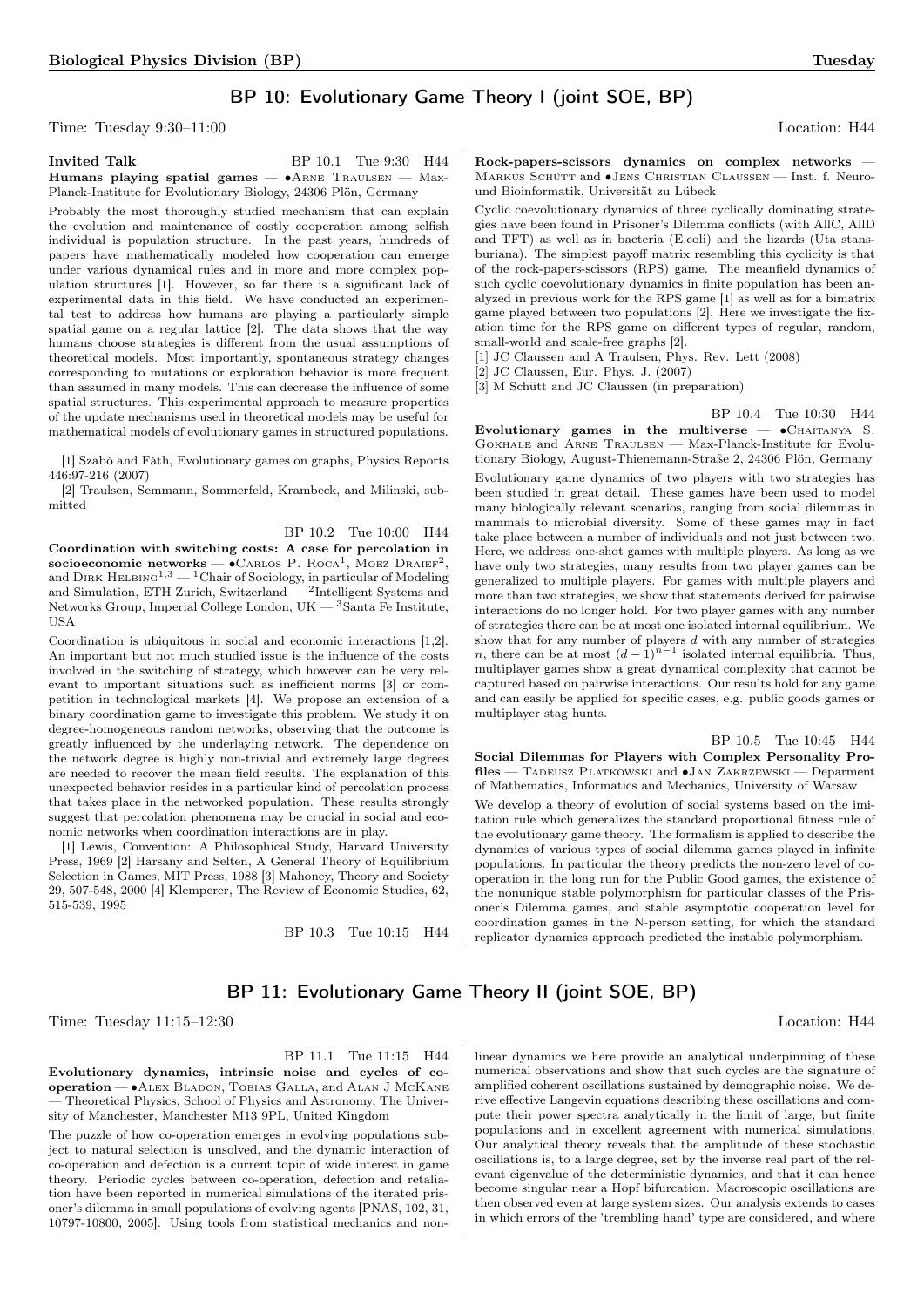the strategy space includes a win-stay, lose-shift action.

BP 11.2 Tue 11:30 H44

Evolutionary adaptation of a social norm optimizes node degree and investments on an adaptive network — •JOHANNES Hoefener and Thilo Gross — Max-Planck-Institut für Physik komplexer Systeme, Nöthnitzer Str. 38, 01187 Dresden, Germany

Humans established complex networks of cooperation, which are essential for our modern society. Cooperating with just a single person is not efficient and cooperating with everyone is not even possible. Thus every individual has to decide if and how much it should invest into a certain cooperation. Because the payoff provided by a cooperation is usually not known when the investments have to be done, individuals may base their decision on heuristics or social norms. These, for instance may follow the statement: "Get more. Give more." Here we study a continuous prisoner's dilemma game on an adaptive network, where the investment into cooperation is determined by a social norm function. We assume that the general form of the function is fixed, but allow the function to be modified by evolutionary adaptation of it's parameters. We show that this adaptation not only establishes stable cooperation but also optimizes the node degree as well as the investments in the remaining cooperations.

BP 11.3 Tue 11:45 H44

A Homclinic Route to Full Cooperation in the Snowdrift Game on Adaptive Networks —  $\bullet$ GERD ZSCHALER<sup>1</sup>, ARNE TRAULSEN<sup>2</sup>, and THILO  $\text{Gross}^1 - \text{1Max-Planck-Institut für Physik}$ komplexer Systeme, Dresden, Germany — <sup>2</sup>Max-Planck-Institut für Evolutionsbiologie, Plön, Germany

We consider the evolutionary dynamics of a cooperative game on an adaptive network, where the strategies of agents, cooperation or defection, feed back on their local interaction topology. While mutual cooperation is the social optimum, unilateral defection yields a higher payoff and undermines the evolution of cooperation. Although no a priori advantage is given to cooperators, an intrinsic dynamical mechanism can lead asymptotically to a state of almost full cooperation. In finite systems, this state is characterized by long periods of strong cooperation interrupted by sudden episodes of predominant defection, suggesting a possible mechanism for the systemic failure of cooperation in real-world systems.

BP 11.4 Tue 12:00 H44 Deterministic evolutionary game dynamics in finite populations — ∙Philipp M. Altrock and Arne Traulsen — MPI f. Evolutionary Biology, Plön, Germany

Evolutionary game dynamics describes the spreading of successful strategies in a population of reproducing individuals. Typically, the microscopic definition of strategy spreading is stochastic, such that the dynamics becomes deterministic only in infinitely large populations. Here, we introduce a new microscopic birth–death process that has a fully deterministic strong selection limit in well–mixed populations of any size. Additionally, under weak selection, from this new process the frequency dependent Moran process is recovered. This makes it a natural extension of the usual evolutionary dynamics under weak selection. We analytically find simple expressions for the fixation probabilities and average fixation times of the new process in evolutionary games with two players and two strategies. For cyclic games with two players and three strategies, we show that the resulting deterministic dynamics crucially depends on the initial condition in a non–trivial way.

[1] Goel & Richter-Dyn, Stochastic Models in Biology, Academic Press, NY, (1974).

[2] Altrock & Traulsen, Phys. Rev. E 80, 011909 (2009).

BP 11.5 Tue 12:15 H44 Evolutionary Quantum Game Theory — • MATTHIAS HANAUSKE<sup>1</sup> and JENNIFER  $Kunz^2 - 1$ Institute of Information Sys $tems - 2$ Chair of Controlling and Auditing, Goethe-University, Frankfurt/M.

Quantum game theory is a mathematical and conceptual amplification of classical game theory. The space of all conceivable decision paths is extended from the purely rational, measurable space in the Hilbertspace of complex numbers. Trough the concept of a potential entanglement of the imaginary quantum strategy parts, it is possible to include corporate decision path, caused by cultural or moral standards. If this strategy entanglement is large enough, then, additional Nash-equilibria can occur and previously present dominant strategies could become nonexistent. The main equation of evolutionary game theory, the Replicator equation, gets a more complex structure and other evolutionary stable strategies can appear. In addition to a detailed introduction in evolutionary quantum game theory several examples of applications will be presented during this talk. The current financial crisis will be discussed using a quantum extension of an anticoordination game, the different publication patterns of scientist will be studied and the evolution of social norms in firms will be explained using a quantum coordination game.

(http://evolution.wiwi.uni-frankfurt.de/Lyon2009/, ArXiv: 0904.2113, arXiv: physics/0612234)

## BP 12: Nuclear Magnetic Resonance: Frontiers and Applications (joint CPP, BP)

Time: Tuesday 13:45–16:15 Location: H48

BP 12.2 Tue 14:00 H48 NMR studies of benzene mobility in microporous metalorganic framework MOF-5 — •STEFAN HERTEL<sup>1</sup>, SAEED AMIRJALAYER<sup>2</sup>, MARKUS WEHRING<sup>1</sup>, ROCHUS SCHMID<sup>2</sup>, and FRANK STALLMACH<sup>1</sup> — <sup>1</sup>Universität Leipzig, Fakultät für Physik und Geowissenschaften, Deutschland — <sup>2</sup>Ruhr-Universität Bochum, Fakultät für Chemie und Biochemie, Deutschland

Microporous metal-organic frameworks (MOF) are crystalline coordination polymers with regular three dimensional pore networks. These pore networks enable adsorption and diffusion of guest molecules. Molecular Dynamics (MD) simulations show that benzene has a liquidlike mobility inside the pores of MOF-5. Nuclear Magnetic Resonance (NMR) methods allow experimental access to guest mobilities inside such pore networks. This report presents the results of pulsed field gradient NMR (PFG NMR) self-diffusion measurements of benzene adsorbed in MOF-5. In these experiments multi-exponential spin echo decays were observed, which are usually caused by different phases of self-diffusion. These different phases of benzene mobility were unexpected for diffusion of molecules inside an isotropic framework and have to originate in the host-guest and guest-guest interaction. By modern diffusion-relaxation correlation spectroscopy (DRCOSY) translational self-diffusion and microscopic relaxation behavior were correlated. Together with magic angle spinning (MAS) NMR spectroscopy these in-

stacks.

BP 12.1 Tue 13:45 H48 Probing the Assembly and Dynamics of Graphene-Inspired Molecular Wires by Solid-State NMR Spectroscopy — ∙Michael Ryan Hansen, Robert Graf, Daniel Sebastiani, and Hans-Wolfgang Spiess — Max Planck Institute for Polymer Research

Molecular wires based on polycyclic aromatic hydrocarbons (PAHs) are apromising class of materials for future applications in nano-scale electronic devices. Critical for the performance of such wires are their molecular assembly, which on the NMR length and time scales translates into the local packing arrangement, molecular dynamics, and pitch angle(s) between successive molecules. Here, we show that solidstate NMR in combination with MD and ab-initio calculations can provide unique information with respect to these structural features. To illustrate this we examinine two perylene tetracarboxydiimides (PDIs) with different side chains attached and a larger triangular-shaped PAH. Specifically, we measure 1H chemical shifts using fast MAS and their spatial connectivities through 2D 1H-1H DQ-SQ correlation spectra and probe the molecular dynamics via 1H-13C heteronuclear dipolar couplings. To support the experimental findings we have performed CPMD-NMR calculations to reveal the effects of packing on the 1H chemical shifts for the PDIs, including an estimate of the line broadening due to local disorder. This provides a series of finger prints for different pitch angles between neighboring molecules, that are closely related to the electronic conduction properties of the supramolecular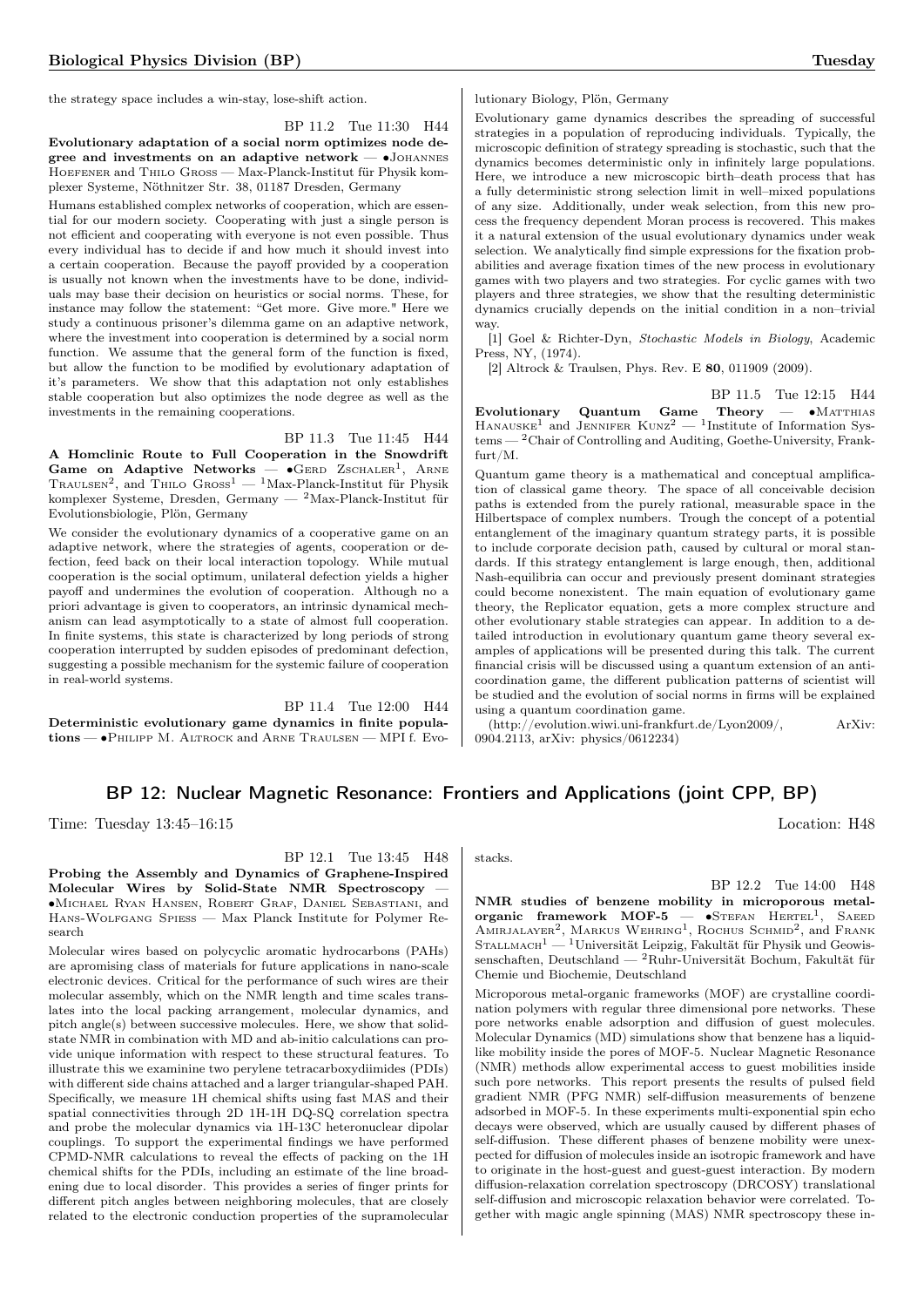vestigations reveal that the faster component of the diffusion coefficients can be assigned to diffusion inside the porous crystal structure of MOF-5.

BP 12.3 Tue 14:15 H48 Exploring the limits to spatially resolved  $NMR - Ac$ HIM GÄDKE<sup>1,2</sup> and •NIKOLAUS NESTLE<sup>1,3</sup> — <sup>1</sup>TU Darmstadt, Institute of condensed matter physics, Germany — <sup>2</sup>Present adress: Victoria University of Wellington, New Zealand — <sup>3</sup>Present adress: BASF SE, GKC/R, Ludwigshafen, Germany

Recent advances in MRI have demonstrated resolutions down to  $1 \mu m$ . Magnetic resonance force microscopy has the potential to reach sensitivity for single nuclear spins. Given these numbers, in vivo imaging of single cells or even biomacromolecules may seem possible. However, for in vivo applications, there are fundamental differences in the contrast mechanisms compared to MRI at macroscopic scales as the length scale of of molecular self-diffusion exceeds that of the spatial resolution on the NMR time scale. Those effects - which are fundamentally different from the echo attenuation in field gradient NMR - even may lead to general limitations on the spatial resolution achievable in aqueous systems with high water content. In our contribution, we explore those effects on a model system in a high-resolution stray-field imaging setup. In addition to experimental results, simulations based on the Bloch-Torrey equation will be presented.

## BP 12.4 Tue 14:30 H48

Polymers under mechanical stress- an NMR investigation  $-$  •Ute Böhme<sup>1</sup>, Bo Xu<sup>2</sup>, Johannes Leisen<sup>2</sup>, Haskell W. BECKHAM<sup>2</sup>, and ULRICH SCHELER<sup>1</sup> — <sup>1</sup>Leibniz Institute of Polymer Research Dresden —  $^2\mbox{Georgia Institute of Technology, Atlanta, Geor-}$ gia

Low-field NMR using permanent magnets in Halbach arrangements permit NMR investigation without the limits present in high-field NMR. The lower field in conjunction with confined stray field permit the application of NMR, in particular relaxation NMR in a stretching apparatus and a rheometer [1,2]. Crystalline and amorphous fraction of semi-crystalline polymers are distinguished by their transverse relaxation times. Upon mechanical load the relaxation times of the amorphous fraction changes as seen in in-situ measurements on polypropylene rods. During the formation of a neck the crystalline fraction becomes more prominent.

[1] S. Kahle et.al., KGK- Kautschuk Gummi Kunststoffe 61 (2008), 92.

[2] G. Mazzanti et.al., J. Am. Oil Chem. Soc. 85 (2008), 405.

BP 12.5 Tue 14:45 H48

Segmental Order in Polymer Networks — ∙Jens-Uwe Sommer — Leibniz Institute of Polymer Research Dresden, Hohe Strasse 6, 01069 Dresden, Germany

Polymer networks are structurally and topologically disordered soft solids. We consider orientation order of chain segments in polymer networks to relate NMR-experiments with molecular models of polymer networks [1,2]. We derive a general relation between segmental order and local forces acting on a chain under external constraints. Using this result, we consider good solvent conditions and we show that the solvent plays a crucial role for the tensor order parameter. In particular, we show that the tensor order parameter decreases due to excluded volume interactions. Using analytical results and scaling arguments we derive a universal behavior for the order parameter with respect to the equilibrium degree of swelling which can be experimentally verified [2]. In the light of these observation we discuss several microscopic models of network swelling. Using the general relation between local forces on chain bonds and the tensor order parameter we further discuss possible observations on structurally regular networks such as obtained recently in experiments based on force-balance arguments, as well as the role of entanglements.

[1] J.-U. Sommer and K. Saalwächter, European Phys. J. E 18 (2005) 167-182

[2] J.-U. Sommer, Walter Chassé, Juan López Valentín, and Kay Saalwächter, Phys. Rev. E 78, 051803 (2008)

#### BP 12.6 Tue 15:00 H48

Ultrafast velocity-mapping in microfluidic setups —  $•EVA$ PACIOK, ANDREA AMAR, FEDERICO CASANOVA, and BERNHARD Blümich — ITMC, RWTH Aachen University, Germany

NMR in combination with designated rf coils has proven to be a power-

ful tool for the investigation of microfluidic setups, e.g. microreactors, micromixers and fluid drops, since it has the potential to reveal both spectroscopic, spatial and velocity information non-invasively. Despite the high spatial resolution NMR offers, the temporal resolution of NMR imaging and velocity mapping experiments in microfluidics has been low so far, because the application of ultrafast NMR velocity mapping methods to microfluidics has failed. These methods are based on multi-echo generation give rise to problems concerning magnetic field inhomogeneities (EPI), rf field inhomogeneities (PGSE-RARE) and velocity/acceleration limitations (EPI and PGSE-RARE).

In this work, we exploit the advantages of the FLIESSEN (Flow Imaging Employing a Single Shot ENcoding) pulse sequence, a new ultrafast RARE-based imaging and velocity mapping method. An adjusted phase encoding strategy and a frequent update of velocity encoding during the multi-echo train makes FLIESSEN highly resilient to field inhomogeneities and velocity/acceleration effects. The performance of this technique is demonstrated on acetone flow in a microstructured phantom. Using FLIESSEN and a surface rf coil, highfidelity 2D velocity maps were acquired within seconds.

BP 12.7 Tue 15:15 H48

Structural characterization of lyotropic lamellar phases by  $\textbf{NMR spectroscopy} \longrightarrow \textbf{Bruno}$  Medronho<sup>1,2</sup>, Maria G. Miguel<sup>1</sup>, ULF OLSSON<sup>2</sup>, and  $\bullet$ CLAUDIA SCHMIDT<sup>3</sup> — <sup>1</sup>Department of Chemistry, University of Coimbra, 3004-535 Coimbra, Portugal — <sup>2</sup>Physical Chemistry, Center of Chemistry and Chemical Engineering, Lund University, Box 124, 221 00 Lund, Sweden — <sup>3</sup>Department of Chemistry, University of Paderborn, Warburger Str. 100, 33098 Paderborn, Germany

The lyotropic lamellar  $L_{\alpha}$  phase is usually considered to consist of stacks of extended parallel layers. However, the application of shear may lead to defect structures consisting of close-packed multilamellar vesicles, also known as onions. Furthermore, it has been suggested that an intermediate structure of multilamellar cylinders occurs during the transformation from layers to vesicles. In this contribution we will give an overview on what kind of structural information can be obtained by deuterium NMR spectroscopy applied in situ under shear. It will be shown how different structures can be distinguished, how onions can be formed and destroyed by the application of shear and how the onion size can be measured on the basis of an NMR line shape analysis.

#### BP 12.8 Tue 15:30 H48

Complete NMR spectral assignment in gibbsite by firstprinciple calculations — •ANASTASIA VYALIKH and ULRICH SCHELER — IPF Dresden, Hohe Str. 6, D-01069 Dresden, Germany

The structure of the mineral gibbsite is often considered as a representative of many alumino-silicate clay minerals, and therefore we use it in the present study as a model compound to establish the suitability of the computational method. Here we apply a gradient-corrected DFT method with a plane-wave basis set to assign the crystallographically distinct Al sites in gibbsite and to relate them to the hydroxide network. The experimental observation is based on high-resolution solid-state 27Al NMR and 1H CRAMPS (combined rotation and multipulse spectroscopy) data. On the basis of DFT calculations, the 1H CRAMPS signals have been attributed to six symmetry independent hydrogen atoms and ascribed to two distinct types associated with intralayer and interlayer hydrogen bonds. The 27Al NMR spectrum shows signals for octahedral aluminium only, however with two distinguished signals. The correlation between experimental and theoretical NMR parameters demonstrates that the character of the hydrogen bonds formed by the hydroxide ions is responsible for the structural differentiation of Al sites. That is, the Al-I site  $(CQ=4.2 \text{ MHz})$  is surrounded by the OH-groups particiating in 4 intralayer and 2 interlayer hydrogen bonds, while the Al-II site (CQ=2.4 MHz) is coordinated by the hydroxides, 2 of which point towards the intralayer cavities and 4 OH-bonds are aligned towards the interlayer gallery.

#### BP 12.9 Tue 15:45 H48

Heparin-polynitroxide derivatives: biocompatible polarizing agents for dynamic nuclear polarization  $(DNP)$  — •Björn C. DOLLMANN<sup>1</sup>, ANDREI L. KLESCHYOV<sup>2</sup>, VASILY SEN<sup>3</sup>, VALERY GOLUBEV<sup>3</sup>, LAURA SCHREIBER<sup>4</sup>, KERSTIN MÜNNEMANN<sup>1</sup>, and DAR-IUSH HINDERBERGER<sup>1</sup> — <sup>1</sup>Max Planck Institute for Polymer Research, Mainz, Germany — <sup>2</sup>Second Department of Medicine, Johannes Gutenberg University, Mainz, Germany  $-$  3Institute of Problems of Chemical Physics, Russian Academy of Sciences, Chernogolovka, Russia — <sup>4</sup>Johannes Gutenberg University Medical Center, Mainz, Ger-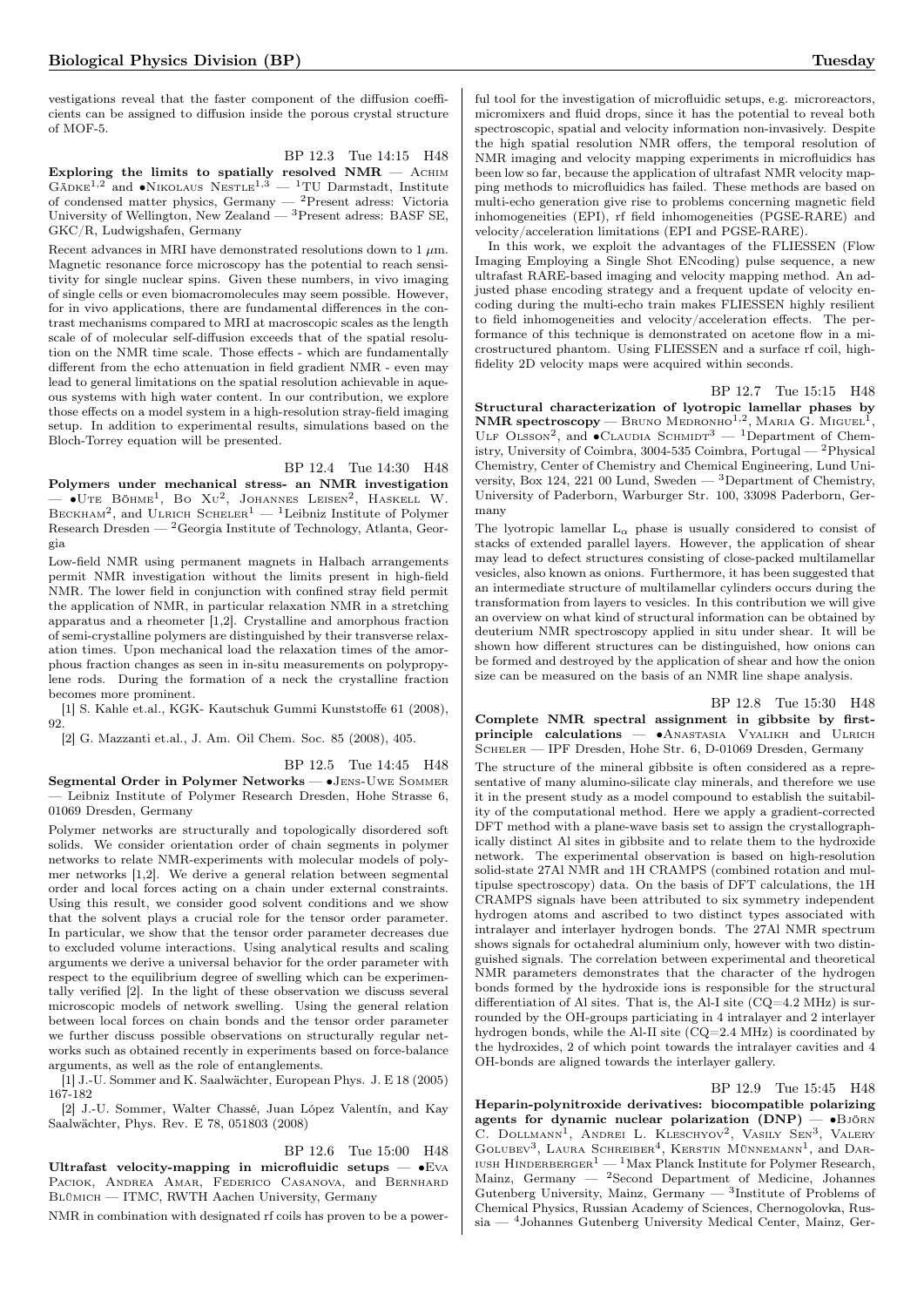#### many

A versatile and biocompatible class of spin-labeled macromolecules was investigated by electron spin echo-detected (ESE) electron paramagnetic resonance (EPR), continuous-wave (CW) EPR, double electronelectron resonance (DEER) and dynamic nuclear polarization (DNP). These heparin macromolecules could be utilized for in vivo magnetic resonance imaging (MRI DNP enhanced) and EPR imaging (EPRI). The distance distributions of the spin labels were measured and compared with the crystallographic structure of heparin. All presented heparin-polynitroxides show reasonably high  $^1H$  DNP enhancement factors up to  $E = -108$ . The heparin-polynitroxides intrinsically feature high dipolar electron spin-electron spin coupling frequencies  $\nu_{dd}$ . Together with the finding that the best  $1$ -signal enhancements are found in the low concentration region, this proves the influence of the anisotropic electron spin distribution on DNP in liquids at room temperature.

BP 12.10 Tue 16:00 H48 Structure of Phage SPP1 Head-to-Tail Connector Reveals Gating Mechanism for DNA Ejection: an EM and NMR  $\text{study}$  — Matthieu Gallopin<sup>1</sup>, Sophie Lhuillier<sup>2</sup>, Bernard

## BP 13: Nanoparticles and Viruses

Time: Tuesday  $14:00-16:30$  Location: H45

**Invited Talk** BP 13.1 Tue 14:00 H45 Carbon nanotubes fluids: simple or complex?  $- \cdot MATTEO$  $P_{ASQUALL}$  — Department of Chemical & Biomolecular Engineernig, Department of Chemistry, Smalley Institute for Nanoscale Science and Technology, Rice University, Houston Texas, USA

At the single-molecule level, Single-Walled Carbon Nanotubes (SWNTs) have remarkable electrical and mechanical properties, more so than previously known polymer molecules or colloidal particles. Realizing these properties in applications requires understanding and controlling the behavior of SWNTs in dilute as well as concentrated fluid phases. Yet, SWNT liquids are almost considered an oxymoron because dispersing or dissolving SWNTs into fluid phases is exceedingly difficult.

In this talk, I will discuss how SWNTs can and should be viewed as hybrids between polymer molecules and colloidal particles. Even at low concentrations (few parts per million), SWNTs form complex fluid phases with intriguing properties. When stabilized properly, dilute SWNTs behave as Brownian rods. Their interaction can be mediated by polymers and surfactants to produce complex individual architectures, or to devise ways of making transparent conductive coatings. In superacids, SWNTs dissolve spontaneously. At high concentration, they form liquid crystals that can be spun into well-aligned, macroscopic fibers. Intriguingly, the self-assembly of SWNTs into liquid crystalline phases can be understood by hybridizing Onsager's theory for colloidal rods with Flory's theory for rod-like polymers.

#### BP 13.2 Tue 14:30 H45

Interactions of nanoparticles with serum albumin — ∙Lennart Treuel, Marcelina Malissek, Julia S. Gebauer, and Reinhard Zellner — Universität Duisburg-Essen, Essen, Germany

As nanoparticles (NPs) are of the same size scale as typical cellular components and proteins, such particles are suspected to evade the natural defences of the human organism and may lead to permanent cell damages. One major factor that may strongly influence the toxicity is the interaction of these NPs with proteins in body fluids and cells.

Circular dichroism (CD) spectroscopy is used to determine the interactions of serum albumin with a wide variety of NPs (Ag, Au, Polystyrene, ZnO etc.) in a size range between 5 nm and 100 nm. A multitude of different surface coatings (Citrate, TPPT, PVP etc.) has been used in these experiments in order to identify the key factors driving the NP / protein interaction process. From these measurements dissociation constants for different NP  $\,/\,$  protein systems have been derived. The results show a strong dependence of the interaction process on both NP material and surface coating. They further suggest a fundamental impact of the nature and persistence of the surface coating on the biological fate of the NP under consideration.

BP 13.3 Tue 14:45 H45 Electron microscopic analysis of particle uptake by lung macrophages in a murine allergic asthma model — • CHRISTOPH WIGGE<sup>1</sup>, MELANIE CONRAD<sup>2</sup>, HOLGER GARN<sup>2</sup>, HARALD RENZ<sup>2</sup>, and MARIANNE  $G$ EISER<sup>1</sup> — <sup>1</sup>Institute of Anatomy, University of Bern, Switzerland — <sup>2</sup>Department of Clinical Chemistry and Molecular Diagnostics, Philipps University of Marburg, Germany

Efficient particle uptake by lung surface macrophages is essential for the clearance of particles deposited in the peripheral lungs. Thereby, uptake of nanoparticles is of special interest, since there is evidence from epidemiology for a toxicological role of such particles. We investigated particle uptake by cells obtained from bronchoalveolar lavage of mice with induced allergic inflammation in comparison to cells obtained from healthy animals. Cells cultured on porous filter inserts were exposed to microparticles (3-um fungal spores) and to nanoparticles (20-nm gold) for 2 and 4 hours, respectively, and then processed for conventional transmission electron microscopy and electron tomography. We found phagocytic uptake of microparticles by macrophages in all animals, as the vesicular membrane was tightly apposed to the particles. There was evidence for rather unintentional uptake of nanoparticles, which were found in large vesicles containing other material. Electron tomography allowed detailed spatial resolution of nanoparticles in vesicles. In allergic animals, nanoparticles were also found in eosinophils. Uptake of nanoparticles by other leukocytes may contribute to nanoparticle clearance from the inner surface of lungs in inflammation.

## BP 13.4 Tue 15:00 H45

Single gold nanoparticles as optothermal tools in phospholipid membranes — Tom Pfeiffer, ∙Alexander S. Urban, MICHAEL FEDORUK, FERNANDO STEFANI, and JOCHEN FELDMANN -Photonics and Optoelectronics Group, Physics Department and CeNS, Ludwig-Maximilians-Universität München, Amalienstr. 54, 80799 Munich, Germany

Metallic nanoparticles (NPs) can be efficiently heated by illuminating them at their plasmon resonances. In recent years, optical (plasmonic) heating of ensembles of NPs has found a number of applications including remote release [1], DNA-melting analysis [2] and even as a prospect for cancer therapy [3]. Recently, we have started the investigation and application of plasmonic heating of individual NPs, which enables unprecedented nanoscale thermal investigations. In particular, we have used the NPs to remotely (optically) induce and characterize reversible phase (gel-fluid) transitions of nanometric regions of a phospholipid membrane [4]. Furthermore, the control over the phase transition allowed us to guide the nanoparticles to specific locations on the membrane. Currently, we are investigating the possibility of manipulating transport across the membrane with optically heated NPs. It has been postulated that during the gel-fluid transition pores may

GILQUIN<sup>1</sup>, SANDRINE BRASILÈS<sup>2</sup>, ELENA ORLOVA<sup>3</sup>, JOËL COUPRIE<sup>1</sup>, PAULO TAVARES<sup>2</sup>, and •SOPHIE ZINN-JUSTIN<sup>1</sup> — <sup>1</sup>Laboratoire de Biologie Structurale et Radiobiologie, iBiTec-S, CEA Saclay, Gif-sur-Yvette, France — <sup>2</sup>Unité de Virologie Moléculaire et Structurale, UMR CNRS 2472, UMR INRA 1157 and IFR 115, Gif-sur-Yvette, France — <sup>3</sup>Department of Crystallography, Birkbeck College, University of London, London, UK

Understanding the principles that govern macromolecular assembly is a current challenge for biochemists, molecular biologists, and structural biologists. Assembly of bacterial virus (bacteriophages) particles is a highly suitable system to investigate the molecular mechanisms that support efficient formation of a complex macromolecular machine and its function. A large number of phages and eukaryotic viruses use a portal system to control genome entry and exit from their capsids. The portal and head completion proteins form the viral head-to-tail connector. The pseudo-atomic structure of the complete closed connector of tailed bacteriophage SPP1 was determined (Lhuillier et al., PNAS 2009). Opening of the connector and DNA ejection from virions was reproduced in vitro by adding the host purified receptor YueB. These achievements recommend SPP1 as an excellent system to investigate the structural organization and dynamics of the viral DNA gatekeeper.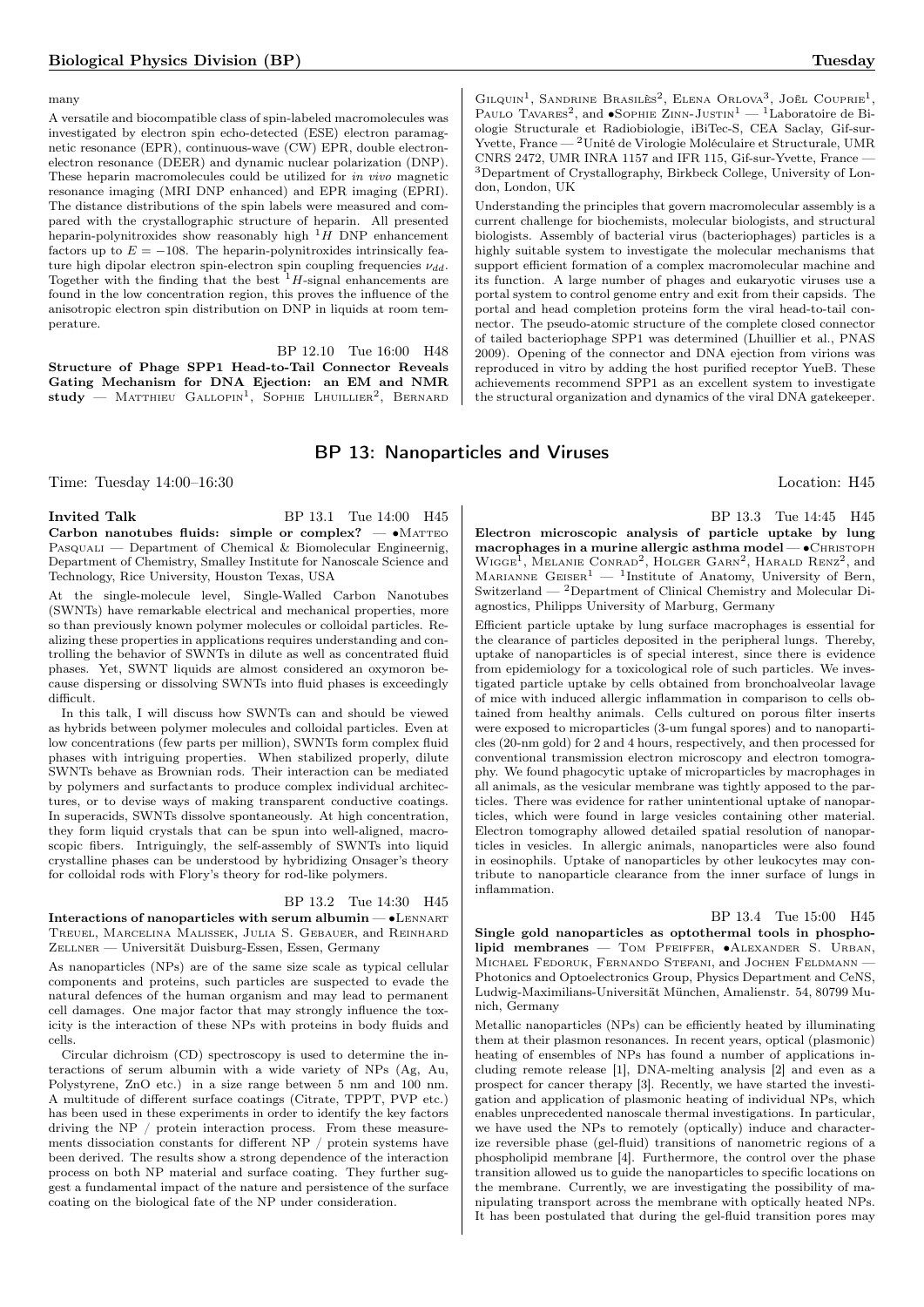open in the membrane due to phospholipid reordering. We test this possibility by studying the penetration of the membrane by nanoparticles and molecules of different sizes as a function of the optical heating of NPs bound to the membrane.

#### 15 min. break

BP 13.5 Tue 15:30 H45

Excited state energy transfer between CdSe nanocrystals and the isolated phycobiliprotein antenna of A.marina  $-$  •Franz-Josef Schmitt<sup>1</sup>, Vithiya Jeyasangar<sup>1</sup>, Heinrich Südmeyer<sup>1</sup>, Max Schoengen<sup>1</sup>, Vladimir Paschenko<sup>3</sup>, Hans JOACHIM EICHLER<sup>1</sup>, and GERNOT RENGER<sup>2</sup> — <sup>1</sup>Institute of Optics and Atomic Physics, Berlin Institute of Technology —  $^2$  Max-Vollmer Laboratory for Biophysical Chemistry, Berlin Institute of Technology  $-$ <sup>3</sup>Lomonosov Moscow State University

A quantitative analysis of the interaction between semiconductor nanocrystals and isolated light harvesting complexes from photosynthetic organisms is of relevance for the development of biosensors with enhanced sensitivity. The present work describes results obtained on a hybrid system consisting of CdSe nanoparticles and rod shaped phycobiliproteine (PBP) antenna complexes from the cyanobacterium Acaryochloris marina. The CdSe core of the nanocrystals is covered with a ZnS shell and the surface is functionalised with anions of dihydrolipoic acid leading to electrostatic coupling to the PBPs. The measured time resolved and time integrated fluorescence spectra can be explained by a highly efficient excitation energy transfer from the nanocrystals to the PBP antenna with a time constant of about 200 ps at room temperature. At 0∘C a decoupling of about 80 % of the CdSe crystals from the PBP antennae was observed. These results could be relevant for the design of switchable light harvesting systems or controlled fluorescence enhancement.

#### BP 13.6 Tue 15:45 H45

Nanostructured gold microelectrodes for extracellular recording — ∙Dorothea Brüggemann, Bernhard Wolfrum, Vanessa Maybeck, and Andreas Offenhäusser — CNI Center of Nanoelectronic Systems for Information Technology and Institute of Bio- and Nanosystems 2, Forschungszentrum Jülich

Electrophysiological activity of electrogenic cells is currently recorded with planar bioelectronic interfaces such as microelectrode arrays (MEAs). In this work, a novel concept of biocompatible nanostructured gold MEAs for extracellular signal recording is presented. MEAs were fabricated using clean room technologies, e.g. photolithography and metallization. Subsequently, they were modified with gold nanopillars of approximately 300 to 400 nm in height and 60 nm width. The nanostructuring process was carried out with a template-assisted approach using nanoporous aluminium oxide. Impedance spectroscopy of the resulting nanostructures showed higher capacitances compared to planar gold. This confirmed the expected increase of the surface area via nanostructuring.

We used the nanostructured microelectrodes to record extracellular potentials from heart muscle cells (HL1), which were plated onto the chips. Good coupling between the HL1 cells and the nanostructured electrodes was observed. The resulting signal-to-noise ratio of

## BP 14: Evolutionary Game Theory III (joint SOE, BP)

Time: Tuesday  $14:00-16:00$  Location: H44

**Invited Talk** BP 14.1 Tue 14:00 H44 Stochasticity and specificity in DNA repair  $-$  •Thomas HÖFER<sup>1</sup>, MARTIJN LUIJSTERBURG<sup>2</sup>, GESA VON BORNSTAEDT<sup>1</sup>, and ROEL VAN  $D$ RIEL<sup>3</sup> — <sup>1</sup>Deutsches Krebsforschungszentrum, Heidelberg, Germany — <sup>2</sup>Karolinska Institute, Stockholm, Sweden — <sup>3</sup>University of Amsterdam, The Netherlands

To understand how multi-protein complexes assemble and function on chromatin, we have combined quantitative analysis of a mammalian DNA repair machinery in living cells with mathematical modeling. We found that the individual components exchange rapidly at the repair sites whereas their net accumulation evolved on a much slower timescale. Based on the experimental data, we developed a predictive kinetic model of how multi-protein repair complexes assemble. Complex formation is orchestrated by progressive enzymatic modifications

nanopillar-MEAs was increased by a factor of 2 compared to planar MEAs. In future applications this nanopillar concept can be adopted for distinct interface materials and coupling to cellular and molecular sensing components.

BP 13.7 Tue 16:00 H45 Nsp7-Nsp8 Supercomplex Building of Fe-CoV — • HENNING SEIDEL<sup>1</sup>, YIBEI XIAO<sup>2</sup>, RAJESH PONNUSAMY<sup>2</sup>, ROLF HILGENFELD<sup>2</sup>, and CHRISTIAN G. HÜBNER<sup>1</sup> — <sup>1</sup>Institute of Physics, Ratzeburger Allee 160, 23538 Lübeck, Germany — <sup>2</sup>Institute of Biochemistry, Ratzeburger Allee 160, 23538 Lübeck, Germany

Coronaviruses are enveloped positive-stranded RNA viruses. They possess the largest known RNA genome. Their RNA-dependent RNApolymerase (RdRp) activity is supplied by the non-structural protein 12 (nsp12) [1]. For SARS-CoV, it was shown that coronaviruses also encode a second RdRp build from nsp7 and nsp8. This hexadecameric nsp7-nsp8 supercomplex is a hollow, cylinder-like structure assembled from eight copies of nsp8 and held together by eight nsp7 molecules [2]. We are aiming at understanding the assembly process and related conformational changes of the supercomplex for the related Feline Coronavirus. The structural and functional examination of the nsp7-nsp8 supercomplex building should help in understanding the replication and transcription mechanisms of Fe-CoV and other coronaviruses like SARS-CoV. In order to gain knowledge of the complex building, we apply methods of single molecule fluorescence, namely fluorescence correlation spectroscopy (FCS) and fluorescence resonance energy transfer (FRET).

[1] Imbert I. et al., The EMBO Journal, Vol 25, 4933-4942 (2006) [2] Zhai Y. et al., Nature Structural and Molecular Biology, Vol 12, No 11, 980-986 (2005)

BP 13.8 Tue 16:15 H45 Swelling and softening of the CCMV plant virus capsid in response to pH shifts —  $\bullet$ Bodo D. Wilts<sup>1</sup>, Iwan A.T. Schaap<sup>1</sup>, CHRIS C. BROOMELL<sup>2</sup>, CHARLES M. KNOBLER<sup>3</sup>, and CHRISTOPH F. SCHMIDT<sup>1</sup> — <sup>1</sup>III. Physikalisches Institut, Georg-August-Universität Göttingen, Germany — <sup>2</sup>Center for Bio-Inspired Nanomaterials, Montana State University, Bozeman, MT, USA — <sup>3</sup>Department of Chemistry and Biochemistry, UCLA, Los Angeles, CA, USA

Previous research on cowpea chlorotic mottle viruses (CCMV) has revealed a swelling transition and a softening of the protein capsid in response to a pH increase. In this study, we have performed nanoindentation experiments using an atomic force microscope and tested the shell response from low (4.8) up to high pH (7.5) in the absence of divalent ions. We could, for the first time, study the elastic behavior of the swollen virions. Indentations were performed in the reversible linear regime with indentation forces up to 200 pN. The results show a gradual swelling transition of the RNA-filled capsids preceded by a softening of the shell as a function of pH. Control measurements with the empty capsid and a salt-stable mutant revealed that the softening is not directly coupled to the swelling of the protein shells. Instead we hypothesize that the softening of the CCMV virions is triggered by pH-dependent opening of bonds within the protein shell which may be necessary, but not sufficient for swelling.

of the chromatin substrate, leaving considerable freedom for the binding mode of individual proteins. We demonstrate that the faithful recognition of DNA lesions is a time-consuming process, while subsequently repair complexes form rapidly through random and reversible assembly. Our analysis reveals a fundamental conflict between specificity and efficiency of chromatin-associated protein machineries and shows how a trade-off is negotiated through reversibility of protein binding.

BP 14.2 Tue 14:30 H44 Predicting correlated mutations of amino acids from protein structure —  $\bullet$  Jonas Minning<sup>1</sup>, Ugo Bastolla<sup>2</sup>, and Markus PORTO<sup>1</sup> — <sup>1</sup>Technische Universität, Darmstadt, Germany — <sup>2</sup>Centro di Biología Molecular, 'Severo Ochoa', CSIC-UAM, Madrid, Spain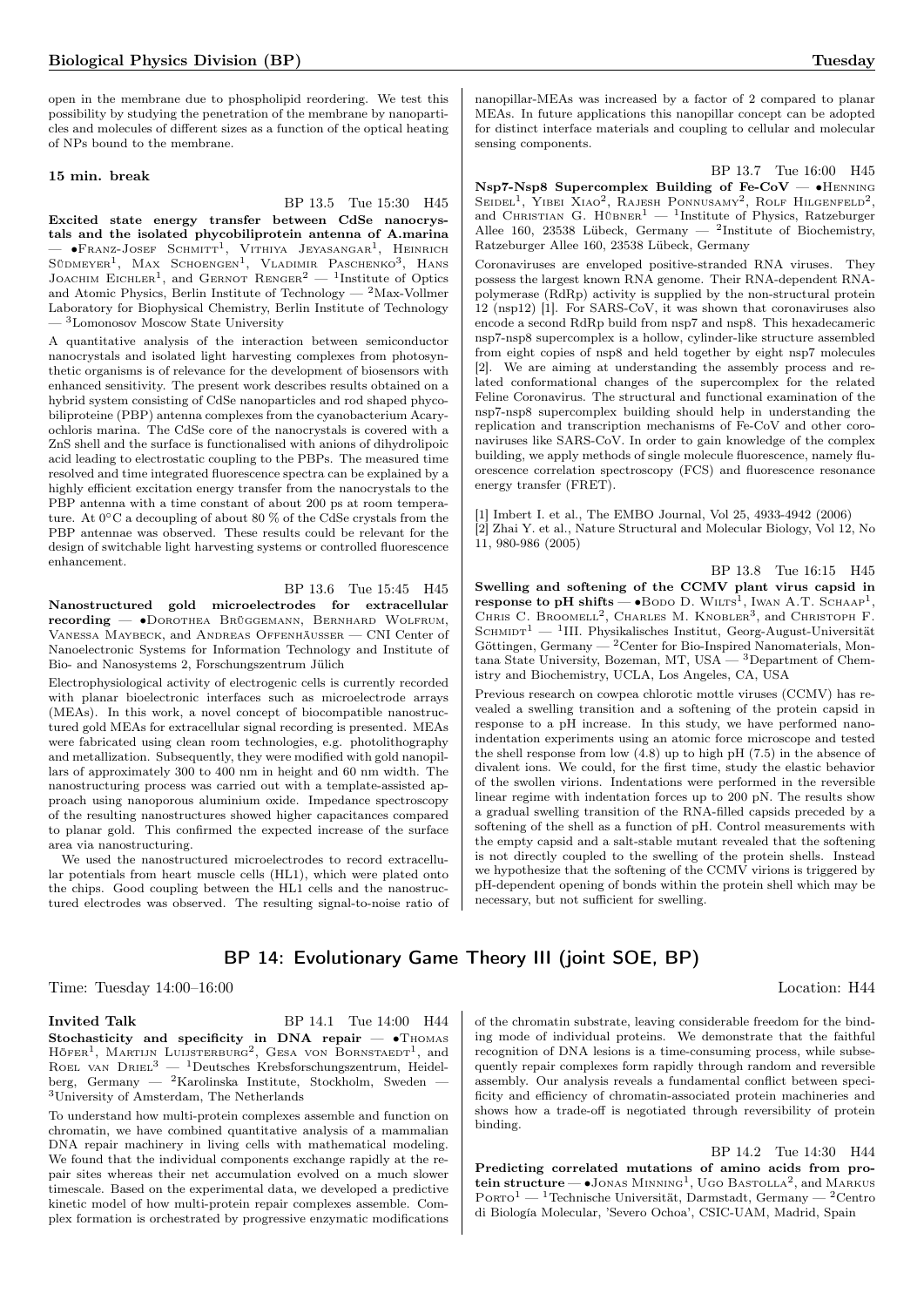Even though the average sequence similarity for homologous proteins sharing the same fold can reach the threshold of randomness, amino acid sequences maintain the fingerprint of selective pressures on structure and function. We have previously developed an analytical method for computing the probability to observe a given amino acid at a given site in a protein with known native structure, based on an independent site approximation of protein evolution subject to selective constraints on unfolding and misfolding stabilities [1]. However, substitutions at different sites are known to be correlated, and these correlated mutations may give important information for reconstructing native contacts, protein interaction interfaces, or clusters of functionally important residues. Here, we present a model which allows to quantitatively predict the correlated mutations that arise from selective constraints on unfolding and misfolding stabilities. Our model is verified against simulated data of protein sequence evolution and statistical data of proteins in the Protein Databank.

[1] U. Bastolla et al., Proteins 73, 872 (2008).

#### BP 14.3 Tue 14:45 H44

Stability of an underdominant polymorphism in the presence of migration — ∙Philipp M. Altrock, Arne Traulsen, R. Guy REEVES, and FLOYD A. REED — MPI f. Evolutionary Biology, Plön, Germany

In population genetics, underdominance refers to natural selection against individuals with a heterozygous genotype [1]. Here, we analyse a single–locus underdominant system of two large local populations that exchange individuals at a certain migration rate and can be characterized by fixed points in the joint allele frequency space. We specifically address the conditions under which underdominance can be applied to stably and reversibly transform a local population that is receiving untransformed migrants, where an exact relationship between the rate of migration and the degree of selection against heterozygotes, that allows stable local transformations, exists [2]. We also approximate the critical minimum frequency required to result in a stable population transformation. For doubly asymmetric configurations, i.e. different homozygote fitness and unequal migration rates, there is a regime where a stable transformation is only possible in one of the two populations. The stability of the system is robust to the migration of gravid females. We also address the relative influence of various forms of stochasticity (migration versus genetic drift).

[1] Hartl & Clark, Principles of Population Genetics, 2nd Edition. Sinauer Associates, Inc., Sunderland, MA. (1989).

[2] Karlin & McGregor, Theor. Pop. Biol. 3, 186 (1972).

BP 14.4 Tue 15:00 H44 Recombination suppresses peak escape in rugged fitness landscapes — ∙Joachim Krug and Su-Chan Park — Institut für Theoretische Physik, Universität zu Köln, Germany

The adaptive value of recombination is at the heart of the long-standing debate about the evolutionary role of sex. Intuitively one might expect recombination to aid the escape of a population from sub-optimal fitness peaks and hence to accelerate the adaptive process. Here we show that the converse is true. For a deterministic, haploid two-locus model with two fitness peaks of unequal height, a stationary low-fitness solution concentrated at the lower peak emerges beyond a critical value of the recombination rate. The bifurcation giving rise to this solution is formally equivalent to an Ising-like phase transition. Numerical simulations show that the phenomenon persists in more complex multilocus landscapes derived from experimental fitness measurements for the asexual fungus Aspergillus niger.

BP 14.5 Tue 15:15 H44 Chemical Evolution in Simulating Experiments —  $\bullet$ Eva

WOLLRAB and ALBRECHT OTT — Biologische Experimentalphysik, Saarbrücken, Deutschland

In 1953 Stanley Miller and Harold Urey made a pioneering experiment, simulating possible primitive earth conditions. In a sealed apparatus they boiled water in an atmosphere of methane, ammonia and hydrogen circulating these compounds past an electric discharge during periods of the order of a week. The resulting samples contained several organic molecules among them also amino acids. In the following decades several experiments were made to test the spontaneous formation of the most important biomolecules under possible primitive earth conditions.

We have performed Miller's experiment. The resulting samples were analyzed by HPLC and mass spectroscopy. Our analysis performed following different run-times gives us information about the composition of the reaction products. It reveals an evolution of the emerging substances and their compositions towards increased complexity as well as a (universal?) distribution of molecular masses.

This is a first step in order to determine conditions, which ultimately allow for the birth of autocatalytic chemical cycles.

BP 14.6 Tue 15:30 H44

Evolutionarily stable demographics — ∙Oskar Hallatschek — Biological Physics and Evolutionary Dynamics, MPI DS, Goettingen It has long been noticed that demographic stochasticity can seriously interfere with Darwin's evolutionary principles of heritable variation and selection. Avantageous genes are sometimes lost accidentally. These chance effects are considered as major retardation of Darwinian evolution. Here, we show that, in spatial systems, they can sometimes accelerate adaptive evolution. We describe a whole class of demographic parameters for which demographic stochasticity actually drives adaptive evolution. Among these traits are dispersal rates and carrying capacities, for which evolutionary optimal values (ESS's) can be given. These new class of noise driven adaptations suggests that demographic stochasticity must be considered also as an important creative Darwinian force, not only as a disrupting one.

BP 14.7 Tue 15:45 H44 Sexual and asexual reproduction in iteroparous species —  $\bullet$ Yixian Song<sup>1</sup>, Barbara Drossel<sup>1</sup>, and Stefan Scheu<sup>2</sup> – 1 Institut für Festkörperphysik, Technische Universität Darmstadt, Deutschland — <sup>2</sup>J.F. Blumenbach Institute of Zoology and Anthropology, University of Goettingen, Germany

The evolution of sex has been discussed intensively since Charles Darwin. By considering explicitely the important fact of limited and structured resources, we explore the conditions for the maintenance of sex in spite of the cost of producing males. In this model, asexual species win over sexual species only when mortality rates are large, resources regrow quickly, many different genotypes are allowed to coexist at the same place, or when resource diversity is small. Here, we modify the limited structured resource model of Scheu and Drossel (Proc. Roy. Soc. B. 2007) such that it applies to iteroparous species, which reproduce more than once during their life. We therefore include age and size of individuals into the model, with the corresponding metabolic rate, mortality and fecundity. Metabolic rate per biomass and mortality decrease with increasing body weight, while the fecundity increases. Therefore, phenotypes with smaller size at maturity have a higher mass dependent metabolic rate, a higher mortality, and a lower fecundity. However, they reach maturity earlier with the same growth rate and increase thereby the chance of survival until reproduction. We determine the optimum size at reproduction and the optimum offspring size under different environmental conditions, and we evaluate the parameter range for which sexual reproduction wins over asexual reproduction.

## BP 15: Physics of Cells II

many

Time: Tuesday  $14:30-17:00$  Location: H43

## BP 15.1 Tue 14:30 H43

Formation of long lived local protein kinase C clusters after short Calcium puffs —  $\bullet$ Mike Bonny<sup>1</sup>, Martin Peglow<sup>1</sup>, Lars KAESTNER<sup>2</sup>, PETER LIPP<sup>2</sup>, HEIKO RIEGER<sup>1</sup>, and KARSTEN KRUSE<sup>1</sup> <sup>1</sup>Department of Theoretical Physics, Saarland University, D-66041 Saarbrücken, Germany — <sup>2</sup>Institute for Molecular Cell Biology, Medical Faculty of the Saarland University, D-66421 Homburg/Saar, Ger-

Conventional protein kinases C (cPKCs) play an important role in signal transduction and in gene regulation.  $PKC\alpha$ , a member of the cPKC-family, translocates to the plasma membrane after activation via cytosolic  $Ca^{2+}$  ions. In particular, there exist local translocation events, when  $PKC\alpha$  forms clusters on the membrane with limited spatial spreads ( $<$  4 $\mu$ m). The lifetime of brief events is 400-1500ms,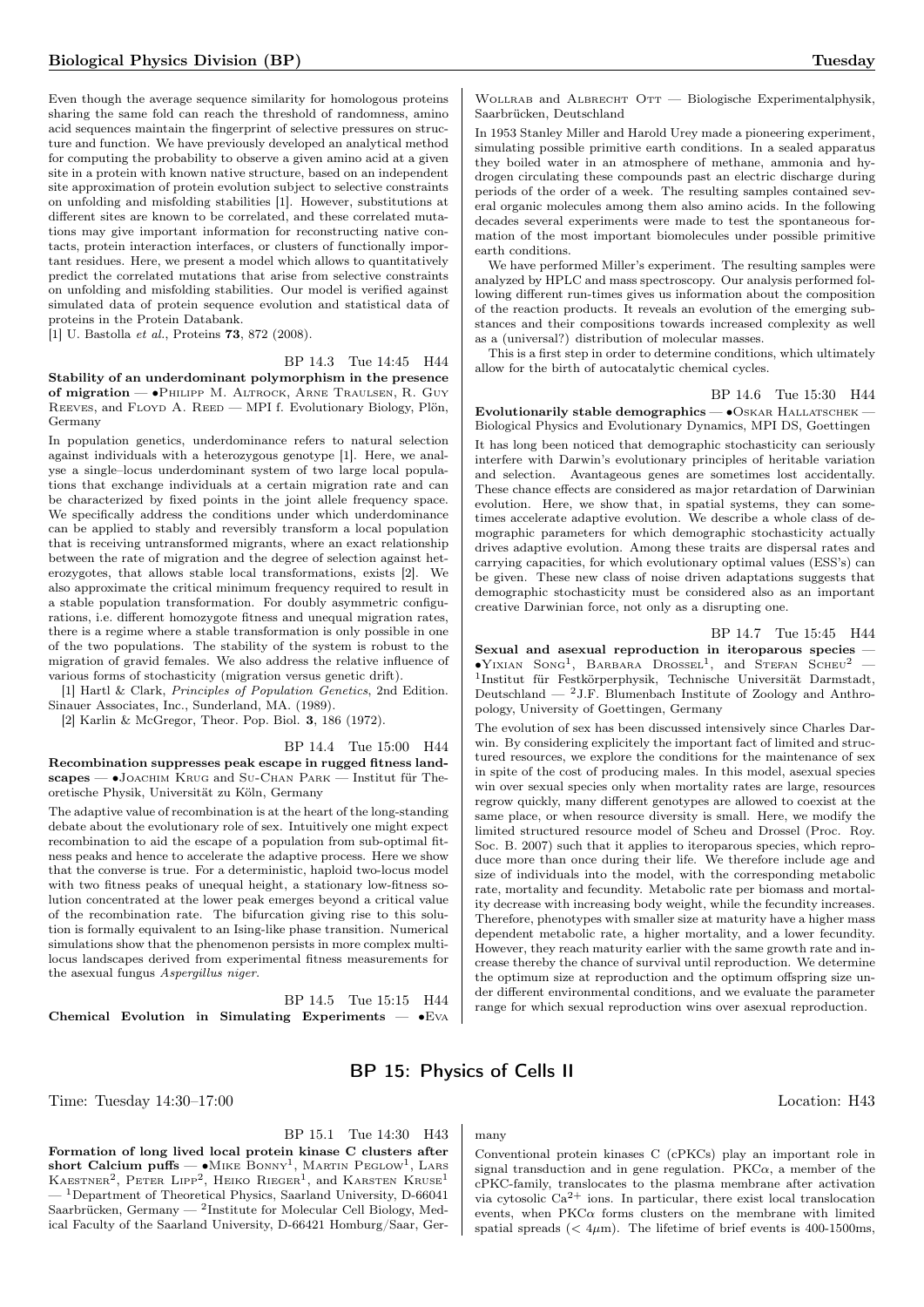while long lasting events have a lifetime larger than 5s, which markedly exceeds the duration of a Calcium puff [1].

We show theoretically that allosteric effects together with interactions between membrane-bound  $PKC\alpha$  can lead to the observed behaviour. Using fluorescence resonance energy transfer (FRET) measurements we support our assumption of so far unknown interactions between  $PKC\alpha$  molecules.

[1] Reither, G., Schaefer, M., Lipp, P. (2006). PKC $\alpha$ : a versatile key for decoding the cellular calcium toolkit. JCB 174: 521-533

#### BP 15.2 Tue 14:45 H43

Sensitisation waves in a bidomain fire-diffuse-fire model of intracellular  $\text{Ca}^{2+}$  dynamics — • Rüdiger Thul<sup>1</sup>, Steven COOMBES<sup>1</sup>, and GREG D SMITH<sup>2</sup>  $-$  <sup>1</sup>School of Mathematical Sciences, University of Nottingham, Nottingham, NG7 2RD, UK — <sup>2</sup>Department of Applied Mathematics, The College of William and Mary, Williamsburg, VA 23187, USA

We present a bidomain threshold model of intracellular calcium  $(Ca^{2+})$ ) dynamics in which, as suggested by recent experiments, the cytosolic threshold for  $Ca^{2+}$  liberation is modulated by the  $Ca^{2+}$  concentration in the releasing compartment. We explicitly construct stationary fronts and determine their stability using an Evans function approach. Our results show that a biologically motivated choice of a dynamic threshold, as opposed to a constant threshold, can pin stationary fronts that would otherwise be unstable. This illustrates a novel mechanism to stabilise pinned interfaces in continuous excitable systems. Our framework also allows us to compute travelling pulse solutions in closed form and systematically probe the wave speed as a function of physiologically important parameters. We find that the existence of travelling wave solutions depends on the time scale of the threshold dynamics, and that facilitating release by lowering the cytosolic threshold increases the wave speed.

### BP 15.3 Tue 15:00 H43

Bifurcations and Chaos in the MAPK Signaling Cascade — ∙Martin Zumsande and Thilo Gross — Max-Planck-Institut für Physik komplexer Systeme, Dresden, Deutschland

The mitogen-activated protein kinase (MAPK) cascade is an important signaling pathway in eukaryotic cells. It is involved in the regulation of a large number of cell functions. Many molecular details of the cascade that consists of multiple phosphorylation cycles are known today. However, many aspects of the dynamics are still unknown, most importantly how exactly the different cell functions can be triggered. We apply the method of generalized modelling [Gross, Feudel: PRE 73, 2006] to a model of the MAPK cascade. We describe how external parameters are correlated with stability of the steady states. Furthermore, we report complex oscillations and potentially chaotic behavior caused by a sequestration-based feedback mechanism. We also investigate the interplay between sequestration and external feedback loops. Our analysis thereby confirms, extends and generalizes previous results obtained by conventional modeling and points out the diversity of dynamics that sequestration can bring about.

#### BP 15.4 Tue 15:15 H43

Generating alternating bidirectional gradient fields for dynamic measurement of chemotactic response in living cells — ∙Börn Meier, Christoph Weber, Simon Youssef, Thomas Franosch, Joachim Rädler, and Doris Heinrich — Fakultät für Physik und CeNS, LMU München, Germany

Chemotactic response in eucaryotic cells is inherently probabilistic and measurements of single cell responses and population distributions help to advance quantitative understanding of underlying signalling pathways. Therefore we have designed a microfluidic function generator, creating time-varying but spatially homogenous chemical gradients of opposing direction. In a first step we monitored the migratory response of Dictyostelium discoideum cells to alternating cAMP-gradients with decreasing switching frequency. At low switching rates directed cell migration according to the applied chemotactic sequence appears. At frequencies above 0.01 Hz cellular motility is stalled, leading to trapped cells. We monitored the actin reorganization, underlying the cell response, identified by the Lim-Gfp fluorescence distribution in the cell. Cell polarization, reflected by the dipolar moment of the fluorescence distribution, expresses a delayed cell response, where two phases of opposing actin polymerization are intercepted by a phase of decreased actin polymerization.

BP 15.5 Tue 15:30 H43 Does Molecular Crowding affect DNA Hybridization in vivo? — Ingmar Schoen, Hubert Krammer, and ∙Dieter Braun — Systems Biophysics, Center for Nanoscience, Ludwig Maximilians University, Munich, Germany

Molecules in a cell are subject to significant crowding from their sister molecules. While measurements of anomalous diffusion inside cells point towards a marked effect of molecular crowding, its impact on the rate of reactions is hard to assess.

We have developed a novel technique to image kinetics in living cells using an optical lock-in approach[1]. The reaction time constant is resolved in frequency space with optical resolution under a moderate temperature oscillation and sinusoidal illumination.

DNA hybridization kinetics in living cells is strongly length selective: 16 base pair DNA has a seven-fold faster on-rate as compared to the in vitro situation, whereas 12bp DNA has a five-fold slower on-rate in vivo as compared to in vitro. Evidence points towards a catalytic acceleration for longer DNA and a slowing down by DNA binding proteins.

Above results are not expected from molecular crowding. We assessed molecular crowding with Dextran and Ficoll at high concentrations  $[20\% (w/v)]$  and find no significant changes in the hybridization kinetics, indicating a minor role of molecular crowding for bi-molecular DNA hybridization.

[1] Schoen, Krammer and Braun, PNAS, in press

#### 15 min. break

BP 15.6 Tue 16:00 H43 Correlation of protein density with cell morphology both in motile mouse fibroblasts and slime molds — ∙Erik BERNITT, CHRISTINA OETTMEIER, SIDDHARTH DESHPANDE, and Hans-Günther Döbereiner — Institut für Biophysik, Universität Bremen

We have characterized cell motility as temporal sequences of distinct dynamic phases. Transitions between these phases are indicated by a number of cellular observables including adhesion area, membrane front velocity, topological markers, and special characteristics of internal density fields. In this talk, we present examples of two species from different evolutionary kingdoms. Under environmental stress, the slime mold Physarum polycephalum exhibits a transition from a globular phase to an extended network with an increasing number of holes. This change in topology is coupled to a pronounced variation in the frequency of area oscillations and internal density waves. We calculate multidimensional cross correlations of these phase indicators. Mouse embryonic fibroblasts show distinct phases of spreading. We correlate front velocity with actin distribution in these phases.

#### BP 15.7 Tue 16:15 H43

The role of the G protein-coupled receptor CXCR4 in angiogenesis - a single-molecule approach —  $\bullet$ Susanne Fenz<sup>1</sup>, Cassandra Verheul<sup>1</sup>, Ewa Snaar-Jagalska<sup>2</sup>, and Thomas Schmidt<sup>1</sup>  $-$ <sup>1</sup>Leiden Institute of Physics, Leiden, The Netherlands  $-$ <sup>2</sup>Institute of Biology, Leiden, The Netherlands

Directed cell movement in a chemical gradient, chemotaxis, is a prerequisite for many vital processes like the immune response, but it is also the basis for cancer metastasis. Chemotaxis is governed by extracellular gradients of small molecules, the chemokines. While their receptors in the cell membrane are identified, it is still unknown how the cell subsequently builds up an asymmetric phenotype with defined front and rear edge, necessary for directed movement. This polarization is triggered by tiny gradients and is robust in noisy environment. Thus, we propose that universal physical mechanisms underlie the first steps towards polarity.

Two potential ordering parameters, the receptor mobility and cytoskeleton-induced membrane domains, were investigated on a molecular level in living mouse fibroblasts and human vascular endothelial cells. We applied single-molecule fluorescence microscopy to characterize the diffusion behaviour of CXCR4-eYFP upon stimulation with its chemokine SDF and to probe for potential association with CCR5. Since it is known that tumor cells expressing CXCR4 perform metastasis not only by direct migration to organs expressing SDF, but additionally promote angiogenesis towards the tumor our model system will yields insights into both mechanisms.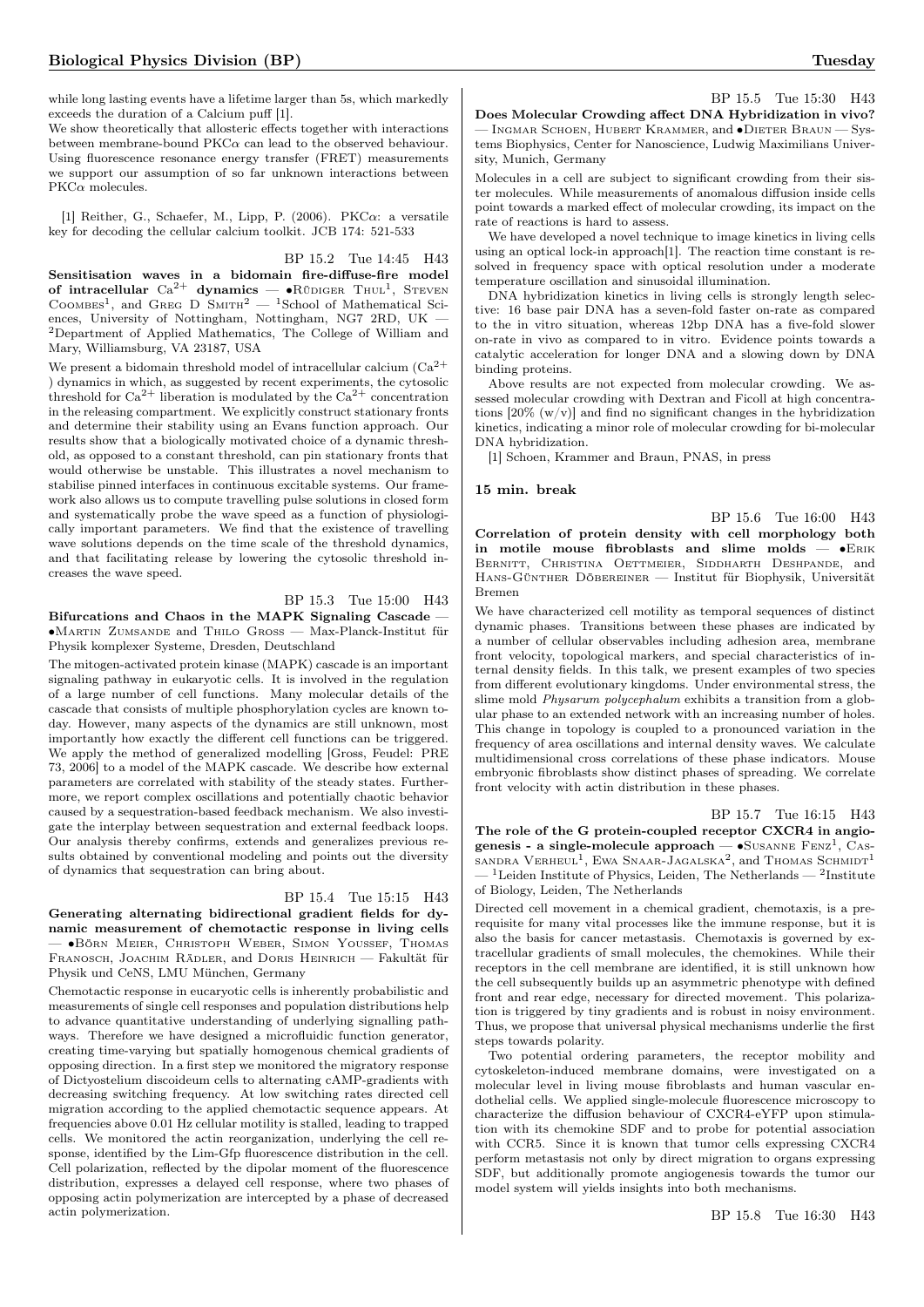A model for thickness oscillations in protoplasmic droplets of Physarum polycephalum — MARKUS RADSZUWEIT<sup>1</sup>, HARALD ENGEL<sup>2</sup>, and •MARKUS BÄR<sup>1</sup> — <sup>1</sup>Physikalisch Technische Bundesanstalt, Berlin —  $^2$ Technische Universität Berlin

A model for explaining thickness oscillations in protoplasmic droplets in true slime mold physarum polycephalum is proposed and numerical simulations are presented. An autonomous  $Ca^{2+}$ -oscillator based on the regulation of myosin binding to actin is combined with a two phase mechanical model for a polymer gel. Using Darcy's law of porous media for the endoplasmic flow field and theory of active elastic gels a full description of the flow, pressure and deformation field is obtained. The nonlocal feedback of this quantities on the reaction-diffusion-advection system of the chemical oscillator leads to the formation of various dynamical patterns like targets, standing or spiral waves.

BP 15.9 Tue 16:45 H43

Impact of microscopic motility on overall swimming be- $\textbf{h}$ aviour of parasites — Sravanti Uppaluri<sup>1</sup>, Jan Nagler<sup>1</sup>,  $\bullet$ Eric Stellamanns<sup>1</sup>, Niko Heddergott<sup>2</sup>, Stephan Herminghaus<sup>1</sup>,

MARKUS ENGSTLER<sup>2</sup>, and THOMAS PFOHL<sup>1,3</sup> - <sup>1</sup>Max Planck Institute for Dynamics and Self Organization, Göttingen —  $^{2}$ Biocenter, University of Würzburg — <sup>3</sup>Chemistry Department, University of Basel

Trypanosomes, causative agents of sleeping sickness and Chagas disease, exhibit complex flagellum mediated motility. In trypanosomes this flagellum mediated motility has been shown to be essential for cell division, viability, and immunological escape from the host. Trypanosomes swim in one of three distinct motility modes: random walk, directional persistence, and an intermediate class in which they exhibit a combination of both. Using high-speed microscopy with a frame rate of 1000 Hz, we investigate the microscopic origin of these macroscopic motility modes. The experimentally observed motility modes correspond to distinct physical movements and can be attributed to distinct cell shape conferred mainly by flagellum dynamics. We find that directional persistence arises only with stretched cells implying that there are significant energy or stiffness differences within a single population. We report our findings on the dependence of cell shape on the cell cycle in which the flagellum plays a key role.

## BP 16: SYMM: Magnetism and Medicine

Time: Wednesday 9:30–12:30 Location: H1

#### Invited Talk BP 16.1 Wed 9:30 H1 Magnetic resonance imaging: an ongoing success story -∙Jens Frahm — Biomedizinische NMR Forschungs GmbH, Am Fassberg 11, 37070 Goettingen, Germany

The fascinating development of magnetic resonance imaging (MRI) started more than 35 years ago when Paul Lauterbur published a seminal paper on an imaging method based on nuclear magnetic resonance (NMR). Since then, MRI evolved from a toy for physicists to one of the most important tools in diagnostic imaging, with almost 100 million examinations per year worldwide. In addition, noninvasive MRI studies of experimental animals (e.g., genetically modified mice) play a unique role in translational biomedical research linking advances in molecular biology to studies of human patients. The main driving force behind the large range of diverse MRI methods and applications is the quest for image quality, specificity, and speed. This presentation will illustrate some of these developments by focusing on selected examples. Specific topics include the MRI access to human brain function and the underlying axonal connectivity and fiber architecture. The talk will further address recent progress in real-time MRI yielding movies with up to 40 frames per second. Such techniques exploit non-Cartesian radial encoding schemes and iterative image reconstructions using regularized nonlinear inversion.

#### Invited Talk BP 16.2 Wed 10:00 H1 Biomedical nanomagnetics: A spin through new possibilities

— ∙Kannan Krishnan — University of Washington, Seattle, USA Two of the principal challenges in biomedicine are the detection of disease at the earliest possible time prior to its ability to cause damage (diagnostics and imaging) and delivering treatment at the right place, at the right time whilst minimizing unnecessary exposure (targeted therapy with a triggered release). In this context, we have been developing theranostic magnetic nanoprobes (TMN) with tailored properties for high moment or high frequency applications, optimized for localized heating, MRI contrast enhancement and triggered drug release, and individually conjugated for specific functionality. Advantages of these TMNs include (a) the flexibility and precision with which the physical properties of the nanoparticle core – size, size distribution, MRI relaxivity, magnetic relaxation dynamics and pH-sensitivity – can be tailored and optimized. (b) their functionality as ultrasmall and ultrasensitive MRI contrast agents with competitive performance suggesting lower dose and increased penetration. (c) the optimized properties of these TMNs to generate heat locally and the therapeutic potential that this feature implies.(d) their biocompatibility and very low cytotoxicity and (e) their potential for the development of a magnetic particle imaging microscope – an inexpensive, quantitative nanoimaging platform for meaningful dosimetry. Details of our current work in these areas, including translational application, primarily focused on detection and treatment of cancer, will be discussed.

Recent SQUID applications in medicine —  $\bullet$ HANS KOCH — Physikalisch-Technische Bundesanstalt (PTB), Berlin

An overview will be presented on more recent applications of SQUID sensor systems in medicine, namely in the fields of magnetoencephalography, magnetic nanoparticle probes, and low field magnetic resonance. As a particular aspect the merits of these applications will be highlighted with respect to the grand competition of magnetic resonance imaging.

Invited Talk BP 16.4 Wed 11:00 H1 Biomedical Magnetic Resonance using Hyperpolarized Gases and Liquids — •LAURA SCHREIBER — Section of Medical Physics, University Medical Center, Mainz, Germany

Biomedical magnetic resonance imaging (MRI) is an inherently insensitive methodology since it requires mmoL amounts of the detected nuclei. Therefore, MRI of respiratory gases (O2, CO2, N2) is not feasible in-vivo. Sophisticated hyperpolarization techniques, i.e. optical pumping of nuclear states, increase the nuclear polarization of the noble gases 3He and 129Xe by five orders of magnitude and thus permit a direct imaging of the inhaled gases as they distribute within the lung of a human subject. Therefore, assessment of human lung ventilation becomes feasible. Moreover, techniques have been developed to measure functional lung parameters like intrapulmonary oxygen concentration or the integrity of the alveoli using hyperpolarized gases.

Hyperpolarization of liquids has also become feasible recently using Dynamic Nuclear Polarization (DNP) or Parahydrogen Induced Polarization (PHIP) techniques. This is of particular interest for low sensitivity nuclei like 13C where measurement times are long. Now metabolic studies with DNP- or PHIP-hyperpolarized 13C-labeled substances have become feasible with measurement times on the order of seconds, thus permitting non-invasive assessment of reaction kinetics in-vivo.

Invited Talk BP 16.5 Wed 11:30 H1

Recent Developments in Healthcare Biomagnetics — ∙Quentin Pankhurst — Director, Davy-Faraday Research Laboratory, The Royal Institution of Great Britain, 21 Albemarle Street, London W1S 4BS

Healthcare biomagnetics - the sensing, moving and heating of magnetic nanoparticles in vitro or in the human body - is a rapidly changing field that is attracting a great deal of interest worldwide. It offers the potential to develop safe and convenient alternatives for a diverse range of therapeutic and diagnostic healthcare applications, using injectable materials of proven safety and reliability. In doing so, it makes use of the three fundamental action-at-a-distance properties of magnetic materials - their ability to act as remote sensors, mechanical actuators, and heat sources. The versatility of the field is leading to the emergence of multi-modal applications, combining two or more of the sensing-moving-heating properties in the same product. Similarly, certain applications are now entering or are close to beginning Phase I/II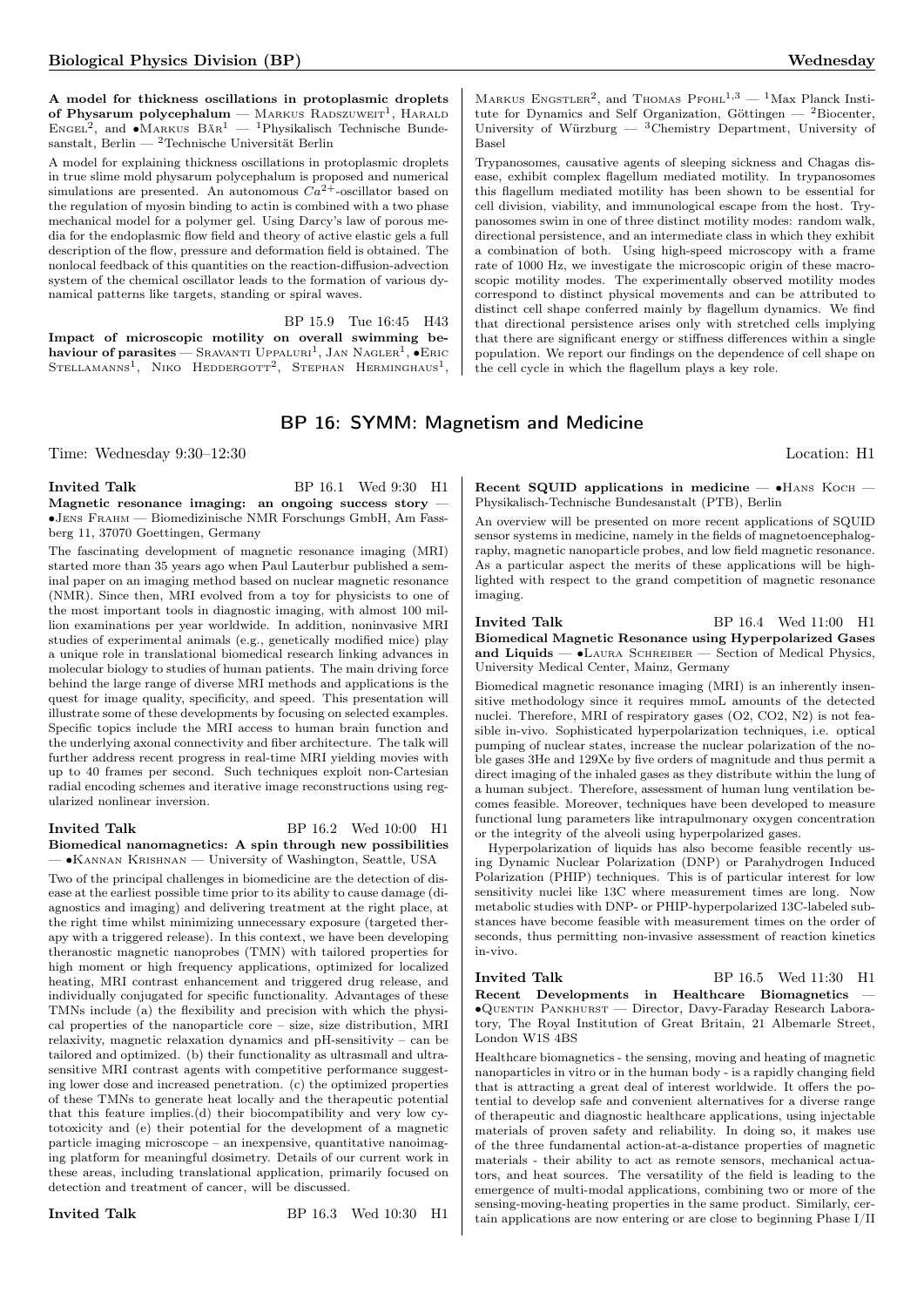clinical trials, or in the case of in vitro products, are already entering the marketplace. In this lecture some recent developments in the field will be described and discussed.

Invited Talk BP 16.6 Wed 12:00 H1 SQUIDs for Noninvasive Magnetogastrography —  $\bullet$ ALAN BRADSHAW<sup>1,2</sup>, LEO CHENG<sup>3</sup>, ANDREW PULLAN<sup>3</sup>, and WILLIAM RICHARDS<sup>4</sup> — <sup>1</sup>Vanderbilt University, Nashville, TN — <sup>2</sup>Lipscomb University, Nashville,  $TN - {^{3}Auckland}}$  University, Auckland, NZ -<sup>4</sup>University of South Alabama, Mobile, AL

The magnetogastrogram (MGG) and magnetoenterogram (MENG) have been studied over the past 20 years to assess digestive and motility issues in the stomach and small bowel. While the electrogastrogram

## BP 17: Anomalous Transport I (joint BP, DY)

Time: Wednesday 9:30–11:00 Location: H38

BP 17.1 Wed 9:30 H38

Elucidating the origin of anomalous diffusion in crowded fluids — Jedrzej Szymanski and ∙Matthias Weiss — Cellular Biophysics Group, German Cancer Research Center, Heidelberg

Anomalous diffusion in crowded fluids, e.g. in the cytoplasm of living cells, is a frequent phenomenon. So far, however, the associated stochastic process, i.e. the propagator of the random walk, has not been uncovered. Here, we show by means of fluorescence correlation spectroscopy and simulations that the properties of crowding-induced subdiffusion are consistent with the predictions for fractional Brownian motion or obstructed (percolation-like) diffusion, both of which have stationary increments. In contrast, our experimental results cannot be explained by a continuous time random walk with its distinct non-Gaussian propagator.

Reference J. Szymanski & M. Weiss, Phys. Rev. Lett. 103, 038102 (2009).

### BP 17.2 Wed 9:45 H38

Macromolecular crowding - probing the microscopic protein diffusion on nanosecond time scales — • FELIX ROOSEN-RUNGE<sup>1</sup>, MARCUS HENNIG<sup>1,2</sup>, FAJUN ZHANG<sup>1</sup>, TILO SEYDEL<sup>2</sup>, and FRANK  $S$ CHREIBER<sup>1</sup> — <sup>1</sup>Institut für Angewandte Physik, Universität Tübingen, Germany — <sup>2</sup> Institut Laue-Langevin, Grenoble, France

In the cellular interior, macromolecules occupy high volume fractions. This so-called macromolecular crowding affects both cellular structure and function, as reported from both simulations and kinetic measurements. From a dynamical point of view, however, protein diffusion in crowded media is far from understood. The nature of diffusion is expected to show different regimes of simple and anomalous diffusion, depending on the respective time and length scale.

Using quasi-elastic neutron scattering (QENS) at time scales of nanoseconds and length scales of several nanometers, we probe the self diffusion in crowded solutions of bovine serum albumin (BSA). The temperature dependence of the effective diffusion coefficient below thermal denaturation can be rationalised based on the Stokes Einstein relationship; addition of NaCl cause little or no changes. The concentration dependence is the most pronounced effect: the apparent diffusion coefficient, covering volume fractions ranging from 5% up to 40%, strongly decreases with increasing protein concentration. A careful deconvolution of rotational and translational contributions provides insights in the simple diffusive nature of protein motions probed by neutron backscattering. The findings are also discussed in comparison to results from colloid physics.

BP 17.3 Wed 10:00 H38

Electrostatic interactions modulate particle translocation in reconstituted mucus hydrogels — ∙Oliver Lieleg, Ioana Vladescu, and Katharina Ribbeck — FAS Center for Systems Biology, Harvard University, Cambridge, USA

Biological functional entities surround themselves with selective barriers which control the passage of certain classes of macromolecules while rejecting others. A prominent example of such a selective permeability barrier is given by mucus. Mucus is a biopolymer based hydrogel which lines all wet epithelial surfaces of the human body. It regulates the uptake of nutrients from our gastrointestinal system, ad-

(EGG) is capable of measuring frequency dynamics of the stomach's electrical activity, spatiotemporal analyses afforded by multichannel magnetogastrography may prove critical to the assessment of stomach disorders such as gastroparesis. Our recent results from MGG measurements and modeling suggest differences in gastric slow wave propagation between normal controls and diabetic gastroparetics. The electroenterogram (EENG) is not readily recordable in most subjects because of the intervening fat layers, but the MENG is less susceptible to volume conduction effects because of the relative similarity of the magnetic susceptibility of tissue and air. Mesenteric ischemia is a potentially deadly disease characterized by dysrhythmias of the intestinal electrical activity. These dysrhythmias can be detected in the MENG, and our recent studies are investigating the threshold at which effects can be discerned.

justs itself with the menstrual cycle to control the passage of sperm, and shields the underlying cells from pathogens such as bacteria and viruses. In the case of drug delivery, the mucus barrier needs to be overcome for successful medical treatment. Despite its importance for both physiology and medical applications, the underlying principles which regulate the permeability of mucus remain enigmatic. Here, we analyze the mobility of microscopic particles in reconstituted mucin hydrogels. We show that electrostatic interactions between diffusing particles and mucin polymers regulate the permeability properties of reconstituted mucin hydrogels. As a consequence, various parameters such as particle surface charge, mucin density, and buffer conditions such as pH and ionic strength can modulate the microscopic barrier function of the mucin hydrogel. Our findings suggest that the permeability of a single biopolymer based hydrogel such as native mucus can be tuned to a wide range of settings in different compartments of our bodies.

## BP 17.4 Wed 10:15 H38

#### Subdiffusive Dynamics in Dense Driven Granular Media — ∙Matthias Sperl and Elmar Staerk — DLR Cologne

Granular media is characterized by non-elastic collisions among particles and obstacles; collisions lead to dissipation of energy. This lost energy needs to be replenished to achieve a steady state, and such a non-equilibrium steady state is investigated in our experiments. The driving is realized in two dimensions on a vibrating table; the particles dynamics is monitored by high-speed cameras with a specially adapted long-time recording system: Several minutes of dynamics can be recorded with millisecond resolution. The dynamical window allows the identification of several decades of anomalous dynamics and respective exponents in the mean-squared displacement. We investigate two granular systems in their dense regime: (1) a granular Lorentz system, where a single particles explores an environment of quenched disorder, and (2) the glass-like dynamics of a system with many particles. In both cases, the resulting dynamics shows both remnants of their equilibrium counterparts and marked differences. E.g., results vary with differences in the rates of driving and dissipation. A comparison with results from theory and computer simulation will be performed.

BP 17.5 Wed 10:30 H38 Localization and glass formation of colloids confined in porous media — ∙Jan Kurzidim, Daniele Coslovich, and Gerhard Kahl — Institut für Theoretische Physik and Center for Computational Materials Science, Technische Universität Wien, Wiedner Hauptstraße 8- 10, A-1040 Wien, Austria

Using molecular dynamics simulations we study the slow dynamics of a hard-sphere fluid confined in a matrix quenched from an equilibrated hard-sphere fluid [Kurzidim et al., PRL 103, 138303 (2009)], resembling the movement of hard colloids in porous environments. We observed the presence of both discontinuous and continuous glass transitions, anomalous diffusion, and a de-coupling of the time scales for the relaxation of the single-particle and the collective correlators. Our observations are consistent with many predictions of a recent extension of mode-coupling theory for so-called "quenched-annealed" systems. Notably, however, we found no evidence of the re-entrant regime in the kinetic diagram predicted by the theory. To provide a deeper insight into the microscopic details of the underlying processes, we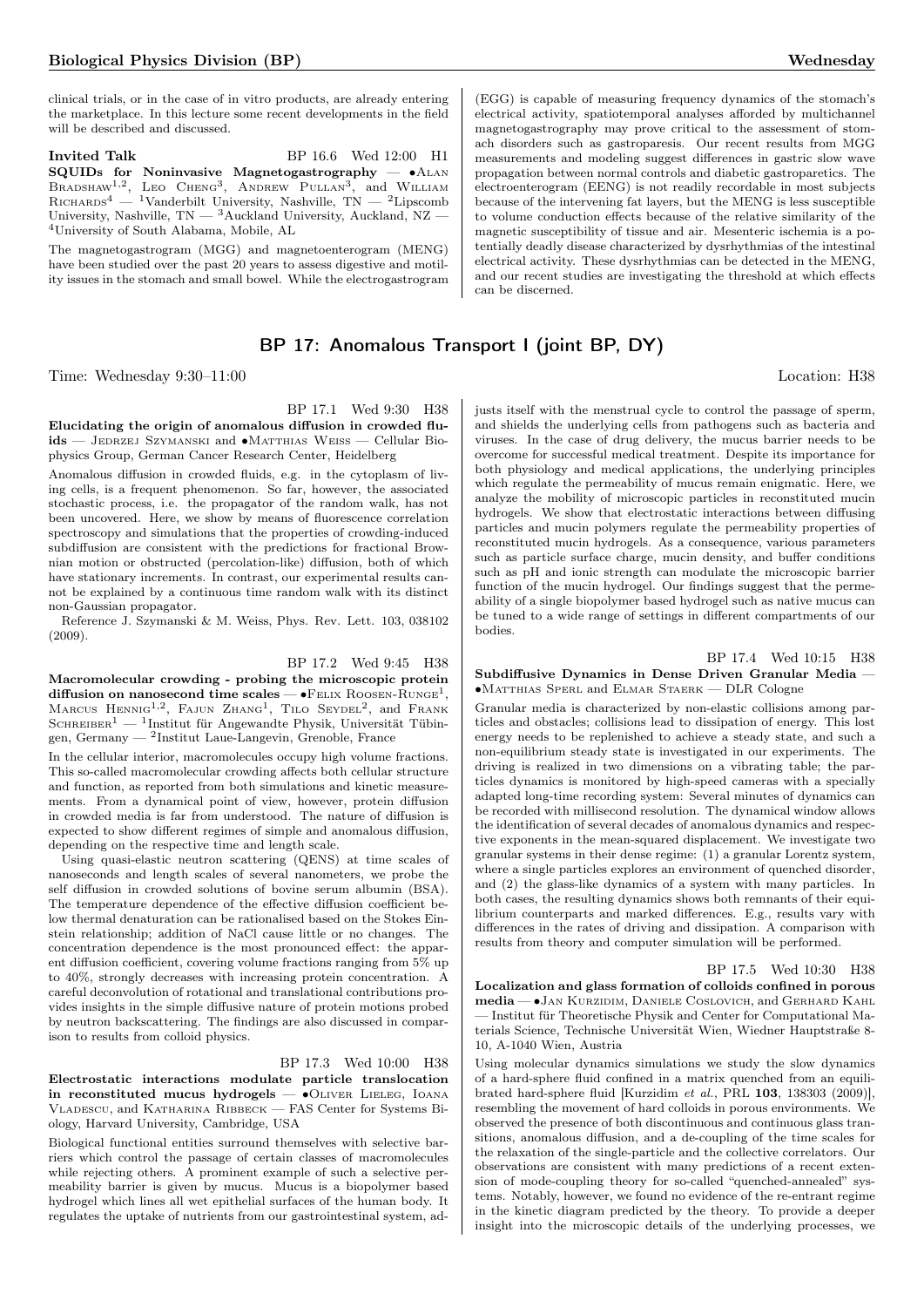calculated the quantities of interest separately for particles trapped in voids formed by the matrix and for particles that unrestrictedly move through the entire system. In order to evaluate the degree of universality of the observed phenomena, we extended our investigation to model colloids with soft interactions, employing both numerical solutions of the equations of the theory, and molecular dynamics simulations.

#### BP 17.6 Wed 10:45 H38

Anomalous transport in a medium subjected to phase transition — DARIA KONDRASHOVA, JÖRG KÄRGER, and •RUSTEM VALI-ULLIN — Deprtment of Interface Physics, University of Leipzig, Leipzig, Germany

Diffusion in spatial structures created via invasion percolation may naturally exhibit anomalous properties. It is now becoming evident that phase transitions occurring in heterogeneous media, may also be described using the concept of invasion percolation [1]. Hence, transport properties of tracer particles in media subjected to phase changes can strongly be affected by the latter process, including conditions giving rise to anomalous transport patterns. In this work, we experimentally demonstrate that such fractal-like structures are developing during freezing and melting transitions of liquids in disordered mesoporous matrices. We show that the effective self-diffusivity in the pore space, occupied by the liquid phase at a given fraction, depends on a particular configuration of the frozen phase [2]. Interestingly, by using a porous material with tubular pore morphology, we were able to relate the phase transition kinetics to the propagation of the liquidsolid interfaces in the pores. Depending on temperature, this propagation itself is found to exhibit a spectrum of behavior from diffusive to anomalous. The data obtained may have implications for understanding anomalous transport in bio-systems such as lipid membranes.

1. Page, J. H., J. Liu, B. Abeles, H. W. Deckman and D. A. Weitz, Phys. Rev. Lett., 71, 1216 (1993). 2. Dvoyashkin, M., A. Khokhlov, R. Valiullin and J. Kärger, J. Chem. Phys., 129, 154702 (2008).

## BP 18: Anomalous Transport II (joint BP, DY)

Time: Wednesday 11:15–13:15 Location: H38

BP 18.1 Wed 11:15 H38

Anomalous lateral diffusion in a layered medium — ∙Eugene B. POSTNIKOV<sup>1</sup> and IGOR M. SOKOLOV<sup>2</sup> — <sup>1</sup>Staatliche Universität Kursk, Russland — <sup>2</sup> Institut für Physik Humboldt - Universität zu Berlin, Deutschland

We consider the marker's diffusion in a layered medium, with the lateral diffusion coefficient being the function  $y$ -coordinate, i.e. the problem described by the diffusion equation for the marker density  $u(x, y, t)$  $\partial_t u = D_x(y) \partial_{xx} u + D_y \partial_{yy} u$ 

with anisotropic diffusion coefficient  $\hat{D}$ . We show that the mean density averaged over the height,  $U(x, t)$ , follows the Bachelor's onedimensional diffusion equation with time-dependent diffusion coefficient

### $\partial_t U = D_x(t) \partial_{xx} U$

and obtain the expression of  $D_x(t)$ . As an example, we discuss the exact analytical solution in the case of a parabolic distribution  $D_y \sim y^2$ , leading to the anomalous (superdiffusive) behavior of a mean-square displacement  $\langle x^2 \rangle \propto t^{3/2}$ . This result is confirmed by the numerical solution.

The approach is applied for the continual description of experimental results on inhomogeneous molecular diffusion in layered structures of thin liquid films deposited on solid surfaces [J. Schuster, F. Cichos, C. von Borzcyskowski. Eur. Polym. J. 40 (2004) 993].

#### BP 18.2 Wed 11:30 H38

From Anomalous Deterministic Diffusion to the Continuous-Time Random Walk — •MARKUS NIEMANN and HOLGER KANTZ — Max-Planck-Institut für Physik komplexer Systeme, Dresden

There are several stochastic models describing anomalous diffusion. The most common are the fractional Brownian motion and the Continuous-Time Random Walk (CTRW). The question arises how to choose the correct model for a given process. Our approach is to look for deterministic foundations of these models. We present a method how to derive a CTRW as asymptotic description of a deterministic diffusion process.

We have introduced a diagrammatic method to determine the joint probability distributions of CTRWs. This method is extended to allow couplings between steps. These couplings may arise from deterministic maps, thereby allowing a unified treatment of stochastic and deterministic systems. Often, these processes converge in the scaling limit to a CTRW without coupling between steps. We apply the theory to a diffusion process driven by a deterministic map of Manneville-Pomeau type. Depending on the parameter, one gets a transition from an uncoupled to a coupled CTRW and a transition from sub- to superdiffusion. These findings are well supported by numerical simulations.

#### BP 18.3 Wed 11:45 H38

Random walks on d-dimensional Sierpinski gaskets: Asymptotics, DSI, and Puzzles —  $\bullet$ SEBASTIAN WEBER<sup>1</sup>, JOSEPH KLAFTER<sup>2,1</sup>, and ALEXANDER BLUMEN<sup>3</sup> — <sup>1</sup>Freiburg Institute For Advanced Studies (FRIAS), University of Freiburg, Germany —  $2$ School of Chemistry, Tel Aviv University, Israel —  $3$ Theoretical Polymer Physics, University of Freiburg, Germany

We study the effect of the embedding dimension  $d$  of a random walk  $(RW)$  taking place on a d-dimensional Sierpinski gasket fractal in its classical and dual versions. In the limit of large  $d$  the spectral dimension  $d_s$  approaches 2 such that the RW dynamics, which is governed by the  $d_s$ , is expected to behave similarly to a RW on a 2 dimensional lattice. In sharp contrast to that, we observe much richer characteristics for the RW. First, the time discrete scale invariance (DSI) phenomena cause log-periodic oscillations, which increase in amplitude for larger . Second, the asymptotic approach to theoretically predicted powerlaws of standard RW observables is significantly altered, depending on the variant of the Sierpinski gasket used (classical or dual) and on  $d$ . Furthermore, we address the suitability of standard RW observables to determine the spectral dimension  $d_s$ . This analysis is of great practical relevance and shows unexpected, puzzling results.

BP 18.4 Wed 12:00 H38 Front propagation in an  $A + B \rightarrow 2A$  reaction-subdiffusion system — ∙Daniela Froemberg and Igor M. Sokolov — Humboldt Universität Berlin

Using the Continuous Time Random Walks approach, we derive reaction-subdiffusion equations for the irreversible autocatalytic  $A +$  $B \rightarrow 2A$  reaction, which have an integro-differential form. We show that, in contrast to the case of normal diffusion where a constant minimal velocity of the front is attained, this minimal velocity is zero in the subdiffusive case. This suggests propagation failure. Numerical simulations show that this propagation failure corresponds to a front of a stable form whose velocity decays with time. The asymptotic behavior of this velocity decay can be obtained by a crossover argument.

BP 18.5 Wed 12:15 H38

Anomalous Transport in Porous Media I: Diffusion in Carbonate Rock —  $\bullet$ S. Afach<sup>1</sup>, B. Biswal<sup>2</sup>, R. Held<sup>3</sup>, V. Khanna<sup>1</sup>, J. WANG<sup>1</sup>, and R. HILFER<sup>1,4</sup> - <sup>1</sup>Institut f"ur Computerphysik, Universit"at Stuttgart, 70569 Stuttgart — <sup>2</sup>S.V. College, University of Delhi, New Delhi 110021 Delhi, India — <sup>3</sup>StatoilHydro ASA, N-7005 Trondheim, Norway — <sup>4</sup> Institut f"ur Physik, Universit"at Mainz, 55099 Mainz

We study diffusion through multiscale carbonate rocks using a continuum pore scale reconstruction technique. The method combines crystallite information from two dimensional high resolution images with sedimentary correlations from a three dimensional low resolution tomographic image to produce a rock sample with calibrated porosity, structural correlation and diffusion coefficient [1].

[1] B. Biswal, R. Held, V. Khanna, J. Wang, R. Hilfer, Phys.Rev.E 80 041301 (2009)

BP 18.6 Wed 12:30 H38 Anomalous transport in porous media II: Momentum diffusion in multiscale media —  $\bullet$ Thomas Zauner<sup>1</sup> and Rudolf  $H_{\text{LFER}}^{1,2}$  — <sup>1</sup>Institute for Computational Physics, University of Stuttgart, 70569 Stuttgart, Germany  $-$  <sup>2</sup>Institute for Physics, University of Mainz, 55099 Mainz, Germany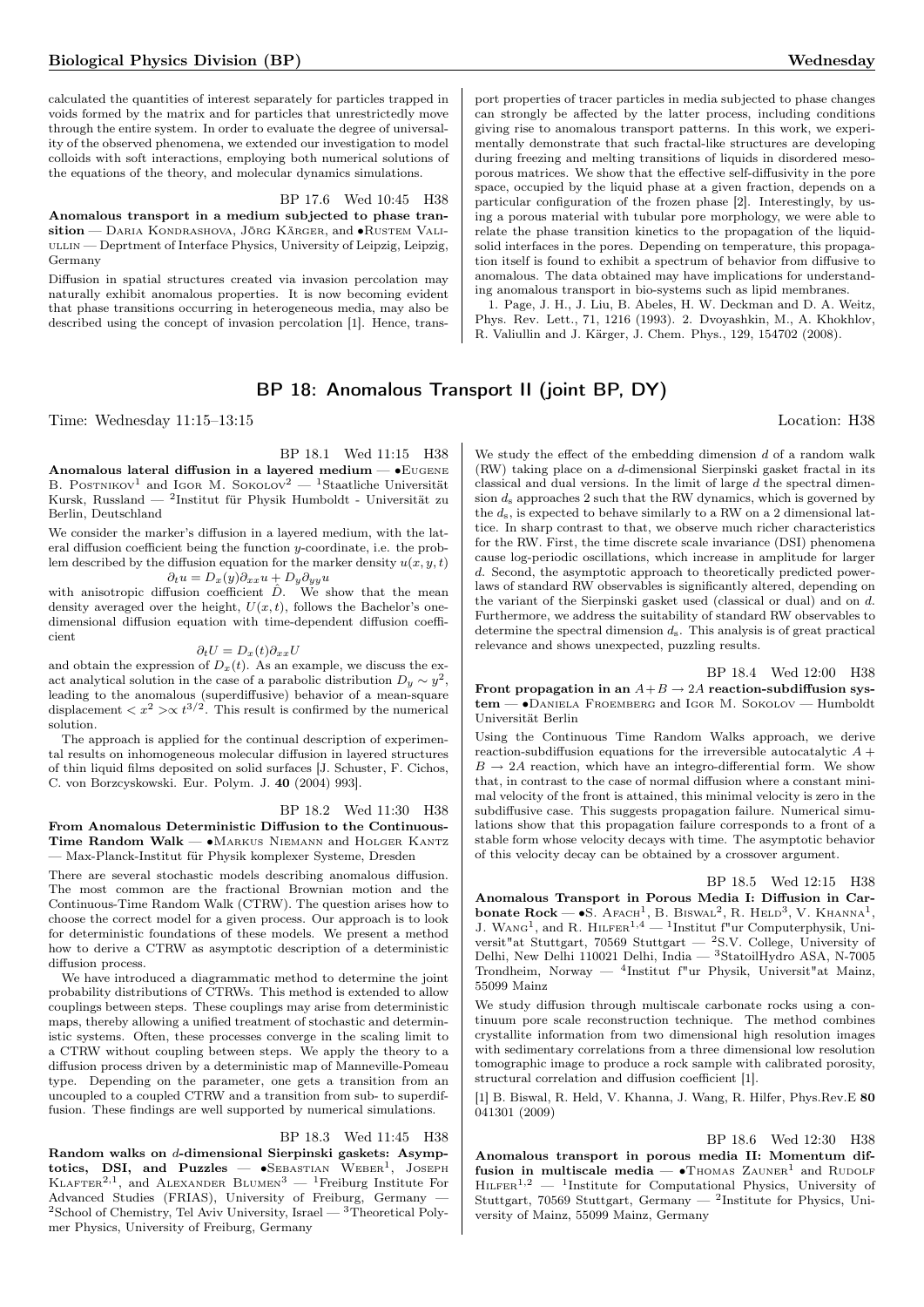We study viscous momentum diffusion in porous media using lattice Boltzmann simulations. A crucial transport parameter describing momentum diffusion is permeability. It is determined by the underlying stochastic geometry at the pore scale. When the geometry exhibits structure at several scales, viscous dissipation becomes scale dependent. As a consequence the permeability may become scale dependent. We use a recently introduced multiscale model for carbonate rocks [1]. Carbonate rock is known for exhibiting anomalous transport phenomena. Two methodically different lattice Boltzmann implementations, with single- and multirelaxation time collision operator, are used for numerical calculations. We find anomalous behavior in the sense of scale dependent momentum diffusion.

[1] Biswal, B. and Oren, P. E. and Held, R. J. and Bakke, S. and Hilfer, R., Phys. Rev. E, 75, 2007.

| Topical Talk                                                      | BP 18.7 Wed 12:45 H38 |  |
|-------------------------------------------------------------------|-----------------------|--|
| Anomalous Diffusion and Fractional Time $-\bullet R$ . HILFER $-$ |                       |  |

## BP 19: Membranes and Vesicles

Time: Wednesday 10:00–12:45 Location: H43

BP 19.1 Wed 10:00 H43

Dynamics of endosomal population and cargo trafficking — ∙Jonathan Edward Dawson<sup>1</sup> , Lionel Foret<sup>3</sup> , Roberto VILLASEN<sup>2</sup>, CLAUDIO COLLINET<sup>2</sup>, YANNIS KALAIDZIDIS<sup>2</sup>, MARINO<br>ZERIAL<sup>2</sup>, and FRANK JÜLICHER<sup>1</sup> — <sup>1</sup>Max Planck Institute for the Physics of Complex Systems, Dresden —  $2$ Max Planck Institute for Molecular Cell Biology and Genetics, Dresden — <sup>3</sup>Ecole Normale Supérieure-LPS, Paris

Endosomes are vesicular structures that transport cargo molecules that are internalized into the cell by endocytosis. Endosomes exchange material by fusion and fission and form a cellular compartment in which cargo is sorted. We present a theoretical description of a population of endosomes. In the description we capture the cargo trafficking on a population level and take cargo influx, outflux, fusion and fission into account. Experimentally the cargo distribution in the endosomal population can be determined by fluorescence microscopy. Our theory predicts scaling properties of the network which are observed experimentally. The theory also describes characteristic features of steady state distribution of cargo molecules in Rab5 positive endosomes. We compare our theory to experimental data and determine the kinetic parameters of the early endosomal network in HeLa cells.

#### BP 19.2 Wed 10:15 H43

Forming vesicles by different methods: the advantages of microfluidic jetting —  $\bullet$ Silke Kirchner<sup>1</sup>, Alexander Ohlinger<sup>1</sup>, ANDREY A. LUTICH<sup>1</sup>, FERNANDO D. STEFANI<sup>2</sup>, and JOCHEN  $F \to 1P$ hotonics and Optoelectronics Group, Ludwig-Maximilians-Universität, München, Germany — <sup>2</sup>Departamento de Física Universidad de Buenos Aires, Buenos Aires, Argentina

Phospholipid bilayer vesicles have attracted significant attention during the last decade being a simple model system for cell membranes. The fabrication of vesicles with controlled size distribution, membrane thickness and entire vesicle filling is of particular interest. Among the widely-used methods of vesicle formation are ultrasonification and electroformation. Although these techniques were extensively used and developed they have a number of disadvantages: the low degree of control over and the broad distribution of the vesicles' sizes.

In order to overcome these difficulties the microfluidic jetting technique can be used. The microfluidic jetting method is supposed to increase the degree of control over the vesicles formation process. We will discuss the effect of changing the jet parameters (speed and volume of the jetted liquid) and the membrane properties (combination of different lipids and membrane phase controlled by temperature) on the vesicle fabrication process. Apart from the well-controlled vesicle's size distribution microfluidic jetting offers the possibility to produce vesicles filled with any required solution.

### BP 19.3 Wed 10:30 H43

Effective attraction of curved inclusions in membranes ∙Thorsten Auth and Gerhard Gompper — Forschungszentrum Jülich, Institut für Festkörperforschung, 52425 Jülich, Germany

Conical inclusions in a lipid bilayer generate an overall spontaneous

Institut für Computerphysik, Universit"at Stuttgart, 70569 Stuttgart — Institut für Physik, Universit"at Mainz, 55099 Mainz

The intimate relation between anomalous diffusion in the sense of Montroll and fractional diffusion equations has been known for a long time [1]. Its fundamental importance for the theoretical understanding of anomalous diffusion processes is reflected in a growing number of applications to experimental observations [2]. Generalized fractional Riemann-Liouville derivatives of general type appear in these applications. Recently an operational calculus of Mikusiński type was developed for the resulting generalized fractional diffusion equations and their mathematical treatment [3].

[1] R. Hilfer and L. Anton, Phys.Rev.E 51, R848 (1995)

[2] R. Hilfer, in: Anomalous Transport: Foundations and Applications Part I, Chapter 2, pages 17-75, Wiley-VCH, Weinheim (2007) [3] R. Hilfer, Y. Luchko, Z. Tomovski, Fractional Calculus and Applied Analysis 12, 299 (2009)

curvature of the membrane that depends on concentration and geometry of the inclusions. Examples are integral and attached membrane proteins, viruses, and lipid domains. We propose an analytical model to study budding and vesiculation of the lipid bilayer membrane, which is based on the membrane bending energy and the translational entropy of the inclusions. If the inclusions are placed on a membrane with similar curvature radius, their repulsive membrane-mediated interaction is screened. Therefore, for high inclusion density the inclusions aggregate, induce bud formation, and finally vesiculation. Already with the bending energy alone our model allows the prediction of bud radii. However, in case the inclusions induce a single large vesicle to split into two smaller vesicles, bending energy alone predicts that the smaller vesicles have different sizes whereas the translational entropy favors the formation of equal-sized vesicles.

#### BP 19.4 Wed 10:45 H43

Free energy calculations of the main phase transition in lipid bilayers — ∙Martin Hömberg and Marcus Müller — Institut für Theoretische Physik, Georg-August-Universität Göttingen, 37077 Göttingen, Germany

In coarse-grained models of lipid bilayers one integrates out local degrees of freedom, so that the study of collective phenomena, like phase transitions, lateral phase separation in heterogeneous bilayers, and selfassembly, becomes feasible in computer simulations. However, the precise calculation of phase diagrams is still a formidable task due to hysteresis effects and metastability in the vicinity of phase transitions.

Here we employ DPD for the simulation of a coarse-grained solventfree model for single component lipid bilayers. The non-bonded interactions between the lipids are derived from an excess free energy, which takes the form of a weighted density functional. We find a rich phase diagram, study the main phase (liquid-gel) transition, and present a method to calculate the free energy at this transition as a function of an orientational order parameter. We apply a combination of Umbrella Sampling and histogram reweighting techniques for transforming the liquid phase reversibly into a gel phase. We are able to locate the phase transition point precisely from the free energy profile and we obtain a value of the line tension between liquid and gel domains. This value is compared to the value obtained from a spectral analysis of the boundary fluctuations of gel domains in a liquid phase.

#### 15 min. break

BP 19.5 Wed 11:15 H43 Effects of the bulk in a simple model of nonequilibrium formation of lipid domains in biomembranes — Sergio Alonso and ∙Markus Bär — Physikalisch-Technische Bundesanstalt, Berlin, Germany

Proteins inside the cell strongly interact with biological membranes depending on the lipid composition and the interaction with other proteins. We consider a simple model of membrane organization into domains based on a cyclic binding and unbinding of the MARCKS protein to acidic lipids known as myristo-electrostatic (ME) switch. The model describes the formation of membrane domains under nonequi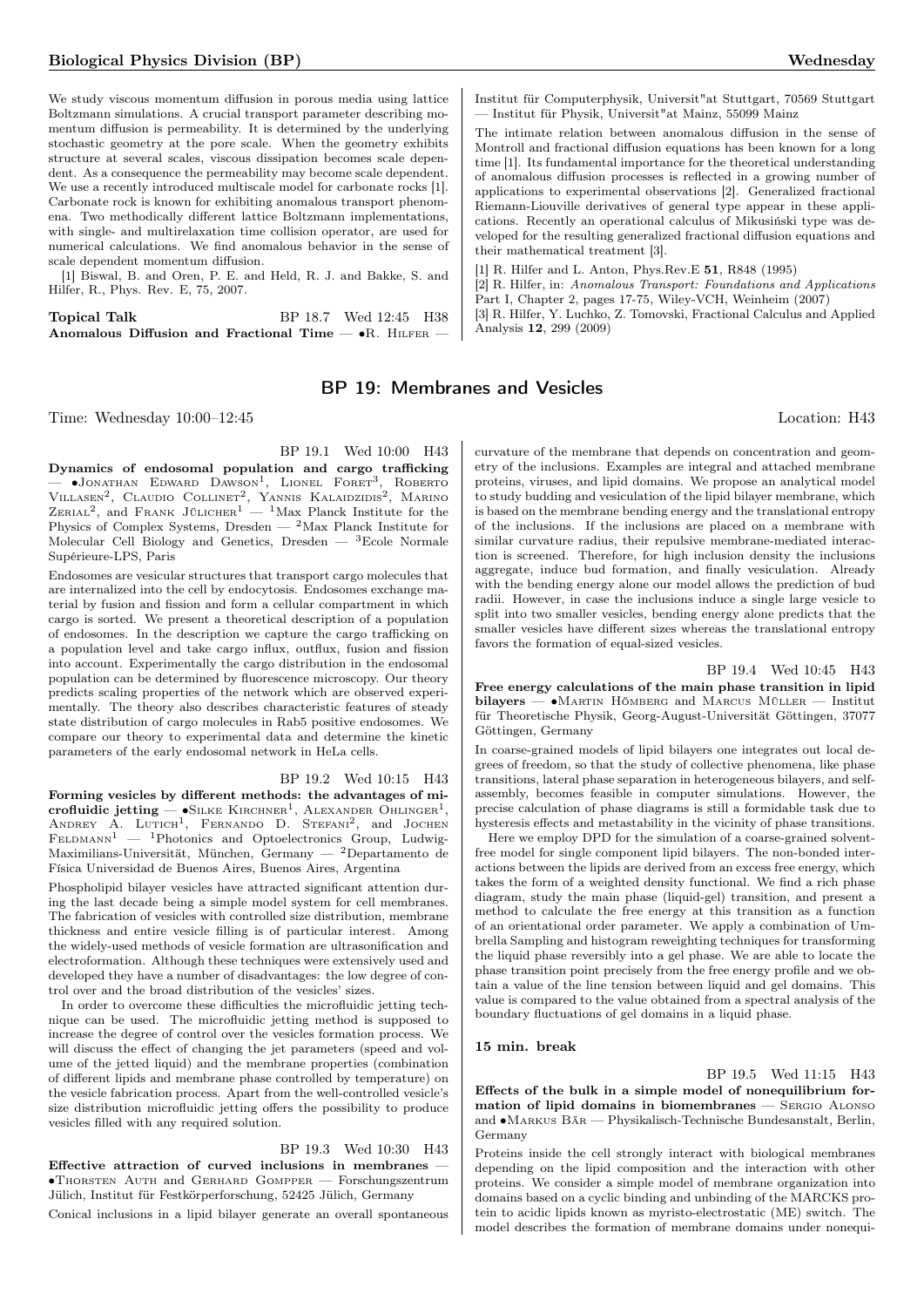librium conditions, because the ME switch consumes ATP and leads to non-vanishing currents of proteins. We study the coarsening dynamics and the effects of the coupling to a three-dimensional bulk in the domain pattern formation. The effect of the bulk is an effective decrease of reaction rates in the ME switch, for which simple expressions can be derived. The predictions are verified by comparison of numerical simulations including the bulk and analytically obtained phase diagrams.

### BP 19.6 Wed 11:30 H43

Influence of Additives on the Short-Time Dynamics of the Phospholipid DMPC —  $\bullet$ SEBASTIAN BUSCH and TOBIAS UNruh — Physik Department E13 and Forschungsneutronenquelle Heinz Maier-Leibnitz (FRM II), Technische Universität München, Lichtenbergstraße 1, 85748 Garching bei München

In nature as well as in industrial applications, phospholipid membranes contain many components which have significant influence on the properties of the membrane. A striking example is the use of sodium glycocholate (NaGC) as co-emulsifier which enhances the stability of phospholipid-stabilized emulsions by orders of magnitude.

In pharmaceutical technology, the term "fast co-emulsifier" was coined to describe the ability of NaGC to even stabilize droplets which undergo a rapid deformation due to crystallization.

On the other hand, the status-quo of the description of phospholipid membrane dynamics, the free volume theory, predicts a decrease of mobility when additives fill up voids within the lipophilic core of the membrane.

We are able to show with quasielastic neutron scattering that the addition of NaGC indeed increases the picosecond dynamics of the phospholipid DMPC. This effect is compared to the influence of lipophilic additives, namely myristic acid, farnesol, and cholesterol.

BP 19.7 Wed 11:45 H43 Exploring the Nanoscale: Dynamics of Lipid Rafts Revealed by STED Fluorescence Fluctuation Spectroscopy -∙Veronika Mueller, Christian Ringemann, Rebecca Medda, Christian Eggeling, and Stefan Hell — Max-Planck-Institute for Biophysical Chemistry, Department of NanoBiophotonics, Am Fassberg 11, 37077 Goettingen, Germany

The study of molecular dynamics at the single-molecule level with fluorescence far-field optics offers new detailed insights into scientific problems, especially in living cells. Unfortunately, the resolution of common far-field techniques is limited to about 200nm in the lateral direction by diffraction. In recent years, several concepts such as stimulated emission depletion microscopy (STED) have been successfully applied to overcome the diffraction barrier. We present the combination of high resolution STED microscopy with different fluorescence fluctuation techniques providing the unique ability to study molecular dynamics with high spatial  $(*40nm*)$  and temporal resolution  $(*1ms*)$ in living cells. Using fluorescence correlation spectroscopy (FCS), we were able to explore single-molecule dynamics in up to 70-fold reduced focal volumes on two-dimensional samples such as lipid membranes with excellent signal-to-noise ratios. Special attention is drawn to inhomogeneous lipid diffusion on the plasma membrane of living cells. This new technique provides the possibility to non-invasively record molecular time traces and fluctuation data in continuously tuneable nanoscale focal areas and thus offers a powerful new approach to study the dynamics of biomolecules in living cell membranes.

## BP 19.8 Wed 12:00 H43

Response of tethered membranes to pH, ionic strength and temperature variations studied by neutron and x-ray reflectometry — ∙Samira Hertrich, Joachim Rädler, and Bert Nickel — Ludwig-Maximilians-Universität, Department für Physik und CeNS, Geschwister-Scholl-Platz 1, 80539 München

Lipid membranes chemically grafted to a solid surface provide model systems to study membrane-protein interactions. Here, a multi-step chemical reaction is employed to fabricate tethered membranes on silicon oxide by silane chemistry. Reflectometry measurements show that the lipid bilayer is elevated from the surface through a PEG cushion

by 7nm. Fluorescent labeled lipids allow for optical characterization by microscopy confirming homogeneity and mobility of the lipid bilayer. The stability of this system has been tested in a wide pH range from 4 to 11. With x-ray reflectivity (D4, HASYLAB) we observe a reversible contraction of the PEG layer at  $pH > 9.5$ , originating from a dehydration of the PEG interlayer as is shown by neutron reflectivity (REFSANS and N-Rex, FRM-2). In contrast, temperature changes and variation of the ionic strength of the buffer did not cause significant changes of the PEG interlayer thickness. The tethered membrane system is now used to test for the binding of neural proteins to the membrane. Initial experiments indicate that the effects of protein binding are a thinning of the lipid bilayer and an increase of water in both the head and the chain region of the membrane. Assistance from Martin Haese-Seiller and Adrian Rühm with the neutron experiments is gratefully acknowledged.

### BP 19.9 Wed 12:15 H43

Diffusing proteins on a fluctuating membrane: Analytical theory and simulations — •ELLEN REISTER, STEFAN M. LEIT- $E$ NBERGER, and UDO SEIFERT — II. Institut für Theoretische Physik, Universität Stuttgart, Pfaffenwaldring 57, 70550 Stuttgart

Using both analytical calculations and computer simulations we consider the lateral diffusion of a membrane protein and the fluctuation spectrum of the membrane in which the protein is embedded. The membrane protein interacts with the membrane shape through its spontaneous curvature and bending rigidity. Using a rigorous pathintegral approach we derive an analytical expression for the effective lateral diffusion coefficient of the protein in the limit of small ratios of temperature and bending rigidity, which is the biologically relevant limit. Simulation results show good quantitative agreement with our analytical result. The analysis of the correlation functions contributing to the diffusion coefficient reveals that correlations between the stochastic force of the protein and the response in the membrane shape are responsible for the reduction of the diffusion coefficient.

Our quantitative analysis of the membrane height correlation spectrum shows a non negligible influence of the protein-membrane interaction causing a distinctly altered wave-vector dependence compared to a free membrane. Furthermore, the time correlations exhibit the two relevant timescales of the system: that of membrane fluctuations and that of protein diffusion that is typically much longer than the other. We suggest that the long-time decay of height correlations may provide a means to determine effective diffusion coefficients of proteins.

#### BP 19.10 Wed 12:30 H43

Mesoscopic simulations of membrane protein trafficking and signal transduction across membranes — •DIANA MOROZOVA, GERNOT GUIGAS, and MATTHIAS WEISS — DKFZ, Cellular Biophysics Group, Im Neuenheimer Feld 280, D-69120 Heidelberg

Acylation is a frequent posttranslational modification that triggers the membrane association of soluble proteins. Besides those peripheral membrane proteins (PMPs) also many transmembrane proteins are subject to lipid modifications, hence indicating that these membrane anchors may also regulate the trafficking of transmembrane proteins. Using coarse-grained membrane simulations we find that acylation indeed significantly alters the tilting of transmembrane proteins with respect to the bilayer normal. Cluster formation and partitioning behavior due to hydrophobic mismatching with the surrounding lipid bilayer is also altered, therefore allowing for ample possibilities to regulate the trafficking of transmembrane proteins via palmitoylation [1].

Using the same simulation approach, we also have studied the trafficking of peripheral membrane proteins (PMPs). In particular, we have observed a cross-leaflet oligomerization of PMPs due to membrane mediated attraction. The strength of this effect is determined by the radii and membrane anchor lengths of the involved PMPs. Since both of these might be altered, for example by ligand binding, the observed cross-leaflet oligomerization may be the fundamental process by which PMPs can trigger an intracellular signalling cascade without the need for accessory transmembrane factors.

[1] D. Morozova & M. Weiss, Biophys. J., in press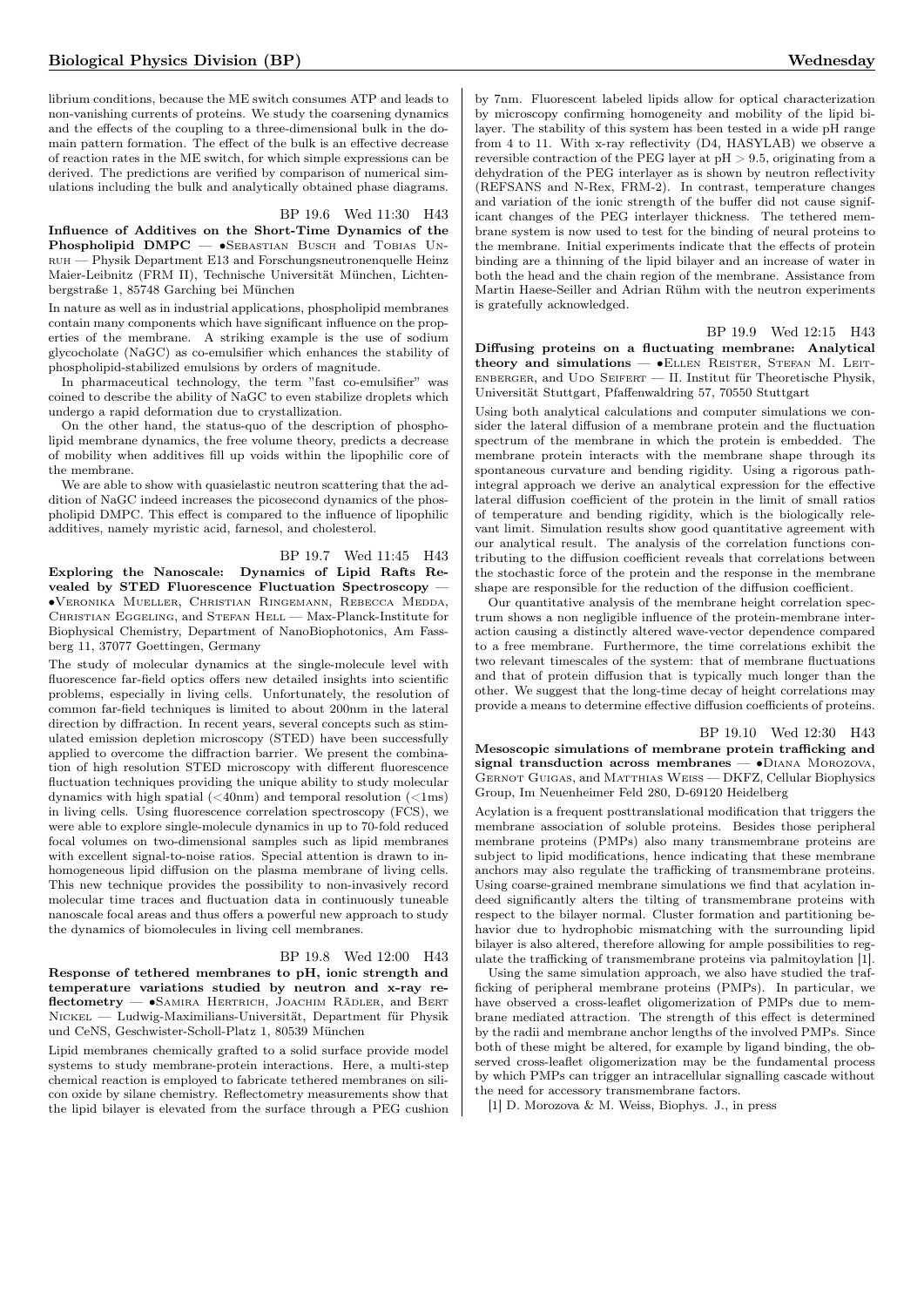## BP 20: Networks: From Topology to Dynamics I (joint DY, BP, SOE)

Time: Wednesday 10:15–12:45 Location: H44

BP 20.1 Wed 10:15 H44

Stability of continuous vs. Boolean dynamics — •FAKHTEH GHANBARNEJAD and KONSTANTIN KLEMM — Department of Bioinformatics, University of Leipzig, Germany

Boolean networks are time- and state-discrete models of dynamical systems with many variables and quenched disorder in the couplings. The use of such discrete models makes large systems amenable to detailed analysis. The discretization, however, may bring about "artificial" behavior not found in the continuous description with differential equations. The usual definition of Boolean attractor stability is based on flipping the state of single nodes and checking if the system returns to the attractor, similar to a damage spreading scenario. This stability concept, however, does not reflect the stability of limit cycles in the corresponding continuous system of delay differential equations. Here we have a fresh look at the correspondence of stability definitions in continuous and discrete dynamics. We run extensive numerical simulations to test stability on various system architectures (networks). We establish a criterion for assessing stability of the continuous dynamics by probing the discrete counterpart.

## BP 20.2 Wed 10:30 H44

Reliable Boolean networks with threshold functions — ∙Manuel Ross, Tiago Peixoto, and Barbara Drossel — Institut für Festkörperphysik, TU Darmstadt

Boolean networks are used to model biological networks, such as gene regulatory networks. The nodes of the networks are in this case interpreted as genes, and the state is taken as activity, discretised to Boolean values. An attractor trajectory of the Boolean network is equivalent to a periodic time evolution of the respective network. The usual approach to analyzing these models consists in studying the dynamics of a given network or ensemble. The reverse approach, which we take here, is to deduce the structure of a network from dynamical properties, done for instance by Lau et al. [1]. The dynamical property considered here is a robust sequence of states, i.e., the dynamical trajectory shall not change under perturbations in the update times. We consider the extreme case where the dynamics is reliable under any update sequence, so only one node can possibly change its state at any given moment in time. Such reliable networks were introduced recently in our group [2]. We now extend this work by permitting only threshold functions as update functions. This imposes severe restrictions on the possible reliable trajectories, in contrast to the original study, where all Boolean functions were permitted. We explore the consequences of this restriction for the statistical properties of the possible dynamical trajectories. These statistical properties are finally compared to microarray data. References: [1] K. Y. Lau et al. Phys. Rev. E, 75(5):051907, 2007. [2] T. Peixoto and B. Drossel. arXiv:0905.0925v1, 2009.

## BP 20.3 Wed 10:45 H44

Contact networks and the spread of MRSA in hospitals — LISA BROUWERS<sup>1</sup>,  $\bullet$ Andrzej Jarynowski<sup>1,2,3</sup>, Fredrik Liljeros<sup>1</sup>, and X<sub>IN</sub> L<sub>U</sub><sup>1</sup> — <sup>1</sup>Stockholm University, S106 91 Stockholm, Sweden – <sup>2</sup>Department of Physics, Cologne University, Zülpicher Str. 77. 50937 Köln, Germany  $-$  <sup>3</sup>The UNESCO Chair of interdisciplinary studies, Wroclaw University, pl. M. Borna 9 50-204 Wrocław, Poland

The bacterium meticillin resistant Staphylococcus aureus(MRSA)is known to be the largest care related the infection problem. We investigated the Common Care Registry containing information about all patient visits within Stockholm County during the outbreak period with registry over diagnosed MRSA cases. Methods to analyze the contact network of persons visiting the same care unit is developed within the project as well as methods to analyze in what way network structure affects the transmission of MRSA. We study matrixes of disease transition in hospitals population(infected versus people, who could sent infection). In stationary case:(a)We have matrixes of estimators of that probabilities and other statisical properties of contact networks. In time evolution case:(b)We divided outbreak in smaller, periodical intervals and looked at how MRSA was spreading in time. Quasi-MCMC(Markov chain Monte Carlo) method and artificial networks(main parameter is number of contacts during specific time interval)help us to understand real- and simulated-paths of disease transition. Matrixes of probabilities(b)were used to find mechanism of

change states(vectors of all population 0-health or 1-ill)and we can run quasi-MCMC to get most likely paths.

BP 20.4 Wed 11:00 H44

A novel threshold mechanism for epidemics on complex net-<br>works — •VITALY BELIK<sup>1</sup> and THEO GEISEL<sup>1,2</sup> — <sup>1</sup>Max-Planck-Institut für Dynamik und Selbstorganisation — <sup>2</sup>Georg-August-Universität Göttingen

Recently much effort was devoted to modeling of spatial spread of infectious diseases, triggered by latest pandemics, such as SARS and H1N1 influenza. Theoretical understanding of different modeling frameworks and taken assumptions are substantial factors determining reliability of predictions based on the models. We investigate on an epidemiological model explicitly taking into account such an important factor of human mobility as tendency to move frequently among several most preferred locations rarely undertaking long trips. We considered complex network topologies as an underlying mobility network and discovered new threshold behavior of the global epidemic outbreak in terms of time spent on distant location. Our results are supported by extensive stochastic numerical simulations. We believe our findings contribute to understanding of epidemiological dynamics and development of effective control and preventive measures.

BP 20.5 Wed 11:15 H44 Stochastic load-redistribution model for cascading failures in interconnected systems — ∙Jörg Lehmann and Jakob Bernasconi — ABB Switzerland Ltd., Corporate Research, Segelhofstrasse 1K, CH-5405 Baden-Dättwil, Switzerland

We present a new class of stochastic models for cascading failure propagation in interconnected systems [1]. These models take into account, in a statistical sense, important physical characteristics of realistic load-redistribution mechanisms: (i) the load increments after a failure depend on the load of the failing element; (ii) the failed load is redistributed non-uniformly among the remaining elements. Within a Markov approximation, we are able to describe the cascading failure dynamics of these models in terms of a generalized branching process. This yields an analytical solution for the breakdown probability in the limit of large system sizes. The application to blackouts in power grids is discussed.

[1] J. Lehmann and J. Bernasconi, arXiv:0909.4185.

#### 15 min. break

BP 20.6 Wed 11:45 H44 Synchronization in laser networks: From motifs to complex topologies with multiple delays.  $- \cdot$ Thomas Dahms and ECKEhard Schöll — Institut f. Theo. Physik, Sekr. EW 7-1, Technische Universität Berlin, Hardenbergstr. 36, 10623 Berlin, Germany

We investigate networks of delay-coupled lasers. These include small network motifs, i.e. uni- and bidirectional rings and linear chains, as well as complex topologies including random and small-world networks. The nodes of the networks are described by the widely used Lang-Kobayashi model. By extending the well-known master stability function to networks with time-delay and non-vanishing coupling terms, we are able to separate the local dynamics from the topology. This way we can predict stability of synchronization for any network topology simply by calculating the eigenvalues of the corresponding adjacency matrix. Besides in-phase synchronization, we also observe alternating anti-phase synchronization, where only the next-nearest neighbors are synchronized. Our approach provides deep insight and understanding of the connection between topology and stability of synchronization. While our results are obtained for laser networks, we stress that the results are applicable to a wider range of systems, since only the local dynamics in terms of the master stability function will differ for other models.

BP 20.7 Wed 12:00 H44 Dynamics of neural networks with delay —  $\bullet$ Judith Lehnert, Thomas Dahms, Philipp Hövel, and Eckehard Schöll — Institut f. Theo. Physik, Sekr. EW 7-1, Technische Universität Berlin, Hardenbergstr. 36, 10623 Berlin, Germany

We investigate synchronization in networks of delay-coupled FitzHugh-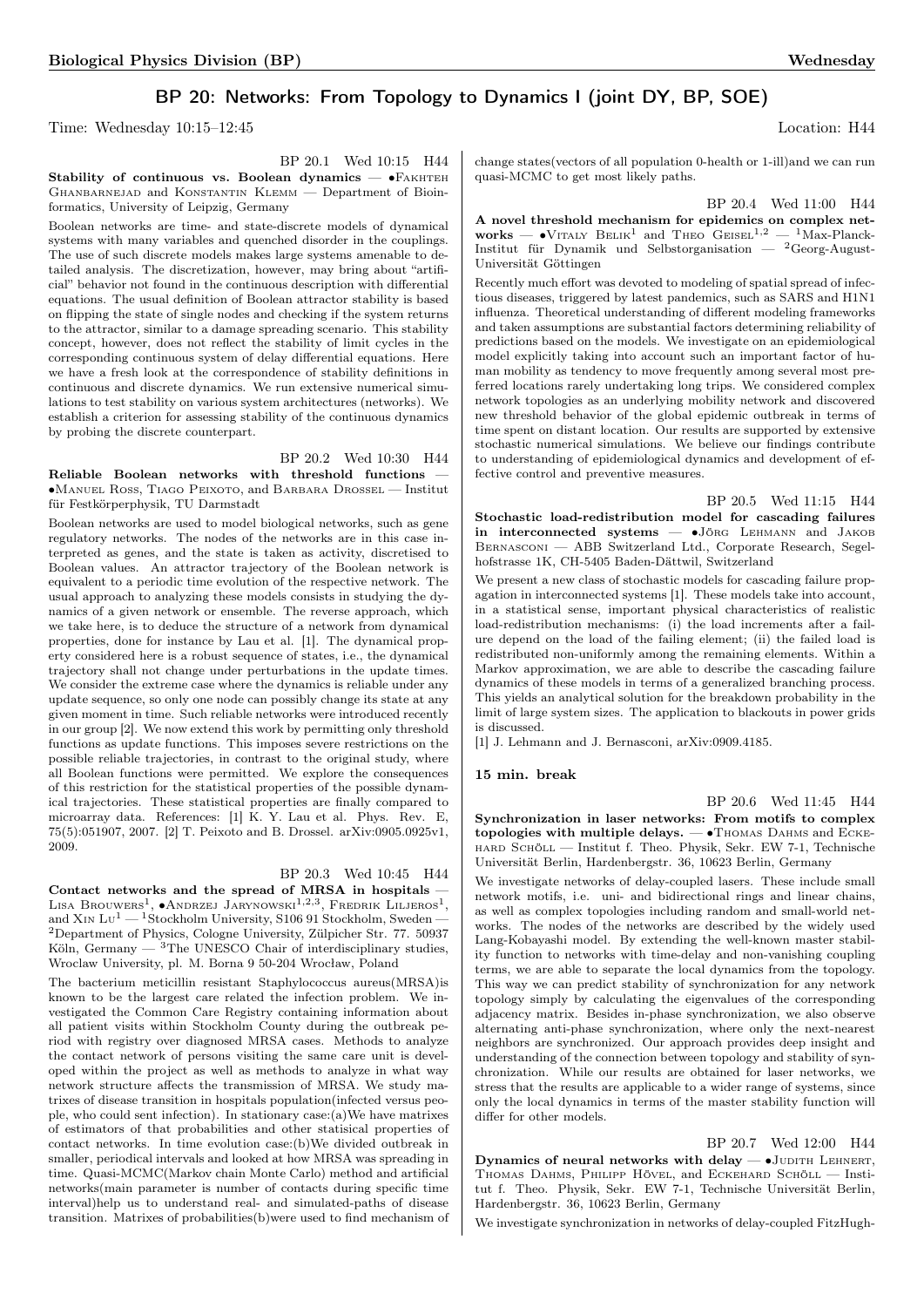Nagumo systems. The paramater values are chosen such that an uncoupled element operates in the excitable regime. However, the coupling acts as a noninvasive control force (Pyragas control) stabilizing the unstable periodic orbit of the synchronized oscillation of all elements. We calculate the master stability function, which denotes the maximum transverse Lyapunov exponent of the synchronization manifold as a function of the eigenvalues of the coupling matrix. Hereby we are able to demonstrate that all network topologies realized by excitatory coupling terms show stable synchronization in a wide range of coupling strengths and delay times.

Furthermore, we investigate small-world-like networks: In a regular network of neurons with excitatory coupling we randomly interpose additional inhibitory links. We show that this introduces a phase transition from the synchronized state to a desynchronized one as the number of these additional inhibitory links approaches a critical value.

BP 20.8 Wed 12:15 H44 Criticality in models of evolving neural networks — • MATTHIAS RYBARSCH and STEFAN BORNHOLDT — Institut für Theoretische Physik, Universität Bremen, Otto-Hahn-Allee, 28359 Bremen

We investigate self-organization mechanisms in models of evolving neural networks. Already simple spin models can exhibit self-regulated evolution towards a critical state and are used as toy models for selftuning in biological neural networks [1]. Recent models as, for example, ref. [2] are defined closer to the biological details, resulting in more complex node dynamics and link evolution. Here, we study a correlation-dependent mechanism for self-organized connectivity evolution as introduced in ref. [1]. In particular we focus on a model that is biologically motivated, yet keeping the dynamics as simple as possible. We find that independently from initial connectivity, the network evolves to an average connectivity close to criticality in terms of damage spreading.

[1] S. Bornholdt and T. Roehl: Self-organized critical neural net-

[2] A. Levina, J.M. Hermann, and T. Geisel: Dynamical Synapses Causing Self-Organized Criticality in Neural Networks, Nature Physics 3, 857-860 (2007)

BP 20.9 Wed 12:30 H44 Spreading Synchrony in Neural Networks with Non-Additive Interactions. — •Sven JAHNKE<sup>1,2,3</sup>, RAOUL-MARTIN MEMMESHEIMER<sup>4</sup>, and MARC TIMME<sup>1,2,3</sup> — <sup>1</sup>Network Dynamics Group, Max-Planck-Institute for Dynamics & Self-Organization, Germany — <sup>2</sup>Bernstein Center for Computational Neuroscience, Germany  $-$  <sup>3</sup>Georg-August-University, Göttingen, Germany  $-$  <sup>4</sup>Center for Brain Science, Faculty of Arts and Sciences, Harvard University, USA

Recent neuro-physiological experiments [1] revealed that the response of cortical neurons to simultaneous pre-synaptic stimulation may be supra-additively enhanced. This enhancement is due to active nonlinear waves on the dendrite of a neuron (dendritic spikes) and offers a mechanism to synchronize neural spiking activity. Here we study the impact of nonlinear coupling on the dynamics of large neural circuits provide evidence that nonlinear dendritic enhancement is capable of inducing propagation of synchrony [2]. This yields the possibilty to generate patterns of precisely timed spiking activity, as observed in several neuro-physiological experiments. Our results indicate that and explains why densely connected feed-forward anatomy, as so far assumed in model studies [3], is not required for synchrony propagation but much more sparser connectivity is sufficient.

[1] Polsky, A., Mel, BW. and Schiller, J., Nature Neurosci. 7 (2004). [2] Memmesheimer, RM. and Timme, M., Frontiers Comput. Neurosci., doi: 10.3389/conf.neuro.10.2008.01.009 (2008).

[3] Diesmann, M., Gewaltig, MO and Aertsen, A., Nature 402 (1999); Kumar, A., Rotter, S., and Aertsen, A., J.Neurosci. 28 (2007).

## BP 21: Neurobiophysics and Sensory Transduction

Time: Wednesday 14:00–17:00 Location: H43

**Invited Talk** BP 21.1 Wed 14:00 H43 Deconstructing hearing: mechanisms and molecules — Björn Nadrowski, Thomas Effertz, and ∙Martin Göpfert — Abt. Zelluläre Neurobiologie, Universität Göttingen, MPI Experimentelle Medizin, Hermann-Rein-Str. 3, 37075 Göttingen

Our ability to hear relies on dedicated mechano-electrical transduction (MET) channels in our inner ear that convert stimulus forces into electrical signals. Molecularly, these channels have not been identified yet. Work on vertebrate hair cells has provided insights into the physical workings of these channels, including their permeation characteristics and their direct gating by stimulus force. Work on Drosophila, in turn, has put forward channel proteins that are required for hearing, yet whether and, if so, how these channels contribute to the MET channel function remains unclear. Recent studies have shown that the gating of MET channels modulates the macroscopic performance of the fly\*s auditory system, setting the stage for a combined physical and genetic dissection of MET channel function in the Drosophila ear. This ongoing dissection will be the topic of this presentation: Firstly, physical models will be presented that allow to quantitatively characterize MET channel function; these models suggest that at least two types of MET channels coexist in the Drosophila ear. And secondly, mutant analyses will be presented that identify genes that are needed for MET channel function. Some of these genes seem required for the proper MET channel localization or may form MET channels themselves.

#### BP 21.2 Wed 14:30 H43

Coupling a sensory hair-cell bundle to cyber clones enhances nonlinear amplification —  $\bullet$ KAI DIERKES<sup>1</sup>, JÉRÉMIE BARRAL<sup>2</sup>, BENJAMIN LINDNER<sup>1</sup>, FRANK JÜLICHER<sup>1</sup>, and PASCAL MARTIN<sup>2</sup> – <sup>1</sup>MPIPKS, Dresden, Germany — <sup>2</sup>Institut Curie, Paris, France

The mammalian cochlea's performance is marked by its exquisite sensitivity to weak amplitude stimuli, its sharp frequency selectivity and its wide dynamic range. It owes these abilities to a nonlinear process that actively boosts vibrations of the basilar membrane. Active hair bundle motility has been suggested to contribute to this cochlear amplifier.

Indeed, hair bundles can actively oscillate and act as tuned nonlinear amplifiers. Their responsiveness, however, is limited by intrinsic fluctuations. Hair bundles typically are elastically coupled by overlying gelatinous membranes. In a recent theoretical work we have shown that elastic coupling of small groups of hair bundles could greatly enhance hair-bundle mediated amplification by means of a noise reduction effect (Dierkes et al., PNAS, 2008). Here we report on an experimental study for which we have interfaced dynamic force clamp performed on a hair bundle from the bullfrog's sacculus with real time stochastic simulations of a biophysical description of stochastic hair bundle dynamics. By means of this setup we could couple a hair bundle to two virtual neighbours, called cyber clones. We show that elastic coupling leads to synchronization and an increased coherence of spontaneous oscillations. Also, the sensitivity to weak driving is enhanced. Our results thus demonstrate the hair bundle's ability to team-up with other hair bundles to overcome the limitations of intrinsic noise.

BP 21.3 Wed 14:45 H43 Independent components of neural activity in the auditory  $midbrain$   $\bullet$  Dominika Lyzwa<sup>1</sup>, Dmitri Bibitchkov<sup>2</sup>, Hubert H. LIM<sup>3</sup>, and J. MICHAEL HERRMANN<sup>1,4</sup> - <sup>1</sup>Dept. Nonlinear Dynamics, MPI for Dynamics and Self-Organization, 37073 Göttingen, Germany — <sup>2</sup>Dept. Membrane Biophysics, MPI for Biophysical Chemistry, 37077 Göttingen —  ${}^{3}$ Dept. Otolaryngology, Medical University, 30625 Hannover, Germany — <sup>4</sup>IPAB, School of Informatics, University of Edinburgh, Edinburgh EH8 9AB, U. K.

We study mechanisms of sound encoding in the inferior colliculus (IC) which recently has become a new target for auditory implants. The analysis is based on neural recordings where double-tetrodes were used in the IC in cats for acoustic stimulation at various frequencies and volumes. The multi-dimensional data is projected to independent components that are obtained by Independent Component Analysis (ICA) using the Molgedey-Schuster algorithm (MS), FastICA and JADE. The single-trial components are then classified with respect to the stimulus properties. The classification proves best for low frequencies and volumes (1-2 kHz, 10-20 dB) and depends on the localisation in the inferior colliculus, where the stimulus is applied. The results of the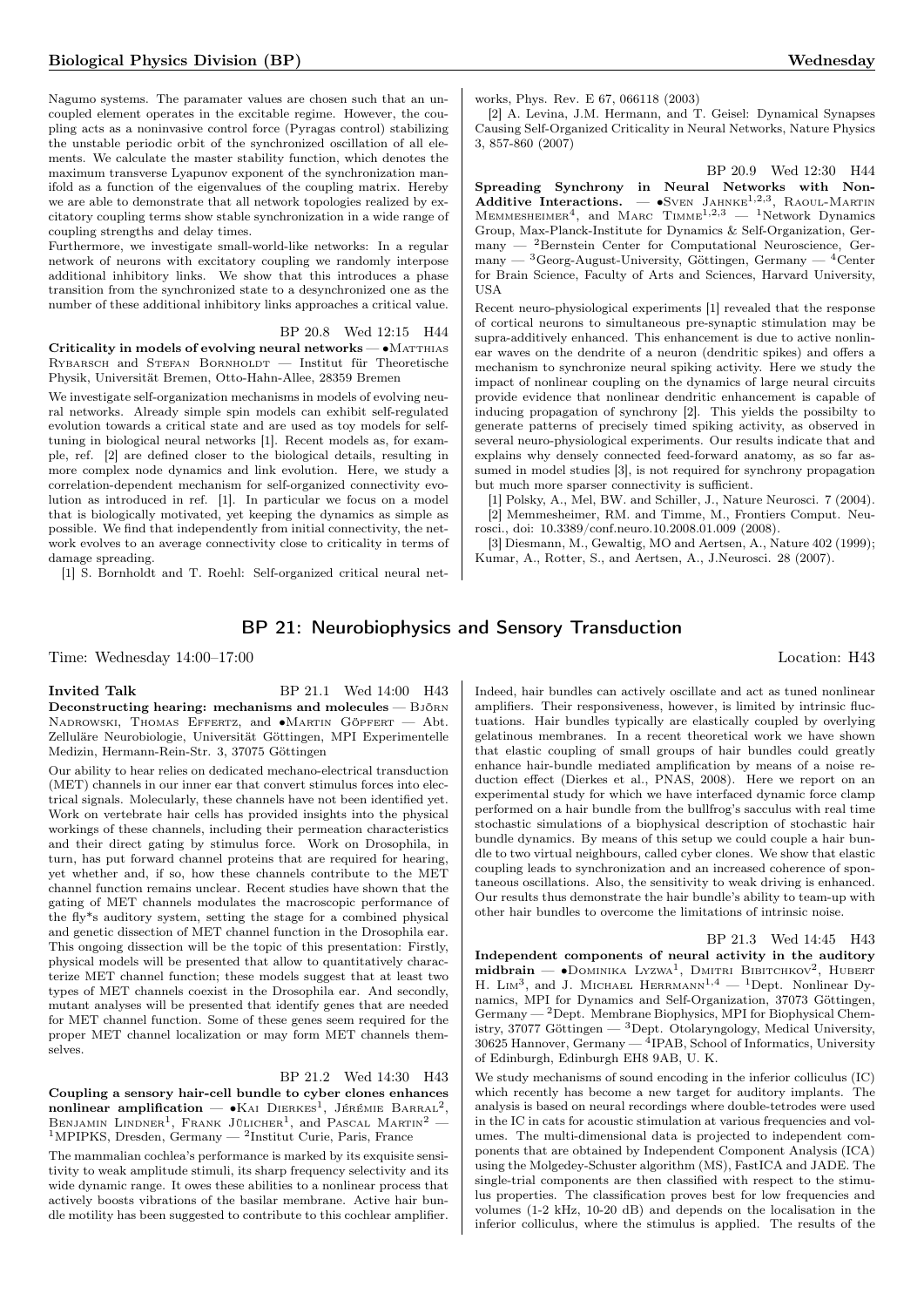data analysis are used to justify a numerical model of the encoding mechanism.

BP 21.4 Wed 15:00 H43 Local exponents of nonlinear compression in periodically driven noisy oscillators — • BENJAMIN LINDNER, KAI DIERKES, and Frank Jülicher — Max-Planck-Institut für Physik komplexer Systeme, Dresden, Germany

Nonlinear compression of periodic signals is a key feature of the active amplifier in inner ear organs of all vertebrates. Different exponents  $\alpha_0 \in [-0.88, -0.5]$  of the sensitivity vs forcing amplitude  $|\chi| \sim f^{\alpha_0}$ have been observed. Here we calculate analytically the local exponent for a generic oscillator, the normal form of a Hopf bifurcation driven by noise and a periodic signal. For weak noise and sufficient distance from the bifurcation on the unstable side, the exponent may be close to -1 for moderate forcing amplitudes beyond linear response. Such strong compression is also found in a model of hair bundle motility. Ref.: Lindner, Dierkes, Jülicher Phys. Rev. Lett. (in print, 2010)

#### BP 21.5 Wed 15:15 H43

When less is more: Spike Sequence Processing in Neurons with Adaptive Synapses — •HINRICH KIELBLOCK<sup>1</sup> and MARC  $T_{\text{IMME}}^{1,2}$  — <sup>1</sup>Network Dynamics Group, Max Planck Institute for Dynamics and Self-Organization, Göttingen, Germany  $-$  <sup>2</sup>Bernstein Center for Computational Neuroscience Göttingen, Germany

The input-output relation of a neuron centrally underlies the computational capabilities of neural circuits. The response of a neuron to incoming spike signals strongly depends on the relative timing of the presynaptic spikes. For example, if the input's timing is highly regular, an increase in excitatory input can lead to a decrease of the neurons firing rate. This counterintuitive phenomenon occurs in various neural systems but its underlying mechanism is still unclear.

Here we investigate single neuron systems where a neuron receives precisely timed spiking input via one depressive synapse. Our analysis reveals that and how non-monotonic input-output relations are created by a spike timing-dependent transmission efficiency.

#### 15 min. break

# BP 21.6 Wed 15:45 H43

Effect of noisy adaptation on the interspike interval statistics of neurons —  $\bullet$  Tilo Schwalger<sup>1</sup>, Karin Fisch<sup>2</sup>, Jan Benda<sup>2</sup>, and BENJAMIN LINDNER<sup>1</sup> — <sup>1</sup>Max-Planck-Institut für Physik komplexer Systeme, Dresden — <sup>2</sup>Biozentrum der LMU, Department Biologie II, Planegg-Martinsried

Adaptation and noise are key features of almost any neuron and have a profound impact on signal processing by neurons. This neural processing depends on the specific biophysical implementation of spike generation and spiking variability. In particular, different noise sources might result in markedly different statistics of neural spike trains. However, for many neurons, especially for sensory neurons, the major source of noise is hard to identify. Here, we study analytically a perfect integrate-and-fire neuron with adaptation and either white noise driving or noise resulting from fluctuations in the slow adaptation mechanism. The latter "adaptation noise" could, for instance, arise from channel noise associated to the slow adaption current. Surprisingly, we find a large difference in the statistics of interspike intervals (ISI): A stochastic adaptation current can be mapped to an effective colored noise driving giving rise to long-range positive ISI correlations and a pronounced peak of the ISI density. In contrast, when variability stems from white noise one observes anticorrelations and a less pronounced peak. These results suggest that insight into the major source of noise in certain neurons might be gained from the ISI statistics.

#### BP 21.7 Wed 16:00 H43

Controlling effective connectivity between cortical areas via collective dynamics transitions —  $\bullet$ DEMIAN BATTAGLIA<sup>1,3</sup>, AN-NETTE  $W[\text{ITT}^{1,2,3}]$ , Theo Geisel<sup>1,3</sup>, and Fred Wolf<sup>1,3</sup> - <sup>1</sup>Max Planck Institute for Dynamics and Self-Organization, Göttingen —  ${}^{2}$ German Primate Center, Göttingen —  ${}^{3}$ Bernstein Center for Computational Neuroscience, Göttingen

Anatomic connections between cortical areas constrain the spatiotemporal complexity of brain rhythmic activity. However, structural connectivity does not coincide with effective connectivity, related to the more elusive question: Which areas cause the activity of which others? Effective connectivity is directed and task-dependent. Its fast

changes are incompatible with the slow variation of anatomical connections in a mature brain.

We propose here a theory of controllable rewiring of effective connectivity based on dynamical transitions in the collective organization of neural activity. We consider small network motifs of interacting cortical areas, modeled first as mean-field rate units and then as large populations of spiking neurons. Even when the underlying structural networks are fully symmetric, we obtain chaotic dynamical configurations which spontaneously break the permutation symmetry between areas. Different dynamical configurations are shown to correspond to different causality flows when probed by tools like Granger Causality, Mutual Information or the better performing Transfer Entropy. Fully symmetric structural networks can thus give rise to multiple selectable effective connectivities with reduced symmetry.

BP 21.8 Wed 16:15 H43

Soft Brains, Signal Amplification through Noise, and Taking the Brain by its Horns - ALLEN EHRLICHER, TIMO BETZ, DANIEL KOCH, THOMAS FUHS, MELANIE KNORR, KRISTIAN FRANZE, STEVE Pawlizak, and ∙Josef A. Käs — Division of Soft Matter Physics, Institute of Experimental Physics I, University of Leipzig

For the brain's viscoelastic properties single cell measurements reveal the softness of neurons and Glial cells, which consequentially rules out the notion of Glial cells as structural support. In contrary the mechanosensitive neurons follow in their growth and development the even softer Glial cells by inverse durotaxis. The motion of growth cones, the leading motile structures of growing neurons, results from a competition of stochastic processes responsible for forward and backward movement. Noise tuning of the growth cone's stochastic fluctuations increases neuronal sensitivity to chemotaxis. The forces underlying the spatial interplay of random actin polymerization driving the forward motion and molecular motor-based retrograde flow responsible for stochastic retraction are measured either by applying conservation laws (continuity equation and force balance) to the cytoskeletal dynamics of GFP-actin transfected growth cones or by directly detecting these forces with AFM. By a simple mechanical lever arm effect weak optical gradient forces acting on the spike-like filopodia, the exploring "horns" of growth cones, are sufficient to control the direction of growth cones' stochastic forward motion.

BP 21.9 Wed 16:30 H43

Chromatin rearrangements transform mammalian photoreceptor nuclei into micro-lenses — •MORITZ KREYSING<sup>1</sup>, LARS BOYDE<sup>1</sup>, KEVIN CHALUT<sup>1</sup>, IRINA SOLOVEI<sup>2</sup>, BORIS JOFFE<sup>2</sup>, LEO PEICHEL<sup>3</sup>, THOMAS CREMER<sup>2</sup>, and JOCHEN GUCK<sup>1</sup> - <sup>1</sup>Cavendish Laboratory, University of Cambridge,  $UK = 2$ Institute for Human Genetics, LMU Munich, Germany  $-3$  MPI for Brain Research, Frankfurt, Germany

The vertebrate retina is inverted with respect to its optical function. This means light needs to propagate through hundreds of microns of living neuronal tissue before it can be detected by the photoreceptor cells.

In this work we focus on the optical properties of the photoreceptor nuclei that are stored in multiple layers directly before the light sensitive segments. Based on micro-interferometry we show that a unique inversion of their spatial chromatin distribution in mammals with a nocturnal lifestyle transforms these nuclei into micro-lenses. Analytical models and finite difference time domain simulations suggest that the arrangement of these nuclei in columns greatly improves transmission characteristics by a reduction of scattering and an effective channeling of light through the outer nuclear layer.

These results change our understanding of the mammalian retina as an optical system. Furthermore, our findings indicate that the standard model of a nucleus with the heterochromatin located near the nuclear envelope is not the only solution to gene expression and regulation.

#### BP 21.10 Wed 16:45 H43

Analytical multi-particle scattering model for the simulation of light propagation through biological tissue — •LARS BOYDE — Biological and Soft Systems, University of Cambridge, UK

The scattering of light from an assembly of arbitrarily arranged, dielectric particles has a multitude of applications in the fields of physics, biology, and medicine. Specific examples include aerosol scattering, remote sensing, radiative transfer, and the propagation of light through biological tissue, such as the retina of the eye.

The author developed and implemented an analytical model that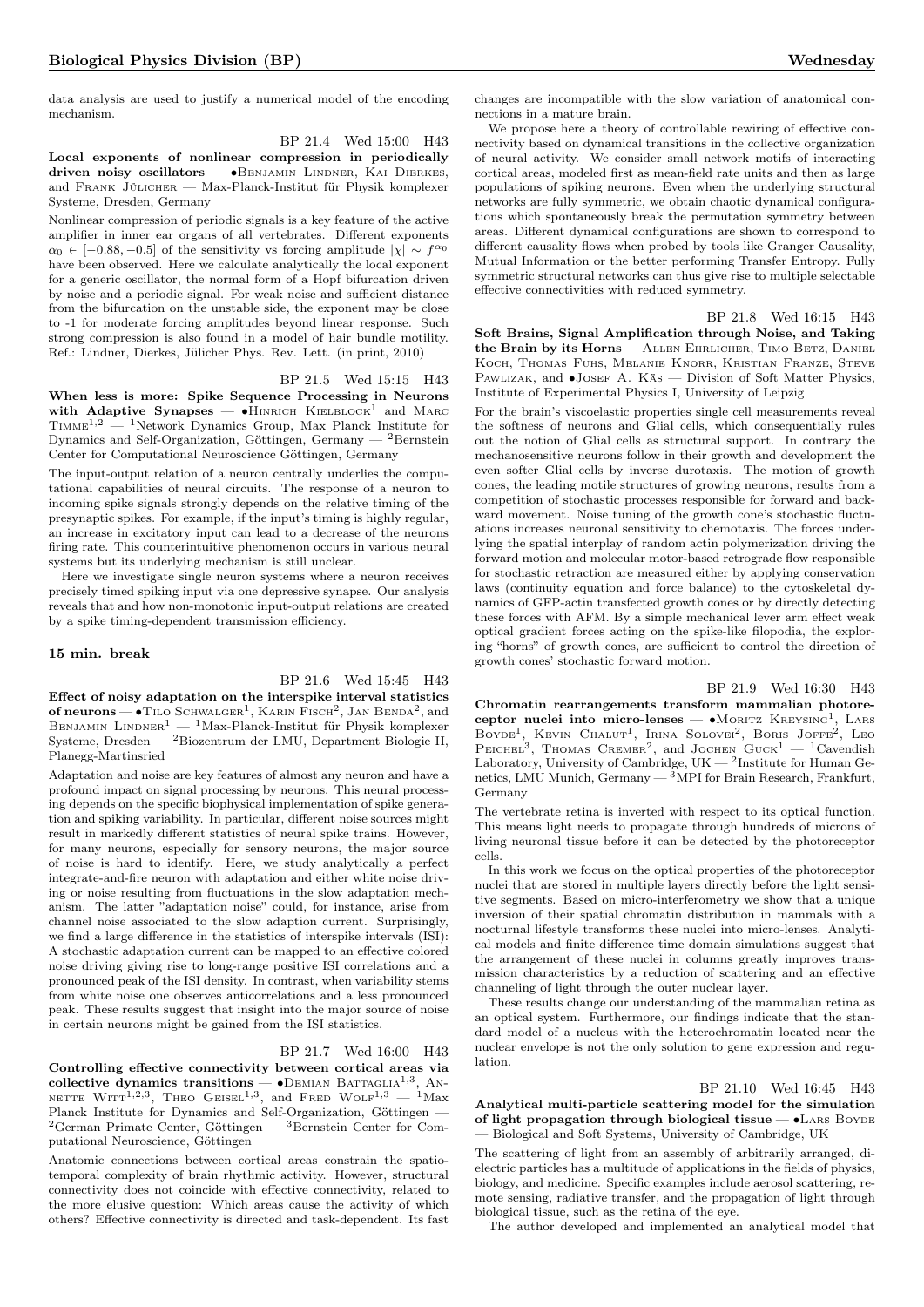#### Biological Physics Division (BP) Thursday Thursday

can be used to compute the electromagnetic near- and far-field intensities for the incidence of a plane wave or Gaussian laser beam on an ensemble of dielectrically coated particles. The underlying theoretical basis of the model is the solution of Maxwell's equations using Mie theory and the so-called vector translation theorems which facilitate the transformation of the fields between the coordinate systems of the individual particles.

The model has been applied to simulate the propagation of light

## BP 22: Networks: From Topology to Dynamics II (joint DY, BP, SOE)

Time: Thursday 9:30–10:15 Location: H44

**Invited Talk** BP 22.1 Thu 9:30 H44 Wave localization in complex networks — ∙Jan W. KANTELHARDT<sup>1</sup>, LUKAS JAHNKE<sup>1</sup>, RICHARD BERKOVITS<sup>2</sup>, and<br>Shlomo Havlin<sup>2</sup> — <sup>1</sup>Institut für Physik, Fachgruppe Theoretische Physik, Martin-Luther-Universität Halle-Wittenberg, 06099 Halle (Saale), Germany — <sup>2</sup>Minerva Center and Department of Physics, Bar-Ilan University, Israel

Complex networks can show transitions from phases with propagating modes to localized phases without transport. In the simplest case such a transition is caused by breaking the network, a classical percola-

Time: Thursday  $10:00-13:00$  Location: H43

**Invited Talk** BP 23.1 Thu 10:00 H43 Single-molecule Fluorescence Studies of RNA Folding and Function — ∙Gerd Ulrich Nienhaus — Institute of Applied Physics and Center for Functional Nanostructures, Karlsruhe Institute of Technology, 76128 Karlsruhe, Germany

RNA is a versatile biopolymer involved in various key biological functions, including storage and transfer of information, structural scaffolding and gene expression and regulation. RNA folds into compact three-dimensional structures, and RNA self-assembly and dynamics within the functionally competent, folded structure can be visualized by transitions in a highly complex energy landscape. We study these dynamic processes in small RNAs by using single-molecule Förster (fluorescence) resonance energy transfer (FRET). The free energies of the folded, intermediate and unfolded states can be changed by varying the  $Mg^{2+}$  counterion concentration, which allows one to selectively enhance the population of various states in thermal equilibrium and to analyze the equilibrium energetics as well as the kinetics and structural properties of these states.

#### BP 23.2 Thu 10:30 H43

(Un)folding of a high-temperature stable polyalanine helix from first principles — ∙Volker Blum, Mariana Rossi, Alex TKATCHENKO, and MATTHIAS SCHEFFLER — Fritz-Haber-Institut der Max-Planck-Gesellschaft, D-14195 Berlin

Peptides in vacuo offer a unique, well-defined testbed to match experiments directly against first-principles approaches that predict the intramolecular interactions that govern peptide and protein folding. In this respect, the polyalanine-based peptide Ac-Ala<sub>15</sub>-Lys $H^+$  is particularly interesting, as it is experimentally known to form helices in vacuo, with stable secondary structure up to  $\approx 750$  K [1]. Room-temperature folding and unfolding timescales are usually not accessible by direct first-principles simulations, but this high  $T$  scale allows a rare direct first-principles view. We here use van der Waals corrected [2] density functional theory in the PBE generalized gradient approximation as implemented in the all-electron code FHI-aims [3] to show by Born-Oppenheimer ab initio molecular dynamics that Ac-Ala<sub>15</sub>-Lys $H^+$  indeed unfolds rapidly (within a few ps) at  $T=800$  K and 1000 K, but not at 500 K. We show that the structural stability of the  $\alpha$  helix at 500 K is critically linked to a correct van der Waals treatment, and that the designed LysH<sup>+</sup> ionic termination is essential for the observed helical secondary structure.  $[1]$  M. Kohtani et al., JACS 126, 7420 (2004). [2] A. Tkatchenko, M. Scheffler, PRL 102, 073005 (2009). [3] V. Blum et al., Comp. Phys. Comm. 180, 2175 (2009).

through the outer nuclear layer of the retina in the mammalian eye – one of the crucial stages of light transmission in the process of vision. Using the established properties of the photoreceptor cell (PRC) nuclei embedded in this layer, the simulations conclusively show that the PRC nuclei of nocturnal animals act as strongly focusing micro-lenses. Unlike their diurnal counterparts, the chromatin-inverted, nocturnal PRC nuclei effectively channel light onto the light-sensitive outer segments of the rods and cones, leading to enhanced night vision.

tion transition. Wave-like excitations, on the other hand, can exhibit a quantum phase transition (Anderson-like transition) already when the network is still intact. We suggest that this type of localizationdelocalization transition could become experimentally observable in optical networks composed of fibers and beam splitters on an optical table. We study the phase transition numerically by level statistics of the eigenvalues for coherent waves in scale-free networks. We show that a strong clustering of the links, i. e., a high probability of closed triangles in the network structure, can induce the transition to localized states. Clustering thus represents a new degree of freedom that can be used to induce and study phase transitions in complex networks.

BP 23: Biopolymers

BP 23.3 Thu 10:45 H43

Protein amyloid formation — ∙Chiu Fan Lee — Max Planck Institute for the Physics of Complex Systems Nöthnitzer Straße 38, 01187 Dresden, Germany

Protein amyloid fibrils are a form of linear protein aggregates that are implicated in many neurodegenerative diseases. Here, we study the equilibrium and dynamical properties of amyloid fibril formation. In particular, we discuss the length distribution of amyloid fibrils in thermal equilibrium [1], the possibility of isotropic-nematic phase transition as monomer concentration is increased [2], and the dynamical processes of nucleation and fibril elongation [3,4]. Our methods of investigation consist of techniques in statistical mechanics and molecular dynamics simulations.

References: [1] C.F. Lee (2009) Self-assembly of protein amyloid: a competition between amorphous and ordered aggregation. Physical Review E 80, 031922. [2] C.F. Lee (2009) Isotropic-nematic phase transition in amyloid fibrilization. Physical Review E 80, 031902. [3] L. Jean, C.F. Lee, C. Lee, M. Shaw and D.J. Vaux (2010) Competing discrete interfacial effects are critical for amyloidogenesis. To appear in the FASEB Journal. [4] C.F. Lee, J. Loken, L. Jean and D.J. Vaux (2009) Elongation dynamics of amyloid fibrils: a rugged energy landscape picture. Physical Review E 80, 041906.

BP 23.4 Thu 11:00 H43 Comparative analysis of rigidity across protein families — ∙Jose Emilio Jimenez, Stephen Wells, and Rudolf Römer — Department of Physics and Centre for Scientific Computing, University of Warwick, Coventry, CV4 7AL, UK

Protein rigidity analysis using the coarse graining FIRST/FRODA software package [1] has provided valuable insights in identifying the most flexible region of a protein [2]. Using the flexibility/rigidity restrictions given by FIRST/FRODA together with normal mode calculations makes it possible to simulate low frequency conformational changes in proteins at much lower computational cost than conventional molecular-dynamics methods.

Here we present a comparative study of rigidity across protein families that show two distinctive behaviors in their rigidity dilution patterns of proteins as hydrogen bonds are removed from weakest to strongest, one of sudden loss of rigidity and one of smooth transition [3]. This result highlights that choosing the energy cut off value should not be based on a numerical standard but chosen individually for each protein according to its rigidity pattern.

[1] S A Wells, et al, Constrained geometric simulation of diffusive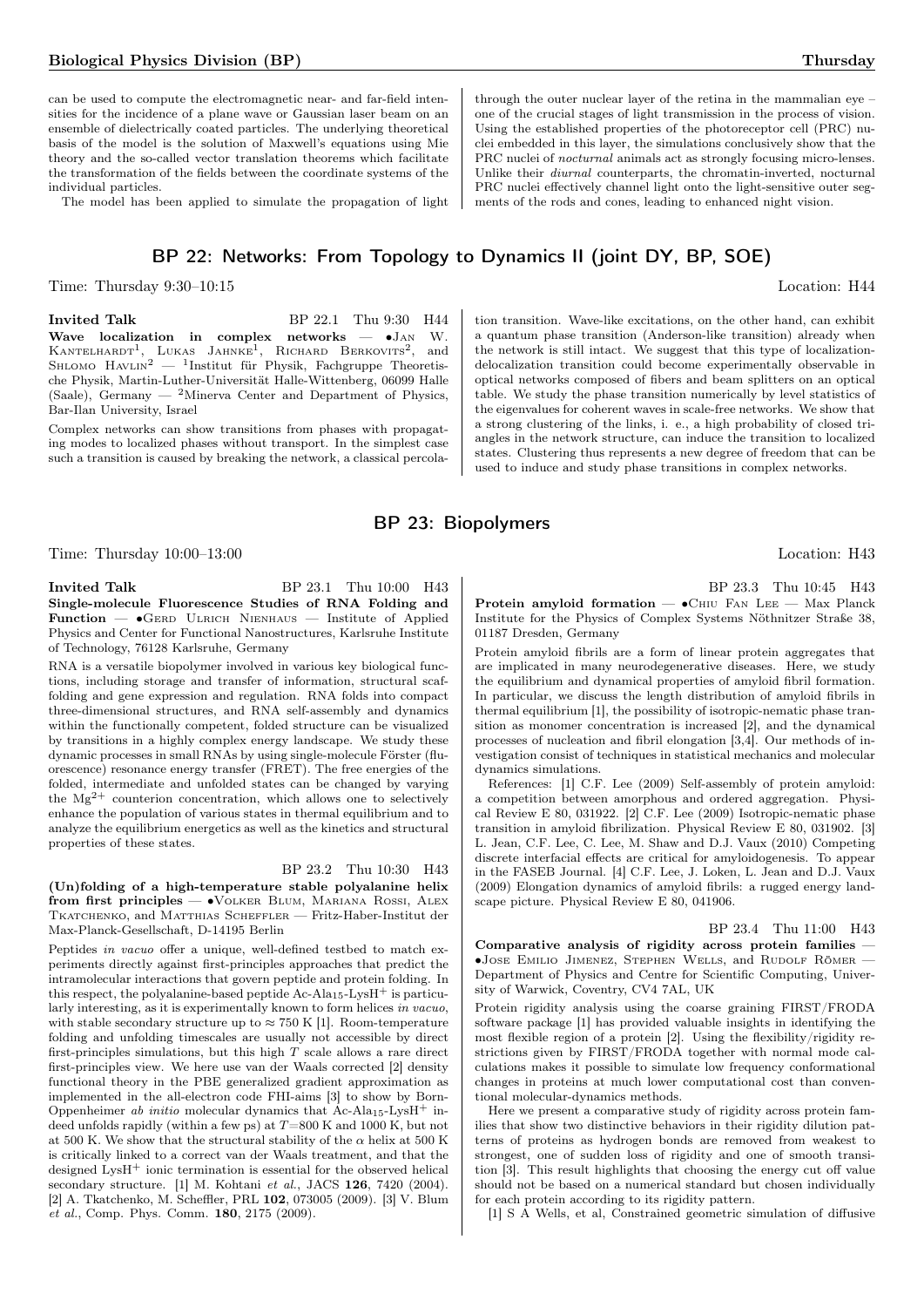motion in proteins. Physical Biology, 2, S127-S136, 2005 [2] D J Jacobs, et al. Protein flexibility predictions using graph theory. PRO-TEINS: Struct., Func. and Gen., 44:150\*165, 2001. [3] S A Wells, J E Jimenez-Roldan and R A Römer. Comparative analysis of rigidity across protein families Phys. Biol. 6 046005, 2009

#### BP 23.5 Thu 11:15 H43

**A Stevedore's Protein Knot** —  $\bullet$ Peter Virnau<sup>1</sup>, Joanna Sulkowska<sup>2</sup>, and Daniel Bölinger<sup>3</sup> — <sup>1</sup>Institut für Physik, Uni Mainz — <sup>2</sup>Center for Theoretical Biological Physics, UC San Diego, USA — <sup>3</sup>MPI für Neurobiologie, Martinsried

Protein knots, mostly regarded as intriguing oddities, are gradually being recognized as significant structural motifs. Seven distinctly knotted folds have already been identified. It is by and large unclear how these exceptional structures actually fold, and only recently, experiments and simulations have begun to shed some light on this issue. In checking the new protein structures submitted to the Protein Data Bank, we encountered the most complex, and the smallest, knots to date: A recently uncovered alpha-haloacid dehalogenase structure, contains a knot with six crossings, a so-called Stevedore knot, in a projection onto a plane. The smallest protein knot is present in an as yet unclassified protein fragment that consists of only 92 amino acids. The topological complexity of the Stevedore knot presents a puzzle as to how it could possibly fold. To unravel this enigma, we performed folding simulations with a structure-based coarse-grained model, and uncovered a possible mechanism by which the knot forms in a single loop flip.

#### 15 min. break

BP 23.6 Thu 11:45 H43 Buckling and writhing of semiflexible polymer rings in confinement — ∙Katja Ostermeir, Karen Alim, and Erwin Frey — Arnold Sommerfeld Center for Theoretical Physics and CeNS, Department of Physics, Ludwig-Maximilians-Universtät München, Theresienstr. 37, D-80333 München

Cell walls or membranes impose a spatial confinement on semiflexible biopolymers such as DNA and cytoskeletal filaments. Restricting the accessible space changes a polymer's configurations and hence its properties in biological processes. Examining semiflexible polymers rings in spherical confinement we observe substantial transformations of polymers' shape and symmetry at relatively weak confinement.

While polymer rings with a small ratio of perimeter to persistence length would attain a planar, elliptical configuration in free space, we find that confinement forces them to buckle into banana-like shapes. We develop an analytical scaling argument which resolves a stiff polymer's shape for small flexibilities. Our calculation agrees with shape parameter measurements from Monte Carlo simulations over ranges of confinement.

More flexible free polymers rings tend to to take on prolate configurations which are again suppressed by the confinement. We discover an increased writhing of the polymer in order to store length without sharp bending. In the semiflexible regime a bimodal distribution of writhe is found.

#### BP 23.7 Thu 12:00 H43

Influence of filament positioning on polymerization of f ilament ensembles — ∙Jarosław Krawczyk and Jan Kierfeld — Technische Universität Dortmund, Lehrstuhl für Theoretische Physik I,

Many cellular processes are driven by polymerization of filamentous proteins. Using stochastic simulations based on the Gillespie algorithm we investigate force-generation by polymerizing groups of filaments or protofilaments and study the influence of the relative starting positions of filaments on the dynamics of growing speed. We find a strong influence of the starting position on the growth velocity. While the growth velocity for different starting configurations differ, the stall force remains unchanged.

### BP 23.8 Thu 12:15 H43

Tube Width Fluctuations in F-Actin Solutions — ∙Jens GLASER<sup>1</sup>, DIPANJAN CHAKRABORTY<sup>1</sup>, KLAUS KROY<sup>1</sup>, INKA LAUTER<sup>2</sup>, Masashi Degawa<sup>2</sup>, Norbert Kirchgessner<sup>2</sup>, Bernd Hoffmann<sup>2</sup>, RUDOLF MERKEL<sup>2</sup>, and MARGRET GIESEN<sup>2</sup> — <sup>1</sup>Institut für Theo-

retische Physik, PF 100920, 04009 Leipzig — <sup>2</sup>Insititut für Bio- und Nanosysteme, Biomechanik (IBN-4), Forschungszentrum Jülich, 52425 Jülich

Edwards' tube model provides a simple phenomenological description of the complicated topological constraints in entangled solutions of flexible polymers. Using scaling arguments, the idea was generalized to stiff polymers with a persistence length larger than the characteristic arclength between mutual collisions, which plays the role of the entanglement length in this context. Their large contour and persistence lengths have opened the possibility of direct microscopic visualizations of the tube by superimposing snapshots of a fluorescent test filament. We determine the statistics of the tube width in F-actin solutions, beyond the usually reported mean value [1]. The experimental observations are explained by a segment fluid description based on the binary collision approximation (BCA) [2]. In this systematic generalization of the standard mean-field approach, effective polymer segments ("entanglons") interact via a potential representing the topological constraints. The theory is complemented by Brownian dynamics and Monte Carlo simulations.

[1] J. Glaser et al., arXiv:0910.5864

[2] D.C. Morse, PRE 63:031502 (2001)

BP 23.9 Thu 12:30 H43

Intermediate filament assembly in micro-flow studied by Xray scattering — • MARTHA BRENNICH, JENS NOLTING, CHRISTIAN Dammann, Bernd Nöding, Susanne Bauch, and Sarah Köster — Courant Research Centre Nano-Spectroscopy and X-Ray Imaging, University of Göttingen, Germany

The cytoskeleton, which is responsible for many mechanical properties of the cell, primarily consists of three different types of fibrous proteins: actin filaments, microtubules and intermediate filaments (IFs). The latter comprise a variety of proteins that vary from cell type to cell type. Our work is focused on the hierarchical self-assembly of IF subunits into filaments. We study these processes on the example of vimentin where the assembly can be initiated in vitro by increasing the salt concentration of the solution. Microfluidic tools are used to establish precise pH and salt concentration gradients, wherein the assembly occurs and can be observed in situ. Because of the small channel dimensions and the corresponding laminar flow, the time axis for the assembly process is projected onto a spatial axis along the flow direction and we observe different assembly states by collecting data at different positions in the device. A new type of 3D microfluidic device optimized for small angle X-ray scattering experiments allows us to obtain structural information on the first steps of the vimentin assembly. From the changes in the structural composition we deduce the kinetics of the filament formation and elongation.

BP 23.10 Thu 12:45 H43 Biomolecule Binding quantified with Thermophoresis — ∙Christoph J Wienken, Philipp Baaske, Dieter Braun, and Stefan Duhr — Systems Biophysics, Center for Nanoscience, LMU München, Germany

Methods to measure biomolecule interactions are essential for medicine, biology and pharmaceutical industry. We use thermophoresis, the directed movement of molecules in a temperature gradient, to quantify a wide range of interactions like protein protein, protein DNA and protein small molecule.

By combining highly defined microfluidics with all-optical heating and detection, the thermophoretically induced concentration change is measured with high precision. We fluorescently label one binder and track the changes of thermophoretic depletion while titrating the binding partner. The results are quantitative binding curves allowing to measure dissociation coefficients in the picomolar to milimolar range.

Advantages of the method are low volume consumption, fast response time and surface-free detection. However the measurement in various physiological buffers is the hallmark of the approach. Affinities can be measured in highly complex biological fluids as blood serum.

Thermophoresis is performed in bulk fluid, and significant background signals from surface binding are avoided. Competing surfacebased methods such as ELISA or surface plasmon resonance have to measure on non-physiological surfaces that are prone to unspecific biomolecule adsorption and do not allow measurements in undiluted biological liquids.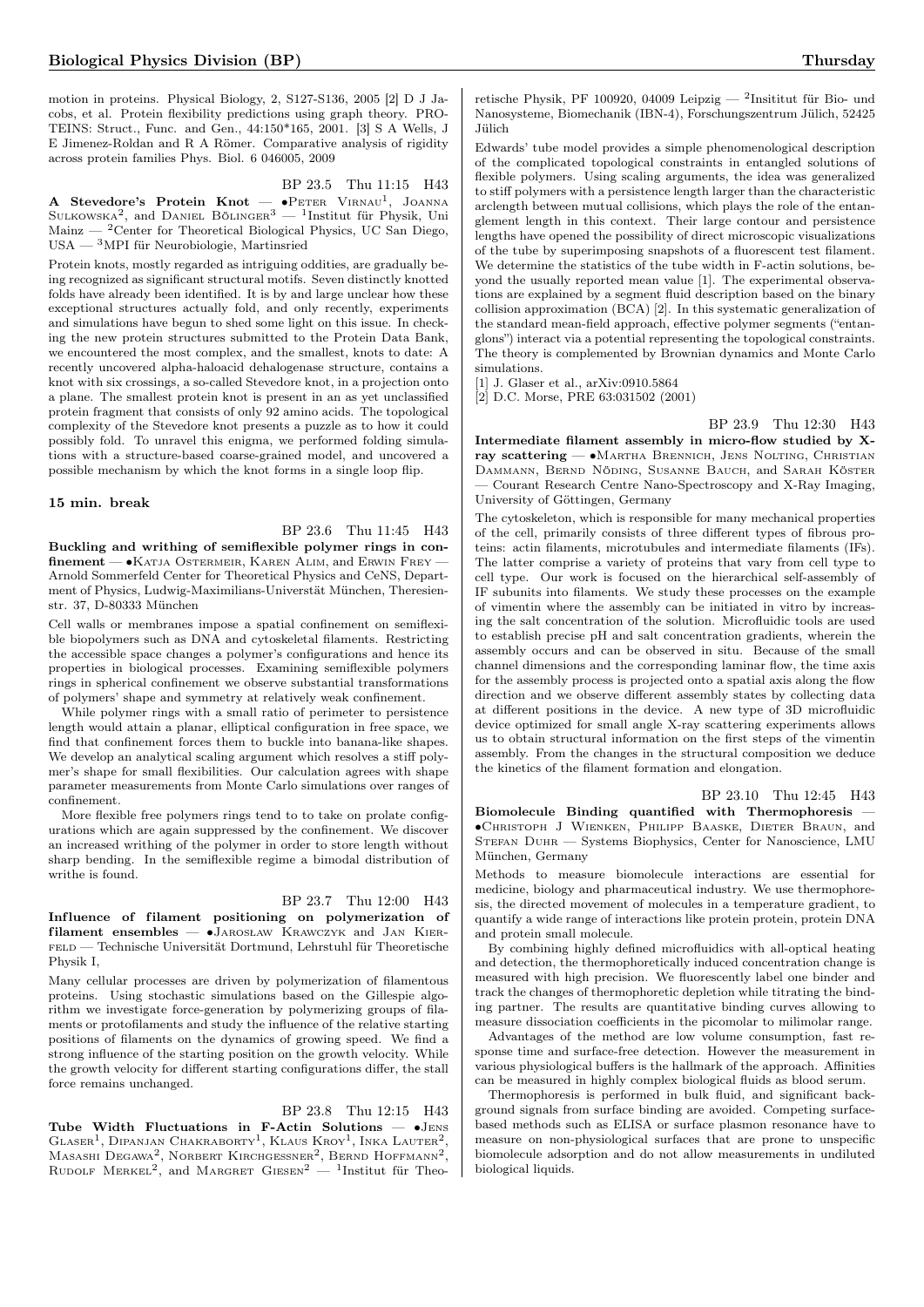## BP 24: Networks: From Topology to Dynamics III (joint DY, BP, SOE)

Time: Thursday  $10:15-13:00$  Location: H44

BP 24.1 Thu 10:15 H44 Detection of Mesoscopic Role-Structure in Complex Net $works$  – •Joerg Reichardt<sup>1</sup>, Roberto Alamino<sup>2</sup>, and David  $S_{\rm AAD}^2$  — <sup>1</sup>UC Davis, CA — <sup>2</sup>Aston University, Birmingham

Not all nodes are created equal in complex networks. Rather, they play diverse roles in the functioning of a network and their role is reflected in the network's link structure. Hence, structural analysis can be used to infer the latent roles and functions of nodes purely based on connectivity data. Currently, network structure is studied at three different levels. At the macro level, global network properties such as degree distributions, path-lengths, diameters or clustering coefficients are investigated. At the micro level, properties of individual nodes and edges such as centrality indices or rank functions such as pagerank are studied. The study of the meso-scale, which aims at studying joint properties of groups of nodes, so far has mainly been focussed on the detection of cohesive subgroups of nodes, so-called communities.

The talk will show that, though important, communities are only one special case of a much wider class of mesoscopic structures called "stochastic block structures". This name comes from the fact that latent classes of roles and their resultant patterns of connectivity in a network account for salient block structure in the adjacency matrix of a network when the rows and columns are ordered according to these latent roles.

We present an effective and accurate algorithm that performs this task employing a purely Bayesian approach, show that it outperforms competing approaches and present applications to real world data sets that open new frontiers of research in the study of both structure, function and evolution of complex networks from a mesoscopic perspective.

BP 24.2 Thu 10:30 H44 Structuring k-partite networks by decomposition into overlapping communities —  $\bullet$ FLORIAN BLÖCHL<sup>1,3</sup>, MARA L. HARTSPERGER<sup>1,3</sup>, VOLKER STÜMPFLEN<sup>1</sup>, and FABIAN J. THEIS<sup>1,2</sup> – <sup>1</sup>Institute for Bioinformatics and Systems Biology, Helmholtz Zentrum München — <sup>2</sup>Department of Mathematics, TU München — <sup>3</sup>Equal contributors

With increasing availability of large-scale networks we face the challenge to interpret these data in a comprehensive fashion. A common solution is a decomposition into modular building blocks, so–called communities. Prominent examples are functional modules in protein interactions. However, the integration of heterogeneous resources results in networks with nodes of multiple colors. Although existing algorithms address this issue, they identify separated, disjoint clusters by assigning each node to exactly one cluster. This is far from reality, where e.g. proteins are commonly part of many complexes or pathways.

We present a novel algorithm for detecting overlapping communities in k-partite graphs. It determines for each node a fuzzy degree-ofmembership to each community. Moreover, we additionally estimate a weighted backbone graph connecting the extracted communities. The method is fast and efficient, mimicking the multiplicative update rules employed in algorithms for non-negative matrix factorization.

Results on a disease-gene-protein complex graph show significantly higher homogeneity within the complex and disease clusters than expected by chance. However, the algorithm is readily applicable to other domains with similar problems.

### BP 24.3 Thu 10:45 H44

#### Large-deviation properties of random graphs — • ALEXANDER K. Hartmann — Institut of Physics, University of Oldenburg

The large-deviation properties of different types of random graphs are studied using numerical simulations. In particular the number of components and the graph diameter are considered. The distributions of these quantities are obtained down to very small probabilities like 10−<sup>700</sup> using finite-temperature Monte Carlo and Wang Landau simulations. Different graphs ensembles as Erdös-Renyi, small-world and scale-free graphs are studied as a function of suitable control parameters. The parameter-dependend changes of the distributions are recorded, indicating the presence of non-standard transitions.

In particular, the distributions of the diameter are often given by Gumbel distributions, except right at a percolation transition, or are very close to Gumbel distributions.

BP 24.4 Thu 11:00 H44

Coupled Order Parameter Systems on Scale-free Networks — ∙Christian von Ferber1,<sup>2</sup> , Reinhard Folk<sup>3</sup> , Vasyl Palchykov<sup>4</sup> , and Yurij Holovatch3,<sup>4</sup> — <sup>1</sup>Applied Mathematics Research Centre, Coventry University, UK  $-$  <sup>2</sup>Physikalisches Institut, Universität Freiburg — 3<br>Institut für Theoretische Physik, Universität Linz, AT — 4 Institute for Condensed Matter Physics, Lviv, UA

We analyse a system of two scalar order parameters on a complex scale-free network in the spirit of Landau theory. To add a microscopic background to the phenomenological approach we also study a particular spin Hamiltonian that leads to coupled scalar order behavior using the mean field approximation. This set up may describe a model of opinion formation where e.g. opinions on a party a candidate are coupled. Our results show that the system is characterised by either of two types of ordering: either one of the two order parameters is zero or both are non-zero but have the same value. While the critical exponents do not differ from those of a model with a single order parameter on a scale free network there are notable differences for the amplitude ratios and susceptibilities. Another peculiarity of the model is that the transverse susceptibility is divergent at all  $T < T_c$  when  $O(n)$  symmetry is present. This behavior is related to the appearance of Goldstone modes.

BP 24.5 Thu 11:15 H44

Discontinuous Phase Transitions in Random Network Percolation —  $\bullet$  JAN NAGLER<sup>1,2</sup>, ANNA LEVINA<sup>1,3</sup>, and MARC TIMME<sup>1,2,3</sup>  $<sup>1</sup>$ Max Planck Institute for Dynamics and Self-Organization, Göt-</sup> tingen  $-$  <sup>2</sup>Institute for Nonlinear Dynamics, Faculty of Physics, University of Göttingen — <sup>3</sup>Bernstein Center for Computational Neuroscience (BCCN) Göttingen

The transition to extensive connectedness upon gradual addition of links, known as the percolation phase transition, provides a key prerequisite for understanding networked systems [1]. Until recently, random percolation processes were thought to exhibit continuous transitions in general, but now there is numerical evidence for discontinuities changes of the order parameter in certain percolation processes [2]. Here we present the concepts of weakly and strongly discontinuous percolation transitions and explain the microscopic mechanisms underlying them. We study both numerically and analytically under which conditions the order parameter may change discontinuously and classify the type of transition in dependence on the dynamics of cluster joining [3].

[1] G. Grimmett, Percolation (Springer Verlag, Heidelberg,1999).

[2] D. Achlioptas, R. M. D'Souza, J. Spencer, Explosive Percolation in Random Networks, Science 323: 1453 (2009); R. M. Ziff, PRL 103, 045701 (2009); F. Radicchi and S. Fortunato, PRL 103, 168701 (2009); Y. Cho et al., PRL 103, 135702 (2009).

[3] J. Nagler, A. Levina, and M. Timme, unpublished  $(2009)$ .

#### 15 min. break

BP 24.6 Thu 11:45 H44 Evidence for power-law anti-correlations in complex networks — ∙Diego Rybski<sup>1</sup> , Hernán D. Rozenfeld<sup>2</sup> , and Jürgen P.  $K_{\text{ROPP}}^1$  — <sup>1</sup>Potsdam Institute for Climate Impact Research, 14412 Potsdam, Germany — <sup>2</sup>Levich Institute, City College of New York, New York, NY 10031, USA

We propose a degree analysis to quantify spatial correlations in complex networks. The approach considers the degrees along shortest paths in the networks and quantifies the correlations. In this work, the Barabasi-Albert (BA) model, a fractal network model, and examples of real-world networks are studied. While for the BA model the correlations show exponential decay, in the case of the fractal networks the correlations show a power-law behavior indicating long-range correlations. The results suggest that the analysis provides complementary information to the fractal dimension as measured with box covering.

BP 24.7 Thu 12:00 H44 What scales in multiscale human mobility networks?  $-$  •Rafael Brune<sup>1,2</sup>, Christian Thiemann<sup>1,2</sup>, and Dirk  $\textsc{Brock}$  maxra $^{-1}$  —  $^1$  Northwestern University, Evanston, USA —  $^2$  Max-Planck-Institut für Dynamik und Selbstorganisation, Göttingen,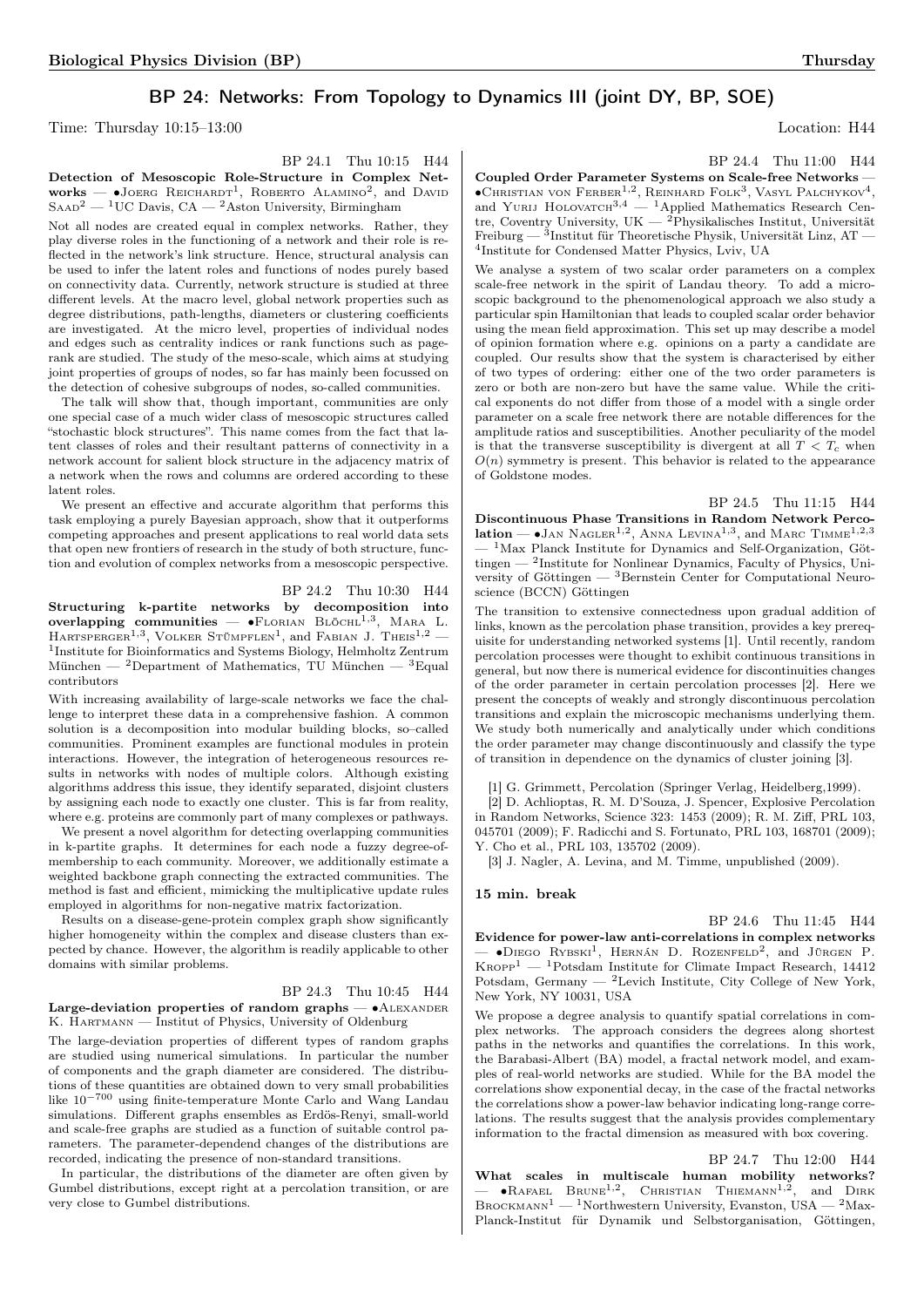#### Deutschland

Although significant research effort is currently devoted to the understanding of complex human mobility and transportation networks, their statistical features are still poorly understood. Specifically, to what extent geographical scales impose structure on these networks is largely unknown. Statistical properties of these networks have been obtained either for large scale networks or on small scale systems, indicating significant differences between the two. We will present a systematic investigation of various single scale mobility networks extracted from a comprehensive multiscale proxy network, covering sequential length scales of a few to a few thousand kilometers. We will report that certain properties such as mobility flux distribution are universal and independent of length scale, whereas others vary systematically with scale. Furthermore we investigate the relation of a series of network characteristics as a function of scale and analyze how the different length scales interact in the embedding multiscale network.

BP 24.8 Thu 12:15 H44

The tomography of human mobility – what do shortest-path trees reveal? —  $\bullet$ Christian Thiemann<sup>1,2</sup>, Daniel Grady<sup>1</sup>, and DIRK BROCKMANN<sup>1</sup> — <sup>1</sup>Eng. Sci. & Appl. Math, Northwestern University, Evanston, IL, USA — <sup>2</sup>Max Planck Institute for Dynamics and Self-Organization, Göttingen, Germany

Similar to illustrating the anatomy of organs using pictures of tissue slices taken at various depths, we construct shortest-path trees of different nodes to create tomograms of large-scale human mobility networks. This tomography allows us to measure global properties of the system conditioned on a reference location in the network to gain a fuller characterization of a node. It also suggests a canonical coordinate system for representing complex networks and dynamical processes thereon in a simplified way, revealing a new symmetry in the human mobility networks we investigated. Furthermore, introducing the notion of tree similarity, we devised a new technique for clustering nodes with similar topological footprint, yielding a unique and efficient method for community identification and topological backbone extraction. We applied these methods to a multi-scale human mobility network obtained from the dollar-bill-tracking site wheresgoerge.com and to the U.S. and world-wide air transportation network.

BP 24.9 Thu 12:30 H44 Fusion in complex networks — ∙Carlus Deneke, Angelo Valleriani, and Reinhard Lipowsky — Max-Planck-Institut für Kolloid- und Grenzflächenforschung, Department of Theory and Bio-

#### Systems, Potsdam, Germany

In real world networks, part of the information about the nodes and edges is often missing or unaccessible and single nodes might in reality consist of several nodes or subgraphs. Since these hidden structures may have a strong impact on the dynamical processes, it is important to investigate how the network properties change at different levels of resolution.

In this contribution, we investigate scale-free networks, in which randomly chosen couples of neighboring nodes are iteratively integrated or fused into single nodes. We introduce different fusion mechanisms and compare their effects on simple network properties such as the degree distribution and the degree correlations. By means of numerical simulations and analytical calculations, we show that the network properties change steadily under the iterated fusion steps.

We finally discuss possible connections to real world networks.

BP 24.10 Thu 12:45 H44 Properties of transport networks need to be invariant under coarse graining —  $\bullet$ FABIAN J. THEIS<sup>1,2</sup>, FLORIAN BLÖCHL<sup>1</sup>, and DIRK BROCKMANN<sup>3</sup> — <sup>1</sup>Helmholtz Zentrum München, Germany -<sup>2</sup>Department of Mathematics, TU Munich, Germany  $-$  <sup>3</sup>Engineering Sciences and Applied Mathematics, Northwestern University, USA

Transport networks can rarely be observed directly, especially not across many scales. Instead, the flow between two locations can now only be estimated from proxy data. This results in the need for spatial averaging, so we commonly only observe a histogram of the actual distributions. We denote this process as coarse graining.

In this contribution we analyze which network properties are invariant under coarse graining, following the rationale that we can only infer such properties of the true underlying transport network from the proxy data. We show that shortest-path distances, which cannot take self-loops into account, are a poor distance measure in such networks. Instead we illustrate that a distance based on random walks, namely mean fast hitting time (MFHT), is much more adequate for such type of networks. Moreover, we show that community measures are coarse-graining invariant.

Taken together, we can develop a coarse graining method that leaves MFHT fully invariant: we first cluster the nodes into communities via hierarchical clustering of the mean commute time matrix. We then reconstruct a weighted graph connecting our communities, solving a distance realization problem, which we recently addressed in (Wittmann et al., TCS 2009). We illustrate the method on toy and real networks.

## BP 25: Focus: Charge Effects in Soft and Biological Matter I (joint CPP, BP, ST)

Time: Thursday  $11:00-12:45$  Location: H45

#### Invited Talk BP 25.1 Thu 11:00 H45 Charge effects in RNA folding — ∙Lois Pollack — Cornell University, Ithaca, NY USA

Because nucleic acid backbones possess such a high negative charge, interactions with positively charged ions (or larger charged molecules) are critically important to the biophysics of both RNA and DNA. Our studies of the earliest events in RNA folding highlight the importance of electrostatic interactions to this conformational change. Complementary x-ray scattering experiments on short nucleic acid duplexes have elucidated the spatial distribution of condensed counterions, as well as ion-induced interactions between duplexes. Interactions between these helices can be tuned from repulsive to attractive by varying counterion charge and concentration. Interesting differences between RNA and DNA are revealed by these measurements.

## BP 25.2 Thu 11:30 H45

Dielectrophoresis: a new tool for continuous DNA/protein interaction studies — ∙Martina Everwand, Dario Ansel-METTI, and JAN REGTMEIER - Experimental Biophysics & Applied Nanoscience, Bielefeld University, Universitätsstr. 25, 33615 Bielefeld The investigation of DNA-protein interactions is of central interest in today's proteomic research like for the metabolic pathway analysis. Here, a novel microfluidic device is presented, which allows efficient separation of protein-complexed DNA from native DNA strands in continuous mode.

The Lab-on-chip device consists of a 3D-structured microfluidic

channel network incorporating an integrated barrier with nanometer dimension, that allows for electrodeless dielectrophoresis of DNAprotein complexes.

For the first time, we demonstrate that differently sized DNA fragments as well as DNA/protein and DNA/antibiotics complexes can be continuously separated from unbound DNA at a nano-microfluidic interface.

#### **Invited Talk** BP 25.3 Thu 11:45 H45 Origin of the electrophoretic force on DNA in solid-state nanopores — ∙Serge G. Lemay — MESA+ Institute for Nanotechnology, University of Twente

Despite gel electrophoresis being one of the main workhorses of molecular biology, the physics of polyelectrolyte electrophoresis in a strongly confined environment remains poorly understood. Theory indicates that forces in electrophoresis result from interplay between ionic screening and hydrodynamics, but these ideas could so far be addressed only indirectly by experiments based on macroscopic porous gels. I will present a direct experimental based on measuring the electrophoretic force on a single DNA molecule threading through a solidstate nanopore as a function of pore size. The stall force gradually decreases on increasing the nanopore diameter from 6 to 90 nm, inconsistent with expectations from simple electrostatics and strikingly demonstrating the influence of the hydrodynamic environment. We model this process by applying the coupled Poisson-Boltzmann and Stokes equations in the nanopore geometry and find good agreement with the experimental results.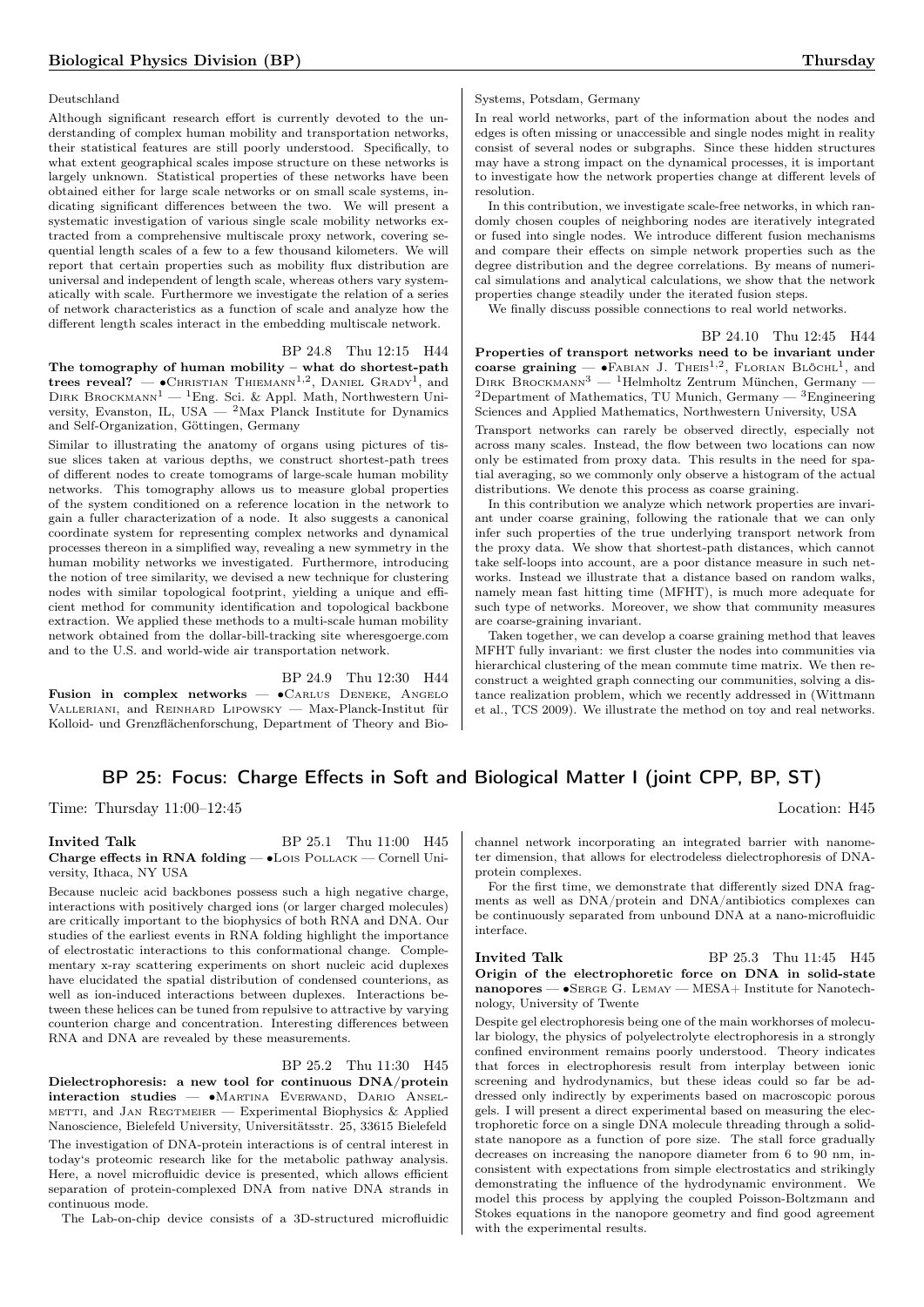BP 25.4 Thu 12:15 H45 DNA Translocation through Nanopores: What is the role of dielectric permittivity? —  $\bullet$ Stefan Kesselheim<sup>1</sup>, Marcello SEGA<sup>2</sup>, MEHMET SÜZEN<sup>3</sup>, and CHRISTIAN  $H$ OLM<sup>1</sup> - <sup>1</sup>Institut für Computerphysik, Universität Stuttgart — <sup>2</sup>Department of Physics and INFN, University of Trento — <sup>3</sup>Institute of Photonic Sciences, Castelldefels (Barcelona), Spain

We investigate the free energy barrier of a single DNA molecule filed through a synthetic nanopore. We employ a recently developed algorithm (ICC\*) that allows to take into account the dielectric contrast at the membrane/solute interface in coarse-grained molecular dynamics simulations. The investigations show the crucial contribution of dielectric mismatch to the translocation free energy barrier. We show that for low ionic strength and DNA fragments up to 100 bp the dielectric boundary forces dominate over the entropic contribution caused by DNA flexibility.

BP 25.5 Thu 12:30 H45 DNA: charge localisation and pathogenesis.  $-$  Chi-Tin Shih $^1,$ Yun-Yin Cheng<sup>1</sup>,  $\bullet$ Stephen A Wells<sup>2</sup>, Rudolf A Römer<sup>2</sup>, and

CHING LING<sup>3</sup> — <sup>1</sup>Department of Physics, Tunghai University, 40704 Taichung, Taiwan and The National Center for Theoretical Sciences, 30013 Hsinchu, Taiwan — <sup>2</sup>Department of Physics and Centre for Scientific Computing, University of Warwick, Gibbet Hill Road, Coventry, CV4 7AL, UK  $-$ <sup>3</sup>Department of Physics, Chung-Yuan Christian University, Chung-Li, Taiwan

We present results from transfer-matrix modelling of charge localisation and transport in DNA sequences, using tight-binding models at several levels of detail. With parallel computing resources we are able to examine the variation in local charge-transport properties along sequences of hundreds of thousands of base pairs, covering entire genes. This has allowed us to survey large numbers of human genes for which databases of pathogenic mutations exist; we consider both cancerrelated genes and those associated with other forms of genetic disorder.

Examining the correlations between charge transport (CT) properties and the sites where pathogenic mutations are observed, we find a statistically significant correlation between pathogenesis and belowaverage changes in CT properties. We discuss the interpretation of our results in the context of DNA physics and chemistry, and of possible cellular mechanisms for DNA damage avoidance, detection and repair.

## BP 26: From Single-Molecule to Tissue Dynamics

Time: Thursday  $14:00-17:15$  Location: H43

**Invited Talk** BP 26.1 Thu 14:00 H43 Molecular misfolding investigated by mechanically unzipping nucleic acids — •FELIX RITORT — Departament de Fisica Fonamental, Facultat de Fisica, Universitat de Barcelona, Diagonal 647, 08028 Barcelona (Spain) — CIBER-BBN of Bioengeneering, Biomaterials and Nanomedicine, ISCIII, Madrid (Spain)

Recent developments in micro and nano technologies allow for the controlled manipulation of individual molecules by exerting and detecting forces in the piconewton range. The possibility to detect such tiny forces together with the ability of measuring extensions with nanometer resolution allows scientists to monitor molecular reactions in real time (e.g. molecular folding) and characterize thermodynamics and kinetics of individual molecules (e.g. nucleic acids and proteins) with unprecedented energy accuracy within tenths of a kcal/mol.

Single molecule manipulation make possible to disrupt molecular bonds that hold native structures in nucleic acids and proteins. In this talk I will show experimental results on irreversibility and dissipation in nucleic acid hairpins that are mechanically unzipped using optical tweezers. Our aim is to explore complex molecular free energy landscapes and nonequilibrium behavior in small systems . For this we have designed DNA hairpins of specific sequences that exhibit molecular misfolding to investigate the role of irreversibility and dissipation during the folding process. Our results suggest the existence of a universal mechanism used by chaperones to assist molecular folding of RNAs and proteins.

#### BP 26.2 Thu 14:30 H43

Import of DNA by Helicobacter pylori is reversible by application of external force —  $\bullet$ Stephanie Müller<sup>1,2</sup>, Kerstin STINGL<sup>1,2</sup>, GERDA SCHEIDGEN-KLEYBOLDT<sup>2</sup>, MARTIN CLAUSEN<sup>2</sup>, and<br>BERENIKE MAIER<sup>2</sup> — <sup>1</sup>equal contribution — <sup>2</sup>Westfälische Wilhelms-Universität, Biological Department, 48149 Münster, Germany

Many bacterial species are capable of taking up and incorporating exogenous DNA in their genome. For the transport of DNA across the outer and inner membrane, the gram-negative gastric pathogen Helicobacter pylori uses a reverse type-IV-secretion-system, termed ComB. Besides this secretion-system related mechanism, further proteins are also involved in DNA uptake, among them the inner membrane channel ComEC. DNA-uptake experiments revealed that  $H$ , *pylori* cells posses multiple polar DNA-uptake complexes. In addition, knockout mutants in two motor proteins, ComB4 (an ATPase) and ComB6 (an inner membrane protein), and in the inner membrane channel ComEC were characterized revealing that the ComB-system and the inner membrane channel act at different steps of DNA uptake. The physical properties of the uptake motor were characterized in laser-trap experiments: Upon application of external force, previously imported DNA was extracted, revealing reversibility of the motor at 23pN external force. The average DNA import velocity was 2,2 kbp/sec. Taken all data together, a temporally uncoupled mechanism of DNA uptake is proposed: First the fast and reversible uptake across the outer membrane mediated by the ComB-system, and secondly the ComEC-dependent inner-membrane transport.

BP 26.3 Thu 14:45 H43 Monitoring a single  $F_oF_1$ -ATP synthase in an anti-Brownian electrokinetic (ABEL) trap — •KARIN SEYFERT, TORSTEN Rendler, Andrea Zappe, Stefan Ernst, Nawid Zarrabi, and MICHAEL BÖRSCH — 3. Physikalisches Institut, Pfaffenwaldring 57, 70569 Stuttgart

ATP (adenosine triphosphate) is the energy currency of every cell. It is produced by the  $F_oF_1$ -ATP synthase. This membrane-embedded enzyme consists of two rotary motors. To analyze the functioning of this enzyme, we measure FRET (Fluorescence Resonance Energy Transer) with single, freely diffusing  $F_oF_1$ -ATP synthases in a confocal microscope. The disadvantage of this method is the limited observation time up to 300 ms due to Brownian motion [1]. We aim to trap the enzyme inside the confocal volume. The ABEL (Anti Brownian Electrokinetic) trap is a microfluidic system invented by A.E. Cohen (Harvard) and W.E. Moerner (Stanford) [2]. Fluorescent lipid vesicles containing a single FRET-labeled ATP synthase are monitored by an EMCCD camera and the image is used for the electrokinetic feedback in real time to bring the vesicle back to a set point. Thereby, extended FRET measurements on a single enzyme in solution are possible.

[1] M.G. Duser, N. Zarrabi, D.J. Cipriano, S. Ernst, G.D. Glick, S.D. Dunn, and M. Borsch: 36 degrees step size of proton-driven c-ring rotation in FoF1-ATP synthase, Embo Journal 28, 2689 (2009). [2] A.E. Cohen and W.E. Moerner: Suppressing Brownian motion of individual biomolecules in solution, Proc Natl Acad Sci U S A 103, 4362 (2006).

#### BP 26.4 Thu 15:00 H43

Cooperative binding of kinesin motors on microtubules studied with atomic force microscopy — ∙Karen Hollenberg, Iwan A. T. SCHAAP, and CHRISTOPH F. SCHMIDT — Drittes Physikalisches Institut, Fakultät für Physik, Georg-August-Universität Göttingen

Kinesin motor proteins move actively along microtubules and drive intracellular transport of vesicles and organelles in cells. Since most transport processes involve smaller or larger ensembles of motors, it is an interesting question if and how motors communicate and coordinate their activity in such ensembles. One possibility is direct head-to-head interaction. An intriguing alternative is interaction via the substrate, the microtubule lattice.

We have here used atomic force microscopy in buffer to search for axial and lateral cooperativity in the binding of motors. The results show that kinesin-1 dimers and monomers cluster when immobilized on the track by AMP-PNP. For monomers this effect is less pronounced.

BP 26.5 Thu 15:15 H43 Nuclear centering in fission yeast mediated by kinesin-8 mo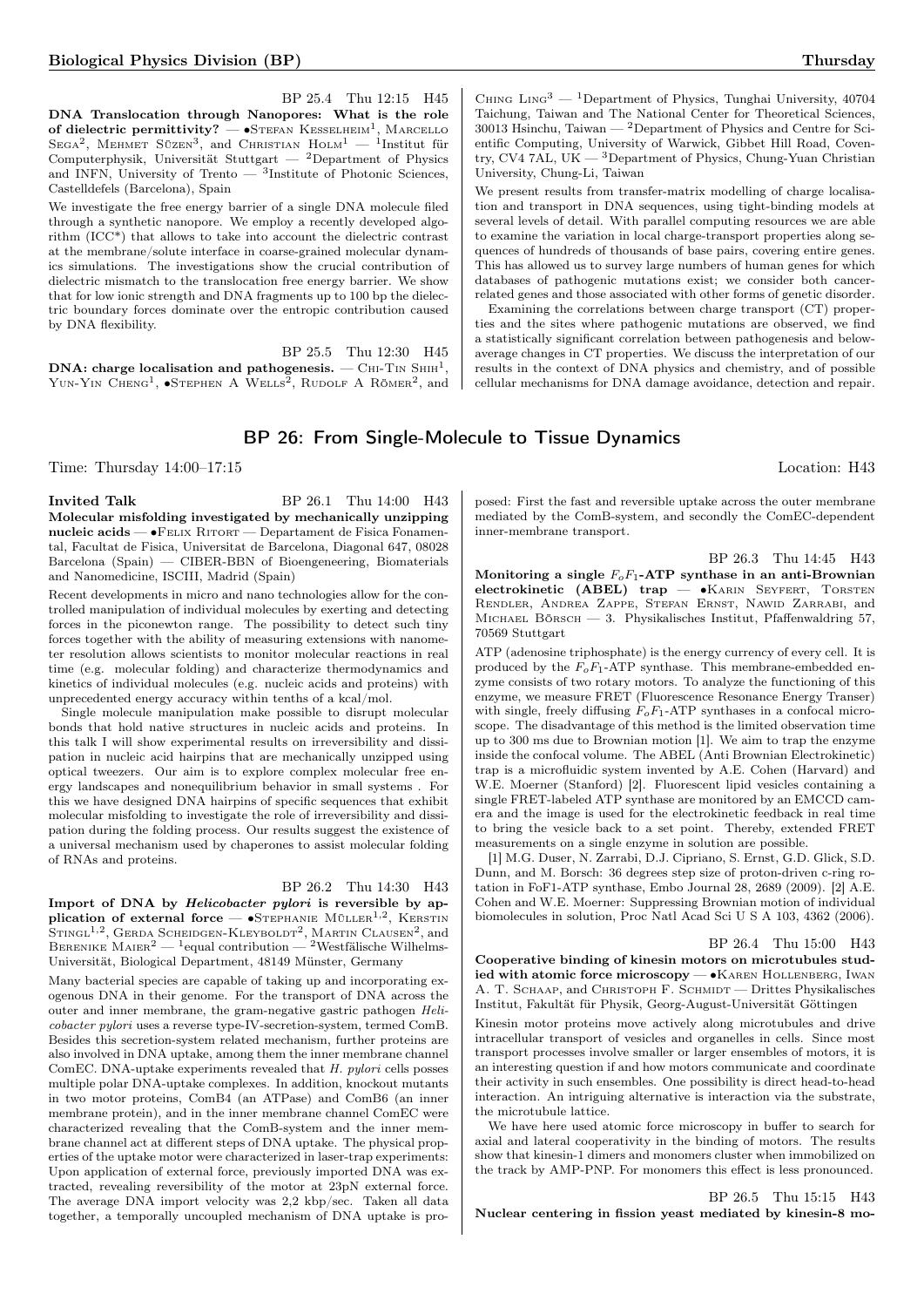tor proteins — •nicola maghelli<sup>1</sup>, vladimir krstić<sup>2</sup>, nenad<br>pavin<sup>2</sup>, frank jülicher<sup>2</sup>, and iva tolić-nørrelykke<sup>1</sup> — <sup>1</sup>MPI-CBG, Dresden, GERMANY — <sup>2</sup>MPI-PKS, Dresden, GERMANY

In the fission yeast Schizosaccharomyces pombe, the nucleus is positioned at the cell center. Since the nucleus determines the cell division site, keeping the nucleus at the center is crucial for ensuring symmetrical cell division (1). Microtubules push against the cell ends and exert force on the nucleus (2), but how the cell regulates these forces in order to center the nucleus remains unknown. Here we tackle this problem by using a combination of live cell imaging, cell manipulations by laser ablation and optical tweezers, and a theoretical model. We show that microtubule pushing forces can center the nucleus because of a larger number of contacts between the microtubules and the proximal cell end than the distal one. Moreover, kinesin-8 motors (Klp5/6) increase the rate of microtubule catastrophe (transition from growth to shrinkage) in a microtubule length- and contact time-dependent manner. Thus, the motor behavior results in a longer contact between a microtubule and the proximal than the distal cell end. Taken together, our experimental and theoretical results provide a novel centering mechanism, where kinesin-8 motors increase the efficiency of nuclear centering.

1. I. Tolić-Nørrelykke, L. Sacconi, C. Stringari, I. Raabe, F. S. Pavone, Curr Biol 15, 1212 (Jun 30, 2005).

2. P. T. Tran, L. Marsh, V. Doye, S. Inoue, F. Chang, J Cell Biol 153, 397 (Apr 16, 2001).

BP 26.6 Thu 15:30 H43 Cargo transport by molecular motors against shear flow  $\overline{\phantom{a}}$  $\bullet$ Fridtjof Kowald<sup>1,2</sup>, Christian Korn<sup>3</sup>, and Ulrich Schwarz<sup>2,3</sup>

<sup>1</sup>Karlsruhe Institute of Technology, Theoretical Biophysics Group  $^2$ University of Heidelberg, Institute for Theoretical Physics

<sup>3</sup>University of Heidelberg, Bioquant

Processive molecular motors like kinesins transport cellular cargo like vesicles, organelles, nuclei or viruses along cytoskeletal tracks like microtubules. In a physiological context, the motors usually work in groups. This allows them to stay attached to the filament for a long time and to produce high levels of force. There are several sources for opposing forces which disrupt cargo transport, including viscous forces on the moving cargo, forces from motors pulling in other directions, forces from the interaction of the cargo with other cellular structures, and shear forces due to hydrodynamic flow in the environment. Here we address the latter case using computer simulations for adhesive motor dynamics. Our Langevin equation includes hydrodynamic interactions of the spherical cargo with the wall and the shear flow, rupture and rebinding of the motor connections to the filament, and motor stepping with a linear force-velocity relation. Our main result is the distribution of unbinding times as a function of motor number and shear rate. This allows us to predict how the critical shear flow for non-productive transport increases as a function of motor number. We comment on possible applications of our results to cellular systems and in nanobiotechnology.

#### 15 min. break

#### BP 26.7 Thu 16:00 H43

Origin and Spatial Distribution of Forces in Motile Cells  $-$  Claudia Brunner<sup>1</sup>, Michael Gögler<sup>1</sup>, Allen Ehrlicher<sup>1</sup>, DANIEL KOCH<sup>1</sup>, THOMAS FUHS<sup>1</sup>, CHARLES WOLGEMUTH<sup>2</sup>, and<br>●JOSEF A. Käs<sup>1</sup> — <sup>1</sup>Division of Soft Matter Physics, Department of Physics, University of Leipzig  $-2$  Department of Cell Biology and the Center for Cell Analysis and Modeling, University of Connecticut Health Center

Inspired by ambivalent data of individual cellular forces we provide a first complete and consistent set of forces that act in a moving cell measured by a novel SFM technique. Besides contributions from blebbing and hydrodynamics flows it was generally believed that the protrusion of a migrating cell\*s leading edge is driven by actin polymerization. Our force measurements modulated by various cytoskeletal drugs show that hydrodynamics flows are negligible and solely actin polymerization drives the advancement of the central lamellipodium. Moreover, we measure the retrograde forces in the midst of the lamellipodium, the central missing link to understand how forces are balanced in motile cells. While the motions in the central lamellipodium, i.e. protrusion and retrograde flow, are solely driven by polymerization and depolymerization forces, the lamellipodial wings and the forces that pull the cell body along rely heavily on contractile actin-myosin interactions. The traction forces in the wings significantly contribute to the local

retrograde flow and are the origin of strong forces that advance the cell body.

#### BP 26.8 Thu 16:15 H43

Theoretical modelling of bacterial motor dynamics — ∙Eva BARESEL and RUDOLE FRIEDRICH — Institute for Theoretical Physics, WWU Münster, Wilhelm-Klemm-Str. 9, 48149 Münster, Germany

The motion of self-propelled flagellated bacteria consists of two different modalities: "running" if all flagella rotate counter-clockwise or "tumbling" if at least one flagellum rotates clockwise. As a model for these bacterial motors we consider the dynamics of an ensemble of swimming objects which are composed of two rigidly connected point vortices. The single objects are able to show translation or rotation depending on the circulations of the single point vortices. We discuss the collective behaviour for several of these objects and the resulting velocity fields by means of numerical calculations.

### BP 26.9 Thu 16:30 H43

Transition to clustering in bacterial colonies: myxobacteria mutants as self-propelled rods —  $\bullet$ FERNANDO PERUANI<sup>1</sup>, JOern Starruss2 , Markus Baer<sup>3</sup> , Andreas Deutsch<sup>2</sup> , Vladimir JAKOVLIEVIC<sup>4</sup>, and LOTTE SOGAARD-ANDERSEN<sup>4</sup> - <sup>1</sup>Service de Physique de l Etat Condense, CEA Saclay, 91191 Gif-sur-Yvette, France — <sup>2</sup>ZIH, Technische Universitaet Dresden, Zellescher Weg 12, 01069, Dresden, Germany — <sup>3</sup>Physikalisch-Technische Bundesanstalt, Abbestr. 2-12, 10587 Berlin, Germany  $-$  <sup>4</sup>Max Planck Institute for Terrestrial Microbiology, Karl-von-Frisch Str. 35043 Marburg, Germany

Myxobacteria, as many other bacteria, exhibit a transition from unicellularity to multicellularity when the level of nutrients is low. This fascinating process starts with the onset of clustering and collective motion. In contrast to Dictyostelium discoideum and other microorganisms, myxobacteria aggregate and coordinate their motion, in this early stage, without making use of diffusing chemical signals. We show through experiments with the mutant A+S-Frz- of M. xanthus, as well as through theoretical models, that is the active motion of the cells plus their rod-like shape what presumably allows cells to exhibit such collective effects. Provided the cell density is above a given threshold, a transition to clustering occurs. The cluster size statistics from experimental data can be reproduced by a simple models for self-propelled rods.

BP 26.10 Thu 16:45 H43 Compartment boundaries in developing epithelia — ∙Maryam ALIEE<sup>1</sup>, KATHARINA LANDSBERG<sup>2</sup>, JONAS RANFT<sup>1</sup>, CHRISTIAN DAHMANN<sup>2</sup>, and FRANK JÜLICHER<sup>1</sup> - <sup>1</sup>Max Planck Institute for the Physcis of Complex Systems, 01187 Dresden, Germany  $-$  <sup>2</sup>Max Planck Institute of Molecular Cell Biology and Genetics, 01307 Dresden, Germany

During the development of tissues distinct cellular compartments are established. Straight and sharp interfaces between these compartments are maintained during development, so called compartment boundaries. A fundamental question is to identify the mechanisms by which boundaries form and remain stable. An important model system to study compartments is the wing development of the fruit fly Drosophila.Two different compartment boundaries are established during the development of the wing imaginal disc, the Anterior-Posterior boundary and the Dorsal-Ventral boundary. To study the role of cell mechanics and cell division we use a vertex model. We consider two dividing populations of cells and analyze the effect of local changes of cell bond tension and cell proliferation on the morphology of compartment boundaries. We find that a straight interface is maintained between two compartments if the proliferation rate of cells near the boundary is reduced. Increased bond tension at interface also leads to sharp boundaries. We quantify cell packing properties and interface roughness and study the interfacial tension associated with the compartment boundary using the stress profile in the system.

#### BP 26.11 Thu 17:00 H43

Antisymmetric stress and the role of angular momentum conservation in complex fluids. — •SEBASTIAN FÜRTHAUER, STEPHAN Grill, and Frank Jülicher — Max-Planck-Institut für Physik komplexer Systeme, Nöthnitzer Str. 38, 01187 Dresden, Germany

The stress tensor of a Newtonian fluid is symmetric in the hydrodynamic limit. However, in complex fluids, such as nematic liquid crystals, the director field can exert a torque if it is locally rotated away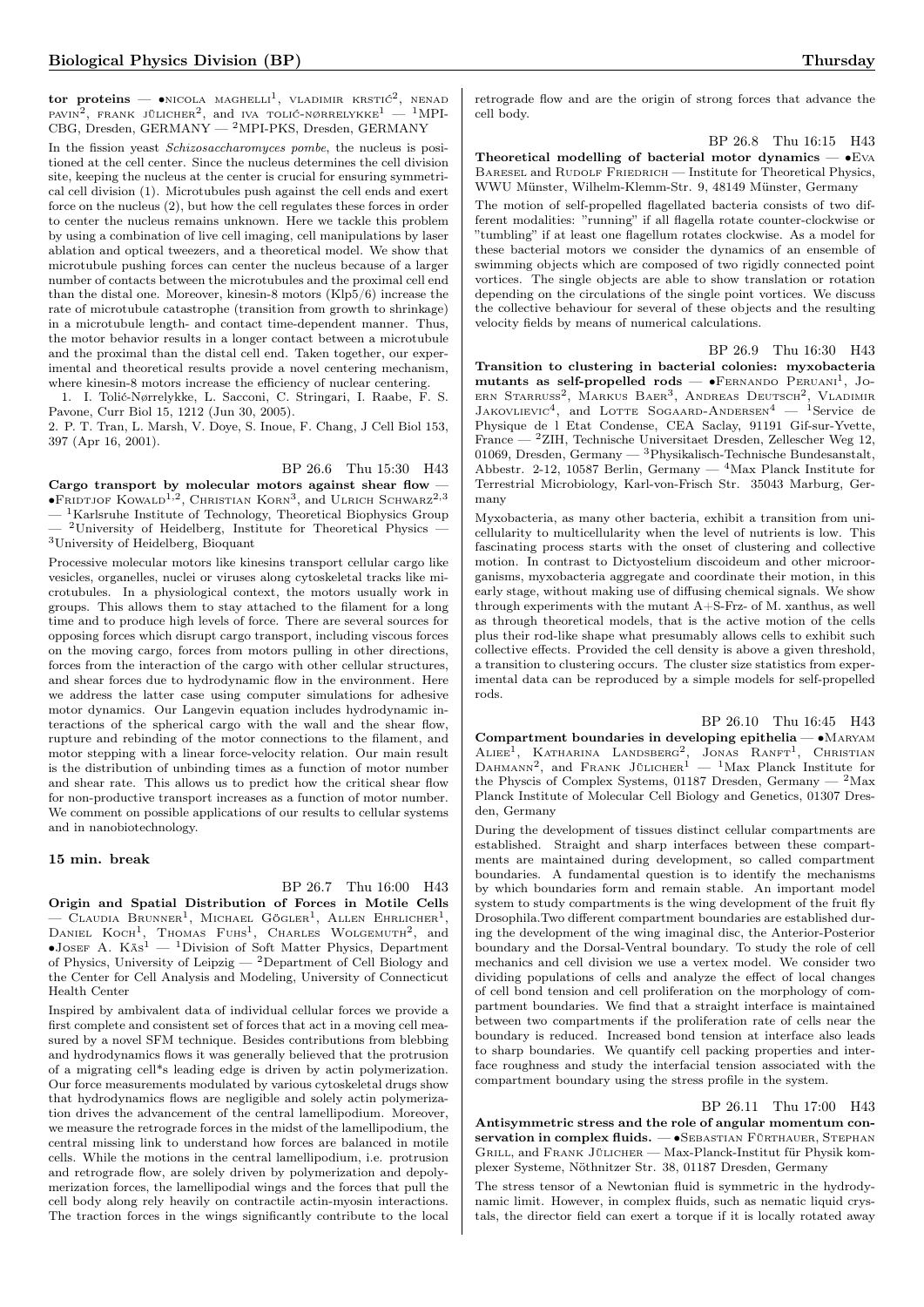from its undistorted configuration. This produces a reactive antisymmetric contribution to the stress tensor. Here, we provide the derivation of a hydrodynamic theory for a complex fluid based on identifying the entropy production rate from the rate of change of the free energy. Analyzing the angular momentum balance, reveals that an additional dissipative contribution to the antisymmetric stress exists. We obtain

## BP 27: Networks: From Topology to Dynamics IV (joint DY, BP, SOE)

Time: Thursday  $14:00-16:00$  Location: H44

BP 27.1 Thu 14:00 H44 A sequence-based framework for simulating the evolution of gene regulatory networks — ∙Thimo Rohlf — Programme d'Epigenomique, Genopole Campus 1 - Genavenir 6, 5 rue Henri Desbruères, F-91030 Évry cedex, France — Max-Planck-Institute for Mathematics in the Sciences, Inselstr. 22, D-04103 Leipzig, Germany An increasing amount of experimental data on global properties of genome organization across various species and phyla is becoming available, suggesting general principles as, e.g., scaling relationships or spatial regularities of gene distribution on DNA. A second level of information is accessible with gene regulatory networks, that control the space-time pattern of gene expression; here, similar (statistical) patterns of conserved regularities are observed. What can Statistical Physics contribute to tackle the question, which of these properties arose from combinatorial and architectural constraints, and which may have been shaped primarily by evolution? I will introduce and discuss a sequence-based artificial genome model that allows an integrative approach to model the emergence of genomic information at the levels of DNA sequence, regulatory networks and phenotype evolution. In particular, the following questions will be addressed: (1) Which types of network properties could be explained from combinatorial/statistical properties of genomes (random genome model), (2) how do they change in evolving genomes, in particular when (3) selective pressure is present, e.g. stabilizing selection for certain patterns of gene activity (phenotypes).

BP 27.2 Thu 14:15 H44

Evolution based on centrality: Bistability between hierarchical and destructured networks  $\bullet$ CLAUDIO J. TESSONE<sup>1</sup>, MAT-TEO MARSILI<sup>2</sup>, and MICHAEL KÖNIG<sup>1</sup> — <sup>1</sup>Chair of Systems Design, D-MTEC ETH Zürich — <sup>2</sup> International Centre for Theoretical Physics Abdus Salam

We study a model of network evolution in which agents attempt to become the most central ones in a network. Considering purely strategic interactions, when agents try to maximise their centrality in the network, the best strategy for them is to create links with the most central agent among those they are not still connected to. Conversely, for link removal, the most efficient strategy is to remove a link to the least central node, among the neighbours. This condition leads to a self-reinforcing mechanism signalled by the emergence of highly centralised networks. These networks have the property of nestedness: for any two agents  $i$  and  $j$ , if the degree of agent  $i$  is lower than that of  $j$ , the neighbourhood of  $i$  is contained within the neighbourhood of  $j$ . Moreover, this mechanism simplifies the computational effort needed by the agents to identify their best strategy.

Interestingly, such structures only can appear if all the agents have been developing it. If disturbances, –such as decay of edges, introduced by finite of link life-time– are in place, we show that ergodicity in the system disappears. Under these conditions two equilibrium states can coexist for a given set of parameters: one where such hierarchical structure emerges; another where a completely random network prevails.

BP 27.3 Thu 14:30 H44

Network evolution driven by spectral profile — •SEBASTIAN  $WEBER<sup>1</sup>$  and MARKUS PORTO<sup>2</sup> — <sup>1</sup>Freiburg Institute For Advanced Studies (FRIAS), University of Freiburg, Germany — <sup>2</sup>Institut für Festkörperphysik, Technische Universität Darmstadt, Germany

A large class of real world networks evolve over time, constantly changing and adapting their topology with respect to criteria imposed on the dynamics they mediate. The properties of the dynamics is ultimately determined by its spectral profile, which is the eigenvalue spectrum of the associated operator. This operator inevitably involves the network's adjacency matrix, establishing the connection between topology

an expression for the antisymmetric dissipative stress by expanding thermodynamic fluxes in terms of thermodynamic forces, which is crucial in understanding the non-equilibrium dynamics of chiral complex fluids, such as the acto-myosin cytoskeleton or a fluid driven by beating cilia.

and dynamics. Using the graph Laplacian or Kirchhoff matrix and its spectral profile as an example, the former being central in a wide class of physical processes (random walks, harmonic interaction networks, etc.) on networks, we show that a network evolution scheme recently developed by us is able to successfully evolve networks to display a given spectral profile's essential features [1].

[1] S. Weber and M. Porto, submitted.

#### 15 min. break

BP 27.4 Thu 15:00 H44 Adaptive network approach to the collective motion of selfpropelled agents —  $\bullet$ ANNE-LY Do<sup>1</sup>, CRISTIAN HUEPE<sup>2</sup>, GERD  $Zs$ CHALER<sup>1</sup>, and THILO  $G$ ROSS<sup>1</sup> — <sup>1</sup>MPI for the Physics of Complex Systems, Dresden — <sup>2</sup>unaffiliated National Science Foundation grantee

Swarming is a showcase example of emergent behavior in complex many-particle systems. Previous modeling approaches rely on continuum theories or on individual based simulations and are difficult to study analytically as emergent-level equations are either complicated or not available at all. Here we propose an analytically tractable approach that bases on an adaptive network formulation. The nodes of this network represent individual animals while the links represent mutual awareness and therefore potential interaction between the linked individuals. Over time links are constantly created and broken as the movement of agents reshapes the network of contacts. Simultaneously the direction of movement can change as a result of the interactions with neighbors in the contact network. By means of moment closure approximation we derive an emergent-level description of the system and study it with the tools of nonlinear dynamics. We show that the system exhibits a phase transition from an unpolarized state, where no order motion occurs, to a state of collective motion, thus reproducing the results of recent swarming experiments.

BP 27.5 Thu 15:15 H44 The backbone of the climate network —  $\bullet$ JONATHAN FRIEDE-MANN DONGES<sup>1,2</sup>, YONG ZOU<sup>1</sup>, NORBERT MARWAN<sup>1</sup>, and JÜRGEN  $K \text{URTHS}^{1,2}$  — <sup>1</sup>Potsdam Institute for Climate Impact Research, P.O. Box 601203, 14412 Potsdam, Germany — <sup>2</sup>Department of Physics, Humboldt University Berlin, Newtonstr. 15, 12489 Berlin, Germany

We propose a method to reconstruct and analyze a complex network from data generated by a spatio-temporal dynamical system, relying on the nonlinear mutual information of time series analysis and betweenness centrality of complex network theory. We show, that this approach reveals a rich internal structure in complex climate networks constructed from reanalysis and model surface air temperature data. Our novel method uncovers peculiar wave-like structures of high energy flow, that we relate to global surface ocean currents. This points to a major role of the oceanic surface circulation in coupling and stabilizing the global temperature field in the long term mean (140 years for the model run and 60 years for reanalysis data). We find that these results cannot be obtained using classical linear methods of multivariate data analysis, and have ensured their robustness by intensive significance testing.

BP 27.6 Thu 15:30 H44

Personalized recommendation in Collaborative Tagging Systems — ∙Zi-Ke ZHANG — chemin du musee, CH1700, Fribourg, Switzerland

Personalized recommender systems are confronting great challenges of accuracy, diversification and novelty, especially when the data set is sparse and lacks accessorial information, such as user profiles, item attributes and explicit ratings. Collaborative tags contain rich informa-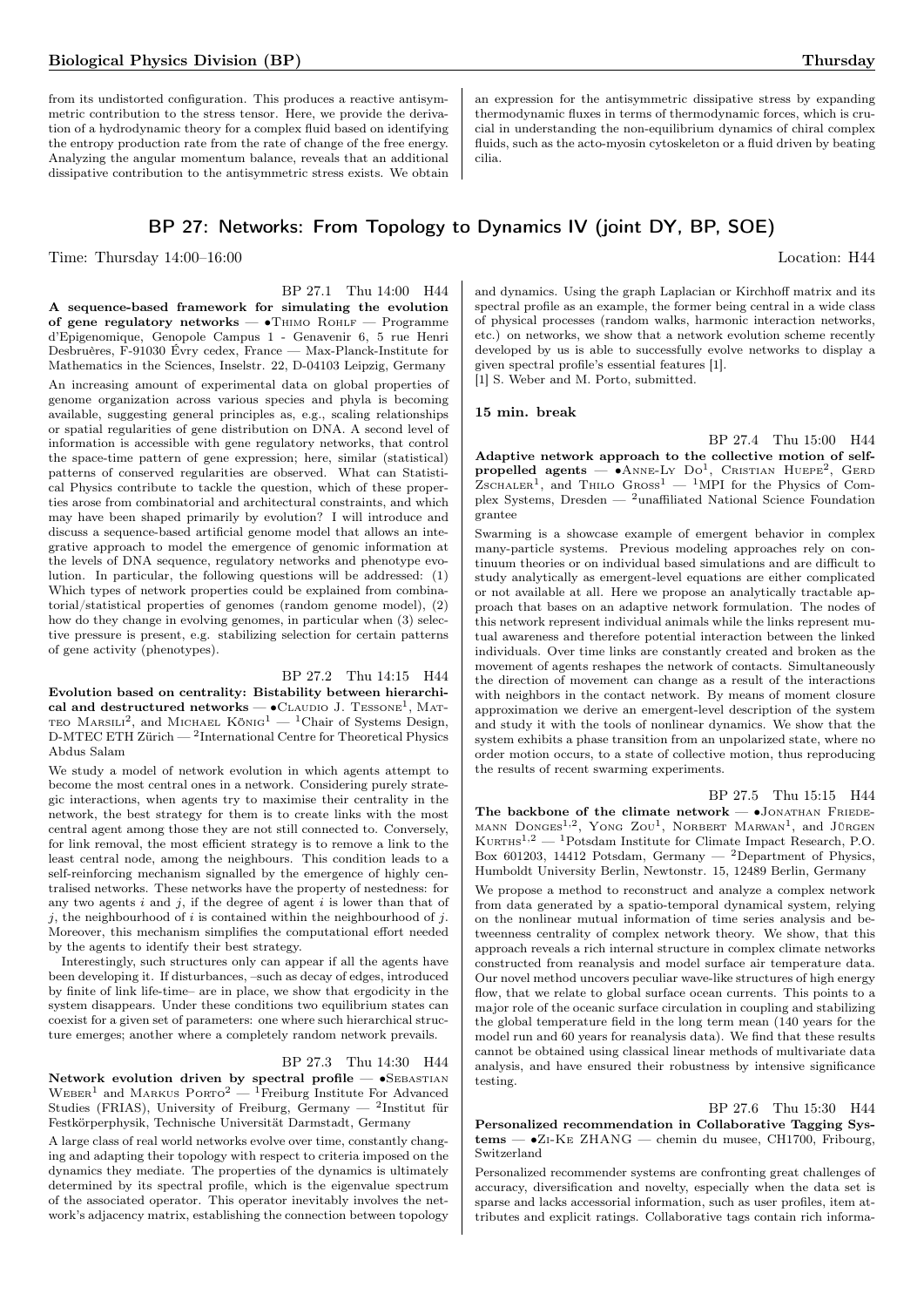tion about personalized preferences and item contents. We are trying to find an efficient yet simple way to make use of tags to provide better recommendations.

BP 27.7 Thu 15:45 H44 What network analysis can tell us about car-scrap bonus: the linchpins of modern economy —  $\bullet$ Florian Blöchl<sup>1</sup>, Fabian J. THEIS<sup>1,2</sup>, and ERIC O'N. FISHER<sup>3</sup>  $-$  <sup>1</sup>Institute for Bioinformatics and Systems Biology, Helmholtz Centre Munich — <sup>2</sup>Department of Mathematics, TU Munich — <sup>3</sup>California Polytechnic State University An input-output matrix collects good flows between different economic sectors, structural units of the economy like "Agriculture" or "Pharmaceuticals". This matrix can be viewed as a directed weighted network. We analyze input-output graphs for a wide set of countries collected by the OECD. These networks contain only 40 nodes, but are almost fully connected and have quite strong self-loops.

We apply two measures of node centrality, both relying on different properties of random walks on the graphs: random walk centrality and a new measure we called count-betweenness. The latter is similar to Newman's random walk betweenness, but allows for directed graphs and incorporates self-loops. Both measures give similar and reasonable results. For instance, we find that in Luxembourg the most central sector is "Finance and Insurance", in Brazil "Food Products", and in Germany "Motor Vehicles". Thus, car-scrap bonus really aimed at the linchpin of Germany's economy.

The sectors' rankings are quite different, however some sectors are important in most countries while others are never. We therefore additionally structure the data by hierarchically clustering countries. Thereby we achieve clusters that well coincide with geographical proximity or developmental status.

## BP 28: Focus: Charge Effects in Soft and Biological Matter II (joint CPP, BP, ST)

Time: Thursday 14:00–17:45 Location: H37

**Invited Talk** BP 28.1 Thu 14:00 H37 Electrostatic effects on depletion forces — •ROBERTO PIAZZA<sup>1</sup> **Electrostatic effects on depletion forces — •**Rовекто Piazza<sup>1</sup>,<br>Sтегано Buzzaccaro<sup>1</sup>, Jader Colombo<sup>2</sup>, and Alberto Parola<sup>2</sup>  $^{-1}$ Dipartimento CMIC, Politecnico di Milano, Milano (Italy) – <sup>2</sup>Dipartimento di Fisica e Matematica, Università dell'Insubria, Como (Italy)

Short-ranged depletion forces give rise to a phase behavior which is totally foreign to simple molecular systems, allowing to investigate new scenarios of noticeable interest for condensed matter physics. Yet, so far, most experimental and theoretical efforts have concentrated on depletion effects induced by an ideal agent.

Here, conversely, we focus on systems where strong electrostatic coupling is present. After reviewing some recent results we have obtained by sedimentation measurements on a model system of "sticky" hardspheres, where depletion forces are induced by nonionic surfactants, we shall present novel results pointing out the dramatic effects that the presence of a self-interacting depletant may bring in. In particular, we shall show that electrostatic repulsive forces between the depletant yield a strong increase of depletion effects, scaling with the Debye-Hückel screening length. Conversely, competitive electrostatic forces between the colloidal particles hinder, and may even totally quench depletion-induced phase separation. The observed effects are fairly well accounted for by a theoretical analysis, based on liquid-state theory, of the structural properties of the two-components (colloids + surfactant micelles) fluid.

BP 28.2 Thu 14:30 H37 Interaction of Proteins with Spherical Polyelectrolyte<br>Brushes — •Katja Henzler<sup>1,2</sup>, Alexander Wittemann<sup>1</sup>, BJÖRN  $\text{H}$ AUPT<sup>1,2</sup>, OLEG BORISOV<sup>3</sup>, and MATTHIAS BALLAUFF<sup>2</sup> – <sup>1</sup>Universität Bayreuth, Physikalische Chemie I; Universitätstr. 30, 95440 Bayreuth, Germany — <sup>2</sup>Helmholtz-Zentrum Berlin für Materialien und Energie; Hahn-Meitner-Platz 1; 14109 Berlin, Germany — <sup>3</sup> Institut pluridisciplinaire de Recherche sur l' Environement et les Materiaux, UMR 5254, CNRS/UPPA, 64053 Pau, France

Spherical polyelectrolyte brushes (SPB) are a novel class of carrier particles for the immobilization of proteins.[1] A high uptake of proteins can be achieved if the ionic strength is low, while both compounds carry an overall negative charge.[1] No adsorption takes place at higher ionic strength. The main driving force for the adsorption is the counterion release force. Counterions from the brush layer are released and the free energy of the system will be decreased. The thermodynamic of the described adsorption process can be investigated by isothermal titration calorimetry (ITC).[2] This method allows us to determine the adsorption isotherm together with the adsorption enthalpy and entropy. We demonstrated that the adsorption of  $\beta$ -lactoglobulin (BLG) onto the SPB is driven by a strong gain of entropy i.e. by the postulated uptake mechanism of the counterion release force. This is the first direct proof for the counterion release force.

Literature: [1] Wittemann, A.; Ballauff, M. Phys. Chem. Chem. Phys. 2006, 8, 5269. [2] Henzler, K.; Haupt, B.; Lauterbach, K.; Wittemann, A.; Borisov, O.; Ballauff, M. in preparation.

BP 28.3 Thu 14:45 H37

On the Question of Universality of Charge Induced Reentrant Condensation of Proteins — •FAJUN ZHANG<sup>1</sup>, BENJAMIN  $\text{H}\text{eck}^1$ , Marcell Wolf<sup>1</sup>, Luca Ianeselli<sup>1</sup>, Michael Ziller<sup>1</sup>, MAXIMILIAN W. A. SKODA<sup>2</sup>, ROBERT M. J. JACOBS<sup>3</sup>, OLIVER KOHLBACHER<sup>4</sup>, SOPHIE WEGGLER<sup>5</sup>, ANDREAS HILDBRANDT<sup>5</sup>, and FRANK SCHREIBER<sup>1</sup> — <sup>1</sup>Institut für Angewandte Physik, Universität Tübingen, 72076 Tübingen, Germany —  $^{2}$ ISIS, Rutherford Appleton Laboratory, UK — <sup>3</sup>Department of Chemistry, CRL, University of Oxford, UK — <sup>4</sup>Zentrum für Bioinformatik Tübingen, Tübingen, Germany — <sup>5</sup>Zentrum für Bioinformatik Saar, Saarbrücken, Germany

The effective interactions and phase behavior of protein solutions under strong electrostatic coupling conditions are a challenge to our understanding due to the complex charge pattern and irregular geometry of protein surfaces, which distinguishes them from related systems such as DNA or conventional colloids. In this work, we discuss the question of the universality of the reentrant condensation (RC) of proteins in solution induced by multivalent counterions, i.e. redissolution upon adding further salts after phase separation, as recently discovered [1]. The discussion is based on a systematic investigation of five different proteins with different charge patterns with five typical multivalent counterions. Zeta potential measurements confirm the effective charge inversion of proteins in the reentrant regime via binding of multivalent counterions. [1] F. Zhang, et al., Phys. Rev. Lett. 2008, 101, 148101.

BP 28.4 Thu 15:00 H37

Effective charge of globular proteins and denrimers  $-$  UTE Böhme and ∙Ulrich Scheler — Leibniz Institute of Polymer Research Dresden, Hohe Strasse 6, 01069 Dresden

The density of charges on macromolecules is usually so high, that the thermal energy of the respective counterions is insufficient to escape the electric field generated from the charges on the macromolecule. Therefore a fraction of counterions condenses on the macromolecule, lowering the effective charge of the. The combination of diffusion and electrophoresis NMR provides an umambiquous possibility for the experimental determination of the effective charge, which is in good agreement with molecular simulations [1, 2]. This approach has been applied to linear poylelectrolytes as well as proteins and other globular molecules [3]. PAMAM dendrimers exhibit only two types of chargeable groups, therefore counterion condensation can easily be quantified, where the degree of protonation of the amino groups is inferred from proton NMR spectra. At low generations the fraction of condensed counterions increases with increasing molecular weight to level at about 70%. [1] U. Böhme, U. Scheler, Colloids and Surfaces A, 222, (2003), 35 [2] K. Grass, U. Böhme, U. Scheler, H. Cottet, C. Holm, Physical Review Letters 100, (2008) 096104 [3] Ute Böhme, Ulrich Scheler Chemical Physics Letters 435, (2007), 342

BP 28.5 Thu 15:15 H37 Charge effects in protein diffusion —  $\bullet$ MARCUS HENNIG<sup>1,2</sup>, FE-LIX ROOSEN-RUNGE<sup>2</sup>, FAJUN ZHANG<sup>2</sup>, TILO SEYDEL<sup>1</sup>, and FRANK SCHREIBER<sup>2</sup> — <sup>1</sup>Institut Laue-Langevin, Grenoble, France — <sup>2</sup>Institut für Angewandte Physik, Universität Tübingen, Germany

Proteins in solution form highly monodisperse colloidal suspensions. Hence, protein solutions are of fundamental interest in a context of soft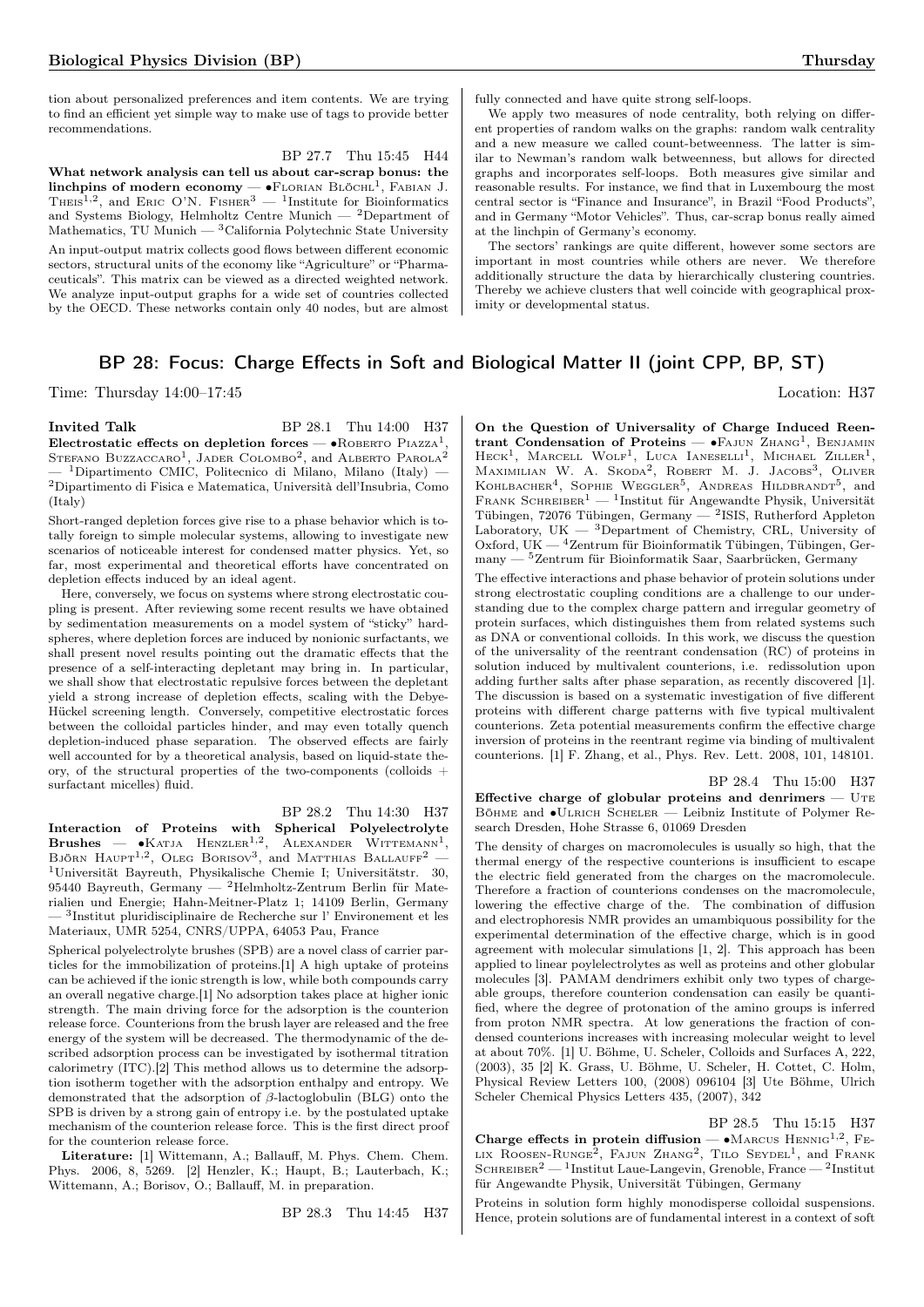matter science. A distinguishing feature to simple colloidal systems is the inhomogeneous surface charge distribution of proteins, which is assumed to have a fundamental biological relevance in controlling for instance aggregation phenomena and docking processes. In their native environment proteins are embedded in a crowded solution of various macromolecules and salt ions. These salt ions are crucial for the understanding of the effective interactions of proteins and the dynamics. We study the self-diffusion of the model globular protein Bovine Serum Albumin in aqueous solutions with different salt concentrations by quasi-elastic neutron scattering performed at selected temperatures and in high protein concentrations. Furthermore, by using spin-echo spectroscopy we investigate the collective diffusion behavior. We found that trivalent salts, particularly yttrium chloride, have a pronounced effect on the self and collective diffusion on a nanosecond time scale. Whereas monovalent and divalent salts, such as sodium chloride and calcium chloride, exhibit little or no effect, we observe that the diffusion decreases nearly 50% for a 19mM yttrium chloride concentration.

#### 15 min. break

**Invited Talk** BP 28.6 Thu 15:45 H37 In-silico simulation of reentrant protein condensation with highly valent counterions  $-$  SOPHIE  $WEGGLER<sup>1</sup>$ . Michael Ziller<sup>2</sup>, Fajun Zhang<sup>2</sup>, Frank Schreiber<sup>2</sup>, Oliver Конlвасне $n^3$ , and ∙Andreas Hildebrand $T^1 - {1}$ Center for Bioinformatics, Bld. E 2.1, Saarland University, 66123 Saarbrücken, Germany — <sup>2</sup> Institut für Angewandte Physik, Universität Tübingen, Auf der Morgenstelle 10, 72076 Tübingen, Germany — <sup>3</sup>Zentrum für Bioinformatik Tübingen, Sand 14, 72076 Tübingen, Germany

Recently, it has been shown experimentally that negatively charged globular proteins in solution undergo a condensation upon adding trivalent counterions between two critical concentrations  $C^*$  and  $C^{**}$  $C^* < C^{**}$ . This reentrant condensation had previously been observed for DNA and suitable colloidal systems, where the phenomenon is wellunderstood theoretically, but not for proteins: while the former systems can be well approximated by simple geometries and constant surface charge distributions, proteins feature complex charge patterns on their surface and can occur in diverse geometrical arrangements.

Consequently, the mechanism behind reentrant protein condensation differs from that behind reentrant DNA condensation and can be explained by short-ranged electrostatic interactions between multivalent cations and acidic residues of the protein.

In my talk, I will present a theoretical model for reentrant protein condensation and will introduce a Monte Carlo technique for its numerical simulation.

#### BP 28.7 Thu 16:15 H37

Oligolamellar Lipid Layers Under Load: A Model For Artificial Implants —  $\bullet$ MARTIN KREUZER<sup>1</sup>, REINER DAHINT<sup>1</sup>, and ROLAND STEITZ<sup>2</sup> — <sup>1</sup>Universität Heidelberg, Physikalisch Chemisches Institut, 69120 Berlin, Germany — <sup>2</sup>Helmholtz-Zentrum Berlin GmbH, 14109 Berlin, Germany

The mechanisms and physicochemical parameters to reduce friction in a natural joint are not yet clear and subject of controversial discussions. We represented the biological interface by a suitable model system and employed Neutron Reflectivity for studying the relevant structural features on the molecular scale. The model interface consisted of a lipid covered silicon disc measured against a model synovial fluid at elevated hydrostatic pressure. Measurements in a pressure cell against D2O showed, that the as-prepared lipid coating remained stable on the substrate up to a hydrostatic pressure of 900bar when the lipid molecules were in their gel-like  $P\beta^*$  phase. However, the lipid main phase transition from the gel to fluid-like  $L\alpha$  phase at 450 bar and 38∘C lead to a loss of most of the lipid bilayers and only one double layer remained on the substrate. Measurements against the model synovial fluid (3mg/ml hyaluronic acid in D2O) showed that the lipid multilayer coatings remained stable on the substrate at 450 bar and 38°C, where formerly the phase transition into the fluid-like L $\alpha$  phase occurred. Beside that, a pronounced swelling of the oligo-lamellar films was observed. Therefore, we conclude that the synovial fluid not only plays an important role in the reduction of friction in the human joint, but also significantly stabilizes the lipid multilayer coating.

## BP 28.8 Thu 16:30 H37

Ion specificity and the Jones-Ray effect at liquid-liquid interfaces — ∙Markus Bier — Max-Planck-Institut f. Metallforschung, Heisenbergstr. 3, 70569 Stuttgart, Germany

The solvation shells around ions in solution are one of the key features which determine, e.g., the kinetics of electrochemical reactions and the charge transport across ion channels in biological membranes. Ion specificity of certain properties is, to a large extent, brought about by a variation of the structure or the stability of the solvation shell when considering different types of ions. In the present contribution the interfacial tension between two immiscible liquids as a function of the ionic strength is studied theoretically. For large ionic strengths the well-known linear behaviour is found, which is related to a finite size of the solvation shells. For small ionic strengths a decrease with the negative square root occurs due to an unequal partitioning of ions near the interface, which is induced by a difference of the solvation free energy contrasts between the two liquids. The crossover ionic strength between both regimes turns out to be strongly ion specific. A minimum of the interfacial tension can occur close to the crossover ionic strength, similar to the Jones-Ray effect of the electrolyte-air surface. The theoretical results are compared with experimental data and the relation to the limiting case of an electrolyte-air surface is discussed. It is argued that the dependence of the liquid-liquid interfacial tension on the ionic strength could serve as a sensitive probe to study solvation shells of various ions in various liquids.

BP 28.9 Thu 16:45 H37

Three-layer piezoelectrets from fluoroethylenepropylene (FEP) copolymer films: Arrangement, preparation and characterization — ∙Peng Fang<sup>1</sup> , Feipeng Wang<sup>1</sup> , Werner  $W_{IRGES}$ <sup>1</sup>, Heitor Cury Basso<sup>2</sup>, and Reimund Gerhard<sup>1</sup> -<sup>1</sup>Applied Condensed-Matter Physics, Department of Physics and Astronomy, Faculty of Science, University of Potsdam, Potsdam-Golm, Germany — <sup>2</sup>Department of Electrical Engineering, São Carlos School of Engineering, University of São Paulo, São Carlos - SP, Brazil

Piezoelectrets are very useful transducer materials for electromechanical and electroacoustical sensors and actuators. A new process for the preparation of three-layer FEP-sandwich piezoelectrets is introduced. The samples are prepared from commercial FEP films by means of simple procedures such as laser cutting, laser bonding, electrode evaporation and high-field poling. The resulting dielectric-resonance spectrum demonstrates the piezoelectricity of the FEP sandwich. A DC poling voltage of around -4 kV is sufficient to achieve piezoelectric d33 coefficient as high as 40 to 50 pC/N. After a continuous dynamic measurement of d33 over 5000 cycles (around 1 day), samples still retain 90% of their initial piezoelectricity. Higher measuring frequencies lead to a decrease of d33. At 100 Hz, d33 is 70% of the value at 2 Hz. Samples charged at elevated temperatures show much better thermal stability of d33. No obvious decay of d33 is found on samples charged at 130 degree C after one-hour storage at 120 degree C. Samples retain more than half of their initial piezoelectricity after a thermal treatment at 140 degree C and are still piezoelectric at 160 degree C.

BP 28.10 Thu 17:00 H37

The conformation of poly(styrene sulfonate) layers physisorbed from salt solutions of different concentration studied on two different length scales: superposition of electrostatic and steric forces — •STEPHAN BLOCK and CHRISTIANE A. Helm — Institut für Physik, Ernst-Moritz-Arndt Universität, Felix-Hausdorff-Str. 6, D-17489 Greifswald, Germany

AFM is used to measure the surface forces and to image sodium poly(styrene sulfonate) (PSS) layers physisorbed from NaCl solutions with an ionic strength ranging between 0 M and 1 M NaCl. Colloidal probe tapping mode imaging shows that domains of PSS brushes coexist with flatly adsorbed PSS. The brush area fraction increases with rising degree of polymerization and NaCl concentration in the adsorption solution. Colloidal probe technique reveals that the surface forces are a superposition of steric and electrostatic forces, their respective contribution is determined by the brush area fraction. Interestingly, the internal properties of the brush domains (i.e. brush thickness and average chain distance) are independent on the adsorption salt concentration and depend only on the degree of polymerization and (for the brush thickness) on the surrounding salt concentration. Using these complementary techniques we derive the scaling laws for the average chain distance and the brush thickness and area fraction. Thereby it is possible to form PSS brushes with the desired properties (brush thickness between 20 and 400 nm, brush area fraction between zero and full surface coverage) and hence to control the range and magnitude of the surface forces by choosing the appropriate preparation conditions.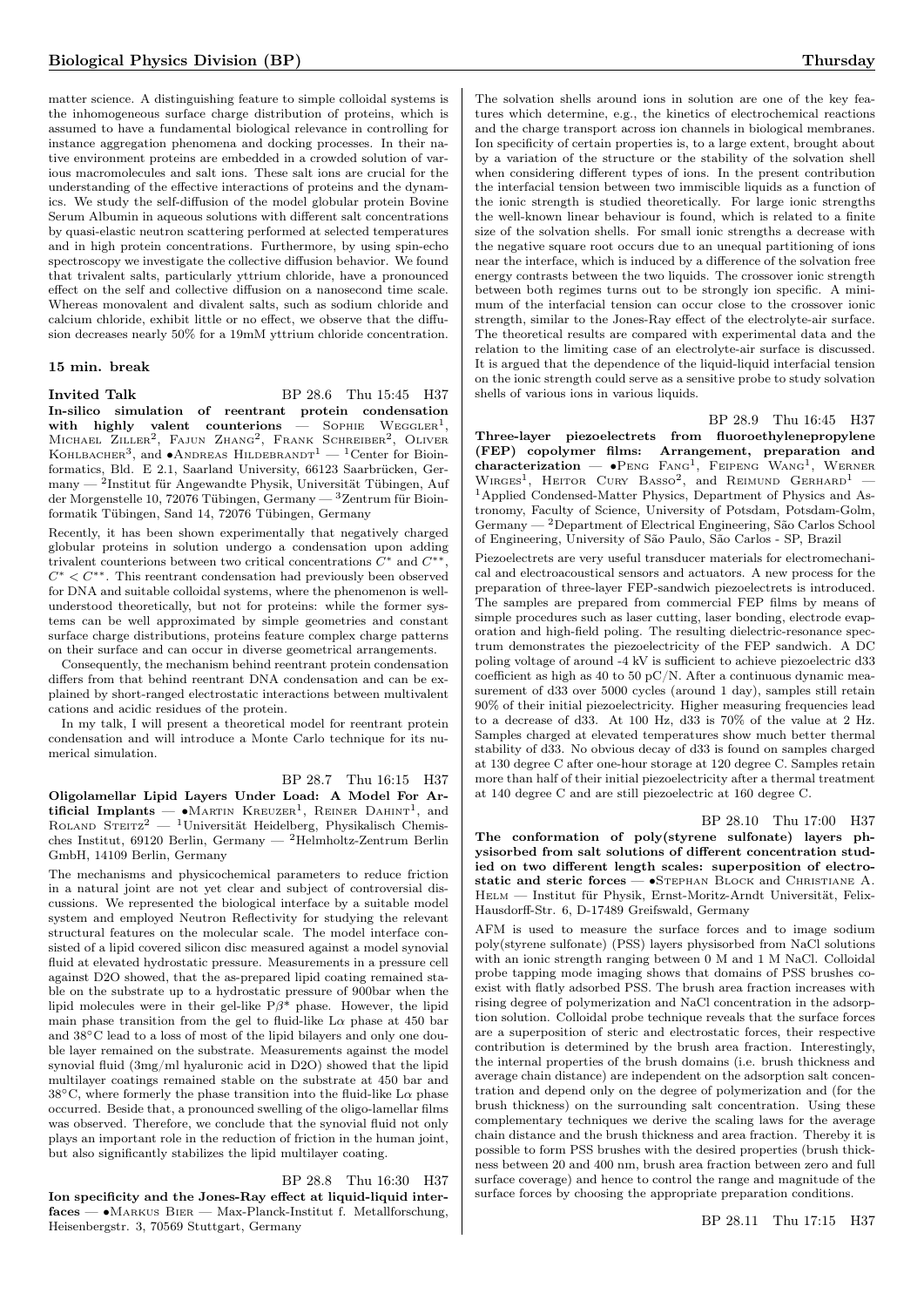Changes of the Molecular Structure in Supported Polyelectrolyte Multilayers under Mechanical Stress — ∙Johannes  $\rm Fr\ddot{v}h^{1},$  Mareike Kiel<sup>1,2</sup>, Ralf Köhler<sup>1,3</sup>, and Rumen Krastev<sup>1,4</sup>  $1$ Max Plank Institut für Kolloid- und Grenzflächenforschung, 14424 Potsdam, Germany — <sup>2</sup>Uni Potsdam, 14476 Potsdam, Germany - $^3\mathrm{Helmholtz-Zentrum \ Berlin},$ 14109 Berlin, Germany —  $^4\mathrm{NMI}$ an der Universität Tübingen, 72770 Reutlingen, Germany

Polyelectrolyte multilayers (PEM) are extensively applied in contemporary technique. They are composed of oppositely charged polymers. The build-up process is based on the electrostatic interactions between the interface and the polymer molecules. Application of lateral stress on PEM changes the molecular conformation and the orientation of the polymers, and the electrostatic interactions between them. This leads to changes in the interfacial properties of the PEM coatings. The pyrene fluorescence is a tool to study the molecular coiling and polarity in PEM. We used this to follow the changes in the molecular structure of PEM prepared from pyrene labelled poly-styrene sulphonate and poly-(diallyldimethylammonium) chloride deposited on sheets of PDMS. We found that PEM undergo a plastic deformation under mechanical stretching. The polymer molecules organised in PEM experience a transition from coiled to decoiled state. The deformation strongly depends on the salt concentration of the solution from which the PEM are prepared, respectively on the molecular coiling and electrostatic interactions.

BP 28.12 Thu 17:30 H37

About the interfacial behaviour of PEM films of different charge density —  $\bullet$ RALF KÖHLER<sup>1,2</sup>, INGO DÖNCH<sup>1</sup>, PATRICK OTT<sup>3</sup> , André Laschewsky<sup>3</sup> , Andreas Fery<sup>4</sup> , and Ru-MEN KRASTEV<sup>1,5</sup>  $-$ <sup>1</sup>MPI of Colloids and Interfaces, 14424 Potsdam — <sup>2</sup>Helmholtz Centre Berlin for Materials and Energy, 14109 Berlin — <sup>3</sup>University of Potsdam, 14476 Potsdam — <sup>4</sup>University of Bayreuth, 95440 Bayreuth — <sup>5</sup>NMI at the University of Tübingen, 72770 Reutlingen, Germany

Polyelectrolyte Multilayers (PEM) consist in complexed layers of organic polyions of opposite charge build-up on solid substrate by layerby-layer deposition. Although PEM materials are studied since more than a decade, the interplay of internal interactions and structure is still far from being understood.

We investigate the internal structure of PEM by means of swelling experiments, i.e. an internal mechanical stress is induced into PEM by uptake of solvent molecules from adjacent solvent vapour (H2O) of varying saturation. Here neutron reflectometry proofs to be a powerful tool due to its ability to test for the thickness of the sample and for its specific material content at the same time.

Three different PEM systems made from PSS/PDDA (1) are investigated; each containing a derivative of the polycation PDDA of 75, 89, or 100% charge density, also the number of adsorbed layers is varied.

It shows that the swelling characteristics changes continuously with the initial film thickness indicating internal transitions of structure and swelling. (1) poly-styrene sulphonate/ poly-diallyldimethyl ammonium

## BP 29: Biomolecular Spectroscopy

Time: Thursday  $14:30-17:00$  Location: H45

BP 29.1 Thu 14:30 H45 Determining the structure of  $Ac-Ala_nLysH^+$  in vacuo: computational spectroscopy using  $DFT - \bullet$ Mariana Rossi, Volker Blum, Peter Kupser, Gert von Helden, Frauke Bierau, Gerard Meijer, and Matthias Scheffler — Fritz-Haber-Institut, D-14195 Berlin, Germany

Well defined secondary structure motifs (e.g., helices) in polypeptides can be systematically studied in vacuo, offering a unique "clean room" condition to quantify the stabilizing intramolecular interactions. Here we address theoretically the structure of alanine polypeptides Ac- $\text{Ala}_n\text{LysH}^+$  ( $n=5,10,15$ ), for which gas-phase helical structure was indicated in experiment [1]. Using van der Waals (vdW) corrected [2] Density Functional Theory (DFT), we present vibrational spectra and compare to room temperature multiple photon IR spectroscopy data obtained at the FELIX free electron laser. For the longer molecules  $(n=10,15)$   $\alpha$ -helical models provide good qualitative agreement (theory vs. experiment) already in the harmonic approximation. For Ac- $Ala_5LysH^+$ , the predicted lowest energy conformer ("g-1") in vdW corrected DFT (PBE, B3LYP, revPBE) is not a simple helix. However, the harmonic free energy suggests that g-1 and the lowest-energy  $\alpha$ -helical conformers are energetically close at 300 K, and thus might all coexist in experiment. Consistently, their calculated vibrational spectra agree with experiment, but only if anharmonic effects are included by explicit molecular dynam- ics simulations. [1] R. Hudgins et al., JACS 120, 12974 (1998) [2] A. Tkatchenko and M. Scheffler, PRL 102, 073005 (2009)

#### BP 29.2 Thu 14:45 H45

Multivariate analysis for surface-enhanced Raman scattering (SERS) probe multiplexing and imaging in biological matrices — •ANDREA MATSCHULAT<sup>1,2</sup>, DANIELA DRESCHER<sup>1,2</sup>, and JANina Kneipp1,<sup>2</sup> — <sup>1</sup> Institut für Chemie, HU, Brook-Taylor-Str. 2, 12489 Berlin — <sup>2</sup>Bundesanstalt für Materialforschung und -prüfung (BAM), Richard-Willstätter-Str.11, 12489 Berlin

Raman Spectroscopy as a non-destructive spectroscopic technique allows the study of vibrational fingerprints by which chemical and biological compounds can be identified. An improvement of the spatial resolution on the nm-scale is provided by local optical fields surrounding plasmonic nanostructures which are excited by the incident electromagnetic field. Such so-called surface-enhancement provides more sensitive detection. SERS has therefore attracted considerable interest for its application in bioanalytical chemistry. SERS offers numerous opportunities in the study of spectral changes during molecular in-

teractions in complex biosystems. We demonstrate a multivariate approach for SERS hybrid probe multiplexing and imaging implementing principal component analysis and cluster algorithms. As a first application, we introduced two biocompatible Raman reporter molecules attached to Au nanoaggregates into living 3T3-cells. Such a hybrid probe approach enables the identification of different SERS probes in multiplexed experiments. We present results of hyperspectral mapping analysis providing us information about the cellular uptake, localization and amount of both reporter molecules inside the biosystem.

BP 29.3 Thu 15:00 H45 Characterization of artificial peptide receptors by UV resonance Raman spectroscopy and non-negative matrix fac- $\text{torization}$  –  $\bullet$ Christoph Herrmann<sup>1</sup>, Stephan Niebling<sup>1</sup>,

SUNIL KUMAR SRIVASTAVA<sup>1</sup>, CARSTEN SCHMUCK<sup>2</sup>, and SEBASTIAN SCHLÜCKER<sup>1</sup> — <sup>1</sup>Fachbereich Physik, Universität Osnabrück, Barbarastr. 7, 49069 Osnabrück — <sup>2</sup> Institut für Organische Chemie, Universität Duisburg-Essen, Universitätsstr. 5, 45141 Essen

Guanidiniocarbonyl pyrroles are artificial peptide receptors which serve as model systems for investigating the principles of peptide binding. Their carboxylate binding site (CBS) can be selectively monitored by UV resonance Raman (UVRR) spectroscopy. UVRR spectra of guanidiniocarbonyl pyrroles we recorded at different pH values in the range of 4 to 9 in order to characterize the corresponding acid/base equilibrium. By using non-negative matrix factorization (NMF), we were able to extract the pure spectra of the neutral and protonated CBS species from the experimental UVRR spectra. This allowed the quantification of their relative contributions and the site specific pKa determination of the CBS in these artificial peptide receptors.

## BP 29.4 Thu 15:15 H45

Conformation studies of the gram-negative-bacteria protein TonB by pulse  $EPR$  —  $\bullet$ SILVIA DOMINGO KÖHLER<sup>1</sup>, AN-NEMARIE WEBER<sup>2</sup>, WOLFRAM WELTE<sup>2</sup>, and MALTE DRESCHER<sup>1</sup> -<sup>1</sup>Department of Chemistry, University of Konstanz, 78457 Konstanz, Germany — <sup>2</sup>Department of Biology, University of Konstanz, 78457 Konstanz, Germany

To transport Iron complexed in ferric siderophores through the outer membrane of gram-negative bacteria energy is required. It is proposed that a complex composed in particular by the TonB protein and anchored in the inner membrane opens channels in the outer membrane. The energy needed is only available in the inner membrane, in form of the proton motive force. Structure and dynamics of the protein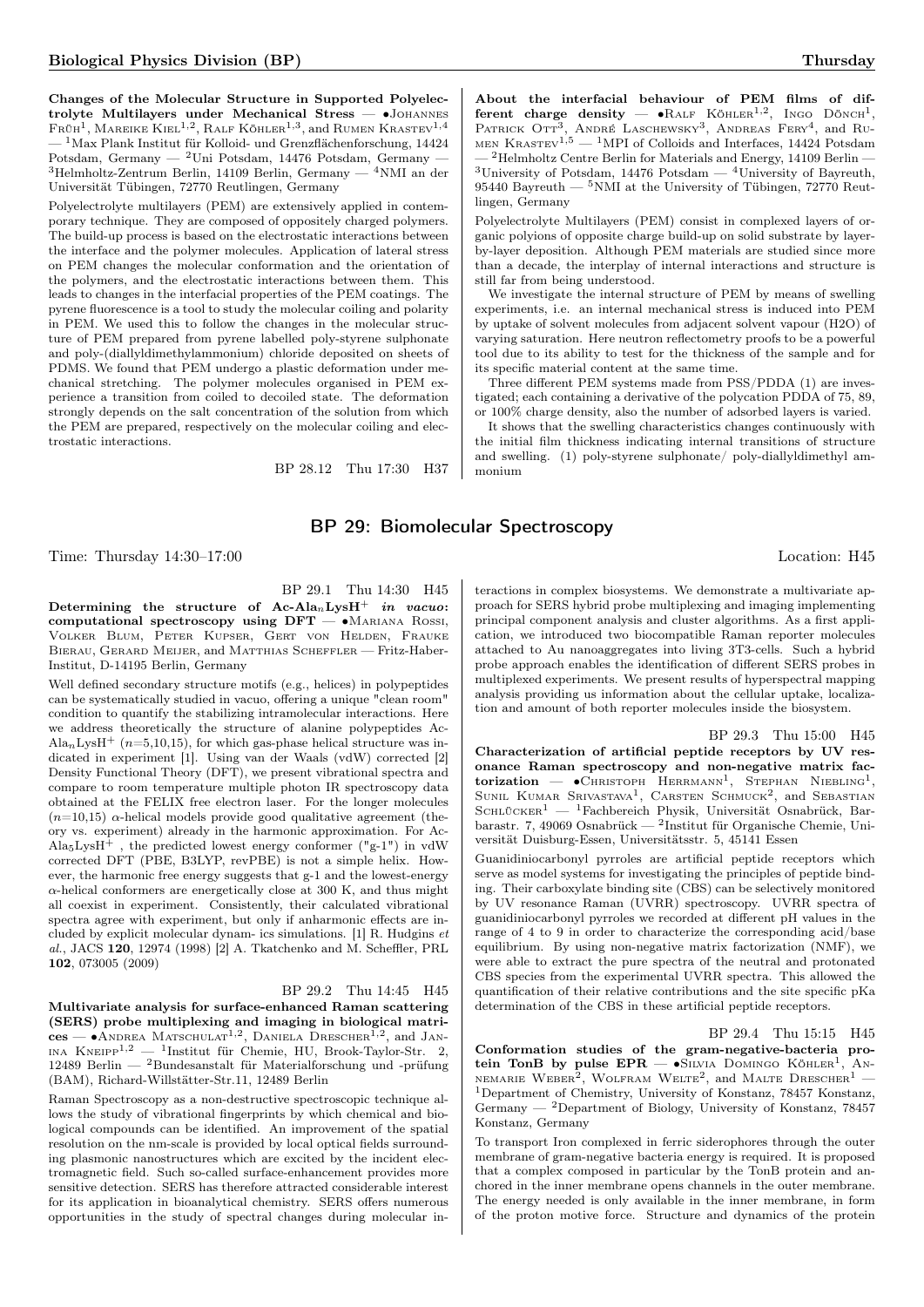TonB plays a key role in unraveling how the energy is transferred to the outer membrane, in order to induce a conformational change in the outer membrane receptors. However, the structure of TonB is not completely determined and the mechanism of energy transduction remains still unclear.

To unravel structure and functionality of TonB site-directed spinlabeling in combination with pulsed electron paramagnetic resonance (EPR) techniques is an outstandingly suitable tool. Determining conformation and conformational changes of TonB helps to elucidate a mechanism which has general implications for signal transduction within and between proteins.

BP 29.5 Thu 15:30 H45

Motional effects on coherent exciton transport in a<br>chain — ◆Markus Tiersch<sup>1,2</sup>, Ali Asabian<sup>1,2</sup>, Gian Giacomo<br>Guerreschi<sup>1,2</sup>, Jianming Cai<sup>1,2</sup>, Sandu Popescu<sup>3</sup>, and Hans  $B$ RIEGEL<sup>1,2</sup> — <sup>1</sup>Institut für Quantenoptik und Quanteninformation der Österreichischen Akademie der Wissenschaften, Innsbruck, Austria — <sup>2</sup> Institut für Theoretische Physik, Universität Innsbruck, Technikerstraße 25, A-6020 Innsbruck, Austria — <sup>3</sup>H. H. Wills Physics Laboratory, University of Bristol, Tyndall Avenue, Bristol, BS8 1TL, United Kingdom

In a reduced model of coherent excitation transport in  $\alpha$ -helical polypeptides, individual amide units in a chain carry the excitation, and are coupled through dipol-dipol interactions. Vibrations of the chain cause a modulation of the distance dependent dipolar coupling between the individual sites, and thereby influence the transport efficiency through the chain. In this setting, we report on the motioninduced, effective locking and guiding of excitations, and investigate control mechanisms to enhance the transport through the chain.

#### 15 min. break

BP 29.6 Thu 16:00 H45 Pigment fluorescence in protein environment — •FRANZ-JOSEF

SCHMITT<sup>1</sup>, HEINRICH SÜDMEYER<sup>2</sup>, KAI REINEKE<sup>1</sup>, INSA KAHLEN<sup>1</sup>, Joachim Börner<sup>1</sup>, Max Schoengen<sup>1</sup>, Patrick Hätti<sup>1</sup>, Hans JOACHIM EICHLER<sup>1</sup>, and HANS-JOACHIM CAPPIUS<sup>2</sup> — <sup>1</sup>Berlin Institute of Technology, Berlin —  $2$ Laser- und Medizintechnologie GmbH, Berlin

The electronic properties of organic molecules strongly depend on the local environment. Therefore it is difficult to detect specific molecules if the environment of the molecules is not clearly defined. On the other hand the fine tunig of the local protein environment leads to specific pathways for excitation energy migration between pigments in e.g. photosynthetic plant complexes and the influence of the environment is essential for the light harvesting functionality. In this study we compare the time resolved fluorescence of pigments (e.g. fluorescein, chlorophyll) and pigment protein complexes (e.g. Bovine serum albumin, water soluble chlorophyll binding protein and photosynthetic light harvesting complexes). The protein matrix has an own characteristic influence onto the chromophores and strongly diminishes the environmental influence onto the chromophores. The fluorescence of fluoresceine and chlorophylle molecules on glass surface is strongly quenched while the pigments bound to protein complexes show only slight changes of the fluorescence dynamics due to the surface contact.

Financial support by DFG project SfB 429 and Federal Ministry of Education and Research (BMBF) is greatfully acknowledged.

#### BP 29.7 Thu 16:15 H45

Excitation energy transfer in the Phycobiliprotein Antenna of the cyanobacterium Acaryochloris marina investigated by transient fs absorption spectroscopy.  $-$  • COLLINS NGANOU<sup>1</sup>, Moritz Grehn<sup>1</sup>, Christoph Theiss<sup>1</sup>, Marco Vitali<sup>2</sup>, Franz-<br>Joseph Schmitt<sup>1</sup>, Hans Joachim Eichler<sup>1</sup>, and Hann-Jörg  $\text{EckERT}^2 = \text{1}$ Institute of Optics, Technical University Berlin, Straße des 17. Juni 135, Berlin-Germany — <sup>2</sup>Max-Volmer-Laboratory for Biophysical Chemistry, Technical University Berlin, Straße des 17. Juni 135, Berlin-Germany

The investigation of excitation energy transfer (EET) in the antenna system of Acaryochloris marina containing both chlorophyll (Chl) d and phycobiliprotein (PBP) as light harvesting pigments continue to be a case of debate in the scientific community. The PBP-antenna is a rod-shaped antenna of three homo-hexamers containing phycocyanin (PC) and one hetero-hexamer of PC and allophycocyanine (APC). In the present work we discuss the EET in isolated PBP-antennae by transient fs absorption spectroscopy measurements and show that the presence of phosphate in the buffering medium is an important requirement to preserve the EET between the PBP pigments.

BP 29.8 Thu 16:30 H45 Describing transient Fluorescence induction curves by modelling the electron transfer of photosystem  $II - \bullet$ Joachim Börner<sup>1</sup>, Franz-Josef Schmitt<sup>1</sup>, Hans Joachim Eichler<sup>1</sup>, ATHINA ZOUNI<sup>2</sup>, and GERNOT RENGER<sup>2</sup> — <sup>1</sup>Institute of Optics and Atomic Physics, Berlin Institute of Technology, Germany  $-$  <sup>2</sup>Max-Volmer-Laboratory for biophysical chemistry, Berlin Institute of Technology, Germany

In this work a generalised PS II model for the simulation of fluorescence induction curves is presented. Fluorescence induction curves were measured with continuous laser illumination on isolated core complexes from the thermophilic cyanobacterium Thermosynechococcus elongatus and hole cells of the green algae Chlorella pyrenodoisa chick. Perfect data fit was achieved within the framework of a model for the PS II reaction pattern comprising electron transfer reactions to the exogenous electron acceptor  $K_3Fe(CN)_6$  in core complexes and to the endogenous plastoquinone in chlorella cells. Based on data reported in the literature a consistent set of rate constants was obtained for electron transfer at the donor and acceptor side of PS II. The simulations based on the model of the PS II reaction pattern provide information on the time courses of population probabilities of different PSII states in photosynthetic samples under various conditions (e.g. presence of herbicides, other stress conditions, excitation with actinic pulses of different intensity and duration).

Acknowledgement: Financial support by DFG project SfB 429 and Federal Ministry of Education and Research (BMBF)

BP 29.9 Thu 16:45 H45 Photocycle Dynamics of the E149A Mutant of Cryptochrome 3 from Arabidopsis thaliana — PEYMAN  $\text{ZIRAK}^1$ , ∙Alfons Penzkofer<sup>1</sup> , Judit Moldt<sup>2</sup> , Richard Pokorny<sup>2</sup> , Al-FRED BATSCHAUER<sup>2</sup>, and LARS-OLIVER ESSEN<sup>3</sup> - <sup>1</sup>Institut II - Experimentelle und Angewandte Physik, Universität Regensburg, Universitätsstr. 31, 93053 Regensburg — <sup>2</sup>Fachbereich Biologie, Pflanzenphysiologie/Photobiologie, Philipps-Universität, Karl-von-Frisch-Str. 8, 35032 Marburg — <sup>3</sup>Fachbereich Chemie, Philipps-Universität Marburg, Hans-Meerwein-Str., 35032 Marburg

The E149A mutant of the cryDASH member cryptochrome 3 (cry3) from Arabidopsis thaliana was characterized in vitro by absorption and emission spectroscopy. The mutant protein non-covalently binds the cofactor flavin adenine dinucleotide (FAD), but not the second cofactor 5,10-methenyl-tetrahydrofolate (MTHF). Thus, the photodynamics caused by FAD is accessible without the intervening coupling with MTHF. In dark adapted cry3-E149A, FAD is present in the oxidized form (FAD<sub>ox</sub>), semiquinone form (FADH<sup>-</sup>), and anionic hydroquinone form  $(FAD_{red}H^-)$ . Blue-light photo-excitation of previously unexposed cry3-E149A transfers  ${\rm FAD}_{\rm ox}$  to the anionic semiquinone form  $(FAD^-)$  with a quantum efficiency of 0.02 and a back recovery time of 10 s (photocycle I). Prolonged photo-excitation leads to an irreversible protein re-conformation leading to a change in the photocycle dynamics with photo-conversion of FAD<sub>ox</sub> to FADH<sup>.</sup> (efficiency 0.00032), of FADH $\cdot$  to FAD<sub>red</sub>H<sup>-</sup> (efficiency 0.016), and thermal back equilibration in the dark on a minute timescale (photocycle II).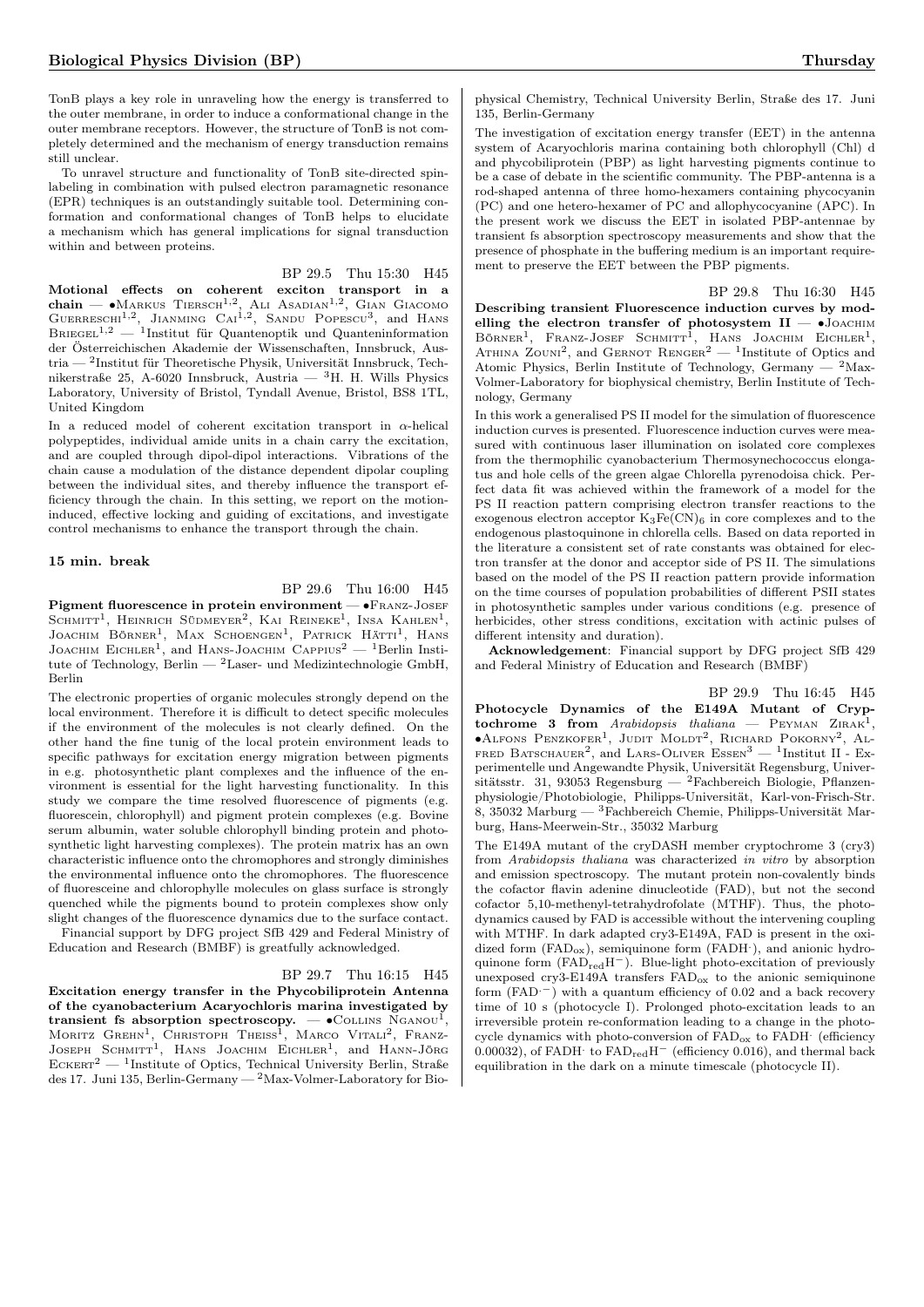## BP 30: Networks: From Topology to Dynamics V (joint DY, BP, SOE)

Time: Thursday  $16:00-17:15$  Location: H44

BP 30.1 Thu 16:00 H44

Eat the specialist: Some results on the stability of 100 billion food webs — ∙Thilo Gross — Max-Planck Institut für Physik komplexer Systeme, Nöthnitzer Straße 38, 01187 Dresden

Ecological food webs are complex networks of feeding interactions, describing who-eats-who in an ecosystem. Previous theoretical results suggest that the dynamical stability of these webs should decrease with increasing number of species and network connections. Yet, large and densely-linked webs found in nature are highly stable. Identification of the properties promoting stability is therefore an important goal of ecological research. The approach of generalized modeling enables us to investigate the local stability of steady states in these webs with a higher degree of generality and efficiency than previous simulative approaches. Because of the complexity of the problem, a general food web model contains several thousand unknown parameters. However, the numerical efficiency of the generalized models is such that tens of billions of different realizations of plausible webs can be analyzed in reasonable computational time. This provides a sound basis for the statistical exploration of the high-dimensional parameter space. In this talk I will demonstrate the application of generalized modeling, in simple examples and in large food webs. The latter reveals certain topological properties having a strong impact on network stability.

## BP 30.2 Thu 16:15 H44

Regular graph properties of the plasmodial vein network of the slime mould Physarum polycephalum - WERNER BAUMGARTEN and ∙Marcus Hauser — Otto-von-Guericke-Universität Magdeburg, Abteilung Biophysik, Institut für Experimentelle Physik, Universitätsplatz 2, 39106 Magdeburg, Germany

The plasmodium of the slime mould *Physarum polycephalum* is a single multi-nucleate giant amoeboid cell. It forms a characteristic twodimensional vein network, where the apical end of the plasmodium extends to search for new food sources, while the dense network of tubular veins is in charge of transport of protoplasm throughout the giant cell.

A graph theoretical analysis of the vein network of the Physarum polycephalum strain HU195×HU200 reveals that the nodes have exclusively the degree 3, i.e., each node connects to exactly three veins. This means that the vein network of this slime mould forms a regular cubic graph, and hence does not show small-world properties. The intensities of the edges (the vein segments) connecting a pair of nodes differ, thus forming a weighted graph. The distributions of the lengths and areas of the veins follow exponential distributions, while their widths are distributed either log-normally or normally. Interestingly, these functional dependencies are robust during the entire evolution of the growing plasmodial vein network of Physarum polycephalum.

#### BP 30.3 Thu 16:30 H44

Feedback-mediated control of a spiral wave in a bidomain model of cardiac tissue — •EKATERINA ZHUCHKOVA, VLADIMIR Zykov, and Harald Engel — Institut für Theoretische Physik, Technische Universität zu Berlin, Berlin, Germany

At the moment anti-tachycardia pacing (ATP) is the only low-energy therapy for ventricular tachyarrhythmias and it would be desirable since it prevents adverse side effects. However, ATP is not robust since its success/failure depends on many factors [1]. Using realistic

bidomain model for simulation of electrical activity in cardiac tissue together with a simplified Fenton-Karma ionic model for a cell, we show that spiral waves in the heart could be eliminated by repetitive extracellular stimulation. A spiral wave core can be guided towards boundaries by feedback forcing along a one-dimensional registering electrode [2]. Every time the spiral wave front is tangent to the registering electrode, an extracellular current is applied through stimulating electrodes. The amplitude of the stimulation is much less than the single-shock defibrillation threshold, which gives a possibility to use the proposed method as an alternative low-voltage defibrillation strategy.

[1] E. Zhuchkova and H. Engel, Robustness of local forcing in inhibition of reentry, IPACS Open Access Library (2009), accepted.

[2] J. Schlesner, V. S. Zykov, H. Brandtstädter, I. Gerdes and H. Engel, Efficient control of spiral wave location in an excitable medium with localized heterogeneities, NJP 10, 015003 (2008).

#### BP 30.4 Thu 16:45 H44

Linking Molecular Simulations and Systemic Modelling — ∙Tihamer Geyer and Volkhard Helms — Zentrum für Bioinformatik, Universität des Saarlandes, D-66123 Saarbrücken

When modeling biological systems there is a gap of scales between the systemic models that try to describe the metabolism of a complete cell and the molecular biological descriptions focussing on the detailed processes of a single enzyme. We therefore proposed an agent based approch that allows to bridge between the two regimes.

For this, we set up the individual enzymes from their microscopic elementary reactions like the binding of a metabolite molecule to a binding site or the transfer of an electron from one site inside the protein to another. The respective numbers of these protein "building blocks" are then connected to metabolite pools via standardized connectors to set up the metabolic system under consideration. This pools-andproteins model can thus be used to "convert" detailed molecular biological knowledge into a systems biological model for analyzis of the complete system.

To develop and test our approach we used the bacterial photosynthetic apparatus. But even for the "boringly" well-known system, many of the detailed kinetic constants were unknown. By comparing the behavior of the complete system to time-dependent experiments, we could determine the values and sensitivities of all parameters of our model. The thus parametrized protein modules allowed for new insights into their inner working and can be re-used to set up other, related systems.

BP 30.5 Thu 17:00 H44 About scaling in the growth of clubs and communities — Lu X<sub>IN</sub><sup>1</sup>, Diego Rybski<sup>2</sup>, and •Fredrik Liljeros<sup>1</sup> — <sup>1</sup>Department of Sociology, Stockholm University, S-106 91 Stockholm, Sweden — <sup>2</sup>Potsdam Institute for Climate Impact Research, P.O. Box 60 12 03, 14412 Potsdam, Germany

Many systems comprise emergent power-laws in the growth rates with respect to the size of the units such as companies or cities. Here we study online communities and investigate the growth properties of clubs and social communities. We find power-law relations for the average growth rate and for the standard deviation. The quality of the data permits to analyze the growth – complementary to (temporal) correlations – on the basis of individuals behaving in a social context.

## BP 31: Posters: Membranes and Vesicles

#### Time: Thursday 17:15–20:00 Location: Poster B1

BP 31.1 Thu 17:15 Poster B1 Investigation of Erythrocytes Cell-Cell Adhesion using Holographic Optical Tweezers — •PATRICK STEFFEN and CHRISTIAN Wagner — Universität des Sarlandes, Saarbrücken

In the classical model, the role of red blood cells (erythrocytes) in blood clot formation is thought to be passive. It is supposed that they get caught into a fibrin-network, generated in the clotting process, just for reasons of geometrical restrictions. Additionally, it is commonly

believed that there exist no adhesion forces among the cells. The main part in clot formation take activated platelets. Lysophosphatidic acid (LPA) is a messenger released from these activated platelets. Treating red blood cells (RBC) with LPA leads to a Ca2+ influx into the cells. The consecutive rise of internal calcium level activates the Scramblase protein whereby the negatively charged Phosphatidylserine (PS) gets to the outer leaflet of the cell membrane. Thus the objective is to investigate the contribution of red blood cells in blood clot formation.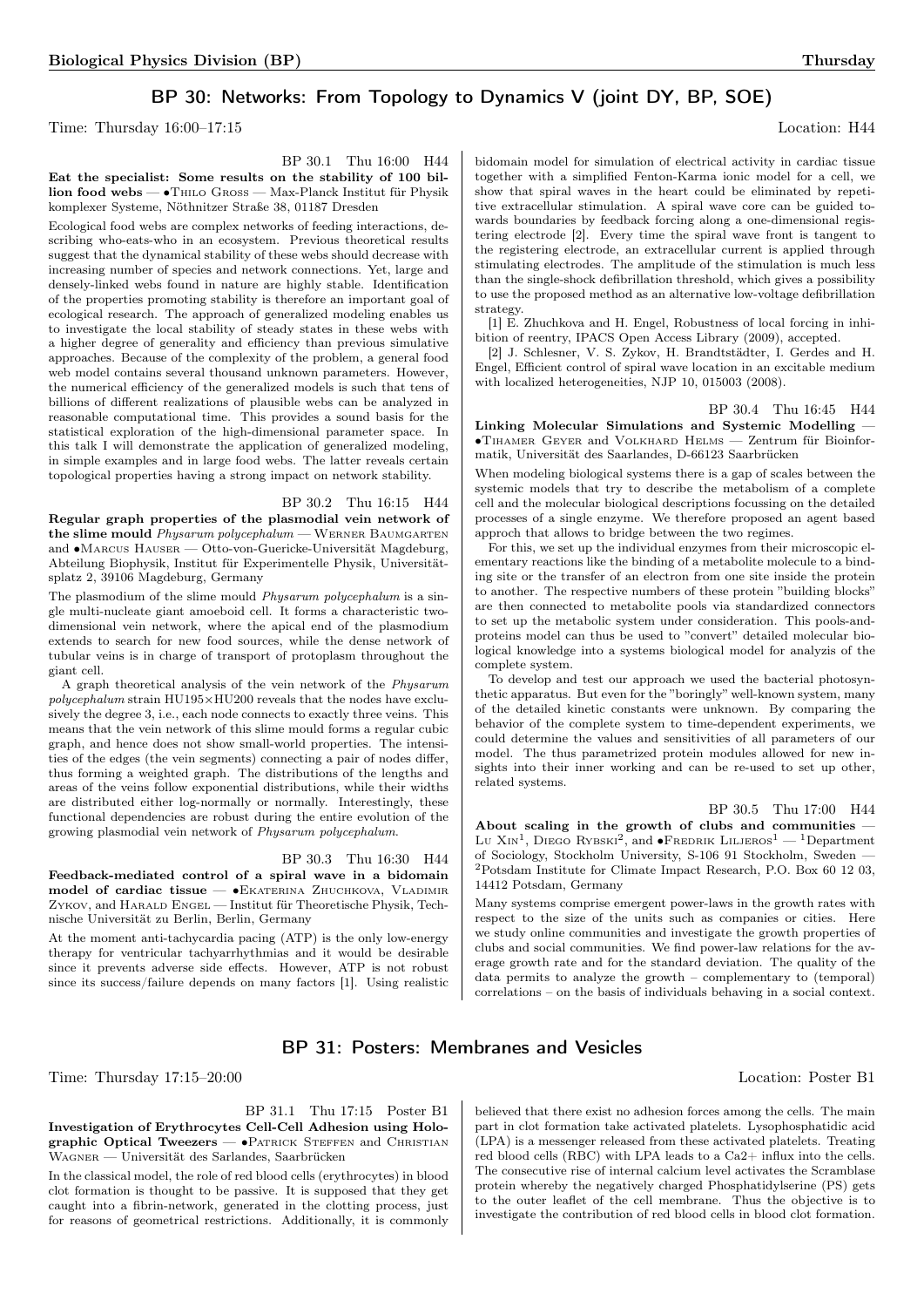In order to test this hypothesis we built up an integrated microfluidic holographic optical tweezers setup to study this cell adhesion. Measurements with LPA and the calcium Ionophor A23187 showed that by this increased intracellular calcium level an adhesion of the cells among each other occurs. Thus, we postulate that the response of RBCs on LPA reveals a direct and active participation of these cells in blood clot formation.

## BP 31.2 Thu 17:15 Poster B1

Near membrane particle fluctuations and single receptor  $\text{bindings}$  –  $\bullet$ Tim Meyer<sup>1</sup>, Holger Kress<sup>2</sup>, and Alexander  $R$ OHRBACH<sup>1</sup> — <sup>1</sup>Lab for Bio- and Nano-Photonics, University of Freiburg, Georges-Koehler-Allee 102, 79110 Freiburg, Germany — <sup>2</sup>Yale University, New Haven, USA

The usage of optical traps combined with arbitrary microscopy methods has a decisive advantage especially in biology: rare events can be turned into frequent events by bringing e.g. interaction partners into close proximity to each other. New insights especially in cell biology are enabled by recording the relevant processes in a small volume at ultra-high speed and with nanometer precision. Here we investigate phagocytosis, which is the process by which bacteria are internalized into macrophages. This process, which is a central mechanism in the immune system, was so far mainly investigated by conventional light and electron microscopies. However, its mechanical properties were barely known up to now. The motion of an optically trapped bead was tracked interferometrically in 3D with nanometer precision at a microsecond timescale. The measurement of the thermal bead fluctuations during the binding to the cell membrane enabled the observation of individual receptor-ligand bond formation. Comparison with Brownian Dynamic Simulations confirm the feasibility of several new types of experiments, which enable fast and precise images of local interactions - information which is not accessible with current light microscopy techniques!

### BP 31.3 Thu 17:15 Poster B1

Oscillations in the lateral pressure of lipid monolayers induced by the second messengers MARCKS and Protein Kinase  $C = \bullet$ Sergio Alonso<sup>1</sup>, Markus Bär<sup>1</sup>, Undine Dietrich<sup>2</sup>, and Josef A.  $K\ddot{s}^2$  — <sup>1</sup>Physikalisch-Technische Bundesanstalt, Berlin, Germany — <sup>2</sup>University of Leipzig, Leipzig, Germany

The binding dynamics of the peptide MARCKS to the lipid PIP2 modulated by protein kinase C leads to damped oscillations in lateral pressure of a lipid monolayer. These periodic dynamics can be attributed to changes in the crystalline lipid domain size. We elaborate a mathematical model to explain the observations based on the changes in the physical structure of the monolayer by the translocation of MAR-CKS peptides. The model equations are numerically integrated and reproduce the experimental observations.

## BP 31.4 Thu 17:15 Poster B1

Multi-Bilayer Substrates for Cellular Mechanosensing Assays  $-$  •Philipp Rauch<sup>1</sup>, Daniel Minner<sup>2</sup>, Lydia Woiterski<sup>1</sup>, Josef Käs<sup>1</sup>, and CHRISTOPH NAUMANN<sup>2</sup> — <sup>1</sup>Universität Leipzig, Germany — <sup>2</sup> Indiana University, Indianapolis, USA

Many processes in cell motility, morphogenesis and differentiation are influenced by mechanical signals and responses from the cellular environment. Similar mechanisms can be found in different types of cells, amongst others in neuroblasts moving to their final location in the brain, in fibroblasts responding to mechanical properties of the surrounding or in mesenchymal stem cells during differentiaton. The development of in vitro systems to investigate the underlying mechanisms has been in focus of many research groups in different fields. Most present assays are based on functionalized hydrogels or polymeric substrates with variable elasticity which mimic the extracellular matrix. A viscous or viscoelastic environment, however, as it is found in organic tissue and especially in cell-cell contacts cannot be implemented with these methods. In order to overcome these limitations we developed and tested multi-stacked tethered lipid bilayer substrates with adjustable viscosity suitable for cell adhesion. The lateral mobility of lipid molecules in these layers can be varied from values close to the reduced diffusion in a typical fibroblast plasma membrane to that of a free floating bilayer. As we could show, different cell types respond to subtle changes within that range through altered morphology and growth behavior. Details of the composition and manufacturing process as well as the physical properties of the novel system will be presented.

#### BP 31.5 Thu 17:15 Poster B1 Microarray device for local electric recording of planar lipid  $bilayers$   $\bullet$  Theresa Kaufeld and Christoph F. Schmidt —

Drittes Physikalisches Institut, Georg-August-Universität Göttingen Mechanosensitive ion channels play an important role in cell function. They are involved in cell communication and act as emergency release valves to regulate osmotic pressure in cells. In order to understand their function and gating behaviour they can be reconstituted in artificial lipid bilayers and examined with electrophysiological and optical techniques such as single-channel recording and light microscopy.

We have here designed a device for simultaneous electrical recording, fluorescence microscopy and optical trapping experiments to stimulate and characterize the opening of mechanosensitive channels. We form phospholipid bilayers on microfabricated porous silicon substrates because they combine the stability of solid supported membranes and the accessibility to both sides of the bilayer, which is necessary for electrical recordings. We produced a microchip for electrical recording using standard cleanroom techniques.

Apertures of micrometer size were etched into a silicon substrate forming porous microarrays. To electrically isolate the substrate, an oxide layer was grown by thermal oxidation. Integrated Ag/AgCl electrodes surrounding each microarray were fabricated by vapour deposition to make them individually addressable for electrical recordings and to be able to switch between the microarrays during the measurement.

BP 31.6 Thu 17:15 Poster B1 An in-house x-ray scattering study of membrane fusion intermediates: Sample environment and the effect of cholesterol — ∙Tobias Reusch, Sebastian Aeffner, Britta Weinhausen, and  $T_{IM}$  SALDITT — Institute for X-ray Physics, Göttingen, Germany We have developed an x-ray scattering setup which allows to study membrane fusion intermediates or other nonlamellar lipid mesophases by laboratory-scale x-ray sources at quasi arbitrary degrees of hydration.

We report results of a study of pure lipid bilayers and phospholipid/cholesterol binary mixtures. Stalks, putative intermediate structures occurring during the membrane fusion process, can clearly be identified from reconstructed electron density maps. The choice of phases corresponding to the observed diffraction peaks can be narrowed down substantially by the application of the swelling method.

Phase diagrams of the lyotropic phase behavior of DOPC/cholesterol and DPhPC/cholesterol samples are presented. If cholesterol is present in moderate concentrations, it can substantially promote the formation of stalks at higher degrees of hydration or lower osmotic pressure respectively.

BP 31.7 Thu 17:15 Poster B1

Monte Carlo simulation of two-component membranes: Phase separation dynamics and anomalous diffusion — ∙Jens Ehrig, Eugene P. Petrov, and Petra Schwille — Biophysics, BIOTEC, TU Dresden, Tatzberg 47/49, 01307 Dresden

Anomalous subdiffusion is an intriguing phenomenon frequently observed in cell membranes, e.g. in SPT, FCS, and FRAP experiments. It is usually ascribed to the presence of membrane heterogeneities with dimensions below the optical resolution limit. In order to understand how the sub-micrometer-scale phase separation in the cell membrane can affect the lipid diffusion and manifest itself experimentally, we carry out dynamic Monte Carlo simulations of a two-component lipid membrane (DMPC/DSPC) with the size on the micrometer scale over time intervals of order of a second. Our model correctly reproduces the thermodynamic properties, as well as the phase diagram of the lipid mixture. Upon an abrupt temperature quench of the system into the two-phase coexistence region of the phase diagram, a power-law domain growth is observed, as predicted theoretically and observed experimentally. For certain ranges of the membrane compositions and temperatures it is found that the Brownian motion of lipid molecules shows strong deviations from the normal diffusion law. In cases where the membrane shows critical fluctuations, results of simulated single particle tracking and fluorescence correlation spectroscopy experiments show transient subdiffusion behavior spanning several orders of magnitude in time.

BP 31.8 Thu 17:15 Poster B1 Conformation of DNA molecules adsorbed on free-standing cationic lipid membranes — • CHRISTOPH HEROLD, EUGENE P. PETROV, and PETRA SCHWILLE - Biophysics, BIOTEC, TU Dres-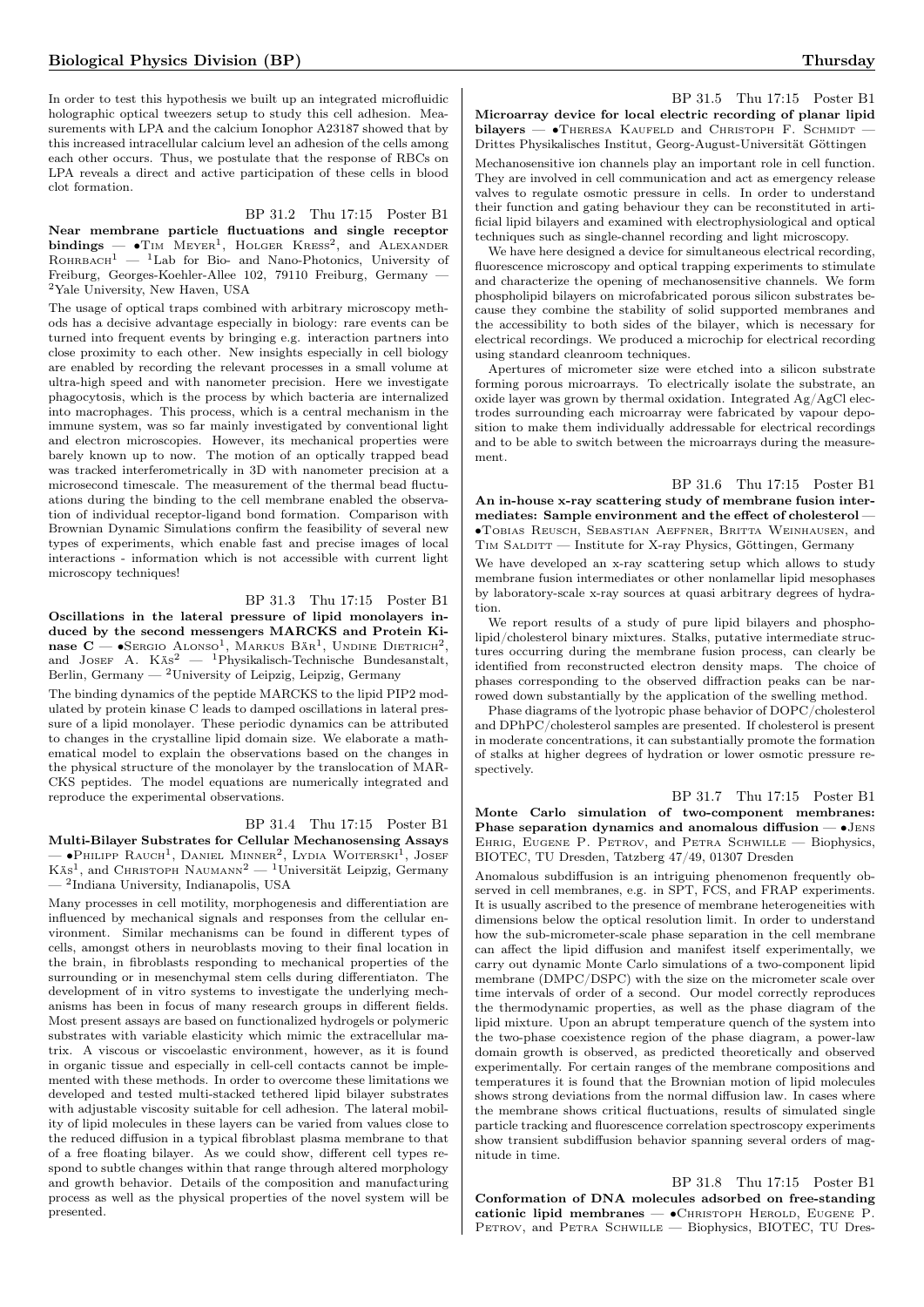#### den, Tatzberg 47/49, 01307 Dresden

We study ds-DNA fragments  $(5, 10, 20, \text{ and } 48 \text{ kbp})$  electrostatically adsorbed on free-standing lipid membranes consisting of zwitterionic DOPC with added fractions of cationic DOTAP  $(1-10\%)$ . The freestanding bilayers are modeled using giant unilamellar vesicles of sizes  $> 100 \mu$ m. We found that DNA molecules are initially adsorbed on the cationic membrane in a coil conformation (gyration radius of ca.  $2 \mu m$  for 48 kbp DNA) and then collapse into globules with a size below the optical resolution limit (gyration radius of ca.  $0.3 \mu m$ ). The fraction of collapsed DNA globules depends on the cationic lipid concentration and the DNA fragment length. DNA collapse is favored for high DOTAP concentration and long DNA fragments. At low DOTAP concentration and for shorter DNA fragments a coexistence of DNA molecules in coil and globule conformation is observed. We present results of a systematic study of this phenomenon using fluorescence video microscopy with single particle tracking.

BP 31.9 Thu 17:15 Poster B1 Acyl chain correlation at the lamellar-to-rhombohedral phase transition in phospholipid membranes — • BRITTA WEINHAUSEN, SEBASTIAN AEFFNER, and TIM SALDITT — Institute for X-ray Physics, Göttingen, Germany

The poster has been withdrawn.

## BP 31.10 Thu 17:15 Poster B1

Panta Rhei – Flow Behaviour in Phospholipid Membranes —  $\bullet$ Sebastian Busch<sup>1</sup>, Christoph Smuda<sup>2</sup>, Luis Carlos Pardo<sup>3</sup>, and Tobias  $UNRUH^1$  — <sup>1</sup>Physik Department E13 and Forschungsneutronenquelle Heinz Maier-Leibnitz (FRM II), Technische Universität München, Lichtenbergstraße 1, 85748 Garching bei München — 2 Institut für Pharmazeutische Wissenschaften, ETH Zürich, CH-8093 Zürich — <sup>3</sup>Grup de Caracterització de Materials, ETSEIB, Universitat Politècnica de Catalunya, E-08028 Barcelona

The long-range motion of phospholipid molecules in the membrane has been of major interest for many years not only because of its importance for processes in the cell membrane but also the puzzling fact that short- and long-time techniques observed vastly different mobilities: Neutron scattering experiments observed much faster motions on the picosecond time scale than macroscopic techniques.

We show that our new high-precision quasielastic neutron scattering experiments are compatible with recent molecular dynamics simulations which propose a flow-like motion of the phospholipid molecules on short times. The difference of observed mobilities can be explained by the transition from this ballistic regime to normal diffusive behaviour.

The influence of additives on the phospholipid mobility, measured on the same time scale, will also be briefly addressed.

#### BP 31.11 Thu 17:15 Poster B1

Lipid bilayers interacting with polymer chains: A Monte Carlo study —  $\bullet$ MARCO WERNER<sup>1,2</sup> and JENS-UWE SOMMER<sup>1,2</sup> <sup>1</sup>Leibniz-Institut für Polymerforschung Dresden, Germany —  $^2\mbox{Technische Universität Dresden - Institute for Theoretical Physics}$ 

We consider the interaction of amphiphile bilayers and polymer chains by a lattice based Monte Carlo method using the Bond Fluctuation Model [I. Carmesin and K. Kremer, 1988, Macromol. 21:2819]. To take advantage of the efficiency of this coarse graining method, we introduce explicit solvent to mediate the amphiphilic interactions. Therewith we observe stable bilayers spanned over the perdiodic boundary, which are formed spontaneously from a random initial state. We also obtain self-organized vesicles appearing in non-periodic boxes. By variation of bending stiffness for the hydrophobic tails we test the model to reproduce the crystalline phase as observed experimentally. We investigate the interactions between lipid bilayers and polymer chains for various chain lengths, chain densities and chain-solvent interactions. Our simulations show that hydrophobic chains are trapped within the hydrophobic layer of the membrane by changing conformations from dense globules into quasi 2D swollen coils. Manipulations of lipid bilayers using polymer chains can have interesting applications for drug delivery systems.

#### BP 31.12 Thu 17:15 Poster B1

Hydrodynamic interaction of particles in scanning line optical tweezers —  $\bullet$ Benjamin Tränkle<sup>1</sup>, Michael Speidel<sup>2</sup>, and ALEXANDER ROHRBACH<sup>1</sup> — <sup>1</sup>Lab for Bio- and Nano-Photonics, University of Freiburg, Germany — <sup>2</sup>Sick-Stegmann, Donaueschingen, Germany

In living cells, the distance of reaction partners determines whether biological processes take place or not. This is especially the case for the fusion of vesicles. Physical interactions within the cell, i.e. hydrodynamic and entropic forces play a crucial role in this context since the motion of vesicles is confined by the size of compartments inherent to the cell structure. Therefore, we are studying the dynamic interaction of at least 2 particles diffusing within a confined volume by using an optical trapping potential. This model system allows the particles to get in close contact to one another due to Brownian position fluctuations. The system is realized by an oscillating optical trap, with a scanning frequency up to 5 kHz and a lateral extension of about 10 $\mu$ m. The laser power is modulated while scanning. Thereby an elongated optical potential is generated. Artificially created volumes can simulate the cell compartments and the confined motion of particles within these bounding walls is expected to be influenced due to interaction potentials. By scanning the particles, their 3D position is obtained by back focal plane interferometry and recorded with up to 10 kHz. The particle trajectories can now be used to calculate the interaction potential and hydrodynamic coupling.

BP 31.13 Thu 17:15 Poster B1

formation of planar lipid bilayer in a microfluidic chip —  $\bullet$ JEAN-BAPTISTE FLEURY<sup>1</sup> and RALF SEEMANN<sup>1,2</sup> — <sup>1</sup>Experimental Physics, Saarland University, D-66123 Saarbrücken, Germany — <sup>2</sup>Max Planck Institute for Dynamics and Self-Organization, D-37073 Göttingen, Germany

We propose a new microfluidic approach to produce extremely stable planar lipid bilayer (until days), which can be directly observed with high optical quality. We demonstrate the formation of planar lipid bilayer by producing membrane domains as report in the literature [1]. This method furthermore provides a convenient tool for the analysis of self organization properties of proteins (or other active compounds) which are embedded into planar lipid bilayer, as we will demonstrate explicitly using gold nanoparticles.

[1] S. Mukherjee and all. Annu. Rev. Cell Dev. Biol. 20, 839 866 (2004).

BP 31.14 Thu 17:15 Poster B1

Conformation of adhesion clusters  $-$  • DANIEL SCHMIDT<sup>1</sup>, UDO SEIFERT<sup>1</sup>, and ANA-SUNCANA SMITH<sup>1,2</sup> — <sup>1</sup>II. Institut für theoretische Physik, Universität Stuttgart —  $^2$ Institut für Theoretische Physik I, Universität Erlangen-Nürnberg

We model domains of ligand-receptor bonds that form when a membrane adheres to a functionalized substrate. The aim is to determine the optimum organization of bonds when the bonds maintain lateral mobility. The bonds are modeled as harmonic springs that are organized on a hexagonal or central hexagonal lattice. The membrane is described by the Helfrich free energy in the Monge representation whereas the nonspecific interaction with a wall is modeled by a harmonic well set at a well defined distance from the wall. The results of our modeling emerge from a variation of the total free energy, and provide both, the optimum membrane conformation and the appropriate spring deformation. We find that depending on both, the stiffness of the membrane and the springs there are three possible outcomes:

(i) densely packed domains when the bonds try to minimize their distance.

(ii) dilute clusters of bonds where optimum distance between the bonds is found,

(iii) unstable domains.

Such results are in good agreement with recently performed experiments on avidin carrying vesicles that adhere to neutravidin carrying substrates.

BP 31.15 Thu 17:15 Poster B1

The role of diffusion on specific adhesion — •TIMO BIHR, ELLEN REISTER, and UDO SEIFERT — Uni Stuttgart, II. Institute for Theoretical Physics

We analyse the adhesion of a flexible membrane to a flat substrate. Between the substrate and the membrane acts a confining potential in addition to reactions between receptors and ligands. The ligands in the membrane diffuse freely while the positions of the receptors in the substrate are kept fixed. The backbone of the receptor is modelled as a spring. The membrane fluctuations are described by a Langevin-Equation, which is numerically integrated in our simulation, the diffusion of the ligands is simulated by a simple random walk, and the reaction rate between ligands and receptors depends on the binding energy and the distance between receptor and ligand.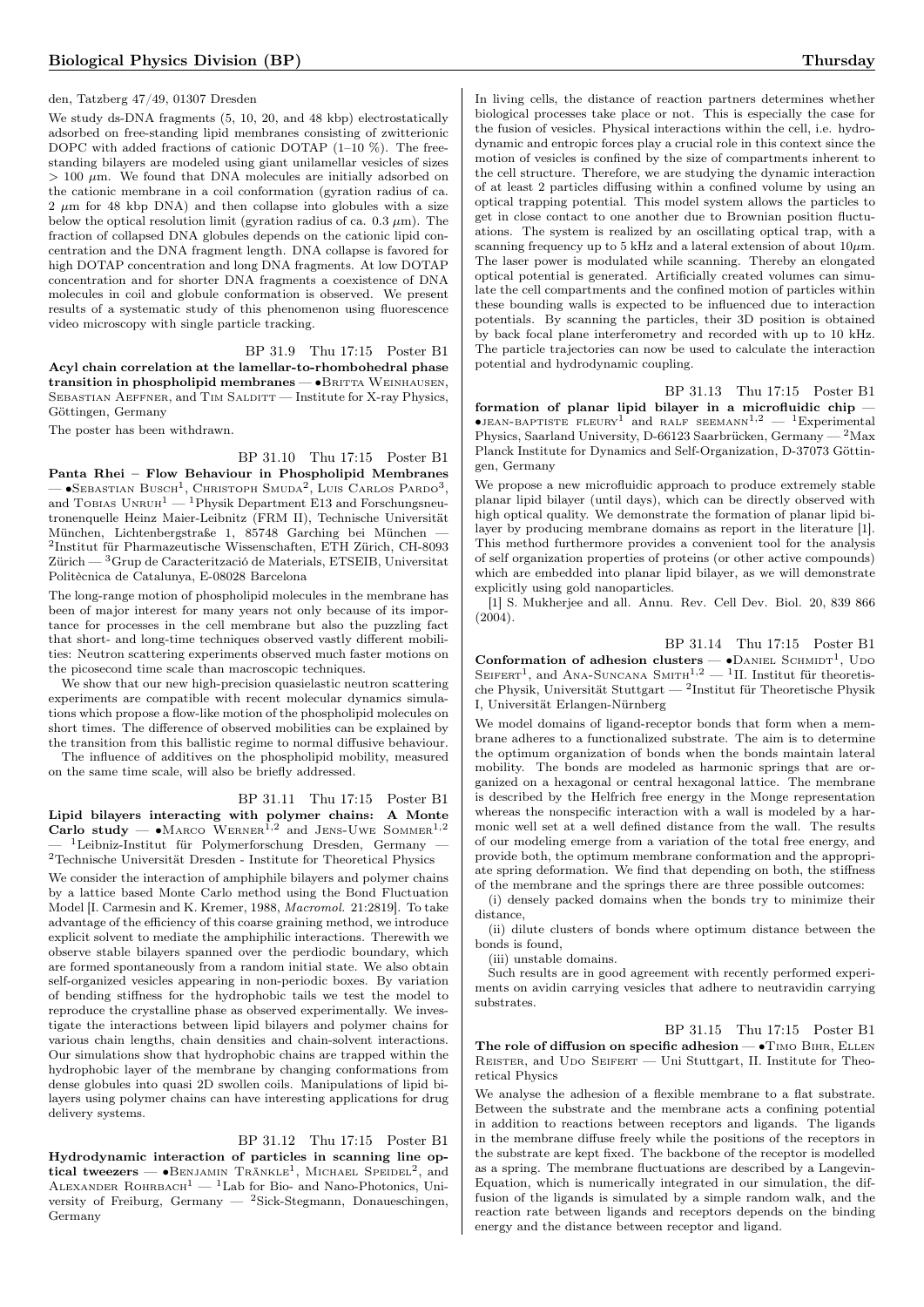In equilibrium we find that higher binding energies are required to sustain adhesion than in models with fixed ligand positions because of a higher entropy contribution to the free energy. The simulations were run for different ligand concentrations, diffusion constants, reaction rates, binding energies and strain energies of the receptor. The adhesion process depends crucially on the diffusion constant of the ligands. For high diffusion constants bond clusters develop while for low diffusion constants bonds form independently from each other. This effect also has an influence on the average height of the membrane because evenly spread bonds pull the membrane closer to the substrate than bonds that are concentrated in one region.

## BP 31.16 Thu 17:15 Poster B1

Observing the growth of lipid droplets in vivo and in vitro — ∙Mária Hanulová and Matthias Weiss — Cellular Biophysics Group, DKFZ, Im Neuenheimer Feld 280, 69120 Heidelberg

Lipid droplets (LD) are fat deposits of cells. In simple terms, they are balls of triglycerides (TG) and cholesteryl esters (CE) surrounded by a phospholipid monolayer into which proteins are embedded. Lipid droplets store excess fatty acids, release them in case of need, and are linked to many metabolic diseases. As of yet, the biogenesis and growth of LDs is poorly understood. According to the most popular model, TG and CE are synthesized at the endoplasmic reticulum (ER) and self-assemble as a globule between the leaflets of the ER membrane. Most likely, LDs then pinch off and carry away lipids from the ER membrane as a protecting monolayer. The growth of LDs has been hypothesized to rely on two (not mutually exclusive) mechanisms: (i) fusion with other LDs, or (ii) acquisition of newly synthesized lipids. To approach this problem, we observed the growth of lipid droplets in living HeLa cells by time-resolved confocal microscopy. Additionally, we used time-resolved fluorescence correlation spectroscopy in vitro to validate the physical possibility of fusion of lipid droplets. These experimental results are in favorable agreement with large-scale simulations of ours.

BP 31.17 Thu 17:15 Poster B1 Computer simulations of membrane fusion — •SANDRA FRANK — Universität Göttingen

Fusion of membranes is a universal phenomenon belonging to the basic physiology of higher cells. The process of fusion is essential for a multitude of biological processes like synaptic release, viral infection, and trafficking within cells. We use coarse-grained computer simulations to investigate membrane fusion depending on membrane tension and density of proteins or hydrophobic mismatch between protein and mambrane.

BP 31.18 Thu 17:15 Poster B1 Mechanics of Small Unilamellar Vesicles — •SAI LI, FREDERIC Eghiaian, and Iwan Schaap — III. Physkalisches Institut, Georg-August-Universität, 37077 Göttingen, Germany

Lysosomes, enveloped viruses, synaptic and secretory vesicles are all examples of natural nano-containers (diameter ~100 nm) which specifically rely on their lipid bi-layer to protect and exchange their contents with the cell. We have developed methods primarily based on atomic force microscopy that allow precise investigation of the mechanical properties of these vesicles. The mechanical properties of small, spherical vesicles were probed by applying very low forces (0.1-0.3 nN), which led to a maximum 30  $\%$  deformation. The effects of lipid composition, temperature, osmotic pressure and the radius of curvature were studied for liposomes with diameters between 30 and 150 nm. In order to extract the lipid bi-layer elastic constants we used finite element methods to model the measured deformations. The elastic constants we found for the lipid bi-layer were in very good agreement with previously reported experiments on micrometer-sized giant vesicles. We will discuss the effects of parameters that increase the stiffness in relation to the high curvature of the vesicles.

## BP 32: Posters: Physics of Cells

Time: Thursday 17:15–20:00 Location: Poster B1

BP 32.1 Thu 17:15 Poster B1 Intra- and intercellular fluctuations in Min protein dynamics decrease with cell age —  $\bullet$ Elisabeth Fischer-Friedrich<sup>1</sup>, Giovanni Meacci<sup>2</sup>, Joe Lutkenhaus<sup>3</sup>, Hugues Chate<sup>4</sup>, and Karsten  $K_{\text{RUSE}}^5$  — <sup>1</sup>Max Planck Institute for the Physics of Complex Systems, Nöthnitzer Straße 38, 01187 Dresden, Germany —  $^2$ IBM T. J. Watson Research Center, P.O. Box 218, Yorktown Heights, NY 10598 — <sup>3</sup>Department of Microbiology, Molecular Genetics, and Immunology, University of Kansas Medical Center, Kansas City, Kansas 66160 — <sup>4</sup>CEA-Saclay, Service de Physique de l'Etat Condensé, 91191 Gif-sur-Yvette, France — <sup>5</sup>Theoretische Physik, Universität des Saarlandes, Postfach 151150, 66041 Saarbrücken, Germany

Self-organization of proteins in space and time is of crucial importance for the functioning of cellular processes. Often, this organization takes place in the presence of strong random fluctuations due to the small number of molecules involved. We report on stochastic switching of the Min-protein distributions between the two cell-halves in short Escherichia coli cells. A computational model provides strong evidence that the macroscopic switching is rooted in microscopic noise on the molecular scale. In longer bacteria, the switching turns into regular oscillations that are required for positioning of the division plane. As the pattern becomes more regular, cell-to-cell variability also lessens, indicating cell age-dependent regulation of Min-protein activity.

#### BP 32.2 Thu 17:15 Poster B1

High-speed dynamics of helical bacteria trapped in a light tube. — ∙Matthias Koch and Alexander Rohrbach — University of Freiburg, Georges-Koehler-Allee 102, 79110 Freiburg, Germany The helical bacterium spiroplasma melliferum is a wall-less bacterium, where genome reduction has left these bacteria with a minimal set of genes - sufficient for independent life and self-reproduction. As a consequence they have an extreme structural simplicity and are among the smallest cells in size (~200nm thin,  $3-5\mu$ m long). However, they infect various plants and insects and thereby do tremendous harm to agriculture industry. Their motility, defined by helicity changes, kinking and propelling is very complex, and enables propagation in complex environments. However, it is unclear how this ~500 gene machine works. Which molecular motors and which filament proteins cooperate at which forces on which time scales? What are the energetic of this apparatus and how do they change during external disturbances. We try to answer these questions by optically trapping the whole bacterium in a light tube, which consists of a high speed scanning line optical trap. Although propelling and kinking, the bacterium remains in the focal plane and can thereby be observed with video microscopy. In addition, trapping light scattered at the slopes of the helix gives precise 3D information about its dynamics, which is analyzed and modelled with Fourier-techniques. We show experimental results, including energies and forces involved in motility, and compare them to simulation data. Further, we present a first model of how this minimal machine could work and which amount of power it needs for self-propulsion.

BP 32.3 Thu 17:15 Poster B1 Elucidating the interaction of misfolded proteins with the quality control machinery in the endoplasmic reticulum — ∙Nina Malchus and Matthias Weiss — DKFZ, Heidelberg, Germany

A multitude of transmembrane proteins enter the endoplasmic reticulum (ER) as unfolded polypeptide chains. During their folding process they interact repetitively with the ER's quality control machinery. Here, we have used fluorescence correlation spectroscopy to probe these interactions for a prototypical transmembrane protein, tsO-45-G, in vivo [1]. While both, folded and unfolded tsO-45-G showed anomalous diffusion, the unfolded protein had a significantly stronger anomaly. This difference subsided when unfolded tsO-45-G was in a complex with its chaperone calnexin, or when a mutant form of tsO-45-G with only one glycan was used. Our experimental data and accompanying simulations suggest that the folding sensor of the quality control (UGT1) oligomerizes unfolded tsO-45-G, leading to a more anomalous/obstructed diffusion. In contrast, calnexin dissolves the oligomers, rendering unfolded tsO-45-G more mobile, and hence prevents poisoning of the ER. Additionally, we performed computer simulations to investigate the origin of the spread in the anomaly obtained from FCS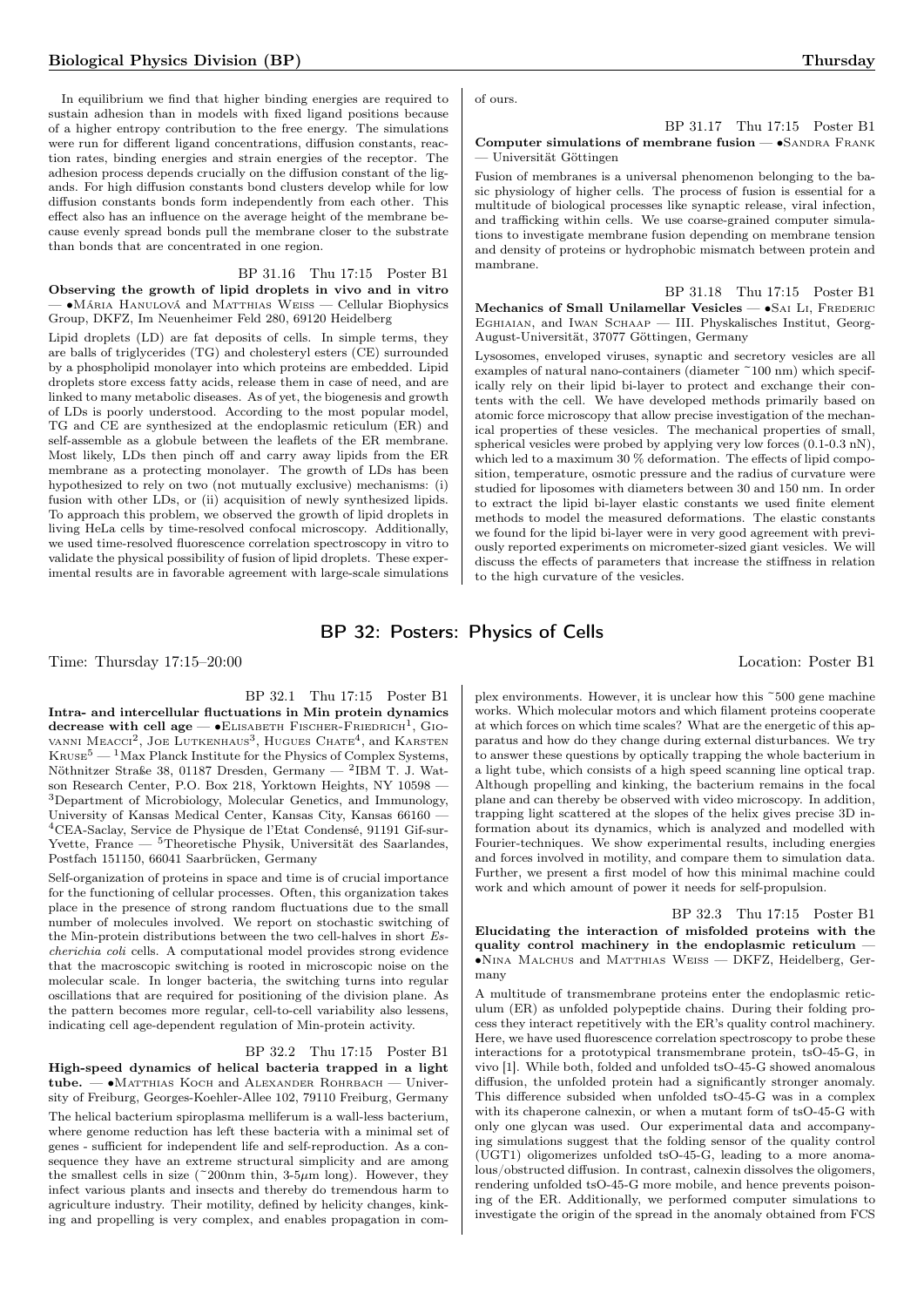experiments on membranes [2].

[1] N. Malchus & M. Weiss, submitted.

[2] N. Malchus & M. Weiss, J. Fluoresc., in press.

BP 32.4 Thu 17:15 Poster B1

Cell Monolayer Rheology — •MATHIAS SANDER and ALBRECHT OTT — Biologische Experimentalphysik, Universität des Saarlandes, Saarbrücken

The mechanics of living cells is a major determinant of cell behaviour (e.g. in wound healing, cell differentiation). Understanding its underlying principles would add to cell biology, medicine and biophysics. Here we use "Cell Monolayer Rheology (CMR)", which determines the properties of a monolayer of approximately  $10^6$  cells with the help of a commercial rheometer. This allows us an improved definition of cellmechanical responses. As for dead matter, it is often assumed that cells respond linearly within certain ranges of mechanical stimuli. However, the highly complex and dynamic structure of the cytoskeleton, which mainly governs the cellular mechanical properties, suggests a more subtle mechanical behaviour. Therefore, in our experiments, we focus on the non-linear response of a cell monolayer. Another important topic is the rheological study of inorganic layers as adhesion-promoting surface coatings. These can serve as an alternative to usual protein coatings. We investigate the different coatings with respect to their adhesion properties using the CMR-technique.

### BP 32.5 Thu 17:15 Poster B1

The contribution of microtubules to the mechanical properties of cells — • KENECHUKWU DAVID NNETU, TOBIAS KIESSLING, ROLAND STANGE, ANATOL FRITSCH, and JOSEF KÄS - University of Leipzig, Institute of Experimental Physics I, Linnéstr. 5, 04103, Leipzig

A cell as a complex system is made up of various subcellular structures that allows it to sense and react to its environment. While alot of studies on the mechanical properties of cells have been done with adherent cells, little is known about the behaviour of cells in suspension. Although the state of suspension is not the most physiological, cells do sometimes find themselves in suspension for example during cancer metastasis as they move to other parts of the body through the blood and lymph vessels . Using the microfluidic optical stretcher that probes the mechanical properties of cells in suspension we studied the effect of the drugs Taxol and Latrunculin A. This allows a deeper insight into the contribution of microtubules to cellular mechanics.

BP 32.6 Thu 17:15 Poster B1 The automated Microfluidic Optical Stretcher — • ROLAND Stange, Tobias Kiesling, Bernd Kohlstrunk, and Josef A. Käs — University of Leipzig, Institute of Experimental Physics I, Linnestr. 5, 04103 Leipzig

Measuring the deformability of biological cells can be done in different ways. The most accurate one is the optical deformability measurement with the microfluidic optical stretcher. Due to the optical differences of each single living cell the scattering of the result has to be compensated with large numbers of measurements. According to the fact that the optical stretcher is operating with suspended cells in microfluidic channels it is complicated to handle by hand and time consuming to get precise and reliable data.

To improve the way of measuring the optical deformability we fully automated the optical stretcher by using a Labview program to control the flow pumps, the lasers and the camera. The produced data is then automatically evaluated by a Matlab program which finds out the deformation values from the images by an edge detection process. Furthermore the computer controlled microfluidic and photo lithographic produced measure chambers allow us to get different parameters out of the cell and sort them after measurement in a precisely controllable way.

## BP 32.7 Thu 17:15 Poster B1

Living cell interactions with nanostructures —  $\bullet$ FELIX KEBER, PHILIPP PAULITSCHKE, EVA WEIG, and DORIS HEINRICH - Fakultät für Physik und CeNS, LMU München, Germany

Cellular function is triggered by intracellular signaling cascades on small temporal and spatial scales. One prime example is cell migration, a process which is induced by actin polymerization, and which results in cellular force exertion in three dimensional environments. Cell migration reflects the cellular microarchitecture, as a complex interplay of cellular force exertion by actin polymerization pattern dynamics. We investigate interactions of living cells with top-down-fabricated microand nanostructures. Our focus is set on the change in intracellular actin distribution as a reaction to our structured sample.

BP 32.8 Thu 17:15 Poster B1 Relating Cell Deformability to Cell Migration — ∙Franziska LAUTENSCHLAEGER<sup>1</sup>, JOAKIM DA-SILVA<sup>1</sup>, MICHAEL BEIL<sup>2</sup>, and JOCHEN GUCK<sup>1</sup> — <sup>1</sup>Dep. of Physics, University of Cambridge, UK  $-{}^{2}$ Dep. of Internal Medicine I, University of Ulm, Germany

Mechanical properties of cells, mainly defined by the cytoskeleton, are closely related to cell function and can be measured with a dual-beam laser trap (Optical Stretcher). Functional changes which go hand in hand with changes of the cytoskeleton also occur during differentiation of stem cells. This suggests monitoring differentiation by the changing mechanical deformability of the cells. As a proof of principle, we compared the deformability of a haematopoietic precursor cell line (NB4) to ATRA differentiated NB4 cells. The differentiated cells were significantly softer. Surprisingly, the deformation behaviour of ATRA differentiated NB4 cells was not altered after treatment with the microtubule stabilizing drug Paclitaxel. In contrast, the relaxation after stress application changed significantly. In order to relate these rheology experiments to cell migration, all three cell types were observed migrating into 5um large channels. It was observed that undifferentiated NB4 cells were not able to migrate into these channels, contrary to differentiated NB4 cells and cells treated with taxol. Differences between the two latter have been found in the time the cells needed to migrate fully into the channel. This result correlates cell deformability measurements and cell migration measurements and might constitute an explanation for a syndrome occurring in leukemia patients after treatment with ATRA.

BP 32.9 Thu 17:15 Poster B1 Mechanosensing by neurons and glial cells — •KRISTIAN FRANZE<sup>1,2</sup>, HANNO SVOBODA<sup>2</sup>, POURIA MOSHAYEDI<sup>1,3</sup>, ANDREAS<br>F. CHRIST<sup>1</sup>, JAMES FAWCETT<sup>3</sup>, CHRISTINE E. HOLT<sup>2</sup>, and JOCHEN  $\text{Guck}^1$  —  $^1$  Department of Physics, Cavendish Laboratory, University of Cambridge,  $UK = 2$ Department of Physiology, Development and Neuroscience, University of Cambridge,  $UK - 3B$ rain Repair Center, University of Cambridge, UK

Nervous tissue is densely packed with different types of cells. All these building blocks differ in their mechanical properties. Here we show how neurons and glial cells respond to the compliance of their environment. Primary retinal ganglion cells, astrocytes, and microglia were cultured on polyacrylamide gels with shear moduli between 0.1 and 30 kPa, and quantitative morphometric analysis was used to evaluate cell responses to the mechanically different substrates. While astrocytes and microglia cultured on stiffer substrates showed increased perimeter, area, diameter, elongation, number of extremities and overall complexity if compared to those cultured on more compliant substrates, the lengths and branching patterns of neuronal processes were not significantly changed. However, when cultured on substrates with a stiffness gradient, neurons preferentially grew towards soft. The observed cellular behavior may explain why glial scars formed after traumatic injury to the central nervous system impede neuronal regeneration. Ultimately, this impediment might be circumvented by using neural implants that incorporate mechanical properties based on our findings.

BP 32.10 Thu 17:15 Poster B1 Integrin alpha5beta1 increased cell invasion through enhanced contractile forces  $-$  •CLAUDIA TANJA MIERKE<sup>I</sup>, BEN-JAMIN FREY<sup>3</sup>, MARTINA FELLNER<sup>1</sup>, MARTIN HERRMANN<sup>2</sup>, and BEN  $FABRY<sup>1</sup>$  — <sup>1</sup>University of Erlangen, Biophysics Group — <sup>2</sup>University Hospital Erlangen, Dpt. Internal Medicine III — <sup>3</sup>University Hospital Erlangen, Dpt. Radiation Oncology

Cell motility is a fundamental biomechanical process in tumor growth and metastasis formation. Cell migration through dense connective tissue usually requires firm adhesion to the extracellular matrix through integrins. For some tumors, increased integrin expression is associated with increased malignancy and metastasis formation. Here, we studied the invasion of cancer cells with different a5b1 integrin expression levels into dense 3-D collagen fiber matrices. Using a cell sorter, we isolated a5b1-high and a5b1-low expressing sub cell lines from parental MDA-MB-231 breast cancer cells. Cells with higher a5b1 expression showed significantly (3-fold) increased cell invasiveness, whereas knock-down of the a5 integrin subunit lead to decreased tumor cell invasion. Interestingly, knock-down of the collagen receptor integrin subunit a1 did not alter invasiveness, indicating that the effect is integrin-type spe-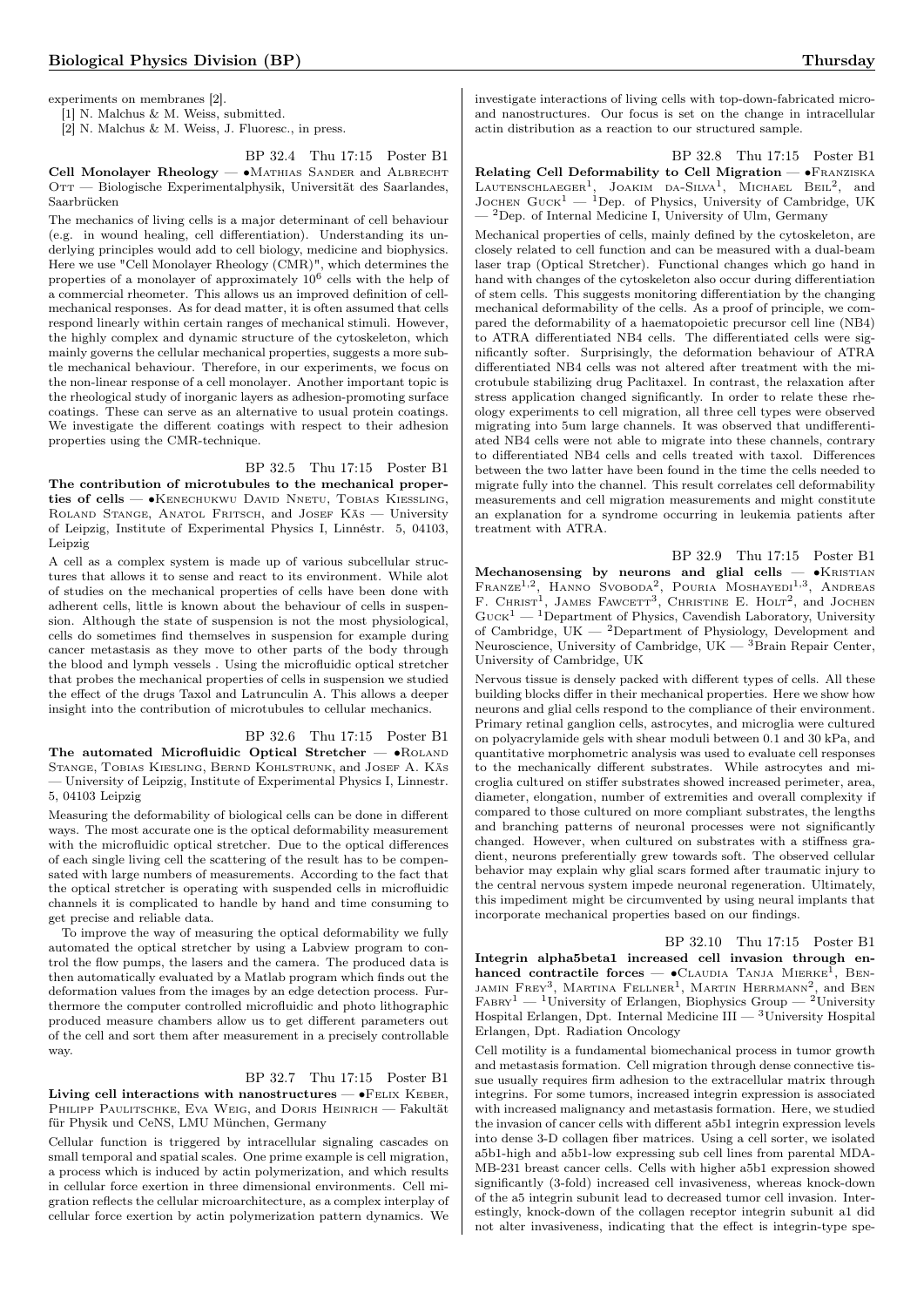cific. Fourier transform traction microscopy revealed that the a5b1 high expressing cells generated 5-fold larger contractile forces. Cell invasiveness was reduced after addition of the myosin light chain kinase inhibitor ML-7 or the myosin II inhibitor blebbistatin in a5b1-high cells, but not in a5b1-low cells, suggesting that a5b1 integrins enhance cell invasion through enhanced generation of contractile forces.

#### BP 32.11 Thu 17:15 Poster B1

Increase of cell stiffness in single muscle cells from patients with primary desminopathies —  $\bullet$ NAVID BONAKDAR<sup>1</sup>, PHILIP Kollmannsberger<sup>1</sup>, Rolf Schröder<sup>2</sup>, and Ben Fabry<sup>1</sup> — <sup>1</sup>Center for Medical Physics and Technology, Biophysics Group, Dept. of Physics, University of Erlangen-Nuremberg, Erlangen, Germany — <sup>2</sup>Intitute of Neuropathology and Department of Neurology, University Hospital Erlangen, Germany

Desmin-related myopathies belong to the heterogenous group of distalonset skeletal myopathies characterized by large accumulation of desmin (IFs) (Goebel et al. 1997), which compromises the ability of desmin to assemble into intermediate filaments (Sjoberg et al. 1999). Myofibrilar myopathies (MFMs) are histopathologically characterized by desmin-positive protein aggregates and myofibrillar degeneration and are caused by mutations in genes encoding for extramyofibrillar proteins. The disease usually develops in the second to third decade of life with signs of muscle weakness in the lower extremities and sometimes the heart. (Schröder et al., 2007). The precise molecular pathways and sequential steps that lead from an individual gene defect to progressive muscle damage are still unclear. (Schröder et al. 2009) Here we present the results of rheological measurements of myoblasts with and without desmin aggregation. Cell rheology is measured using FN-coated beads forced in a high-force Magnetic Tweezers setup. Stiffness of cells with desmin aggregation is markedly increased, indicating that desmin is directly involved with mechanical cell alteration that may contribute to the progression of MFMs.

### BP 32.12 Thu 17:15 Poster B1

Tumor cell invasion as a random walk with density dependent diffusivity — • CLAUS METZNER, JULIAN STEINWACHS, FRANZ Stadler, Martina Fellner, Claudia Mierke, Andreas Kronwald, Sebastian Probst, and Ben Fabry — Biophysics Group, Department of Physics, University of Erlangen, Germany

An important problem in cancer research is to understand the migration of tumor cells through connective tissue. We investigate the invasion of a layer of carcinoma cells into a 3D collagen gel and measure the temporal development of the spatial cell distribution. The distributions do not resemble normal particle diffusion into a half space. In particular, a strong dependence on initial cell density is indicative of collective effects. We show that all characteristic features are captured by a simple model: cells detect the presence of closeby neighbors, form clusters, and have a reduced diffusion constant in this clustered state. By optimizing only three parameters, the diffusion constants and the detection range, quantitative agreement is obtained between measured and Monte-Carlo-simulated invasion profiles.

## BP 32.13 Thu 17:15 Poster B1

Phase Transitions in Embryonic Development: How  $P$ -Granules Segregate — JÖBIN GHARAKHANI<sup>1</sup>,  $\bullet$ CLIFFORD BRANGWYNNE<sup>1,2</sup>, ANTHONY HYMAN<sup>2</sup>, and FRANK JÜLICHER<sup>1</sup> -<sup>1</sup>Max Planck Institute for the Physics of Complex Systems, Dresden, Germany  $-$  <sup>2</sup>Max Planck Institute for Molecular Cell Biology and Genetics, Dresden, Germany

In the nematode C. elegans, germ cells and their precursors carry Pgranules which are aggregates of proteins and RNA. P-granules are important in the specification of germ line cells. During the first cell division of the fertilized egg, P-granules are segregated towards the posterior side and are subsequently found in the posterior daughter cell. A fundamental question is to understand the mechanisms of segregation during asymmetric cell division. It has recently been shown that P-granules segregate by preferentially nucleating and subsequently growing on the posterior side of the cell, thereby effectively localizing the granular material. This preferential condensation can be explained by a gradient which decreases the saturation point of this phase transition along the anterior-posterior axis of the cell. Using a simulation describing nucleation, droplet growth, and fusion, we study the P-granule segregation driven by a gradient of supersaturation in the cell.

BP 32.14 Thu 17:15 Poster B1

High-precision tracking of sperm swimming fine-structure provides strong test of resistive force theory — Benjamin M. FRIEDRICH<sup>1,3</sup>, INGMAR H. RIEDEL-KRUSE<sup>2,4</sup>, JONATHON HOWARD<sup>2</sup>, and •FRANK JÜLICHER<sup>1</sup> — <sup>1</sup>Max Planck Institute for the Physics of Complex Systems, Dresden, Germany — <sup>2</sup>Max Planck Institute for Molecular Cell Biology and Genetics, Dresden, Germany -<sup>3</sup>Weizmann Institute of Science, Rehovot, Israel — <sup>4</sup>Department of Bioengineering, Stanford University, Stanford, USA

Sperm cells are propelled in a liquid by regular bending waves of their whip-like flagellum. The shape of the flagellar wave determines the path along which a sperm cells swims. We have tested a simple hydrodynamic theory of flagellar propulsion known as resistive force theory: We conducted high-precision measurements of the head and flagellum motions during circular swimming of bull spermatozoa near a surface. We found that the fine-structure of sperm swimming represented by the rapid wiggling of the sperm head around an averaged path is, to high accuracy, accounted for by resistive force theory and results from balancing forces and torques generated by the beating flagellum. We determined the ratio between the normal and tangential hydrodynamic friction coefficients of the flagellum, to be  $1.81\pm0.07$  (mean $\pm$ s.d.). We also determined how the coarse grained curvature of the swimming path depends on the average curvature of the beat pattern. The observed ratio of these curvatures can be accounted for by resistive force theory. Hence, this theory accounts both for the fine-structure of sperm swimming as well as for the circular motion on larger scales.

BP 32.15 Thu 17:15 Poster B1 Theoretical and experimental studies of Protein Kinase C membrane translocation processes — • MARTIN PEGLOW<sup>1</sup>, MIKE BONNY<sup>1</sup>, HEIKO RIEGER<sup>1</sup>, KARSTEN KRUSE<sup>1</sup>, and LARS KAESTNER<sup>2</sup> <sup>1</sup>Theoretische Physik, Universität des Saarlandes, Campus, 66123 Saarbrücken — <sup>2</sup> Institut für Molekulare Zellbiologie, Universitätsklinikum des Saarlandes, 66421 Homburg

Protein Kinase C  $\alpha$  (PKC $\alpha$ ) is a versatile key for decoding the cellular calcium toolkit. Once activated by cytosolic  $Ca^{2+}$  ions PKC $\alpha$  translocates to the plasma membrane and creates local patterns with limited spatial spread  $( $4\mu$ m), the so-called local translocation events (LTEs).$ Two populations of LTEs exist, namely short lived events with lifetimes of 500-1500 ms and long lasting events with duration up to 10 seconds, which markedly exceeds the duration of the underlying calcium signals [1]. If we incorporate a possible interaction between membrane bound  $PKC\alpha$  in our stochastic three-dimensional reaction-diffusion model, we can explain both LTE populations. In addition to our computer simulations, we perform fluorescence resonance energy transfer (FRET) measurements to give evidence for our assumption of a so far unkown interaction in between membran bound PKCs molecules.

[1] Gregor Reither, Michael Schaefer, Peter Lipp, Journal of Cell Biology, 174, 521-533 (2006)

BP 32.16 Thu 17:15 Poster B1 Strain Dependent Cell Response to Optical Forces — ∙Tina Händler, ROLAND STANGE, ANATOL FRITSCH, and JOSEF KÄS -University of Leipzig, Germany

The optical stretcher is a device to investigate global mechanical behavior of single cells in suspension. Cells are trapped between two counter-propagating laser beams. By increasing the laser power and hence the momentum transferred to the cell surface, the cells are measurably deformed. Since the cytoskeleton, a dynamic polymer network inside the cell, is responsible for cellular mechanical properties, changes in the cytoskeletal proteins are reflected in the cell's response to the stress applied.

For small deformations and low stresses, most of the cells deform viscoelastically. At higher stresses, some cells seem to respond actively to the applied forces and show contractive behavior. This temporary decrease in relative deformation can be observed by using a linearly increasing laser power. Modifying motor proteins and microtubules with chemical agents allows a differentiated investigation of the observed phenomena. The aim of the presented work is to explore the role of cytoskeletal components in possibly stress-induced active behavior.

BP 32.17 Thu 17:15 Poster B1 Cellular force generation and transmission in 3T3 fibroblasts  $-$  •Florian Schlosser<sup>1</sup>, Daisuke Mizuno<sup>2</sup>, Florian Rehfeldt<sup>1</sup>, and CHRISTOPH F. SCHMIDT<sup>1</sup> — <sup>1</sup>Drittes Physikalisches Institut, Georg-August-Universität Göttingen, Germany — <sup>2</sup>Organization for the Promotion of Advanced Research, Kyushu Univ., Fukuoka, Japan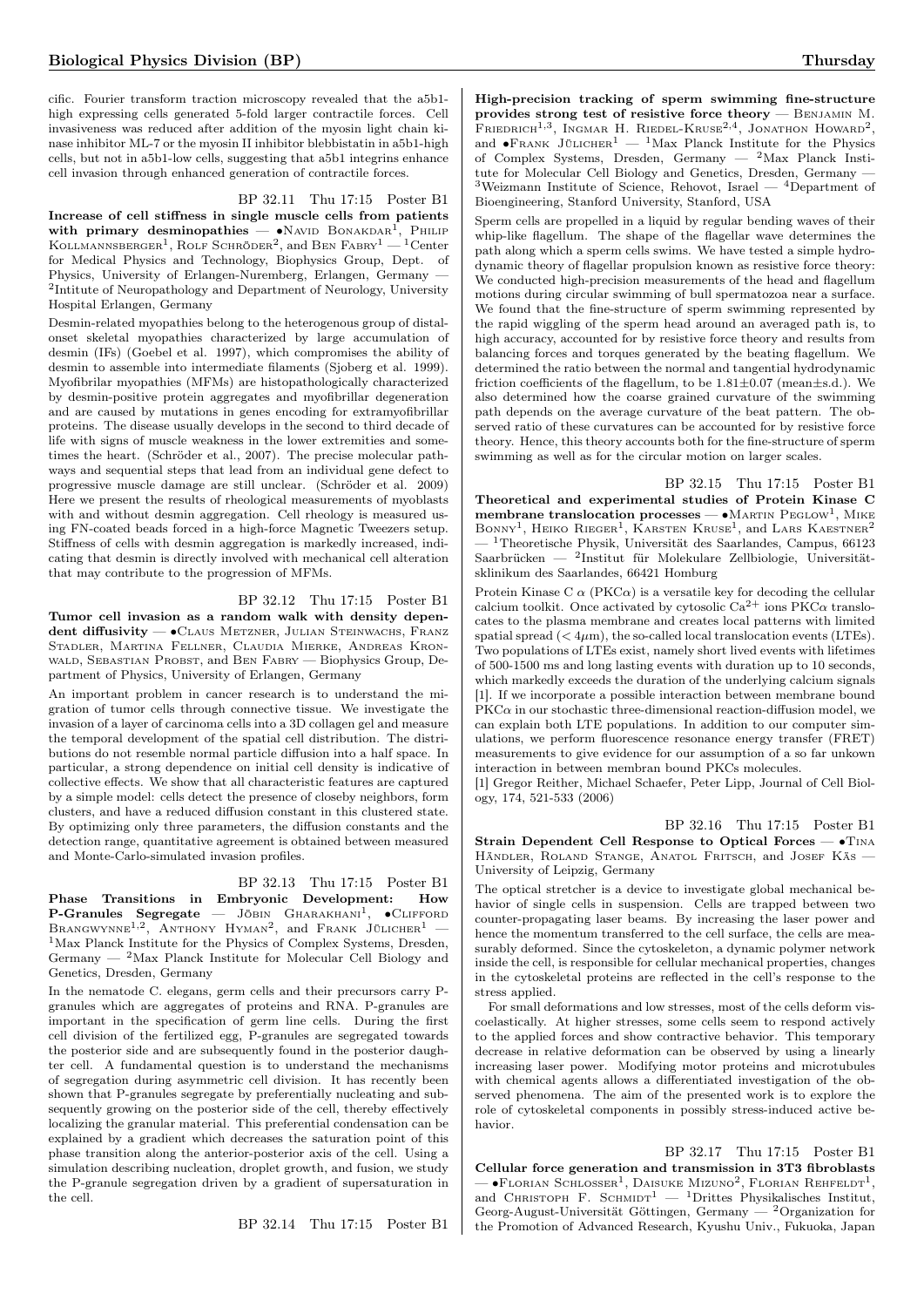Biological cells constantly communicate with their environment. Besides biochemical interactions, cells can also sense their mechanical micro-environment and external forces. Key players in the mechanosensing and -transduction processes are acto-myosin stress fibers that generate contractile forces.

To elucidate the mechanistic details of the physical interactions between cells and their surrounding, we use a dual optical trap to perform high-resolution measurements of cellular force fluctuations. Monitoring the displacement fluctuations of two fibronectin-coated beads attached to opposite sides of a cell and analyzing their correlated motions in conjunction with active probing of the cell with oscillating forces allows us to measure simultaneously the overall forces the cell generates and the fraction of that force transmitted to the environment. We present data of force fluctuations and cell stiffness of 3T3 fibroblasts obtained by such active and passive microrheology measurements. To distinguish non muscle myosin II - based activity from other effects, we used blebbistatin, a potent and specific inhibitor of non-muscle myosin II.

## BP 32.18 Thu 17:15 Poster B1

Biomechanical Data Networks — •TOBIAS R. KIESSLING, Kenechukwu D. Nnetu, Anatol Fritsch, Roland Stange, and JOSEF A. Käs — University of Leipzig, Institute of Experimental Physics I, Linnéstr. 5, 04103 Leipzig, Germany

The transition from benign tissue to malignant cancer is accompanied by various alterations of the cellular organization, amongst others of the cytoskeleton. This highly dynamic polymer network provides both, functional and mechanical stability to cells whereas small changes of the cytoskeletal composition are reflected in alterations of the mechanical properties of cells.

The Microfluidic Optical Cell Stretcher, built to monitor these cytoskeletal changes provides a fast and easy access to a range of physical parameters of thousands of cells. Methods derived from gene expression network analysis techniques will be discussed that help to reveal unbiased relations between measured physical properties and how these can be used to differentiate between benign and malignant cells without the need of any molecular marker.

BP 32.19 Thu 17:15 Poster B1 Quantification of hematopoietic stem cell and neutrophil chemotaxis using microstructured systems and ELISA — ∙Christina Leinweber<sup>1</sup> , Rainer Saffrich<sup>2</sup> , Anthony D. Ho<sup>2</sup> , NICOLE NIEMEIER<sup>3</sup>, KATJA SCHMITZ<sup>3</sup>, MICHAEL GRUNZE<sup>1,3</sup>, and AXEL ROSENHAHN<sup>1,3</sup> — <sup>1</sup>Applied Physical Chemistry, University of Heidelberg  $-$  <sup>2</sup>Department of Medicine V, University of Heidelberg — <sup>3</sup> IFG/ITG, Karlsruhe Institute of Technology

The migration of hematopoietic stem cells (HSC) towards bone marrow, the so called homing process, plays an important role in modern leukemia therapy. HSC are supposed to be guided by a concentration gradient of chemokines which are expressed by marrow cells, the mesenchymal stromal cells (MSC). Therefore we investigate the chemotactic response and migration behavior of HSC using different in vitro chemotaxis assays with increasing intricacy, e.g. migration experiments in microwells, transwells and within microstructured systems. These chip systems allow studying single parameters, such as migration kinetics, thresholds, sensing sensitivity and swarm behaviour, by varying the geometry of the microchannel structures. In order to establish the methods, particularly the microstructures, we also used neutrophil granulocytes differentiated from HL-60 cell line as a model system. Additionally we performed ELISA experiments to analyze the expression of the chemokine SDF-1 by MSCs, as SDF-1 is already known to be involved in the signalling process and most likely controls HSC migration. We determined the SDF-1 concentration in dependence on expression time and on MSC culture media.

#### BP 32.20 Thu 17:15 Poster B1

A precise and rapid UV laser ablation system for developmental cell biology studies —  $\bullet$ FELIX Oswald and Stephan Grill — Max Planck Institute of Molecular Cell Biology and Genetics, Dresden, Germany

We are presenting a state-of-the-art laser ablation system for use in cell biology studies. Diffraction-limited dissection of biological samples is achieved by coupling a pulsed ultraviolet laser (355 nm) to a conventional inverted microscope equipped with a confocal imaging system. With this setup, we can thus perform photo and plasma-induced ablation in areas up to 100  $\mu$ m<sup>2</sup> and at high rates (500 Hz) by directing the beam with a fast mirror scanning system. Ablation experiments of the myosin-actin cytoskeleton of Caenorhabditis elegans embryos demonstrates the versatility and power of such a nanoscalpel in probing the mechanical properties of cellular structures during development.

BP 32.21 Thu 17:15 Poster B1 4D-Tracking of pathogens by Digital In-line Holographic Microscopy — •SEBASTIAN WEISSE<sup>1</sup>, MATTHIAS HEYDT<sup>1</sup>, NIKO<br>HEDDERGOTT<sup>2</sup>, MARKUS ENGSTLER<sup>2</sup>, MICHAEL GRUNZE<sup>1,3</sup>, and AXEL ROSENHAHN<sup>1,4</sup>  $-$ <sup>1</sup>APC, University of Heidelberg  $-$ <sup>2</sup>Zoology I ,University of Würzburg  $-$  <sup>3</sup>ITG, Karlsruhe Institute of Technology — <sup>4</sup> IFG, Karlsruhe Institute of Technology

Digital Holographic Microscopy (DHM) using the in-line geometry is based on the original idea of Gabor's 'new microscopic principle'. An interference pattern containing the three dimensional information of the object encoded in phase and amplitude is recorded. Using computers, real space information about the object can be restored from these holograms applying a reconstruction algorithm. We built a portable, temperature-controlled holographic microscope to study the motion patterns of pathogenic microorganisms such as the blood parasite Trypanosoma brucei, the causative agent of African sleeping sickness under physiological conditions. The directed self-propulsion of Trypanosomes in the bloodstream of a mammalian host is essential for the clearing of immunglobulins from the parasite's cell surface by hydrodynamic drag force. This mechanism is one of the parasite's strategies to evade the host's immune system and thus directly linked to pathogenesis. So far the motility studies on this uniflagellated microorganism have only been carried out using standard 2D microscopy techniques. In our system parasites were tracked at varying temperatures and viscosities with high spatial and temporal resolution and the obtained 3D motion patterns statistically analyzed.

BP 32.22 Thu 17:15 Poster B1 High Resolution Growth Cone Actin Dynamics — ∙Melanie  $KNORR<sup>1</sup>$ , TIMO BETZ<sup>2</sup>, DANIEL KOCH<sup>3</sup>, and JOSEF KÄS<sup>1</sup> -<sup>1</sup>University of Leipzig — <sup>2</sup>Institut Curie, Paris — <sup>3</sup>Georgetown University, Washington D.C.

Neuronal growth is one of the fundamental processes in brain developement and nerve regeneration. During growth, neuronal cells form long extensions, called neurites, which are guided toward their target sites by a motile structure at their tip, the so called growth cone. These growth cones are able to rearrange their cytoskeleton for directed growth, following very small guidance cues. Former research suggests amplification of these chemical signals via stochastic fluctuations of the leading edge of growth cones. Betz and Koch et al. already showed that the stochastic lamellipodium dynamics are determined by the interplay of actin polymerization, pushing the edge forward and molecular motor driven retrograde actin flow retracting the actin network. They identify switching of "on/off" states in actin polymerization as the main determinant of lamellipodial advancement. Further quantification of the suggested stochastic signal amplifiction, however, is limited by the spatial and temporal resolution of their imaging technique. Novel techniques and their realization are presented and discussed, able to detect the edge dynamics in higher temporal and spatial resolution.

BP 32.23 Thu 17:15 Poster B1 Vinculin regulates cell mechanical properties through src phosphorylation on its lipid anchor  $- \bullet$ Nadine Lang, Gerold Diez, Wofgang Goldmann, and Ben Fabry — Biophysics Group, FAU Erlangen-Nürnberg, Germany

The focal adhesion protein vinculin links the actin cytoskeleton to integrin adhesion receptors.It has been reported that vinculin also binds to the lipid bilayer of the cell membrane.Vinculin with mutated or missing lipid binding regions leads to reduced focal adhesion turnover and decreased cell motility.We investigated whether this effect is directly caused by impaired lipid binding,or indirectly by mutations of residues on the lipid binding regions that are important for signaling.Vinculin has two lipid binding regions on its tail:one located on helix 3 has no phosphorylation sites,and another at the C-terminal(lipid anchor) which harbors a src-kinase regulated phosphorylation site at residue Y1065.Cells with mutations on helix 3 showed no change in stiffness (demonstrated by magnetic tweezer),in tractions(measured by traction microscopy)and in adhesion strength(determined by FN-coated bead detachment from the integrin receptor).In contrast,cells with missing lipid anchor or impaired lipid binding by mutating residues R1060 and K1061 showed strongly reduced stiffness,tractions and adhesion strength.Nearly identical behavior was observed if only the src phosphorylation site on the lipid anchor was mutated.These data show that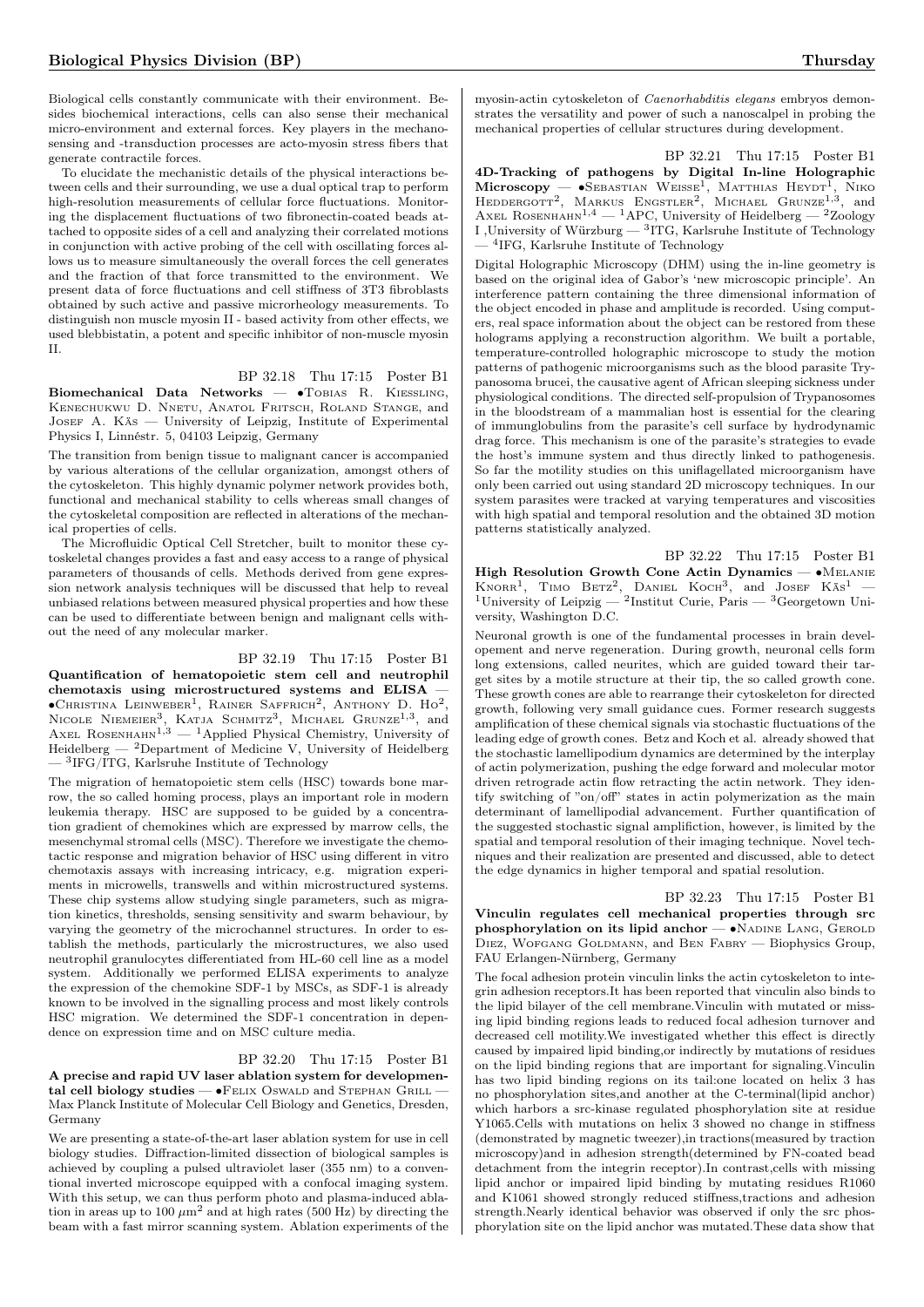lipid binding of vinculin's anchor is required for vinculin's mechanocoupling function, which in turn is regulated via src phosphorylation.Thus, vinculin is an important signaling protein in the FAC.

BP 32.24 Thu 17:15 Poster B1

Interaction between nanoparticles and living cells with force spectroscopy — ∙Sebastian Zünkeler, Daniel Wesner, Katja TÖNSING, and DARIO ANSELMETTI — Experimental Biophysics & Applied Nanoscience, Faculty of Physics, Bielefeld University

Nanotechnology is regarded as a key technology of the 21st century and nanotechnological systems are already used in many applications. However, the interaction between nanoparticles (NP) and living cells is not yet fully understood in the context of toxicology and need therefore additional characterization. To analyze these interactions with AFM force spectroscopy we have used an epoxide resin as adhesive for different metal oxide NP and attach aggregates which consist of primary particles to AFM-cantilevers. The characterization of the tip is possible with electron microscopy and the use of AFM and an inverse grid. We have shown that the used NP bind most likely unspecific to RLE-6TN rat lung cells. The number of rupture events increase with the contact time between tip and cell membrane and the measured rupture forces in the range of 50 pN depend mainly on micromechanical membrane properties.

#### BP 32.25 Thu 17:15 Poster B1

Collective organization and separation of multicellular systems — • Anatol Fritsch, Tobias Kiessling, Franziska Wetzel, MAREIKE ZINK, and JOSEF KÄS - University of Leipzig, Germany

For the spatial organization of tissue in multicellular organisms the mechanical properties of single cells and their environment are of great importance. In embryogenesis cells have to migrate to their future destinations and furthermore collectively separate from other cell groups. Biomedical studies indicate that these compartments of cells have sharp borders keeping even cancerous cells from migrating across. From a physical point of view this may be explained with differences in surface tension, migration or mechanical stiffness of the cells.

We study the mechanical properties of primary tumor cells of different tissues using optical surface forces on single cells as well as their adhesion forces. Primary cells from different compartments or cell types are labeled and mixed to form a multicellular tumor spheroid. Active demixing of the different cell types can lead to sharp boarders separating them, which is then correlated to the single cell data acquired in precedent studies.

BP 32.26 Thu 17:15 Poster B1 Structure and dynamics of stress fibers in 3T3 fibroblasts — ∙Constantin Spille, Til Driehorst, Florian Rehfeldt, and CHRISTOPH F. SCHMIDT — Drittes Physikalisches Institut, Georg-August-Universität Göttingen, Germany

Mechano-sensing and force transduction play an essential role in many cellular processes but the microscopic mechanisms are not yet understood. Acto-myosin stress fibers are key players in the physical response to the mechanical micro-environment as demonstrated in recent studies of cells spreading on elastic substrates. Stress fibers are composite structures of actin bundles, cross-linked by alpha-actinin, and mini-filaments of non muscle myosin II (NMM II) that generate contractile forces.

We here present data, obtained by confocal microscopy, on the structure of stress fibers in 3T3 fibroblasts adhering to elastic substrates of varying stiffness. Staining fixed cells at different time points for actin, NMM IIa, and alpha-actinin, has allowed us to quantitatively analyze the influence of the mechanical properties of the surrounding on the cell's cytoskeleton and on the architecture of stress fibers.

#### BP 32.27 Thu 17:15 Poster B1

Mechanical characterization of primary cilia of epithelial cells — ∙Christopher Battle and Christoph F. Schmidt — Drittes Physikalisches Institut, Georg-August Universitaet, Goettingen, Germany

Recent studies have shown that the primary cilium, long thought to be a vestigial cellular appendage with no function, has remarkable sensory abilities. Of particular interest, from both a biophysical and medical standpoint, are the primary cilia in kidney epithelial cells, which have been demonstrated to act as tiny flow sensors. The cilia are lined with mechanosensitive TRP channels (PC2), which allow the influx of cations into the cell in response to mechanical stimuli. We explore the

mechanical response of this system using fluorescence microscopy and optical trapping techniques.

BP 32.28 Thu 17:15 Poster B1 Confined Intermediate Filament Fluctuations in Live Cells — ∙Jannick Langfahl-Klabes<sup>1</sup> , Jens Nolting<sup>1</sup> , Alexander EGNER<sup>2</sup>, and SARAH KÖSTER<sup>1</sup> — <sup>1</sup>Courant Research Centre Nano-Spectroscopy and X-Ray Imaging, University of Göttingen, Germany — <sup>2</sup>Max Planck Institute for Biophysical Chemistry, Göttingen, Germany

The cytoskeleton, which provides mechanical strength for the cell, contains three different types of fibrous proteins. Besides actin and microtubules intermediate filaments (IFs) play an important role. IFs are extremely flexible biopolymers that can be stretched to several times their initial length. The key to these large deformations is their hierarchical structure, which facilitates cascaded deformation mechanisms at different levels of strain. The filamentous structures in live cells are by no means static but undergo excessive fluctuations and show dynamics on many different time scales. We investigate keratin intermediate filament networks which are believed to play a key role in cell mechanics. To this end we carry out time-lapse fluorescent live cell imaging experiments on genetically enhanced carcinoma cells. These model cells express fluorescent keratin which forms thick cytoplasmic bundles. We perform fluctuation analyses based on the worm-likechain model to investigate the influence of thermal versus active motion and retrieve mechanical properties like persistence length and bending rigidity. Our results show that keratin bundles are strongly confined within the surrounding network. This observation is further confirmed by a structural analysis using high-resolution STED microscopy.

BP 32.29 Thu 17:15 Poster B1 Influence of Microfluidic Shear on Keratin Networks in Live Cells — ∙Jens Nolting, Jannick Langfahl-Klabes, and Sarah Köster — Courant Research Centre Nano-Spectroscopy and X-Ray

Imaging, University of Göttingen, Germany Intermediate filaments (IFs) are a major component of the eukaryotic cytoskeleton along with microtubules and microfilaments. IFs show a hierarchical build-up which distinguishes them from other cytoskeletal filaments and leads to a pronounced flexibility. Here, we present a study of keratin intermediate filament networks in live cells which are believed to play a key role in cell mechanics, in particular with regard to external forces. We expose cells expressing fluorescent keratin proteins to shear forces applied by microfluidic methods and investigate the response of the keratin cytoskeleton. This approach enables us to apply well-defined flow fields due to controlled external parameters and variable microchannel layouts. Moreover, the shear flow can be established such that it acts on one individual cell or on groups of cells. In combination with finite element method simulations of flow conditions and fluid-cell-interactions and experimental flow-field analyses these experiments provide important steps towards an understanding of the rheological properties of whole cells.

BP 32.30 Thu 17:15 Poster B1 Modelling the Polymorphism of Bacterial Flagella — ∙Christoph Speier, Reinhard Vogel, and Holger Stark — Institut für Theoretische Physik, TU Berlin

Bacteria such as E.coli propel themselves using a bundle of long helical tails, known as flagella. The main part of the flagellum is a cylindrical structure made from 11 protofilaments that are assembled from thousands of copies of the protein flagellin. This subunit can assume two different states (R and L) with different RR and LL distances. Proteins of the same state are stacked onto each other to form one protofilament. The flagellum can adapt different helical forms (polymorphism). While flagella, in which all proteins are in the same state, form straight tails, they exhibit a helical structure when protofilaments of both R and L type occur. Transitions between different forms of the flagellum can be induced by changing the salt-concentration or the pH value of the solvent and by applying external torques.

The well established Calladine model explains the different possible helical states of the flagellum but provides no understanding why it conventionally assumes the so-called normal state. Refining an existing model, we consider the flagellin protein as a bistable rigid-body unit with state-dependent bonds to neighboring units. Whereas the outer bonds determine the helical form of the filament, the inner bonds are responsible for its structural stability. With our model we can verify that the normal state is only stable when the rigid-body unit assumes an elongated shape in accordance with the real form of flagellin.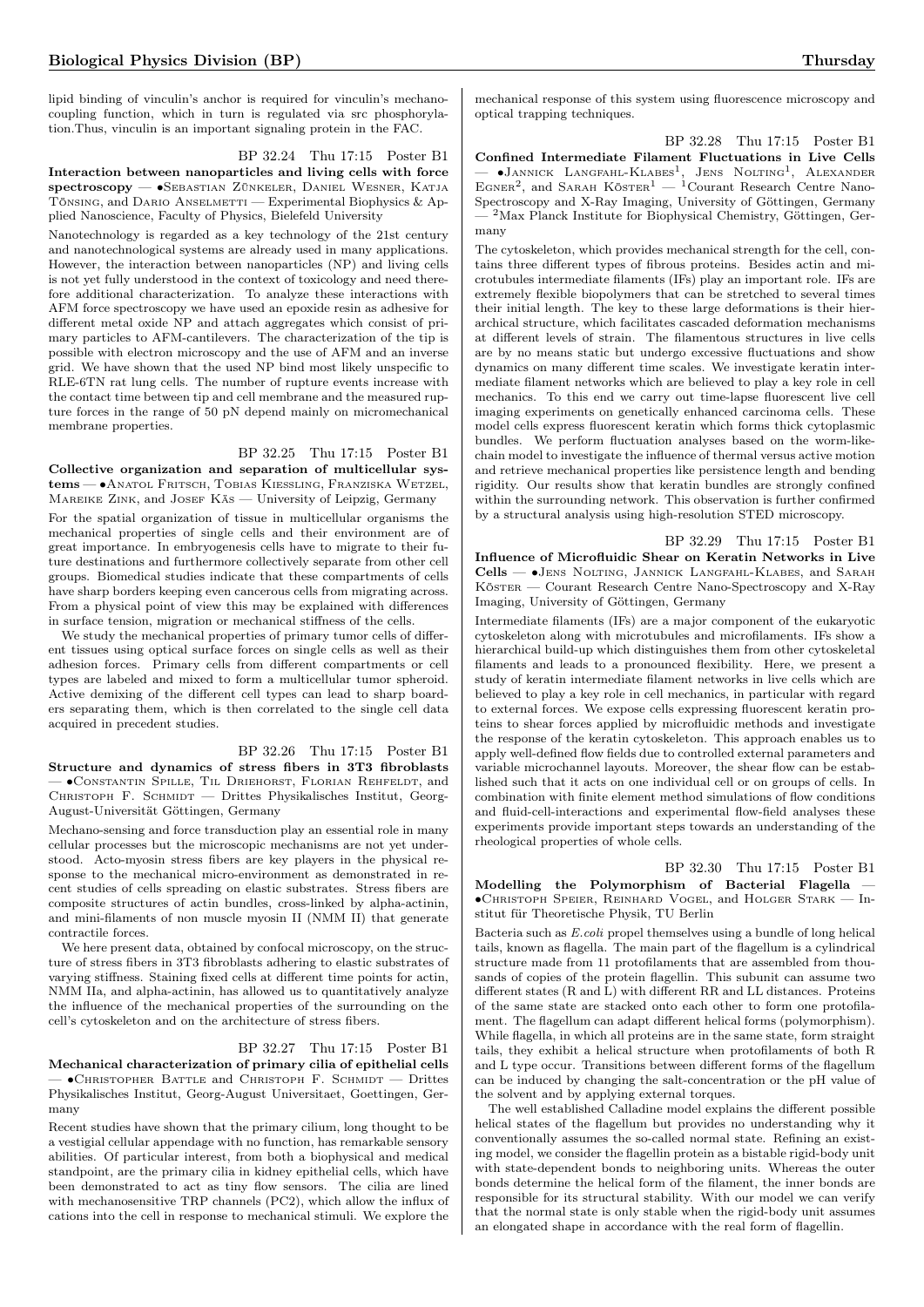#### BP 32.31 Thu 17:15 Poster B1 Hopf Bifurcation in Rotating Bacterial Flagella — • REINHARD Vogel and Holger Stark — TU Berlin

Many types of bacteria swim by rotating a bundle of helical filaments also called flagella. Each filament is driven by a rotatory motor. When its sense of rotation is reversed, the flagellum leaves the bundle and undergoes a sequence of configurations characterized by their pitch, radius and helicity (polymorphism). Finally the flagellum assumes its original form and returns into the bundle.

The flagellum of bacteria such as E. coli and Salmonella consists of three parts; the rotary motor embedded in the cell membrane, a short proximal hook that couples the motor to the third part, the long helical filament. The hook has a well regulated length of  $0.055 \mu m$  and a diameter of around  $0.02 \mu m$ . The filament is up to 20  $\mu m$  long and like the hook about  $0.02 \mu m$  in diameter. It is relatively stiff but can switch between distinct polymorphic forms.

In this contribution, we demonstrate how the hook transmitting the torque of the motor to the filament can be modeled. We then investigate the shape of the flexibel helical filament when the motor torque is applied. For small torques acting such that the cell body is pushed forward, the helix axis is approximatly parallel to the torque and the filament is only slightly deformed. The thrust force assumes a stationary value. However, when the torque is increased, the filament starts to bend which is visible through a Hopf bifurcation in the thrust force. We discuss the importance of this bifurcation for the bundle formation and for the transitions between different polymorphic configurations.

#### BP 32.32 Thu 17:15 Poster B1

Calcium Signaling upon mechanical stimulus in the Optical Stretcher — ∙Markus Gyger and Josef Käs — Universität Leipzig, Fakultät für Physik und Geowissenschaften, Institut für Experimentelle Physik I, Linnéstraße 5, 04103 Leipzig, Germany

Under physiological conditions many cells must react to mechanical stimuli. Calcium is one of the most important second messengers and is involved in most of the known mechano-activated cell responses. There are indications that during tumorgenesis the calcium signaling of a cell changes most likely leading to suppression of apoptosis and altered gene expression. The calcium influx can be made visible by appropriate fluorescent dyes, also chelating agents, quenching internal calcium signals as well as external calcium, are available. This provides a broad range of tools for the investigation of effects of calcium on the response of the cell to an external stimulus. The Optical Stretcher is a tool to probe global mechanical behavior of single cells in suspension. Cells are trapped by two anti-parallel laser beams. By increasing the laser power the momentum transferred to the cell surface causes visible deformations. Some cells, especially cancer cells, seem to respond actively to these deformations sometimes even resulting in a contraction of the cell relative to its initial, undeformed state counteracting the applied force. This raises interesting questions regarding the mechanisms by which cells register and respond to the applied forces. The aim of the presented work is to investigate the dependence of calcium influx on the forces applied to the cell surface in order to gain insight into the mechanisms of active responses to stretching.

#### BP 32.33 Thu 17:15 Poster B1 Continuous versus Boolean dynamics on simple networks — ∙Eva Gehrmann and Barbara Drossel — Institut für Festkörperphysik, TU Darmstadt

We compare Boolean dynamics with continuous dynamics on simple network structures, which can be viewed as relevant modules of regulatory networks. The knowledge of regulatory and signaling processes in living cells is often only of qualitative nature, which gave rise to the description as Boolean networks, where the state of each gene is either "on" or "off". In recent years, experiments yielded more quantitative data for regulatory processes and their kinetic parameters. This leads back to the effort to describe processes in the cell with more realistic continuous models, which may give rise to dynamical phenomena that are not accessible with Boolean networks. Continuous models implement the switch-like dynamics of genes by using the sigmoidal Hill function and by using ordinary differential equations to evaluate the time course of the gene expression patterns. We use simple network components and a systematic rule for replacing Boolean functions with continuous functions in order to identify the main differences between the dynamical behavior and the attractor patterns of Boolean and continuous models.

BP 32.34 Thu 17:15 Poster B1

Chemotaxis model for bacteria with twitching motility — ∙Johannes Taktikos, Vasily Zaburdaev, and Holger Stark — Institut für Theoretische Physik, Technische Universität Berlin, Hardenbergstr. 36, D-10623 Berlin, Germany

We construct a model to study the characteristic motion of bacteria on a surface. Once bacteria, such as Pseudomonas aeruginosa or Neisseria gonorrhoeae, reach a surface they lose their helical flagella and instead use filaments, so-called type IV pili, to move forward. The resulting twitching motility represents an important and necessary mechanism that many types of bacteria use to form biofilms.

The main ingredient in our model is chemotaxis. This describes the bacterium's ability to orient its velocity direction along the gradient of the chemotactic field which is given by the concentration of a certain chemical. In our case, the chemical is produced by the bacteria themselves to attract each other and obeys a simple reaction diffusion equation. In a first approach, we neglect fluctuations in the absolute value of a bacterium's velocity and formulate a Langevin equation for the direction of the velocity. It consists of a deterministic part due to chemotaxis and a stochastic term representing both thermal and other sources of noise. The stochastic term alone would lead to rotational diffusion. Using computer simulations, we analyze possible time-dependent structures of bacterial paths and classify different patterns of collective motion.

BP 32.35 Thu 17:15 Poster B1 Contact-controlled amoeboid motility in microstructures induces topophoresis — ∙Carolin Leonhardt, Delphine Arcizet, Sofia Capito, Simon Youssef, Susanne Rappl, Joachim O. Rädler, and Doris Heinrich — Center for Nanoscience, Ludwig-Maximilians-Universität, München

Amoeboid motility is crucial for functionality in many organisms. On a flat and homogeneous substrate, it is generally described as a random walk: Fast and directed migration alternates stochastically with phases of local random probing. To investigate the effect of surface topography on this search strategy, which is a key to understand the interplay between migration dynamics and cellsubstrate interactions, we combined high resolution motion analysis and defined microstructured environments. We found that cells of the model organism Dictyostelium discoideum preferentially localise in contact with micropillars and that directed cell migration is biased towards the density gradient within arrays of varying pillar density: the cells undergo topophoresis. Our findings are consistent with a stabilisation of random protrusions that is induced by surface contact. This contact-reinforced motility may enable amoeboid cells to efficiently migrate in their natural habitat while searching for food. This effect could enable us to trap cells by topographical means only.

BP 32.36 Thu 17:15 Poster B1 Instabilities of Active Polar Gels in a Taylor-Couette Geometry — ∙Marc Neef and Karsten Kruse — Theoretische Physik, Universität des Saarlandes, 66041 Saarbrücken

In many physiologically relevant situations, the dynamics of the cytoskeleton or of tissues in developing organisms occur in a confined geometry. From a physical point of view, both systems, the cytoskeleton of eukaryotic cells as well as ensembles of crawling cells, fall into the class of active polar gels. The generic behavior of such systems is captured by hydrodynamic equations that account for activity, stress generating processes and polar order. We employ the hydrodynamic theory to study instabilities of active polar gels confined to the space between two coaxial rotating cylinders, i.e., a Taylor-Couette geometry. In particular, we analyse the stability of states with orthoradial polarity and find that the system's activity together with its polarity can generate instabilities even in situations when neither of the cylinders rotates.

BP 32.37 Thu 17:15 Poster B1 Modelling protein accumulation at DNA damage sites — ∙Daniel Löb and Barbara Drossel — Technische Universität Darmstadt, Institut für Festkörperphysik

Cells react to DNA damage by rapidly accumulating and chemically modifying repair and signalling proteins. As a result of this, zones of massively increased repair protein concentrations, called foci, appear centered around the damage sites. The reaction processes that govern the formation of these foci are characterized by ongoing association and dissociation of proteins at specific rates.

We explore the protein accumulation dynamics using analytical cal-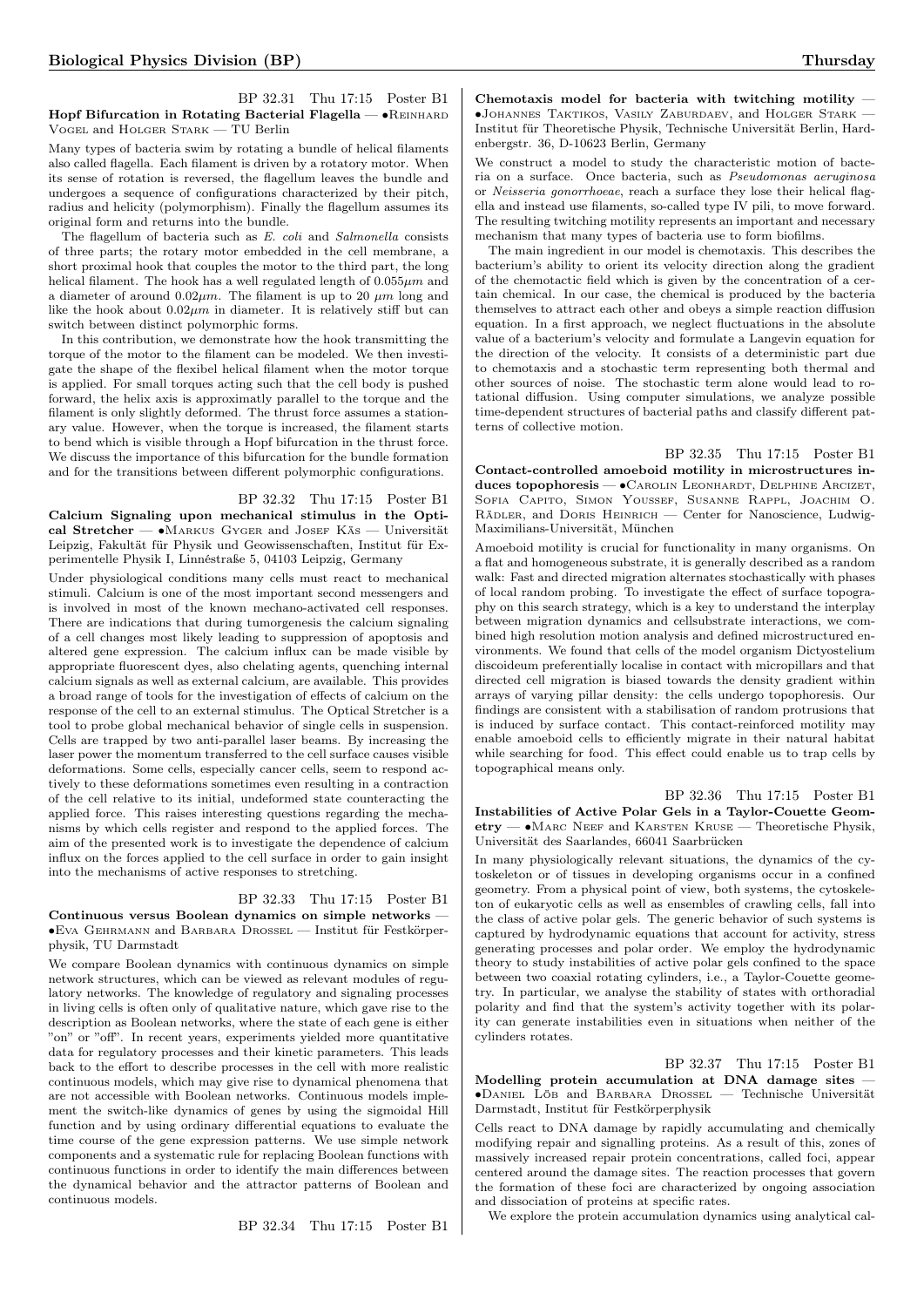culations as well as computer simulations based on ordinary differential equations and stochastic methods. It is a focus of our work to investigate the possibility of multistability and switching between different pathways.

We also discuss the implications this has on our understanding of the single-strand break repair mechanism Base Excision Repair (BER).

#### BP 32.38 Thu 17:15 Poster B1

Influence of subsurface composition on the adhesion of bacteria and the adsorption of proteins — •PETER LOSKILL, YVONNE SCHMITT, HENDRIK HÄHL, and KARIN JACOBS - Saarland University, 66123 Saarbrücken, Germany

Biofilms are of special importance in various fields of the everyday life. Their initial formation is composed of two crucial steps: the adsorption of proteins and the adhesion of bacteria. These are complicated processes that depend on many factors.

So far, most studies focused on surface chemistry, hydrophobicity and surface roughness - factors which influence mainly the short range interactions.

Our studies concentrate on the impact of long range interactions, in particular van der Waals forces, which can be tuned by the use of tailored substrates. To characterize the processes, we follow two pathways: One way is to characterize protein adsorption on a fundamental level via ellipsometry. Another is to directly probe bacterial adhesion by AFM - force spectroscopy. As model systems we use Staphylococcus aureus bacteria and proteins like amylase, lysozyme and bovine serum albumin. The results of our experiments show that protein adsorption kinetics as well as bacterial adhesion are dependent on the subsurface composition of the substrate [1,2]. Hence it is of great importance for the design of anti-adhesive surfaces to consider not only the lateral but also the vertical composition of the substrate.

[1] A. Quinn et al., Europhysics Lett. 81 (2008) 56003

[2] M. Bellion et al., J. Phys.: Condens. Matter 20 (2008) 404226

### BP 32.39 Thu 17:15 Poster B1

Bacterial probes with defined contact area for force spectroscopy — ∙Sebastian Hümbert, Peter Loskill, and Karin Jacobs — Saarland University, 66123 Saarbrücken, Germany

Bacterial adhesion is a key factor in disease pathogenesis. Thus it is essential to understand the interaction of microorganisms with biological and artificial surfaces. A promising tool is to perform forcespectroscopy using an atomic force microscope (AFM) with the bacteria themselves as AFM probes. The aim of the studies presented is to create functionalized bacterial probes with a defined contact area to perform reliable force/distance measurements on various surfaces. Fundamental parameters are the tip geometry and the way the bacteria are 'glued' to the AFM tip. The adhesion protein must not alter the bacterial membrane, yet still has to be strong enough to hold the bacteria firmly onto the tip during the force/distance measurements. We show results for binding bacteria to the cantilever via charge effects, via covalent binding and via specific binding using different cantilever coatings. Our primary aim is to study the influence of the tip geometry and we present the outcome of experiments with single bacteria as probes and with bacteria-coated colloidal probes.

#### BP 32.40 Thu 17:15 Poster B1

A dynamic model for the morphogenesis of the Golgi ap- $\mathbf{paratus} = \bullet \mathbf{J}\text{ENS KÜHNLE}^{1,2}$ , JULIAN C. SHILLCOCK<sup>2</sup>, OLE G. MOURITSEN<sup>2</sup>, and MATTHIAS  $Wers^1 - {^{1}}$ German Cancer Research Center, Heidelberg —  ${}^{2}$ Center of Membrane Physics, University of Southern Denmark

The dynamic compartmentalization of eukaryotic cells is a fascinating phenomenon that is far from being understood. A prominent example for this challenge is the Golgi pparatus, the central hub for protein sorting and lipid metabolism in the secretory pathway. Despite major advances in elucidating its molecular biology, the fundamental question of how the morphogenesis of this organelle is organized on a system's level has remained elusive. Here, we have formulated a coarse-grained computational model that captures key features of the dynamic morphogenesis of a Golgi apparatus. In particular, our model relates the experimentally observed Golgi phenotypes, the typical turnover times, as well as the size and number of cisternae to three basic, experimentally accessible quantities: the rates for material influx from the endoplasmic reticulum, the anterograde and the retrograde transport rates. Based on these results, we elucidate which factors are crucial for the structure formation of the Golgi apparatus. Moreover, we propose which molecular factors should be mutated to alter the organelle's phenotype and dynamics.

## BP 32.41 Thu 17:15 Poster B1

Measuring Cytoskeletal Orientation Distributions of Large Cell Populations by Digital Image Processing —  $\bullet$ NORBERT Kirchgeßner, Uta Zedler, Nico Hampe, Wolfgang Rubner, BERND HOFFMANN, and RUDOLF MERKEL - Institute of Bio- and Nanosystems 4: Biomechanics, Forschungszentrum Jülich GmbH, 52425 Jülich

Cell adhesion is vital for most cell types and supported by various proteins forming defined adhesion structures. These complex structures bind to both the cellular environment and to intracellular actin filaments. This direct interaction enables cells to actively sense and to respond to varying mechanical conditions. Cyclic stretch is such a mechanical signal with thereby induced cellular reorientations. Cell orientation given by the major axis of the cell shape is distinguished from cytoskeletal orientation defined by stress fibers. However, exact whole cell and cytoskeletal reorientation angles are difficult to determine.

Our approach applied the gradient based structure tensor method to bandpass filtered fluorescence microscopy data. In combination with a segmentation step this yielded accurate histograms of cytoskeletal orientations for individual cells. Subsequently, we obtained the predominant cytoskeletal orientation of each cell and intracellular orientation variations of stress fibers. Cellular orientations were determined as the major direction of the ellipse with equal normalized second central moment as the segmentation results for each cell. Application of these algorithms to large numbers of cells  $(n>200)$  yielded results with high statistical relevance.

BP 32.42 Thu 17:15 Poster B1 Construction and dynamics of a bistable genetic switch in E. coli — ∙Christoph Klingner, Susann Berthold, Ralf Jungmann, Eike Friedrichs, and Friedrich C. Simmel — Lehrstuhl für Bioelektronik, E14 TU München, James Franck Str., 85748 Garching, Germany

Standard genetic engineering tools can be utilized for the development of artificial gene regulatory circuits. Synthetic gene circuits can be used to "reprogram" bacterial cells in order to achieve artificial functions and behavior. In addition, they may prove useful for the elucidation of gene regulatory dynamics within a controlled setting. Among the simplest possible regulatory circuits, bistable or multistable genetic systems are of particular interest, as they may be utilized to switch between several distinct "states" of a cell. Furthermore, switching mechanisms are a key ingredient of more complex genetic programs. We here present the construction of a simple genetic switch based on the LacI and pTetR promoters, which can be switched chemically between two possible states. The regulatory dynamics of each of the two subsystems are investigated in the bacterium Escherichia coli in terms of stability, reproducibility and velocity while toggling with the inducers isopropyl thiogalactoside (IPTG) and anhydrotetracycline (aTc). The inhibition as well as positive auto-regulation of gene expression are studied and compared to model simulations.

BP 32.43 Thu 17:15 Poster B1 Magnetic Resonance Imaging (MRI) of tumor cell migration in animals —  $\bullet$ CHRISTIAN WEIS<sup>1</sup>, BEN FABRY<sup>1</sup>, and ANDREAS  $\mathrm{Hess^2} - \mathrm{^1B}$ iophysics Group, FAU Erlangen-Nürnberg —  $\mathrm{^2L}$ ehrstuhl für Pharmakologie und Toxikologie, FAU Erlangen-Nürnberg

The process of metastasis formation involves the migration and 3-D invasion of tumor cells from a primary tumor to distant sites. Our aim was to monitor the dynamics of cell migration and invasion in animals over prolonged time periods using MRI. Human breast carcinoma cells were labeled with superparamagnetic  $\gamma$ Fe2O3 iron oxide nanoparticles. Particles were stabilized and biofunctionalized with poly-l-lysine. Approximately 10,000 cells were incubated with 1 ug of particles for 24 h. Particles are readily taken up by cancer cells and stored in intracellular clusters. During cell division, the nanoparticle clusters are divided and split between daughter cells. Nanoparticles remain stable for at least 3 weeks. In-vitro collagen gel assays show that there is no difference between the spreading or invasion behavior of tumor cells with and without nanoparticles. MRI imaging (conventional multi-spin sequences with a repetition time of 1000 ms and 8 echo times between 11 and 165 ms) of cells suspended in 2% agar gave a detection limit of the R2 relaxation rate of 20 uM Fe2O3, equivalent to 70 cells/mm2. The minimal detection volume of tumor cells in agar was 25 ul. Detection limit and minimal volume were verified by injecting labeled cancer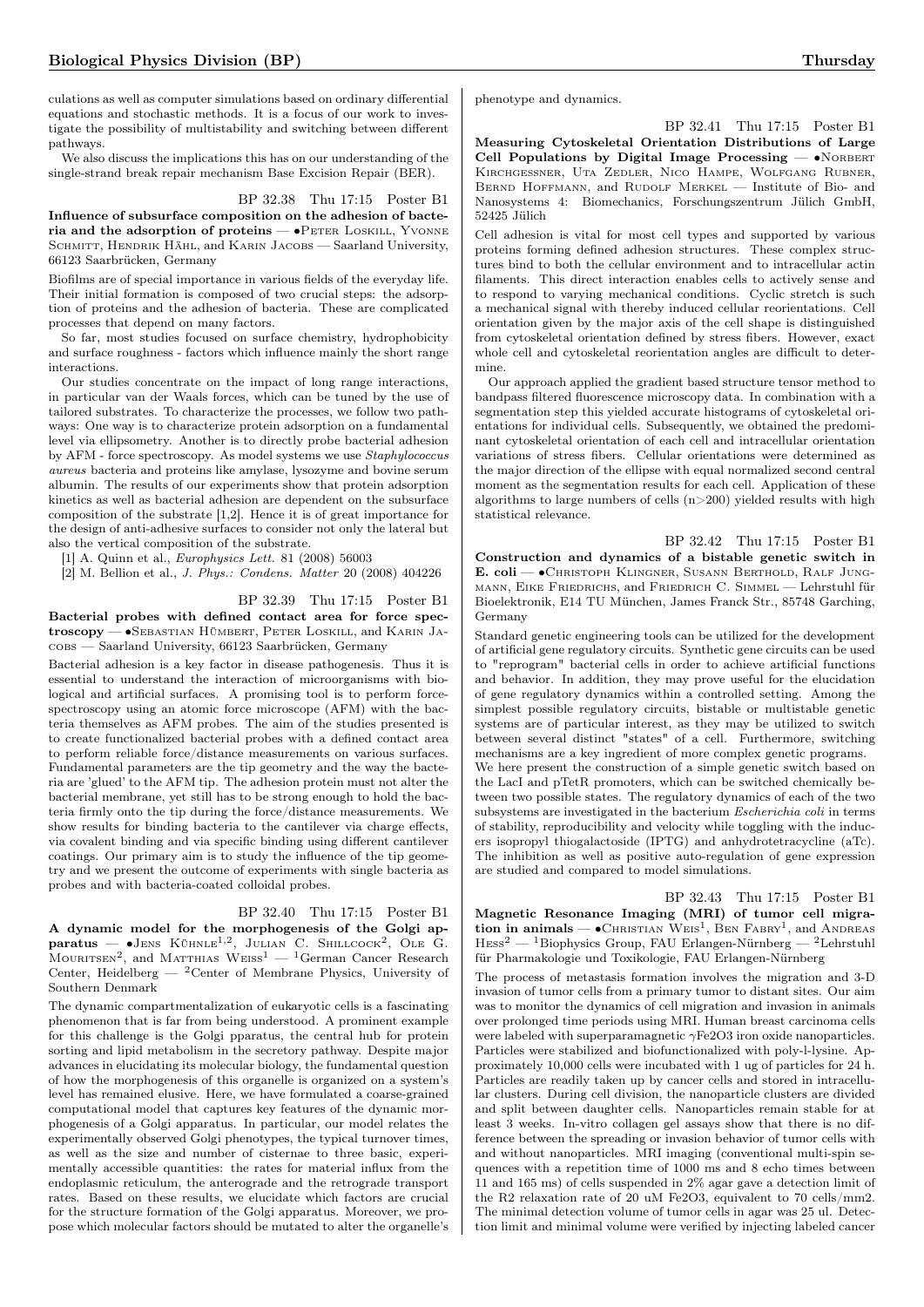cells in dead mice. To achieve high sensitivity in mice, however, a slice thickness of less than 250 um was necessary, which leads to whole-body scans with physiologically unacceptable duration  $(> 4h)$ .

BP 32.44 Thu 17:15 Poster B1 Nonlinear Cell Mechanics Is Plastic Mechanics — Lars Wolff, ∙Andrea Kramer, and Klaus Kroy — Institut f. Theoretische Physik, Universität Leipzig

Recent investigations of the dynamical linear and nonlinear mechanical properties of single living cells have identified (at least) three major universal patterns of cell rheology: (i) power-law rheology, (ii) viscoelastic stiffening, and (iii) inelastic softening or "fluidization". We present a polymer-physics based minimal model that robustly reproduces all of these features and suggests their close mutual interdependence. In particular, the supposedly antagonistic effects of viscoelastic stiffening and fluidization are predicted to actually reinforce each other and the structural damping. The highly redundant nonlinear dynamical shear response of living cells is traced back to inanimate material properties shared by much simpler in vitro models of the cytoskeleton, notably by pure F-actin solutions, which has so far been experimentally validated only for (i) & (ii). According to the model, the core mechanism responsible for the mechanics of living cells and tissues is comprised by a small set of equations coupling semiflexible polymer dynamics as described by the glassy wormlike chain model with "bond"-kinetics in the highly degenerate free energy landscape of an "Arrhenius gel". The good quantitative agreement of model predictions for viscoelastic and inelastic protocols with experimental data from both in vitro model systems and living cells suggests intriguing new directions for future experiments aiming to relate microscopic structural parameters with the mechanical response.

BP 32.45 Thu 17:15 Poster B1

Mechanisms of Parasitic Cell Motility in Blood Flow and Possible Impact on Host Infection — •Sravanti Uppaluri<sup>1</sup>, Eric<br>Stellamanns<sup>1</sup>, Niko Heddergott<sup>2</sup>, Stephan Herminghaus<sup>1</sup>, MARKUS ENGSTLER<sup>2</sup>, and THOMAS  $\text{Pf}\text{OH}^{1,3} = \frac{1}{1}M$ ax Planck Institute for Dynamics and Self Organization, Göttingen  $-$  <sup>2</sup>Biocenter, University of Würzburg — <sup>3</sup>Chemistry Department, University of Basel

African trypanosomes, parasites responsible for devastating disease in sub-Saharan Africa, are found in the mammalian bloodstream and penetrate the central nervous system during late stages of African Sleeping Sickness. Trypanosomes are able to make their way past the tightly protected blood brain barrier despite significantly high blood flow velocities in vessels around the brain. We find that the parasite is able to swim closer to vessel walls with increasing blood flow velocities. Typical vessels have a cell free layer near the channel walls, we mimic this phenomenon using microfluidic techniques and investigate the trypanosome's ability to make turns at relatively high flow velocities and invade through confining gaps. Gradient based microfluidics is exploited to test if the turning frequency is enhanced by chemical attractants. Lastly, we find that cell orientation is velocity dependent. Together our results point to strong hydrodynamical effects on swimming behavior of trypanosomes which may play an important role in different stages of infection.

## BP 32.46 Thu 17:15 Poster B1

Quantitative temperature analysis by micro-thermo capillaries for biological systems — • MICHAEL STÜHRENBERG<sup>1</sup>, RENE HEIMBUCH<sup>1</sup>, MIRIAM GIESGUTH<sup>2</sup>, KARL-JOSEF DIETZ<sup>2</sup>, SIMONE HERTH<sup>1</sup>, and Günter Reiss<sup>1</sup> - <sup>1</sup>Fakultät für Physik, Universität Bielefeld — <sup>2</sup>Fakultät für Biologie, Universität Bielefeld

Thermocouples based on the Seebeck effect between two metals are widely used for various applications. However, these thermocouples usually consist of wires of hundreds of nanometer thickness measuring the temperature in large objects and voluminous bulk phases. In a new setup, the two metals for the thermocouple are sputtered onto a

glass micro capillary with an outer diameter of about 450 nm leading to very small contact and measurement areas. These thermo capillaries can be used in a micro manipulation system to measure the temperature in small tissues, single cells, or other biological objects, e.g. leaf epidermis and trichomes. This poster reports the fabrication of micro-thermo capillaries and demonstrates its calibration and use for quantitative measurements.

BP 32.47 Thu 17:15 Poster B1 Local quantitative temperature measurements on silicon nitride membranes for biological applications — ∙Maksym KOCH<sup>1</sup>, NADINE EWERS<sup>1</sup>, CARSTEN BUDKE<sup>2</sup>, BRITTA RIECHERS<sup>2</sup>, THOMAS KOOP<sup>2</sup>, SIMONE HERTH<sup>1</sup>, and GÜNTER REISS<sup>1</sup> - <sup>1</sup>Fakultät für Physik, Universität Bielefeld — <sup>2</sup>Fakultät für Chemie, Universität Bielefeld

Thermocouples based on the Seebeck effect between two metals are widely used for various applications. However, these thermocouples usually consist of wires hundreds of nanometer thick measuring the temperature in large objects and voluminous bulk phases. In order to determine local temperatures, e.g., in single cells, thermocouples can be sputtered through special masks on top of a silicon nitride membrane. These membranes are only 50 or 100 nm thick and avoid extensive heat dissipation necessary for a quantitative analysis. Local quantitative temperature measurements were performed with Pd/Cr and Pd/NiCr with Seebeck coefficients of 27 uV/K and 35 uV/K, respectively, using various types of heating processes.

BP 32.48 Thu 17:15 Poster B1 Dynamics of cell shape on micropatterned substrates  $\bullet$ Jerome Soine<sup>1</sup>, Achim Besser<sup>1,2</sup>, and Ulrich Schwarz<sup>1,3</sup> – <sup>1</sup>Karlsruhe Institute of Technology, Theoretical Biophysics Group — <sup>2</sup>Harvard Medical School, MA, USA  $-$ <sup>3</sup>University of Heidelberg, Institute for Theoretical Physics

Free edges of adherent cells often adopt the shape of inward directed circular arcs. Combining experiments with cells on micropatterned substrates, quantitative image processing and modeling, recently it has been shown that the values for the arc radii can be explained by the interplay between tension in the cell envelope and elastic strain along the cell periphery (Bischofs et al., Biophysical Journal 95: 3488, 2008). Here we extend this model to predict the dynamics of shape changes on micropatterned substrates. The free edge of a cell between two adhesion sites is modeled as a actively contracting visco-elastic beam. Intrinsic isotropic surface tension pulls in the edge and leads to the circular arc shape. Inhibition of actin polymerization or myosin II motor activity leads to changes in arc radius which can be predicted by our model. Special focus is given to the effect of positive feedback loops involving signaling through the small Rho-GTPases.

BP 32.49 Thu 17:15 Poster B1 Cells on different substrates. An investigation with AFM and optical microsopy. —  $\bullet$ Daniele Martini<sup>1</sup>, Michael Beil<sup>2</sup>, Oth-MAR MARTI<sup>1</sup>, and THOMAS SCHIMMEL<sup>3,4</sup> - <sup>1</sup>Institute of exp. physics, Ulm University  $-$  <sup>2</sup>Institute of internal medicine I, Ulm University Hospital —  $3$ Forschungszentrum Karlsruhe —  $4$ Karlsruhe University The main task of epithelial cells is to form a physical barrier, which is characterized by the properties of the cytoskeleton and cell-cell contacts. The principal aim of the first part of this project is to modulate the structure of these macromolecular complexes, optimizing the mechanical properties of the cells by a spatially hierarchically ordered and t-variable nanostructured culture substrate . Thus, at first, we have to investigate and control the growing and arrangement of these cells on different surfaces and, later, to define and influence the subcellular structure with chemically nanostructured culture substrates. In this poster we show AFM and optical microscopy experiments on adherent cells on different substrates. We discuss the influence of the substrate on cell morphology and on AFM images.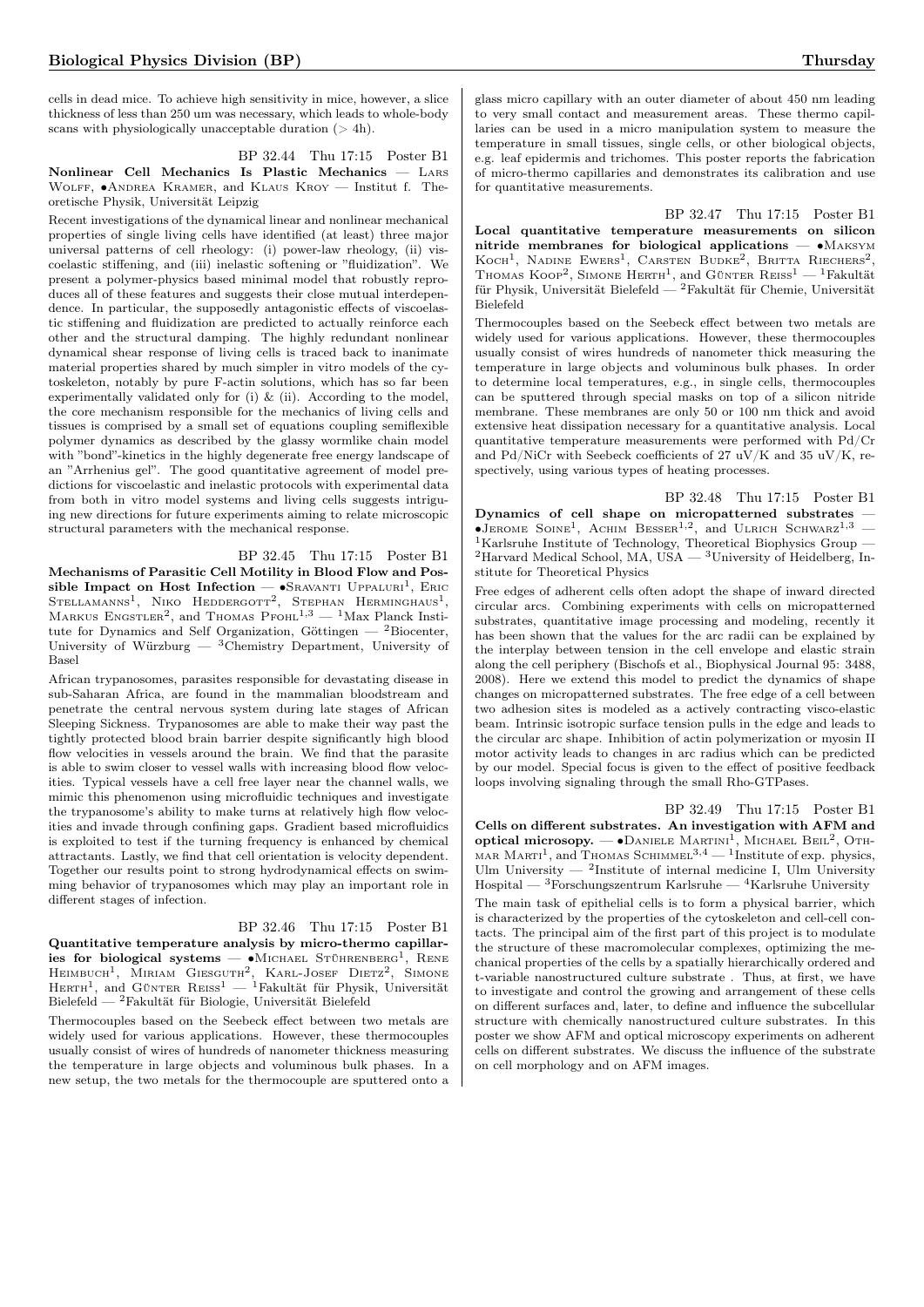## BP 33: Posters: Neurobiophysics

Time: Thursday 17:15–20:00 Location: Poster B1

BP 33.1 Thu 17:15 Poster B1 Influence of bilayer substrate fluidity on neuronal growth — ∙Lydia Woiterski<sup>1</sup> , Philipp Rauch<sup>1</sup> , Dan Minner<sup>2</sup> , Christoph NAUMANN<sup>2</sup>, and JOSEF  $K$ AES<sup>1</sup> — <sup>1</sup>Universität Leipzig, Germany — 2 Indiana University, Indianapolis, USA

For cell motility it is crucial that cells sense the viscoelasticity of their environment. An important role in this process play focal adhesion complexes where transmembrane proteins of the integrin family bind to proteins of the extracellular matrix or within the cell to the cytoskeleton. Although it is known that the stability of these complexes depends on the stiffness of substrate, the complete mechanism of cell adhesion has not yet been fully understood. A suitable system mimicking the cell surface are tethered bilayers, where the membrane viscosity can be easily modulated by the polymer linker density or the number of bilayer stacks, was established by D. Minner and C. Naumann at the University of Indiana. They showed that the bilayer substrates are stable, have reproducible diffusion properties and that fibroblasts sense the surrounding viscosity of the substrate and change their morphology according to the membrane fluidity. In the present study neuronal cell lines were plated on single tethered bilayers with varied linker density. Preliminary results show that the neurons adhere at all densities but exhibit different dendritic growth - for low bilayer viscosity the growth seems to be faster which is in good agreement with the inverse durotaxis of neurons. This biomimetic system represents a versatile a tool that allows for the quantification of cellular outgrowths, their velocities and can help to understand how these processes form.

BP 33.2 Thu 17:15 Poster B1

Light propagation through the vertebrate retina —<br>•Silke Agte<sup>1,2</sup>, SABRINA MATTHIAS<sup>1,2</sup>, STEPHAN JUNEK<sup>3</sup>, ELKE ULBRICHT<sup>1</sup>, INES ERDMANN<sup>1</sup>, DETLEV SCHILD<sup>3</sup>, JOSEF KÄS<sup>2</sup>, and<br>ANDREAS REICHENBACH<sup>1</sup> — <sup>1</sup>Paul-Flechsig-Institute for Brain Research, Department of Neurophysiology, Jahnallee 59, 04109 Leipzig, Germany — <sup>2</sup>Institute of Physics, Department of Soft Matter Physics, Linnèstrasse 5, 04103 Leipzig, Germany  $-$  <sup>3</sup>Center of Physiology and Pathophysiology, Department of Neurophysiology and Cellular Biophysics, Humboldtallee 23 37073 Göttingen, Germany

The retina of the vertebrates has an inverted design. Therefore the light has to pass several tissue layers before hitting the signal transducing photoreceptor cells. These layers include structures with sizes on the order of the wavelength of visible light which would result in a scattering and reflection of the photons. We suppose that the Müller cell of the retina is responsible for the light transport where this glial cell channels the light from the vitreous body to the nuclei of the photoreceptor cells. The Müller cell occupies several features which point to the lightguidance ability: e.g. its strategic position in the path of light through the tissue, its funnel shape, its rareness of highly scattering objects and its refractive index. This project investigates the optical properties of the retinal glial cell in its normal tissue by illuminating a single Müller cell endfoot. While the retina is moving with respect to the light source there are changes of the beam structure and thus the Müller cell channels the light to the photoreceptor cells similar to an optic fiber.

## BP 33.3 Thu 17:15 Poster B1

Hidden Markov Models reveal distinct mobilities of synaptic vesicles —  $\bullet$ Jan-Philipp Spies<sup>1</sup>, Christoph Erlenkämper<sup>1</sup>, Mathias Pasche<sup>2</sup>, Detlef Hof<sup>2</sup>, Karsten Kruse<sup>1</sup>, Jens Rettig<sup>2</sup>, and UTE BECHERER<sup>2</sup> — <sup>1</sup>Theoretische Biologische Physik, Universität des Saarlandes, 66041 Saarbrücken — <sup>2</sup>Physiologisches Institut, Universität des Saarlandes, 66421 Homburg

In neurons, release of neurotransmitter occurs through fusion of synaptic vesicles with the plasma membrane. Electrophysiological methods, e.g. membrane capacitance measurements, provide indirect information about distinct vesicle states ("docking" and "priming"). At present, the molecular origin of these states is unknown. To characterize them on the level of individual vesicles, we investigate their mobility using total internal reflection fluorescence (TIRF) microscopy. Employing Hidden Markov Models, we identify several states of different mobilities and propose possible underlying molecular mechanisms.

BP 33.4 Thu 17:15 Poster B1

Up- down state switching in a conductance- based cortical model — Hong-Viet Ngo, ∙Arne Weigenand, and Jens Christian Claussen — Institut für Neuro- und Bioinformatik, Universität zu Lübeck

In recent experiment [1] investigated the on- and off switching of bursting activity in ferret brain slices. This experiment is seen as a paradigmatic system towards the understanding of the emergence of cortical slow waves. The basic dynamics can be modeled by a simplified discretized integrate-and-fire model including inhibitory currents [2]. Here we use a conductance-based model to reproduce the spike-burst dynamics and the triggering of on-states as obeserved in [1].

[1] Y. Shu, A. Hasenstaub & D.A. McCormick. Nature 423, 288 (2003) [2] Hong-Viet Ngo et al., submitted.

BP 33.5 Thu 17:15 Poster B1 Triggering bursts in all-to-all coupled neurons with global inhibition — • Hong-Viet Ngo<sup>1</sup>, Jan Köhler<sup>2</sup>, Jörg Mayer<sup>2</sup>, Jens CHRISTIAN CLAUSSEN<sup>1</sup>, and HEINZ GEORG SCHUSTER<sup>2</sup> - <sup>1</sup>Institut für Neuro- und Bioinformatik, Univ. zu Lübeck — <sup>2</sup>Univ. Kiel

Slow-wave sleep in mammals is characterized by a change of large-scale cortical activity currently paraphrased as cortical up-down states. Recently [Y. Shu, A. Hasenstaub & D.A. McCormick. Nature 423, 288 (2003)] demonstrated experimentally a bistable collective behaviour in ferret brain slices, with the remarkable property that the up states can be switched on and off with excitations, whereby the effect of the second pulse significantly depends on the time interval between the pulses. Here we present a time-discrete model of a neural network that reproduces this type of behavior, as well as reproduces the timedependence found in the experiments. This class of models could be of general interest to various types of coupled systems if control pulses of negative signs cannot be realized, and offers new possibilities to control cortical slow waves.

BP 33.6 Thu 17:15 Poster B1

Critical micellar concentration (CMC) dependence of pluronic effects on neuronal cells in culture —  $\bullet$ VICENTE D. SAMITH<sup>1,2,3</sup>, María J. Retamal<sup>2</sup>, Ignacio Vergara<sup>2</sup>, Este-BAN RAMOS-MOORE<sup>2</sup>, ULRICH G. VOLKMANN<sup>2</sup>, and RICARDO B.  $M_{\text{ACCIONI}}^{1,4}$  — <sup>1</sup>Laboratory of Cellular and Molecular Neurosciences, Faculty of Sciences, Universidad de Chile, Santiago de Chile — <sup>2</sup>Dept. of Physics, P. Universidad Católica de Chile, Santiago de Chile — <sup>3</sup>Dept. of Chemistry, Universidad Andrés Bello, Santiago de Chile — 4 International Center for Biomedicine (ICC), Santiago de Chile

We are evaluating triblock copolymers, referred to as pluronics, for delivery of anti-inflammatory drugs that normally do not cross the blood-brain barrier. We studied the cytotoxicity of pluronic F68 in human neuroblastoma cells in culture, and analyzed physicochemical parameters of this type of polymeric matrixes such as the critical micellar concentration (CMC). Atomic force microscopy (AFM) was used to investigate the morphological changes in the lipid monolayer as a function F68 concentrations from 0.5 x 10<sup>-4</sup> M to 10 x 10<sup>-4</sup> M, adsorbed on a solid substrate (hydrophilic silicon). We observe a gradual change in the morphology of the polymer, from a 'dendritic' to a supramolecular structure (clusters). The analysis of morphological changes of F68 is complemented by measurements of the percentage of film coverage on the silicon substrate as a function of the molar concentration of F68.

This work is supported by MECESUP, FSM 0605 and FONDECYT 1060628 (UGV) and 1080254 (RBM).

BP 33.7 Thu 17:15 Poster B1

Mechanosensitive Behavior of Neuronal Growth Cones —  $\bullet$ Steve Pawlizak<sup>1</sup>, Kristian Franze<sup>2</sup>, and Josef A. Käs<sup>1</sup> – 1 Institute for Experimental Physics I, Soft Matter Physics Division, University of Leipzig, Germany — <sup>2</sup>Cavendish Laboratory, Biological and Soft Systems, University of Cambridge, UK

Neuronal pathfinding is essential for the development of the central nervous system. Although it is generally accepted that chemotaxis is the major guidance factor, it seems unlikely that this is the only mechanism directing developmental neurons to their target sites, especially when considering the length of some pathways.

In [1], we support the idea that durotaxis also plays a non-negligible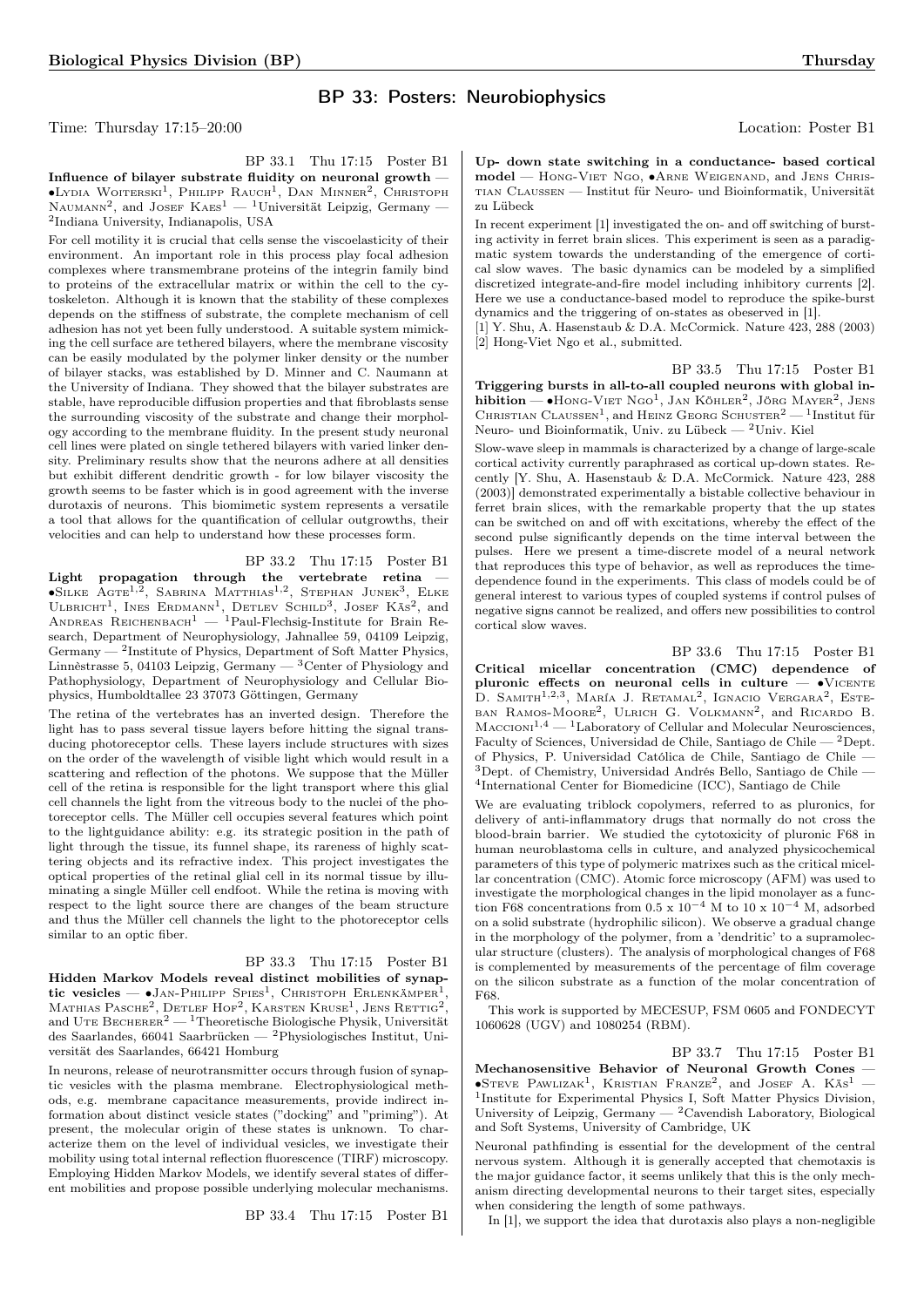role in this complex process. Our in vitro studies show that neurons actively palpate their mechanical environment with the help of their growth cones and retract their neurites from contacts they cannot mechanically deform. After mechanical stimulation of the neuronal growth cones using a modified scanning force microscope (SFM) probe, the neurons retract their processes and re-extend them into a

new direction when the exerted mechanical stress exceeds ∼ 300 Pa. This threshold corresponds to the maximum substrate stiffness that neurons can visibly deform. Furthermore, an immediate calcium influx through stretch-activated ion channels seems to be correlated with neurite retraction.

[1] K. Franze et al., Biophys. J. 97 (7): 1883–1890 (2009)

## BP 34: Posters: New Technologies

Time: Thursday 17:15–20:00 Location: Poster B2

## BP 34.1 Thu 17:15 Poster B2

A novel efficient and fast method to reconstruct free energy landscapes — ∙Jens Smiatek and Andreas Heuer — Westfälische Wilhelms-Universität Münster, Institut für Physikalische Chemie, 48149 Münster, Germany

We present a novel method to efficiently explore and calculate free energy landscapes inspired by the Well-tempered Metadynamics algorithm [1]. The technique which is called "Weighted Histogram Metadynamics on a grid" is grid-based and allows a very fast computation in contrast to Well-tempered Metadynamics and further methods. The underlying free energy landscape is reconstructed on a grid as an estimate for a biasing potential. An exact histogram reweighting scheme is finally applied to compute the free energy landscape and for the demand of thermodynamic consistency. Furthermore by filling the free energy minima our method allows a rapid decrease in simulation time in the calculation of rare events. In addition, the calculated free energy landscape is not restricted to the actual choice of collective variables and can in principle be extended on the fly to all variables of interest. As an example for our method, we present the free energy landscape of the alanine dipeptide in solution for several collective variables.

[1] Barducci A., Bussi M. and Parrinello M., Phys. Rev. Lett. 100, 020603 (2008)

#### BP 34.2 Thu 17:15 Poster B2

BioRef - a time-of-flight reflectometer for soft matter applications at  $HZB$  — •Markus Strobl<sup>1,2</sup>, Roland Steitz<sup>2</sup>, MARTIN KREUZER<sup>1,2</sup>, REINER DAHINT<sup>1</sup>, and MICHAEL GRUNZE<sup>1</sup> – <sup>1</sup>Universität Heidelberg — <sup>2</sup>Helmholtz Zentrum Berlin

BioRef, a time-of-flight reflectometer at Helmholtz Zentrum Berlin (HZB) is currently under construction. Combined with an in-situ infrared spectrometer it will be optimised for soft matter applications at solid-liquid interfaces. A flexible double-chopper set-up together with a wavelength band chopper will enable the selection of well defined wavelength bands at different defined wavelength resolutions in order to optimize measurements with regard to the given application [1]. A state-of-the-art 2D position sensitive 3He detector will be used for the reflectivity measurements in horizontal scattering geometry. The time-of-flight mode is also chosen to realise the investigation of dynamic interface processes under shear and flow conditions. A choice of different wavelength bandwidths with at the same time constant wavelength resolution enables to focus on defined features in the reflection curve depending on the requirements of the specific measurements utilizing the highest possible efficiency. A q-range spanning 3 orders of magnitude and reflectivity measurements over more than 6 orders of magnitude are envisaged and their feasibility is supported by Monte Carlo simulations [2].

#### BP 34.3 Thu 17:15 Poster B2

Phase estimation from interferograms with few photons —  $\bullet$ Dennis Müller<sup>1</sup>, Thomas Hotz<sup>2</sup>, and Rainer G. Ulbrich<sup>1</sup> — <sup>1</sup> IV. Physikalisches Institut, Georg-August Universität Göttingen, Germany — <sup>2</sup> Institut für Mathematische Stochastik, Georg-August Universität Göttingen, Germany

We report interferometric tracking of nanoparticles with subwavelength accuracy in the limit of low light intensities. With only few photons contributing to the far-field interferogram the ultimate accuracy of a position measurement which can be achieved from phase reconstruction is limited by shot noise of the detected photons. We have studied the precision of such a phase estimation, based on the maximum likelihood method, for different experimental configurations. Its dependence on the form of the interference pattern, the number and relative position of detection channels, and the total number of detected photons has been analyzed.

BP 34.4 Thu 17:15 Poster B2 The Optical Cell Rotator: Image propagation through fibers for contact-free rotation of cells — ∙Michael Schmidberger, MORITZ KREYSING, and JOCHEN GUCK — Cavendish Laboratory, Department of Physics, University of Cambridge

The Optical Cell Rotator (OCR) is a dual-beam laser trap that allows to hold and orient living cells stable in 3D. Unlike earlier versions of fiber-based traps, OCR uses fibers supporting more than one optical mode. Combined with adaptive optics, this allows for the generation of non-trivial trapping geometries while still having all the advantages of fibers.

We provide detailed analysis of the problems one faces when trying to propagate images through optical fibers. We then present solutions specifically interesting for optical trapping applications and show how these results can be used to rotate living cells stepwise through the focal plane of practically any optical microscope. Finally, we discuss how this feedback independent rotation mechanism can serve as basis for already established, but so far impractical tomographic imaging techniques.

BP 34.5 Thu 17:15 Poster B2 STED microscopy: High-resolution imaging of dynamic pro $cesses$   $\rightarrow$  CHRISTIAN OSSEFORTH<sup>1</sup>, JEFFREY MOFFITT<sup>2</sup>, and JENS  $\text{Michaeus}^1$  —  $^1\text{Ludwig-Maximilians}$  Universität München, Department Chemie und Biochemie, Butenandtstr.11, 81377 München — <sup>2</sup>FAS Center for Systems Biology, Harvard University, Cambridge, MA 02138

Stimulated emission depletion microscopy has been shown to overcome the diffraction limit of normal confocal fluorescence microscopes by resolving structures down to 19 nm in x and y [1]. While for a long time the application of STED microscopy has been hindered due to the necessity of using complicated laser systems, the recent development of commercially available supercontinuum lasers have significantly lowered the cost and complexity of operating such a setup in a lab environment [2]. Here we present our current STED microscope setup using the aforementioned compact laser source in conjunction with a highspeed scanning stage. This allows for observing dynamic processes in vitro and in vivo with nanoscale resolution. Restrictions in scanning speed are set by the repetition rate of the laser source (1 MHz at the moment) but are thought to improve as the demand for fast, high power super-continuum lasers rises. We will discuss general design considerations as well as practical considerations for building a STED system.

[1] Wildanger D et al.; J. Microsc. 2009; 236(1):35-43

[2] Wildanger D et al.; Opt Express 2008; 16(13): 9614-9621

BP 34.6 Thu 17:15 Poster B2 Combined SERS/AFM microscopy on single gold nanoparticle clusters — ∙Dennis Steinigeweg, Mohammad Salehi, Magdalena Gellner, Max Schütz, and Sebastian Schlücker — Fachbereich Physik, Universität Osnabrück, Barbarastr. 7, 49069 Osnabrück

Surface-enhanced Raman scattering (SERS) is an ultrasensitive technique of Raman spectroscopy for molecules on or near metallic nanostructures that support localized surface plasmon resonances. Single noble metal nanoparticle clusters exhibit extremely high and very localized near-field enhancements in the junctions between adjacent particles ("hot spots").

We employ SERS from self-assembled organic monolayers (SAM) on the surface of single gold nanoparticle clusters for probing their optical/plasmonic properties. Atomic force microscopy (AFM) on the same objects provides the corresponding topographic information.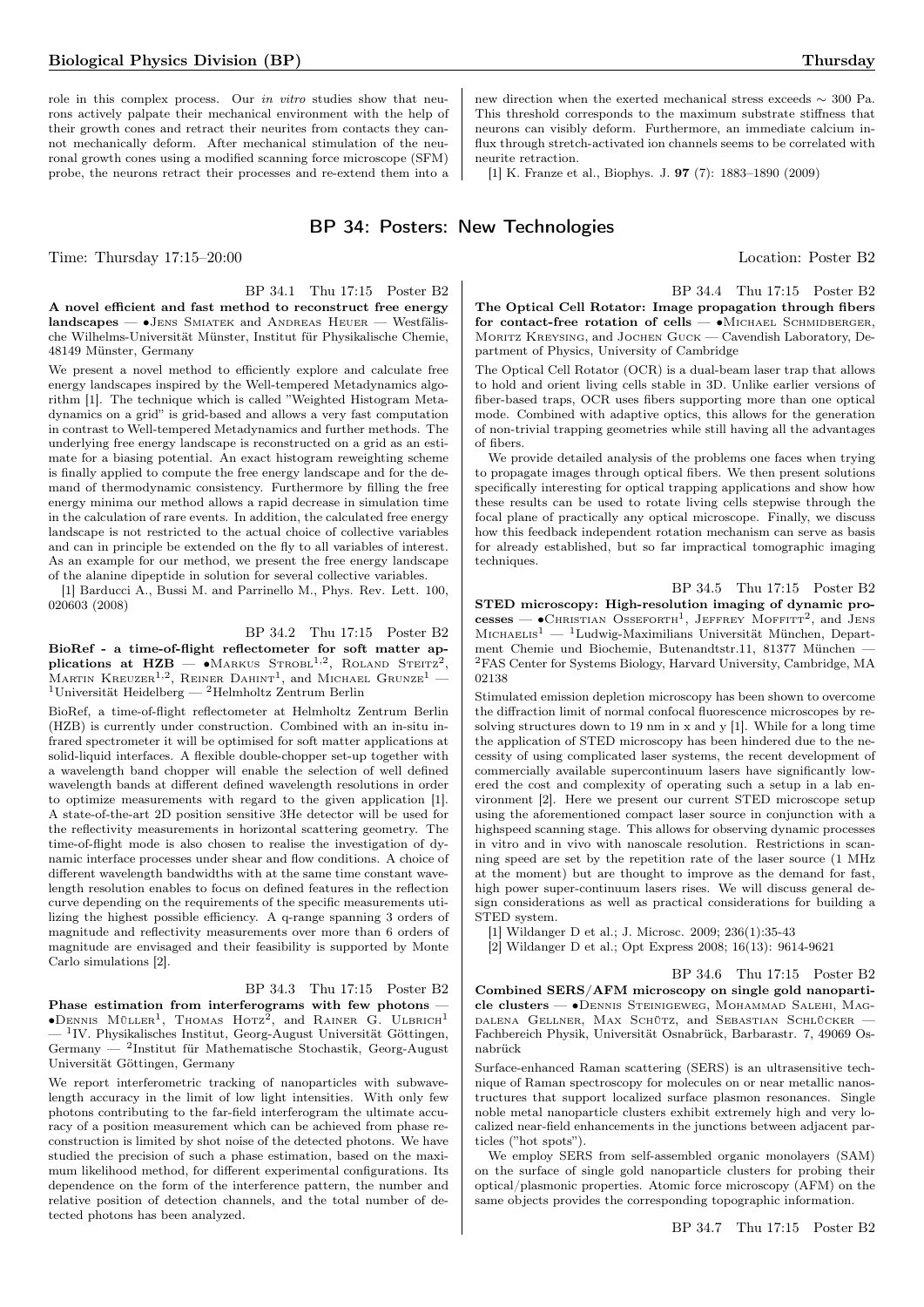New Carbohydrate-based Protein Sensor Realized with Cantilever Arrays —  $\bullet$ Kathrin Gruber<sup>1</sup>, Tim Horlacher<sup>2</sup>, Peter H. SEEBERGER<sup>2</sup>, and BIANCA A. HERMANN<sup>1</sup> — <sup>1</sup>CeNS and Walther-Meissner-Institute, Walther-Meissner-Str. 8, 85748 Garching, Germany — <sup>2</sup>Max Planck Institute of Colloids and Interfaces, Department of Biomolecular Systems, Arnimallee 22, 14195 Berlin, Germany

Cantilever based detection opens new means for the label-free analysis of biomolecular interactions in real-time and up to eight channels. In the static operation mode, the biomolecular interaction is transduced into a deflection of a micrometer thin silicon beam that can be readout with nanometer precision via optical beam deflection. Owing to recent advances in carbohydrate sequencing and synthesis, glycomics is catching up fast to the more established fields of genomics and proteomics. Measuring carbohydrate interactions is key to understand carbohydrate function requiring the development of reliable, sensitive and selective sensor surface chemistries. Cantilever array have been successfully used in gene fishing, single base pair recognition, and antigen-antibody assays. We design a purely carbohydrate based sensing layer to single out the central glycoconjugate recognition. Using a reference sensor to account for non-specific binding, we detect carbohydrate-protein interactions down to nanomolar concentrations. We verify the selective binding of proteins to carbohydrate functionalized cantilevers by a competitive inhibition assay. Our results pave the way for carbohydrate based cantilever sensors as a robust, scalable and label-free method to study medically relevant carbohydrate-protein interactions.

### BP 34.8 Thu 17:15 Poster B2

Magnetic Tweezers Setup for Single Molecule Experiments — ∙Carolin Rademacher, Sebastian Horstmeier, Christoph PELARGUS, ANDY SISCHKA, and DARIO ANSELMETTI - University of Bielefeld, Department of Physics, Experimental Biophysics and Applied Nanosciences

Besides atomic force microscopy and optical tweezers magnetic tweezers are a powerful tool for micromanipulations and single molecule force spectroscopy. We introduce a magnetic tweezers setup, that is based on a multipole-alignment operating with electromagnets to accomplish drag- and rotation-experiments with individual magnetic beads and allow operation at low mechanical vibrations. Since a wide range of applications is wanted, the pole pieces of the setup are manufactured through contact-lithography and electro-deposition [1], so that alterations are easy to accomplish in form and size. In the future we want to apply the magnetic tweezers to study rotating motor proteins under in vitro conditions. Here we present and discuss our setup and show the first data of our calibration experiments.

[1] A. H. B. de Vries, B. E. Krenn, R. van Driel, and J. S. Kanger. Patterned Electroplating of Micrometer scale Magnetic Structures on glass substrate. Journal of Microelectromechanical Systems (J-MEMS), 13:391 - 395, 2004.

#### BP 34.9 Thu 17:15 Poster B2

Single nanoparticle detection and the use of holographic optical tweezers for object manipulation in micro-fluidic devices — Julia S. Gebauer and ∙Lennart Treuel — Universität Duisburg-Essen, Essen, Germany

A Single NanoParticle Sensor (SNPS) has been developed on the basis of a modified optical tweezers approach and is used to count single NPs in micro-channels with high time resolution. The direction of a particle passing through the focus point can be determined by a suitable signal evaluation.

Laser pumps generated by optical tweezers can be used to establish controlled flow conditions in micro-fluidic devices. The flows generated by this approach are used to purposefully pump nano- and microobjects in selected directions. The utilisation and characterisation of these micro pumps will be presented in this work. The combination of the ability to selectively pump nano- and micro objects with the single nanoparticle counter described above is expected to strongly enhance the use optical tweezers and their derivatives in new Lab-on-a-chip developments.

#### BP 34.10 Thu 17:15 Poster B2

Atomic scale magnetometry using single defects in diamond — •Thomas Wolf<sup>1</sup>, Helmut Rathgen<sup>1</sup>, Rolf Reuter<sup>1</sup>, Gopalakrishnan Balasubramanian<sup>1</sup>, Fedor Jelezko<sup>1</sup>, Dirk  $\text{BAD}^2$ , and Jörg Wrachtrup<sup>1</sup> — <sup>1</sup>3. Physikalisches Institut, Universität Stuttgart, Germany — <sup>2</sup>Structural Biology Group, Vrije Universiteit Amsterdam, Netherlands

Diamonds contain natural defect centers in their lattice structure known as color centers. Electron spin states in these centers (e.g. the Nitrogen-Vacancy or NV-center) can be changed and measured with optical techniques at room temperature. Using magnetic fields and magnetic field gradients the centers can be located spatially on the nanometer scale and allow for directional analysis. The potential for sub-nm precision by using magnetic resonance techniques has been shown by our group and collaborators.

Diamonds with diameters of a few nanometers containing a NVcenter are comparatively cheap and can be produced in large scale. By chemical treatment functionalization of these can be achieved.

Using small nanosized diamond crystals containing a NV-center we intend to use diamond as non-toxic biological marker for a new magnetic resonance imaging technique having potential to overcome the classical resolution limit of light microscopy under physiological conditions.

BP 34.11 Thu 17:15 Poster B2

A hazzardfree fabrication process for arbitrarily shaped microparticles — ∙Lukas Bogunovic, Jan Regtmeier, and Dario ANSELMETTI — Experimental Biophysics and Applied Nanoscience, Physics Faculty, Bielefeld University, Bielefeld

The use of micro- and nanoparticles impacts applications in biotechnological, chemical and physical sciences like the manipulation and transport of objects in microenvironments or as model migrants in microfluidic systems [1,2]. However, most of the commercially available particles are spherical. Therefore their field of application with respect to shape dependent phenomena is strongly limited.

Here, we propose a novel simple and inexpensive method for the production of arbitrarily shaped microparticles with a manufacturing spreading better than 2.5%. Comparable methods essentially need hazardous acids like hydrofluoric acid (HF) or complicated processing setups which are therefore delicate to handle. Our process involves structuring of the particles in SU-8, which can be doped with tracers like magnetite or fluorescent dyes. Afterwards they are released from their substrate into a surfactant solution with a treatment in an ultrasonic bath.

[1] I. Safarik, M. Safarikova, Chemical Papers, 63, 497-505, 2009 [2] J. Hanes et al., Advanced drug delivery reviews, 28, 97-119, 1997

BP 34.12 Thu 17:15 Poster B2 Measuring rotational diffusion of proteins by fluorescence correlation spectroscopy — ∙Anastasia Loman, Ingo Gregor, and JOERG ENDERLEIN — Third Institute of Physics "Biophysics", Georg-August-Universität, Göttingen

Translational and rotational diffusion are thermally driven processes which depend on molecular parameters as size and shape but also on interaction between molecule and solvent environment. Fluorescence correlation spectroscopy (FCS) is a well known technique to measure translational diffusion coefficients of fluorescent molecules thus monitoring intramolecular changes and intermolecular interactions.

Here we apply fluorescence correlation to measure rotational diffusion. In contrast to conventional fluorescence anisotropy measurements, a correlation based method will work also when the rotational diffusion time is much longer than the fluorescence decay time. Thus, the method is ideally suited to study the rotational diffusion of macromolecules in aqueous solutions having rotational diffusion times of dozen to hundred nanoseconds. By using a pulsed interleaved excitation scheme with crossed excitation polarization, we are able to maximize the temporal dynamics of the measured correlation curve as caused by rotational diffusion. The method is exemplified on sizing the large globular proteins such as amylase, ovalbumin and human serum albumin.

BP 34.13 Thu 17:15 Poster B2

Fluorescence spectroscopic studies of protein conformational dynamics — ∙Phillip Kroehn — Drittes Physikalisches Institut, Georg August Universität Göttingen, Friedrich-Hund-Platz 1, 37077 Göttingen

Proteinfolding is the physical process by which a polypeptidechain folds into its functional three dimensional structure from a random coil.

The WW-domain is the smallest betasheet known. It consists of a lightly hydrophobic core and takes part in protein-protein interactions by binding of proline rich regions. By singlemolecule FRET studies we want to analyse the folding/unfolding dynamics of the WW-domain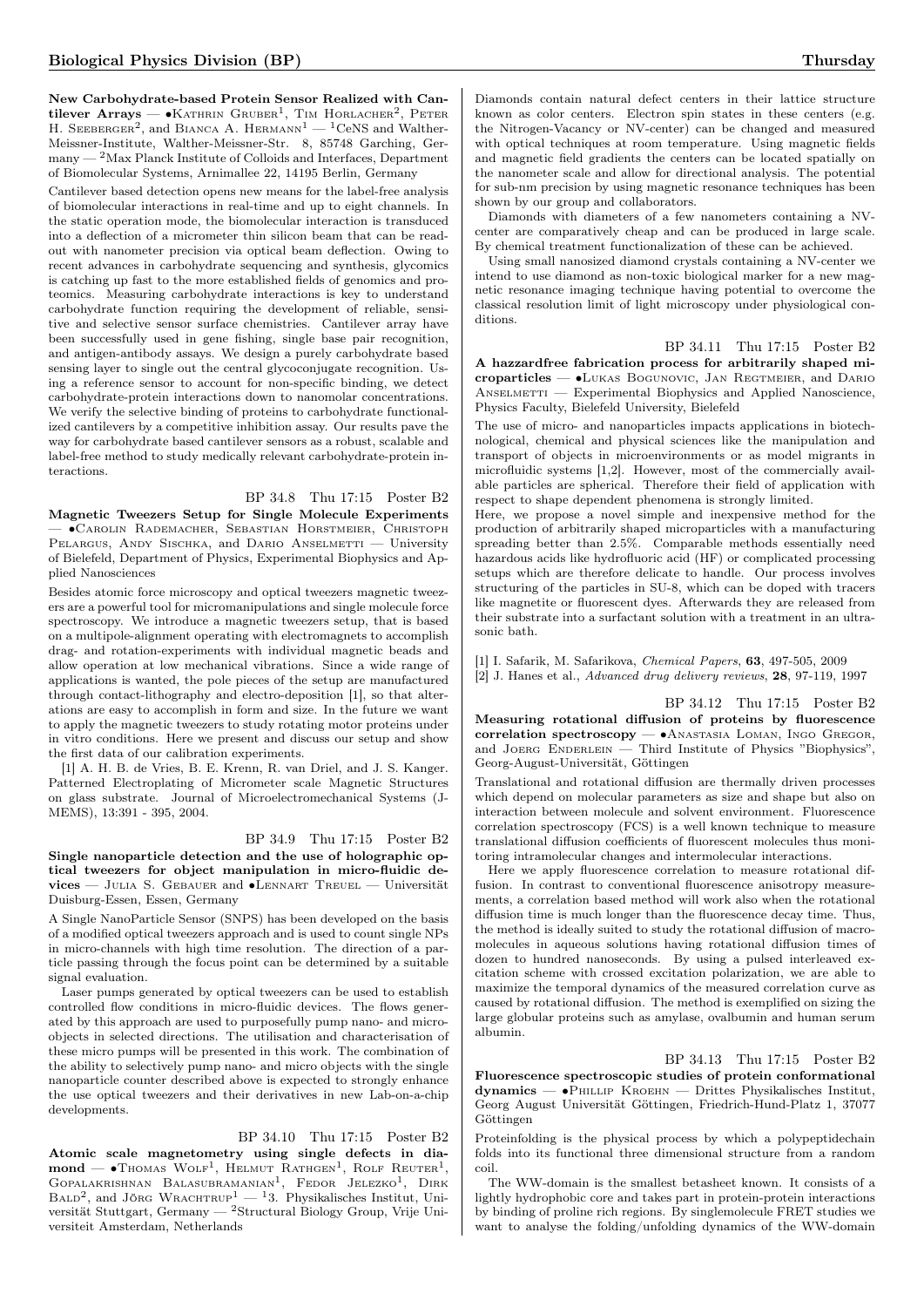complished by chemical or thermal denaturation. To use smFRET we are going to label the WW-domain specifically with fluorophoric dyes by employing the orthogonal system. This new technique allows us to use a stopcodon as a codon for an unnatural aminoacid, like para-acetylphenylalanine, whereby it is placed in the polypeptidechain. We are able to specifically label these unnatural aminoacid in the protein.

#### BP 34.14 Thu 17:15 Poster B2

Fabrication of hybrid nano-micro-fluidic channels with extreme aspect ratios — ∙Eugenie Fredrich, Martina Everwand, Jörg Käsewieter, Dario Anselmetti, and Jan Regtmeier — Experimental Biophysics & Applied Nanoscience, Bielefeld University, Universitätsstraße 25, 33615 Bielefeld, Germany

In the micro- and nanofluidic analysis of single molecules, often complex 3D geometries with high aspect ratios are required. Among the basic preconditions for the production of the structures, stability is the most fundamental one, but hard to realize with soft lithography. Furthermore, a spatial accuracy within the range of a few nanometers is especially required for nanofluidics.

In the novel method presented here, contact lithography with the photoresist SU8 is employed to create negative relief structures as small as 670 nm. The microfluidic device is molded with a polydimethylsiloxane (PDMS) bilayer. The first thin layer consists of h-PDMS, which accounts for the stability of the fabricated structures, whereas the second thicker layer is made of the more elastic Sylgard-184 PDMS allowing for flexibility and experimental handling. The resulting channels have a width of 200  $\mu$ m and free hanging barrier structures forming a flow-through gap of 670 nm, i.e. an aspect ratio of about 300:1.

#### BP 34.15 Thu 17:15 Poster B2

Applications for fluorescence lifetime imaging: Fast genomic characterization and lifetime measurements on zero-mode waveguide — ∙Mira Prior, Ingo Gregor, and Jörg Enderlein — Third Institute of Physics "Biophysics", Georg-August-University Göttingen

Previous studies showed that the lifetime of the DNA-intercalating dimeric cyanine dye TOTO depends on the insertion of the dye into AT or GC base pairs of the nucleic acid sequence. Utilizing this characteristic we want to develop a fast and simple method of characterizing unknown double-stranded DNA. With time-correlated single-photon counting (TCSPC) and fluorescence lifetime imaging (FLIM) we want to directly determine the lifetime of the dye YOYO in the DNA-strand depending on the insertion into an AT or GC base pair. A second application for FLIM is the detection of lifetimes of a dye on a zero-mode waveguide. The zero-mode waveguide consists of a circular aperture in an aluminum layer on a microscope slide. The detection volume is confined by the small aperture, which allows single-molecule measurements of high dye concentration in the micromolar range. TCSPC and FLIM allow us to determine the lifetime of the dye ATTO647 in dependence of the aperture diameter. The principle of the analysis of the detected photons and the identification of the single-molecules is based on a multi-exponential curve fitting and a maximum likelihood principle for the DNA-analysis. We want to analyze whether the distribution of lifetimes on the length of the ds-DNA strand correlates with the sequence of this DNA.

BP 34.16 Thu 17:15 Poster B2 Towards solid state nanopores with single walled carbon  $nanotube$  contacts — CAMILLE RAILLON<sup>1</sup>, SUDHIR HUSALE<sup>1</sup>, ∙Matthias Heise<sup>2</sup> , Juri Allerdings<sup>2</sup> , Christoph Strunk<sup>2</sup> , and Aleksandra Radenovic<sup>1</sup> — <sup>1</sup>LBEN, IBI EPFL Lausanne 1015 Switzerland — <sup>2</sup> Institut für experimentelle und angewandte Physik, 93040 Regensburg

We integrate nanoelectrodes with solid state nanopores for detection of passing molecules, e.g., DNA. To control the translocation speed we use optical tweezers [1], to increase spatial resolution of the sensor electrodes made from single walled carbon nanotubes (SWNT) comparable in thickness and distance to a single nucleotide are desirable. We used dielectrophoresis (DEP) method to attach nanotubes in the lithographically defined nanogaps. DEP is well known method and can potentially be used as an efficient trapping tool in the fabrication of such molecular devices. When an electric field is applied, we have observed that density of SWNTs in the nanogap can be tuned with the applied voltage  $($   $\sim$  0.1 V to 0.5 V). Nanogaps  $<$  10nm have been achieved in this way. In a complementary way we grow SWNT from ebeam predefined catalyst particles deposited on our Si3N4 membranes. We then drill a hole through the membrane using the focused beam of a transmission electron microscop (TEM) at a position where a nanotube was grown. By this we cut the tube in half, resulting in a nanopore with a pair of SWNT nanoelectrodes. [1] E. H. Trepagnier et al., Nano Letters 7, 2824 (2007).

## BP 35: Posters: Statistical Physics, Evolution, and Networks

Time: Thursday 17:15–20:00 Location: Poster B2

#### BP 35.1 Thu 17:15 Poster B2 Semiflexible polymers under the influence of a pressure driven Poiseuille flow — •SEBASTIAN REDDIG and HOLGER STARK — Institut für Theoretische Physik, TU-Berlin

We introduce two different models for a semiflexible polymer under the influence of a pressure driven Poiseuille flow between two planar walls. In the first model we describe the polymer as a bead-spring model and use a discretized representation of the wormlike chain model for its bending elasticity. We neglect hydrodynamic interactions with the bounding walls but investigate the influence of the non-zero bead size which disturbes the external flow field. We explicitly calculate this disturbance from a series expansion following J.K.G. Dhont<sup>1</sup>. It leads to additional terms in the equations of motion that cause cross-streamline migration in the Stokesian dynamics of the polymer. The direction of this migration can be controlled by varying the bead sizes. In the second model we approximate the beads by point particles and describe their hydrodynamic interactions with the two-wall Green tensor, derived by R.B. Jones<sup>2</sup>, taking into account the no-slip condition at the bounding walls. Because the evaluation of the two-wall Green tensor consumes much computer time, we describe the polymer in this model by a simple dumbbell. Using Brownian dynamics simulations, we measure the center-of-mass probability density of the dumbbell and compare the results with theoretical predictions.

 $1 An Introduction to Dynamics of Colloids, Elsevier, (1996).$ 

 $2$ Spherical particle in Poiseuille flow between planar walls, J. Chem. Phys, 121, 483 (2004).

BP 35.2 Thu 17:15 Poster B2

Systematic Microcanonical Analyses of Polymer Adsorption Transitions —  $\bullet$ Monika Möddel<sup>1</sup>, Wolfhard Janke<sup>1</sup> und Mi-CHAEL BACHMANN<sup>2</sup> — <sup>1</sup>Institut für Theoretische Physik, Universität Leipzig — <sup>2</sup> Institut für Festkörperforschung, Theorie II, Forschungszentrum Jülich

Regarding the advances in processing and manipulating molecules at solid substrates, an understanding of the cooperative effects of finite chains is particularly desirable. We investigate this problem focusing on the adsorption transition [1,2] of a single chain near an attractive substrate. This is conveniently and to our knowledge for the first time done by a detailed microcanonical analysis [2] of densities of states obtained by extensive multicanonical Monte Carlo computer simulations. A remarkable consequence of the convexity of the microcanonical entropy is that for short chains and strong surface attraction the transition is accompanied by a decrease of the microcanonical temperature with increasing energy. Since this is a characteristic physical effect it might not be ignored in analyses of cooperative macrostate transitions in finite systems.

[1] M. Möddel, M. Bachmann, and W. Janke, J. Phys. Chem. B 113, 3314 (2009).

[2] M. Möddel, M. Bachmann, and W. Janke, preprint.

BP 35.3 Thu 17:15 Poster B2 Spontaneous spiking in presence of delayed feedback —  $\bullet$ Yunyun Li<sup>1</sup>, Gerhard Schmid<sup>1</sup>, Peter Hänggi<sup>1</sup>, and Lutz  ${\rm \bf SCHIMANSKY\mbox{-}G\mbox{-}E{\rm IER}^2}$  —  ${\rm \bf^1University}$  of Augsburg, Augsburg, Germany <sup>2</sup>Humboldt-University Berlin, Berlin, Germany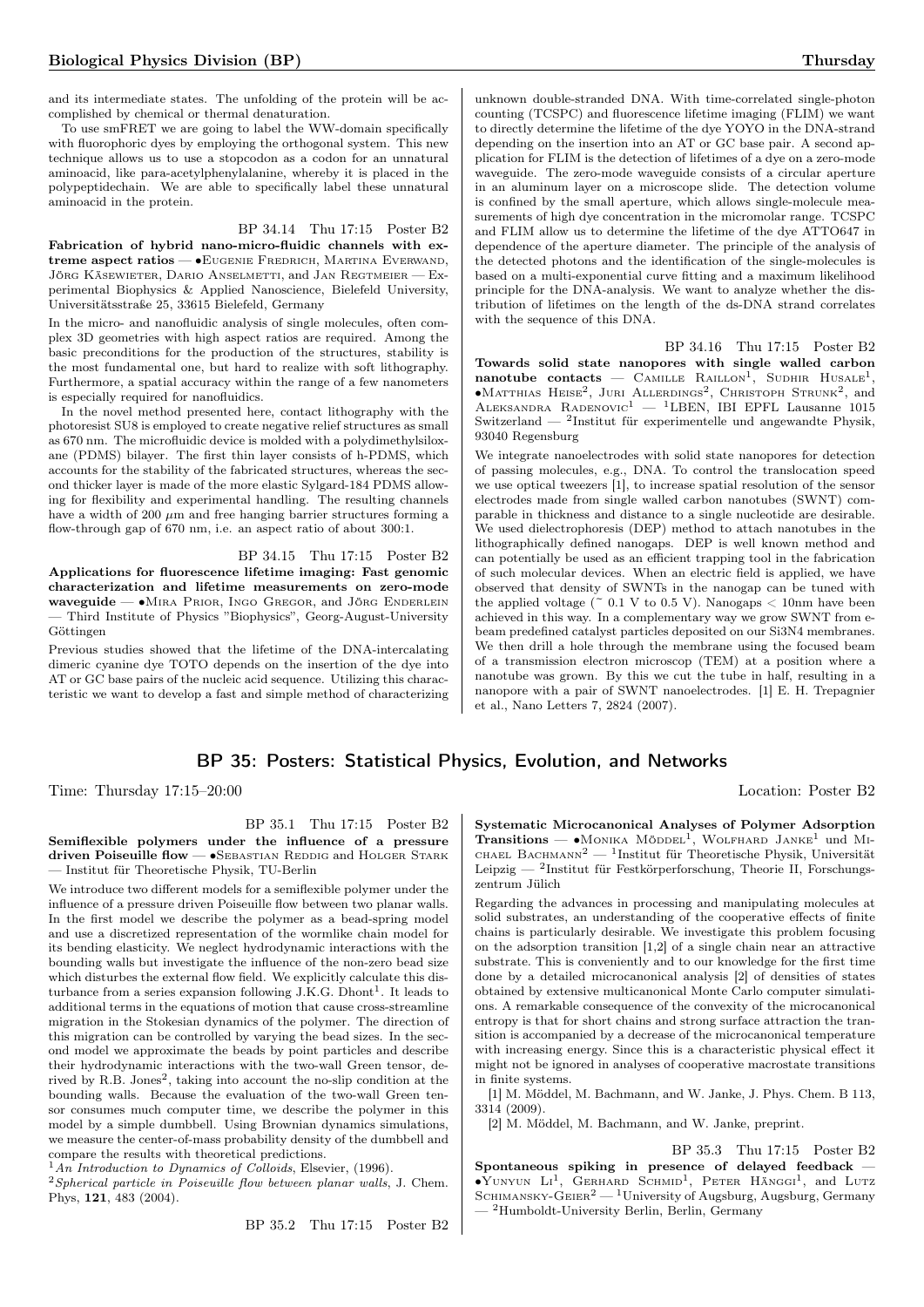Autapse is an interesting phenomena on neurons where axons synapsing on the same neuron's dendrites. This serves as delayed feedback mechanism in the dynamics of neuronal firing. Due the stochastic ion channel gating, there is intrinsic noise presented in the system which leads to spontaneous spiking[1]. Our modeling is done within a stochastic Hodgkin-Huxley model with self-delayed feedback of Pyragas-type. The delayed feedback introduced another time scale leading a competition between the delay time and characteristic intrinsic time of the Hodgkin-Huxley dynamics. Upon the intrinsic noise level and the coupling strength of the delayed coupling the firing exhibits bursting leading a multimodal structure in the interspike interval histogram. For the spontaneous spiking, both the mean interspike interval, and the coherence exhibits modulations upon varying the delay time. [1] G. Schmid, I. Goychuk, P. Hänggi, Europhys. Lett. 56, 22 (2001).

BP 35.4 Thu 17:15 Poster B2

Advection and Reaction in Open Flows — • MITJA KLEIDER, Izabella Benczik, and Jürgen Vollmer — Max-Planck-Institut für Dynamik und Selbstorganisation, Göttingen

Particles transported by blood flow can exhibit chaotic motion when wall irregularities are present [1]. This chaotic motion can influence physiological processes in the blood, for instance the activation and deposition of platelets that are involved in the thrombus formation.

To clarify the role played by chaotic advection in this process, we study a spatial model of a chaotic flow in which we define an activation and deposition region. Platelets can be deposited only if they are active when they enter the deposition region, i.e. if they have visited the activation region at a previous time. In this communication we discuss how chaoticity influences the deposition rate of platelets and enhances the growth of plaques and thrombi.

[1] Chaotic advection in blood flow, A. B. Schelin, Gy. Karolyi, A. P. S. de Moura, N. A. Booth, and C. Grebogi, Phys. Rev. E 80, 016213 (2009)

#### BP 35.5 Thu 17:15 Poster B2

Finite-time thermodynamics and cyclic engines —  $\bullet$ DAVID ABREU and UDO SEIFERT — II. Institut für Theoretische Physik, Universität Stuttgart, 70550 Stuttgart, Germany

We study the finite-time thermodynamics of two simple systems and optimize the efficiency of a cyclic engine based on those two models. In the first case, the particle has two energy levels, one of which controlled by an external parameter ; in the second case, the particle is trapped in a harmonic potential whose position and stiffness are two externally controlled parameter. In both cases, we perform a measurement at the beginning and consider identical initial and final boundary conditions in energy. We show that optimization leads to discontinuous protocols. The second step consists in conceiving an optimal cyclic engine based on those two finite-time models. As opposed to the two-level model where the initial position is binary, the continuous model presents a different initial distribution at the beginning of each cycle, which leads to different solutions of the Fokker-Planck equation i.e. different optimal protocols. We emphasize the role of the measurement in the process and analyze the consequences of a feedback control during one cycle.

#### BP 35.6 Thu 17:15 Poster B2

Extended Fluctuation-Dissipation Theorem for Sheared Colloidal Suspensions —  $\bullet$ Boris Lander<sup>1</sup>, Thomas Speck<sup>2</sup>, and UDO SEIFERT<sup>1</sup> — <sup>1</sup>II. Institut für Theoretische Physik, Universität Stuttgart, Pfaffenwaldring 57, 70550 Stuttgart, Germany — <sup>2</sup>Department of Chemistry, University of California, Berkeley, CA 94720, USA

We consider suspensions of interacting colloidal particles driven by simple shear flow. For arbitrary strain rates, the recent extension of the fluctuation-dissipation theorem (FDT) to nonequilibrium steady states [1,2] enables us to study the response of single particles (tracer particles) perturbed by a small force. For particles interacting with a screened Coloumb potential, we obtain response and correlation functions through extensive numerical simulations for different densities and strain rates. For higher densities these curves show oscillations, which are explained qualitatively. The time-integrated version of the extended FDT connects the single particle mobility with the diffusion coefficient through an integrated excess function. In addition, we analyze features of this system analytically in the simple model of a single particle in a harmonic potential driven by shear flow.

[1] T. Speck and U. Seifert, Europhys. Lett. 74, 391, (2006)

[2] T. Speck and U. Seifert, Phys. Rev. E 79, 040102(R), (2009)

BP 35.7 Thu 17:15 Poster B2 Effect of thermostating and electrostatics on the solution structure and dynamics of signal transduction of the wildtype-LOV1 domain of phototropin  $-$  EMANUEL PETER, Bernhard Dick, and ∙Stephan Baeurle — Institut für Physikalische und Theoretische Chemie, Universität Regensburg, Universitätsstr. 31, 93053 Regensburg, Deutschland

Phototropins are photoactive proteins in plants and algae, which consist of 2 LOV-(light oxygen voltage sensitive)-domains and 1 kinase domain. Each LOV-domain contains a noncovalently bound flavinmononucleotid-(FMN)-chromophor, which after absorption of blue light at around 450 nm undergoes a photoreaction with a cysteineresidue attached to an apoprotein, inducing a signal in the organism via the kinase-domain. Both the signal transduction as well as the mechanism of the photoreaction of these domains are still only poorly understood. In this presentation we show results of molecular dynamics simulations, where we investigated the effect of thermostating and long-range electrostatics on the solution structure and dynamics of signal transduction of the wildtype LOV1-domain of the green algae Chlamydomonas rheinhardtii. By comparing our calculation results with recent simulation and experimental data, we demonstrate that these issues have an important influence on the equilibrium structure and the time-evolution of the system.

BP 35.8 Thu 17:15 Poster B2 Thermodynamics of polymers anchored to fluctuating tethered membranes —  $\bullet$ Steffen Karalus<sup>1,2</sup>, Wolfhard Janke<sup>1</sup>, and MICHAEL BACHMANN<sup>2</sup> — <sup>1</sup>Institut für Theoretische Physik, Universität Leipzig, Germany — <sup>2</sup>Soft Matter Systems Research Group, Institut für Festkörperforschung (IFF-2), Forschungszentrum Jülich, Germany

By means of extensive Monte Carlo simulations we study a coarsegrained model for a bead-and-spring polymer anchored to a twodimensional tethered (polymerized) membrane embedded into threedimensional space [1]. Our model includes interactions within the polymer and the membrane as well as an attractive polymer-membrane potential. In order to identify structural transitions, we investigate fluctuations of thermodynamic quantities in dependence of the polymermembrane interaction strength. Applied methods include generalized ensemble methods such as multicanonical simulations and parallel tempering.

[1] H. Popova and A. Milchev, J. Chem. Phys. 127, 194903 (2007); J. Chem. Phys. 129, 215103 (2008)

BP 35.9 Thu 17:15 Poster B2 Role of hydrodynamic anisotropy for protein-protein encounter — ∙Jakob Schluttig, Christian Korn, and Ulrich Schwarz — Institut für Theoretische Physik, Universität Heidelberg, 69120 Deutschland

Protein-protein interactions in cells comprise both transport and reaction steps. Although both single proteins and intermediate complexes are usually not spherical, the role of anisotropy for protein-protein encounter has not been systematically studied before. Using a Langevin equation approach, we quantify the influence of anisotropy on the encounter rate of model particles. We consider a purely geometric definition of the encounter complex by introducing spherical encounter patches located on the surface of ellipsoidal particles. We investigate the encounter rate  $k$  at various aspect ratios  $\xi$  for different locations of the encounter patches and different concentrations. We show that the dependence of  $k$  on  $\xi$  can be mainly attributed to steric effects while the altered diffusion behaviour has a rather small effect. In general one expects that rotational diffusion crosses over to isotropic behaviour for sufficiently long times. We analytically calculate the three-dimensional crossover time and show that it is much smaller than typical protein encounter times, in good agreement with our simulation results.

BP 35.10 Thu 17:15 Poster B2 Die zelluläre Proteinsynthese, ein kosmisches Fraktal der E8- Grp. — ∙Norbert Sadler — 85540 Haar ; Wasserburger Str. 25a

Die Struktur des expandierenden Universums kann mit der E8- Gruppe algebr. definiert werden:E8=1/(5/9\*H)=8,56\*10\*\*17 mit H=64,7km/mpcs.Die E8-Symmetriegruppe kann als ein synth. kosm. Ribosom verstanden werden, dass unter Wechselwirkung mit der beschl. kosmischen Expansion H, in einer fraktalen Selbstorganisation,E8/c=2,86\*10\*\*9 Basen-Paare translatiert. Das kosm. E8-Analogon zur zellulären Umsetzung der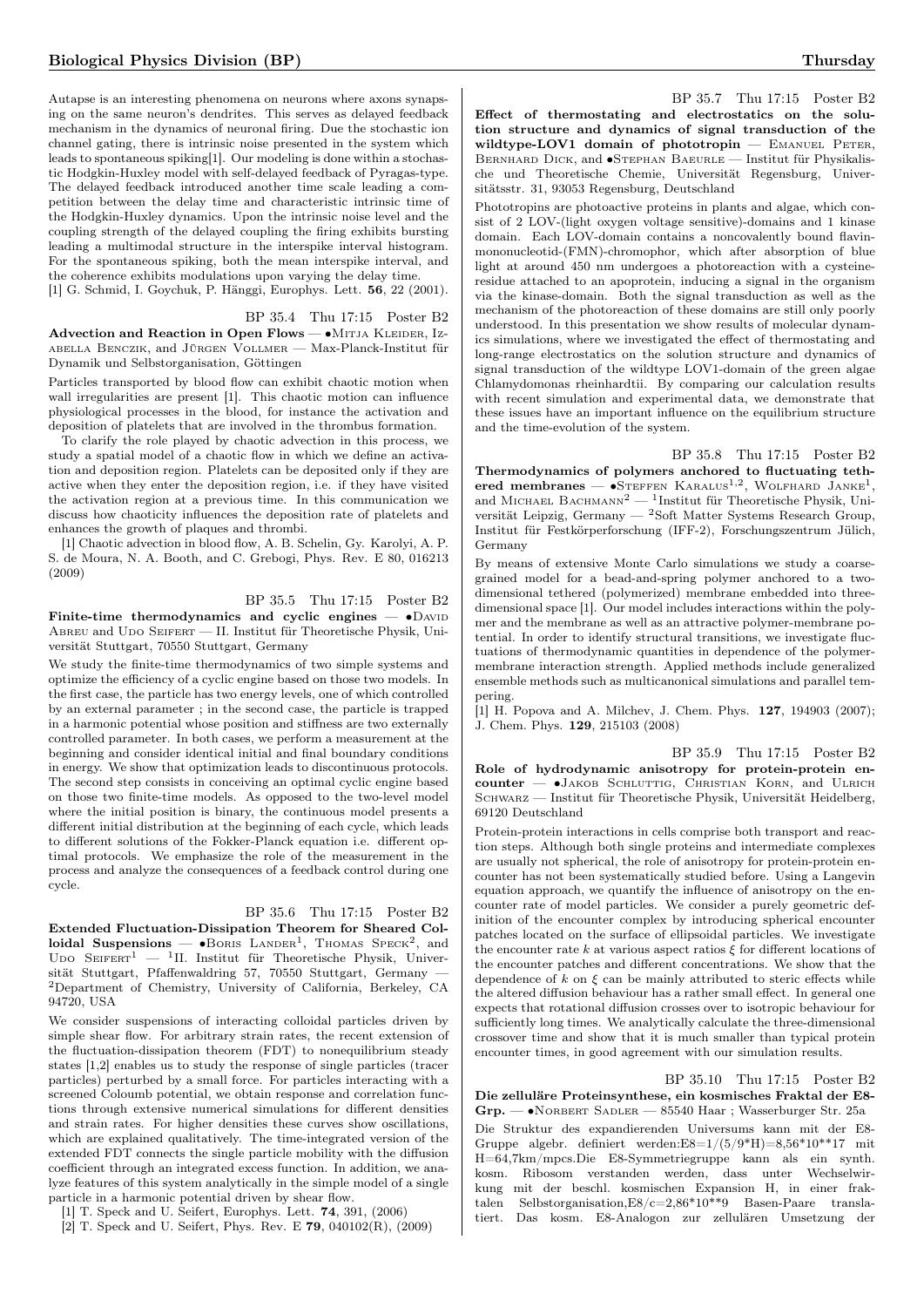Erbinfor-mation ist ein synth.Ribosom,(4Basen\*\*1Tripl)=64 Wörter, durch die die 20 Aminosäuren, unter Einwirkung der kosm. Expansion,gefädelt,transkripiert und synthetisiert werden. Die algebraisch-kosm. Darstellung der E8-Translation:  $E8/c=(H=64.7km/mpcs)*(4Bas**1Tripl)*(4/3Prot)*(2**19Aminos.)$ Algebra E8: 64,7\*64\*4/3\*2\*\*19=2,86\*10\*\*9 Basen-Paare

Die algebr. Darstellung über die 32 Kristall-Klassen:

 $E8/c=(a\text{lfa}(QCD)/a\text{lfa}(QED))^*(32Kr.Kl.)*(4**3)*(2**19Aminos.)$ Algebra E8: 8/3\*32\*64\*2\*\*19=2,86\*10\*\*19 Basen-Paare. Die Menge der über E8 tranlatierten Basen-Paare entspricht in etwa der des Human-Genoms. Erkenntnis: Das expandierende Universum ist in der E8-Darstellung ein kosmisches Organell

BP 35.11 Thu 17:15 Poster B2 The influence of spatial correlations and fractal properties of bacterial patterns on colony extinction  $- \cdot$ FLORENTINE MAYER and Erwin Frey — Arnold Sommerfeld Center for Theoretical Physics (ASC) and Center for NanoScience (CeNS), Ludwig-Maximilians-Universität München, Theresienstrasse 37, D-80333 München, Germany

Bacterial communities represent complex and dynamic ecological systems. They appear in the form of free-floating bacteria as well as biofilms in nearly all parts of our environment. They are highly relevant for human health and disease. Spatial patterns arise from heterogeneities of the underlying landscape or are self-organized by the bacterial interactions, and play an important role in maintaining species diversity. We investigate mechanisms for extinction of the population with our automaton model for a bacterial biofilm in fluctuating environments, where each bacterium can take two different phenotypes, whose growth and death rates depend on the environmental conditions. Employing stochastic simulations we find that the typical time until extinction occurs depends on the system size. We study the maximum of cluster mass over time during an extinction process. Furthermore the fractal properties of the patterns that existed before the extinction are characterized in regard to their influence on the extinction behaviour.

#### BP 35.12 Thu 17:15 Poster B2

Fixation time in zero-sum and non zero-sum cyclic coevolution — • MARKUS SCHÜTT and JENS CHRISTIAN CLAUSSEN — Inst. für Neuro- und Bioinformatik, Universität zu Lübeck

In the territorial and mating behavior of Uta stanburiana, as well as in the colicin secretion and resistance, cyclic coevolutionary dynamics is observed. The coevolutionary payoff matrix has the structure of the rock-paper-scissors (RPS) game, which typically is zero-sum: what one player loses, equals the gain of the winning opponent. In biology, payoffs are difficult to measure, but in general the game can deviate from the zero-sum condition, and the examples mentioned above represent the positive and negative sum cases. In previous work, we have shown that a positive-sum game can stabilize the coexistence (and therefore preserve biodiversity) for a population size below a critical value [1], similar as for the Moran process in cyclic bimatrix games [2]. Here [3], we investigate the scaling of the fixation time and show that the crossover from polynomial to exponential scaling is consistent with the drift reversal as demonstrated in [1].

- [1] JC Claussen and A Traulsen, Phys. Rev. Lett (2008)
- [2] JC Claussen, Eur. Phys. J. (2007)
- [3] M Schütt and JC Claussen (in preparation)

BP 35.13 Thu 17:15 Poster B2 Investigating the chemo-mechanical properties of twodimensional actin networks — KAI UHRIG<sup>1,2</sup>, RAINER KURRE<sup>1,2</sup>, ∙Martin Streichfuss1,<sup>2</sup> , Friedrich Erbs1,<sup>2</sup> , Simon Schulz1,<sup>2</sup> , ANABEL CLEMEN<sup>1,2</sup>, TAMAS HARASZTI<sup>1,2</sup>, CHRISTIAN BÖHM<sup>1,2</sup> und JOACHIM SPATZ<sup>1,2</sup> — <sup>1</sup>MPI for Metals Research, Dept. Spatz, Heisen-

bergstr. 3, 70569 Stuttgart — <sup>2</sup>Univ. of Heidelberg, Biophys. Chem. Dept., INF 253, 69120 Heidelberg

The actin cortex, a quasi two-dimensional network of actin, plays an important role in cell stability, motility and viscoelasticity. In vivo, its characteristic properties are controlled by various crosslinkers, such as actin binding proteins or ions. To investigate the influence of a specific crosslinker on the network's behaviour exclusively we create and probe biomimetic models of the actin cortex. This is realized using microbeads trapped by holographic optical tweezers (HOTs) as scaffold for the actin filaments. With this technique we are able to create actin networks in arbitrary geometry and determine the forces exerted by different crosslinkers. Using a special microfluidic flowcell we have full control over the chemical environment in our experiments. The acting forces are measured by highspeed imaging, whereas simultaneous fluorescence microscopy yields information about the structure and density of the actin network. In another approach we use micropillars as framework and measure unzipping forces of crosslinked actin filaments.

BP 35.14 Thu 17:15 Poster B2

Coexistence and phenology of mass-selective predators — ∙Laurin Lengert, Barbara Drossel, and Christian Guill — TU Darmstadt, Hessen, Deutschland

We study the phenology of predator species, i.e. the chronological succession of species that consume the same prey species within a year. Phenology is modeled by using body-mass dependent attack rates. While prey individuals that are very small compared to predators can easily hide from predators, larger prey individuals have a higher chance to directly escape attacks. This leads to an unimodal capture rate as function of predator and prey size with a maximum at intermediate predator-prey body-mass ratios.

We model the prey to grow during the observed period while the larger predators have a constant body mass (assuming that new born predator individuals are hatching and growing during a different period of the year). Differently sized predator species thus differ in the time when their attack rates on the prey species are maximal.

We analyze the effect of predator phenology on the system's capability to support several predator species with different mean individual body masses and present results concerning minimal size differences between coexisting predators as well as potential invasion scenarios.

BP 35.15 Thu 17:15 Poster B2 The effect of body mass and adaptive foraging on food web robustness — •Lotta Heckmann, Christian Guill, and Barbara Drossel — Institut für Festkörperphysik, TU Darmstadt

Revealing the mechanisms promoting the stability of complex food webs remains a challenge for theoretical ecologists. One apparently stabilizing factor identified recently is the incorporation of allometric scaling, i.e., the influence of the body mass of a species on its metabolic rate, into the differential equations of population dynamics. By this, predator-prey interaction rates become body-mass dependent. Another mechanism contributing to the stability of food webs is adaptive foraging, that is, the capability of predators to focus on more profitable prey.

We numerically investigated the impact of the combined effects of allometric scaling and adaptive foraging on the robustness of food webs, considering different time scales of adaptation (evolutionary vs. behavioural changes) and different predator-prey body mass ratios. Our simulations include nonlinear population dynamics equations with Holling type II functional responses and intraspecific competition. The simulations were performed for different stochastic network structures, such as random graphs or the niche model. Additionally, we analyze in more detail the mechanisms by which adaptive foraging stabilizes food webs by using modules of a small number of interacting species.

## BP 36: Posters: Tissue Dynamics, Charge Effects, and Anomalous Transport

Time: Thursday 17:15–20:00 Location: Poster B2

BP 36.1 Thu 17:15 Poster B2 Self-organized growth regulation in developing epithelia -•Peer Mumcu<sup>1</sup>, Thomas Bittig<sup>1</sup>, Ortrud Wartlick<sup>2</sup>, Marcos<br>González-Gaitán<sup>2</sup>, and Frank Jülicher<sup>1</sup> — <sup>1</sup>Max Planck Institute for the Physics of Complex Systems, Dresden, Germany —

<sup>2</sup>Department of Biochemistry and Department of Molecular Biology, Geneva University, Switzerland

Developing tissues possess intrinsic growth control mechanisms which determine the final size and shape. The basic principles of growth regulation are still poorly understood but it is widely accepted that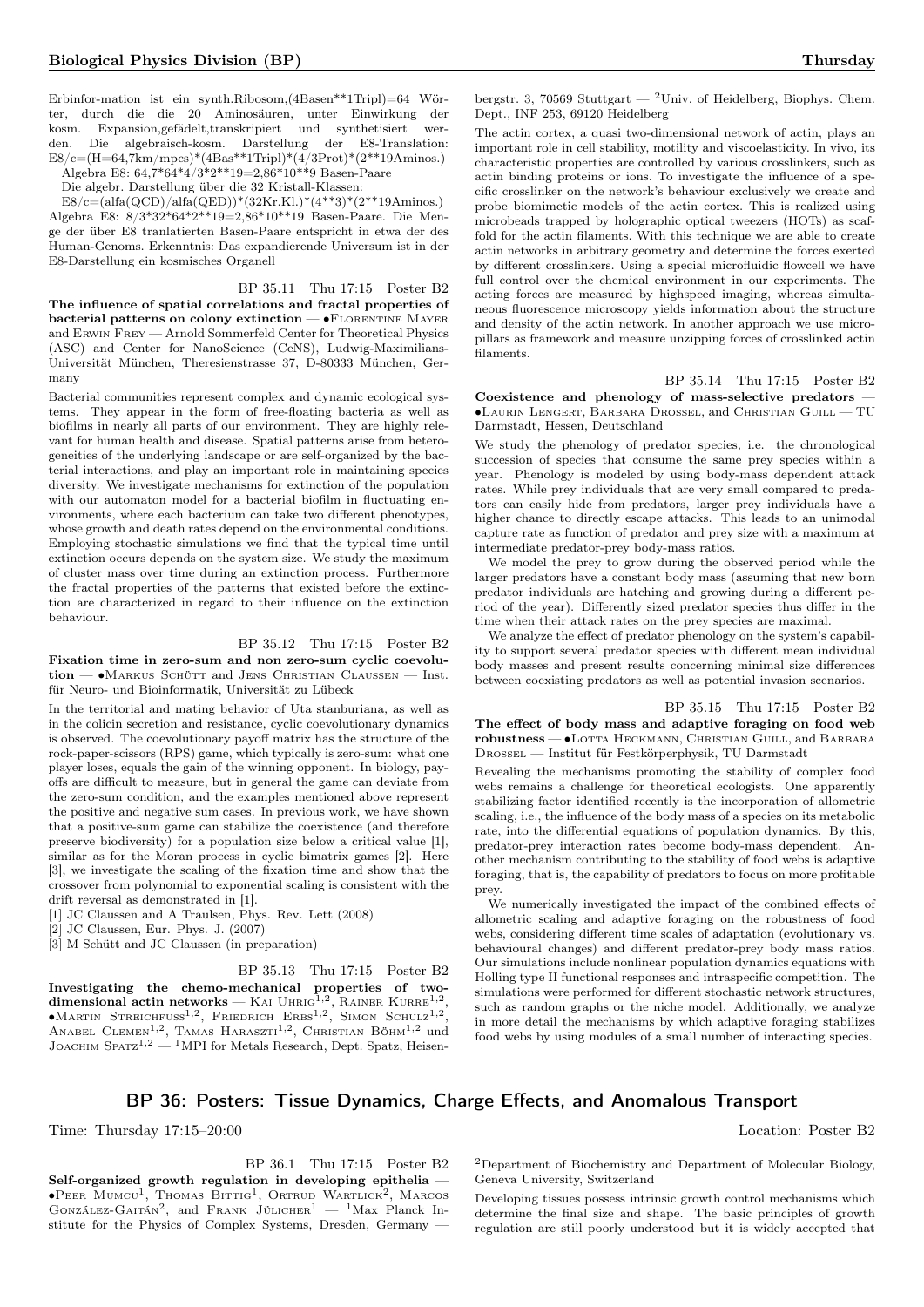certain morphogens act as growth factors that play a key role in this process. Morphogens are a special class of signaling molecules which are secreted from localized sources, spread throughout the tissue and provide cells with positional information. Focusing on the Drosophila fly wing as model system, we present a theoretical study of dynamical morphogen distributions in growing epithelia using a continuum theory and a description which is based on discrete cells. The discrete description combines a two-dimensional vertex model for the organization of cells with dynamic equations for the morphogen concentrations. Within this framework we discuss the scaling of morphogen profiles with tissue size. We introduce a growth rule which couples the decision to divide a cell with temporal changes of the cellular morphogen levels. We show that this growth rule can regulate growth in a selforganized way and compare the results to experimental data from the developing fly wing.

## BP 36.2 Thu 17:15 Poster B2

An Asymmetric her Gene Regulatory Network in the Segmentation  $\text{Clock} \longrightarrow \text{SA\'uL} \text{ Ares}^1,$  Christian Schröter<sup>2</sup>, Luis G. Morelli<sup>1,2</sup>, Andrew C. Oates<sup>2</sup>, and Frank Jülicher<sup>1</sup> — <sup>1</sup>Max Planck Institute for the Physics of Complex Systems, Dresden, Ger- $\,$  many  $^2$  Max Planck Institute of Molecular Cell Biology and Genetics, Dresden, Germany

The segmentation clock is a transcriptional oscillator that controls the sequential segmentation of the vertebrate body axis during embryonic development. Previous models of the zebrafish segmentation clock consisting of symmetric interactions of the cyclic genes her1 and her7 were based only on wild type gene expression data. We have combined genetic experiments studying mutations in both these genes and in the non-cyclic hes6, together with measurements of the period of oscillation of the several mutant conditions. Our results can not be explained by previous models. To understand them, we propose a new model where the her genes have distinct functions in the segmentation clock with asymmetric interactions between them. Our mathematical model is based on a genetic regulatory network where  $her1/hes6$  and her7/hes6 heterodimers have opposing functions. This genetic network model is consistent with experiments and makes testable predictions of biochemical interactions in the clockwork. An important insight coming from our model is that heterodimer formation is a rate limiting step and hence plays a key role in control of the segmentation period.

#### BP 36.3 Thu 17:15 Poster B2

Intercellular coupling tunes the period and stability of a multicellular biological clock —  $\bullet$ Luis G. Morelli<sup>1,2</sup>, Saúl Ares<sup>2</sup>, LEAH HERRGEN<sup>1</sup>, CHRISTIAN SCHRÖTER<sup>1</sup>, ANDREW C. OATES<sup>1</sup>, and FRANK JÜLICHER<sup>2</sup> — <sup>1</sup>Max Planck Institute of Molecular Cell Biology and Genetics — <sup>2</sup>Max Planck Institute for the Physics of Complex Systems

During vertebrate embryonic development, the body segments are formed in a sequential and periodic process controlled by a multicellular genetic clock. Single cells contain autonomous genetic oscillators, and communicate with their neighbors to produce a reliable rhythm that results in a precise segmented pattern. Intercellular communication involves a complex cascade of events that introduces time delays in the coupling, and coupling delays can have complex effects on the collective dynamics. We have developed a generic description of the segmentation clock using phase oscillators, coupled with a time delay. This theory predicted that coupling strength and delays can tune the period of the segmentation clock and produce changes in segment length and cyclic gene expression patterns. We have verified these predictions under experimental conditions affecting components of intercellular coupling in zebrafish embryos. The theory also predicts the existence of instabilities for certain ranges of the coupling delay. By altering the traffic of ligands involved in inter-cellular communication, we find evidence consistent with such an instability.

#### BP 36.4 Thu 17:15 Poster B2

Vertex Model for Mechanics and Dynamics of Epithelia — ∙Douglas B. Staple<sup>1</sup> , Reza Farhadifar<sup>1</sup> , Suzanne Eaton<sup>2</sup> , and FRANK JÜLICHER<sup>1</sup> — <sup>1</sup>Max Planck Institute for the Physics of Complex Systems, Dresden, Germany — <sup>2</sup>Max Planck Institute of Molecular Cell Biology and Genetics, Dresden, Germany

Epithelia are sheets of cells that organize into specific geometrical arrangements or morphologies essential for proper tissue functioning. Here we represent epithelia as networks of polygons: stable and stationary network configurations obey force balance and are represented as local minima of a work function. We describe the ground-state phase diagram to our model, identifying transitions relevant to tissue growth, mechanics, and cell extrusion. The dynamics of cell extrusion and cell-boundary rearrangements depend critically on energetic barriers arising naturally in our model, and are well understood in terms of simple geometric arguments.

BP 36.5 Thu 17:15 Poster B2 Simulation and analysis of neuronal pattern formation in the visual cortex —  $\bullet$  Ghazaleh Afshar<sup>1,2</sup>, Dominik Heide<sup>5</sup>, Lars REICHL<sup>1,2</sup>, and FRED WOLF<sup>1,2,3,4</sup> - <sup>1</sup>MPIDS, Göttingen - <sup>2</sup>BCCN, Göttingen — <sup>3</sup>Georg-August-Universität, Göttingen — <sup>4</sup> IMPRS, Göttingen — <sup>5</sup>FIAS, Frankfurt am Main

Orientation preference maps in the visual cortex, characterized by topological point defects called pinwheels, presumably develop by selforganization of neuronal circuits [1,2]. It was shown recently that the spacing of adjacent orientation columns exhibits a high degree of variability within the visual cortex [3]. We generalized a model based on Turing type instability proposed previously [1] to exhibit a map of local column spacing instead of a single fixed wavelength and studied this model numerically. In the homogeneous model defect densities of solutions split at a late stage of development filling a broad band of values. In the model with spacing heterogeneity this splitting is suppressed. In contrast to the homogeneous model in which the power spectrum of the stable solutions is composed of a finite number of Fourier components, in the heterogeneous model the power spectrum asymptotically shows a continuous band of modes around the critical circle with a finite width depending on the strength of spacing inhomogeneity. This closely resembles the experimental observation. We conclude that wavelength heterogeneity substantially increases the agreement between experimental observation and Turing type models of neural pattern formation. [1] Wolf. PRL (2005). [2] Kaschube et al. NJP (2008). [3] Kaschube et al. PNAS (2009).

BP 36.6 Thu 17:15 Poster B2 Solid tumor growth and fluid transport taking into account a hierarchical network of the host: a three-dimensional theoretical model — ∙Michael Welter and Heiko Rieger — Universität des Saarlandes, 66041 Saarbrücken, Germany

Solid tumors like melanoma acquire sufficient nutrients by coopting the host vasculature and inducing angiogenesis in the surrounding tissue. Furthermore their growth is accompanied with a drastic reduction of vessels density and vessel dilation in the center of the tumor. Thus the original well organized hierarchical network becomes chaotic and a heterogeneously distributed tumor vasculature is formed. We develop a hybrid stochastic/continuum model for three-dimensional tumor growth which includes an explicit representation of the hosts vasculature and its remodeling via sprouting, vessel removal and dilation. The evolution of the tumor mass is captured by a diffusion-reaction model. The heterogeneity and leakiness of tumor vessels is highly relevant for the exavasation and interstitial transport of drugs since large non-vascularized regions exist and high interstitial fluid pressures may impede flow through the vessel walls. Therefore we analyze the flow of a tracer through the interstitial space coupled to our tumor networks by means of a convection-diffusion-reaction model.

BP 36.7 Thu 17:15 Poster B2 Ion Transport through OmpF and OmpC Channels Simulated using Molecular Dynamics — SOROOSH PEZESHKI, ISTVAN BIRO, Mathias Winterhalter, and ∙Ulrich Kleinekathöfer — Jacobs University Bremen, Campus Ring 1, 28759 Bremen, Germany

The outer membrane porins F and C (OmpF and OmpC) are major pores in the cell membrane of the Gram-negative bacterium Escherichia coli. They are considered the main pathways for ions and molecules through the membrane. Using the crystal structures, it is possible to study OmpF and OmpC in computer simulations. The ion conductance through these nano pores is simulated in all-atom molecular dynamics and the temperature dependence of the conductance is calculated for different salt concentrations. Good agreement can be observed in the comparison between simulations and experiments [1]. The advantage of molecular dynamics simulations is that they allow a deeper view on the molecular interactions leading to the macroscopic observation. Ion pathways can be followed and the interaction of ions with certain residues can be observed [2].

[1] S. Pezeshki, C. Chimerel, A. Bessenov, M. Winterhalter, U. Kleinekathöfer, Biophys. J. 97, 1898 (2009).

[2] C. Chimerel, L. Movileanu, S. Pezeshki, M. Winterhalter, U. Kleinekathöfer, Eur. Biophys. J. 38, 121 (2008).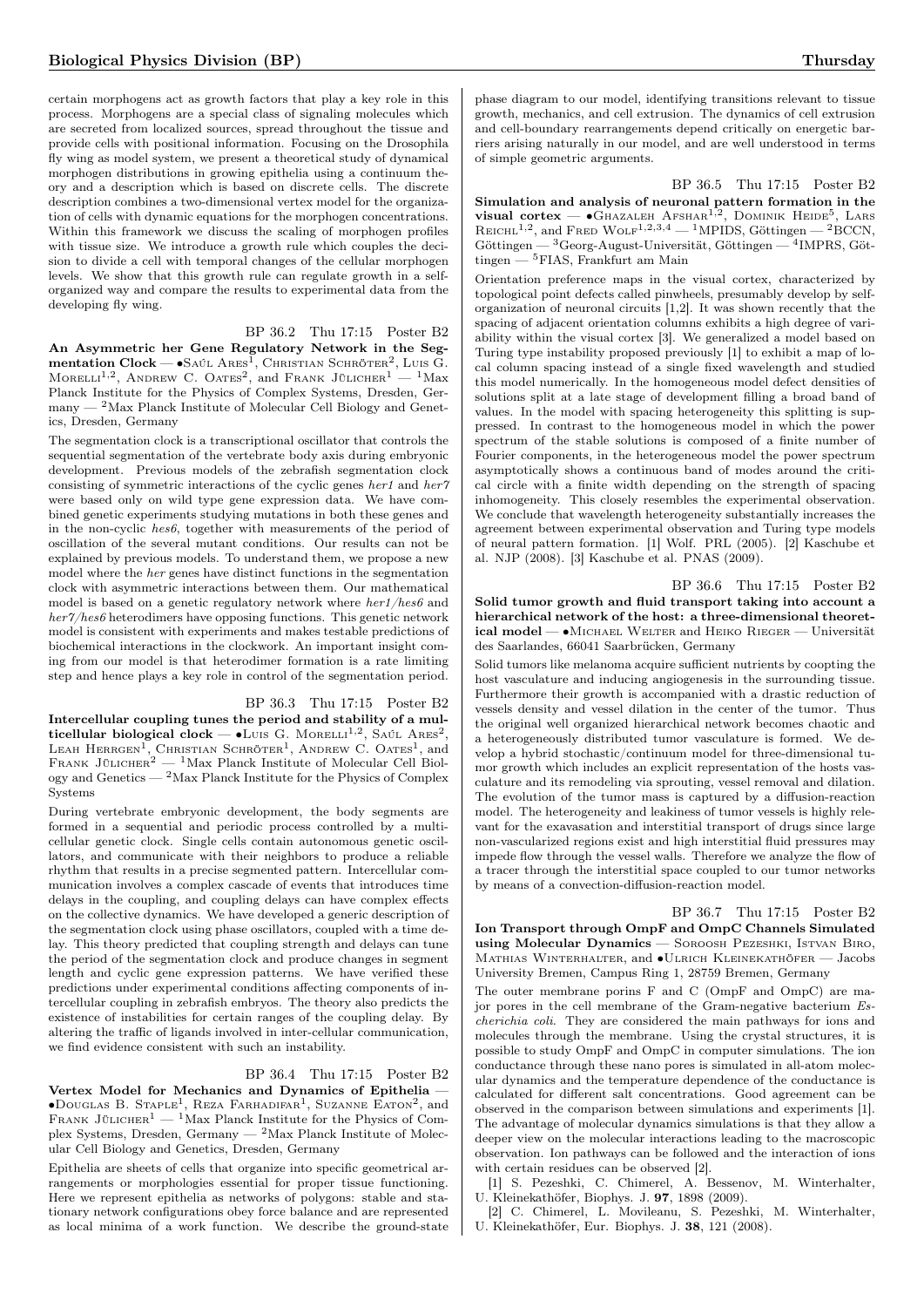BP 36.8 Thu 17:15 Poster B2 Charge induced liquid-liquid phase separation in protein solutions — ∙Marcell Wolf, Zhang Fajun, and Schreiber Frank — Institut für Angewandte Physik, Universität Tübingen, Auf der Morgenstelle 10, 72076 Tübingen, Germany

The liquid-liquid phase separation (LLPS) in concentrated protein solutions plays an important role for protein crystallisation as well as protein-association related diseases, such as the sickle cell anemia and eye cataracts, etc. Here, we show that the LLPS in protein solutions can be induced by using a multivalent salt, using Human Serum Albumin (HSA) and Yttrium Chloride (YCl3). The phase diagram of HSA with YCl3 was determined; it shows a re-entrant phase behaviour [1], i.e. the protein solution undergoes a phase-separation upon adding salt up to a critical value  $c^*$ ,  $c^{**}$ , causes the precipitate to dissolve an the system turns back to a homogeneous solution. In the condensed phase between  $c^*$  and  $c^{**}$  the solution exhibits a (L-L) phase separation. After centrifugation, a protein-poor and a protein-rich phase were obtained and the protein concentration for each phase was determined using UV-visible spectroscopy. We also discuss the effect of the LLPS conditions for protein crystallisation.

[1] F. Zhang et al., Phys. Rev. Lett. 101 (2008) 148101

BP 36.9 Thu 17:15 Poster B2 Reentrant Condensation of protein solutions induced by  $\text{Fe}^{3+}$  and  $\text{Al}^{3+}$  — • BENJAMIN HECK, FAJUN ZHANG, and FRANK Schreiber — Auf der Morgenstelle 10, Universitaet Tuebingen,72076

Tuebingen, Germany The trivalent ions such as  $Fe^{3+}$  can be physiologically important and also relevant in the context of protein-aggregation diseases such as Alzheimer. Therefore it is important to understand their impact on protein interactions and phase behavior in solution. Using model globproteins, we found that addition of  $\text{Fe}^{3+}/\text{Al}^{3+}$  into protein solution leads to a reentrant phase behavior [1]. When salt concentration, c, is below a critical value,  $c\hspace{-0.1pt}<\hspace{-0.1pt}c^*$  proteins are negatively charged. The repulsive Coulomb interaction is dominating which stabilizes proteins in solution. Above c\*, aggregation occurs because the effective surface charge of proteins is significantly reduced due to the binding of cations on the protein surface. Further increase salt concentration above a second critical value,  $c^{**}$ , one finds redissolution which in a simple picture is interpreted as effective inversion of charges [1].Charge inversion takes place only for multivalent ions. Electrophoresis experiments confirm the effective charge inversion of proteins as a function of salt concentration. Small-angle X-ray scattering data further reveal a clear transition of interactions from repulsive to attractive and to repulsive again at  $c < c^*$ ,  $c^* < c < c^{**}$  and  $c^{**} < c$ , respectively. [1] F. Zhang et al., Phys. Rev. Lett. 101 (2008) 148101

BP 36.10 Thu 17:15 Poster B2

Anomalous transport in living cells — ∙Doris Heinrich — Biophysics of Cell Dynamics Group, Fakultät für Physik und CeNS, LMU

Living cells exhibit exceptional dynamic properties, caused by the presence of ATP-driven motion. In particular, intracellular transport of cargos proceeds by successive phases of diffusion and active movement along microtubules via dynein and kinesin motors. While passive Brownian motion allows for intracellular transport of molecules on the nanoscale, it becomes inefficient for transport of large proteins, vesicles and organelles on the scale of a whole cell. We developed an automated and reliable time-resolved identification method for motility state signatures of cytoplasmic tracers. Such an approach is both experimentally challenging and of fundamental importance for our understanding of intracellular transport processes. We investigated the motion of micron- and nanosized particles in the amoeba Dictyostelium discoideum (Dd). The distribution of active transport durations is found to decay exponentially with a characteristic time  $t = 0.65$  s. The velocity distribution of active events exhibits several peaks, revealing the signature of a finite number of molecular motors working collectively. By further applying spatially and temporally defined external boundary conditions to these cells, like drugs, precisely monitored magnetic field gradients or by cell motility essays on pre-ordered 3D topologies, we induce changes in cellular function.

München, Germany

BP 36.11 Thu 17:15 Poster B2 Non-ballistic and subdiffusive nanoparticle transport in living  $\text{cells}$  → Маrcus Оттем<sup>1</sup>, Амітавна Nandi<sup>2</sup>, Delphine Arcizet<sup>1</sup>, BENJAMIN LINDNER<sup>2</sup>, and DORIS HEINRICH<sup>1</sup>  $-$ <sup>1</sup>Ludwig-Maximilians-Universität and Center for NanoScience (CeNS), München, Germany — <sup>2</sup>Max-Planck-Institut für Physik komplexer Systeme, Dresden, Germany

Intracellular transport of vesicles, macromolecules and organelles relies on ballistic and diffusive (including subdiffusive, Brownian and superdiffusive) motion. Local mean square displacement (MSD) analysis allows for the time-resolved separation of these two motion types and their respective motion parameters. It has been established that the ballistic regime is determined by molecular motors. The diffusive regime is of particular interest for inferring information about the cytoskeleton's role in transport.

The non-ballistic phases of intracellular transport are characterized experimentally using nanoparticles in Dictyostelium discoideum cells. Local MSD analysis yields the distributions for the effective diffusion coefficient and the local MSD exponent. These statistics can be reproduced by simulating a Brownian motion the increments of which are negatively correlated over short times. Very good agreement of the experimental and simulated statistics yields valuable information about the short-timescale subdiffusive behaviour and an underlying biophysical picture.

## BP 37: Biomaterials

Time: Friday 10:00–13:00 Location: H43

**Invited Talk** BP 37.1 Fri 10:00 H43 Pearls and Feathers: New Concepts and Inspiration for Plant's Design — •Ingrid Weiss, Eduard Arzt, and Helmut Kirchner — INM - Leibniz Institute for New Materials gGmbH, Campus D2 2, D-66123 Saarbrücken, Germany

Pearls and nacre are at the forefront of understanding the earliest genetic routes towards high-performance composite materials. Also the display function of birdfeathers for sexual attraction implies very specific needs of evolutionary relevance. Our work demonstrates that various functions are achieved by the composite structure of biological materials, which is better than the sum of its parts. While pearls consist of micro- and nano-patterned aragonite with low organic content, the cortex material of feathers, beta-keratin, is homogeneous over about 80% of the length of the rachis. Our ongoing research on chitin in pearls [1,2], and on keratin in feathers [3] aims at understanding what exactly happens in feather follicles under load, and in pearl forming tissue during the process of biomineralization thus creating a basic link between gravity, materials properties, and life. This would as well be relevant for understanding complex structured materials such as plants.

References [1] I.M. Weiss, Jewels in the pearl, ChemBioChem, in

press (2010) [2] I.M. Weiss et al., The chitin synthase involved in marine bivalve mollusk shell formation contains a myosin domain, FEBS Lett. 580, 1846-1852 (2006) [3] I.M. Weiss & H.O.K. Kirchner, The peacock's train (Pavo cristatus and Pavo cristatus mut. alba) I. Structure, mechanics, and chemistry of the tail feather coverts, J. Exp. Zool. A, submitted, (2009)

BP 37.2 Fri 10:30 H43

New functional ceramic composits through biomineralisation? — •Katharina Gries<sup>1,2</sup>, Malte Launspach<sup>1</sup>, Meike<br>Gummich<sup>1</sup>, Tanja Dodenhof<sup>1</sup>, Andreas Rosenauer<sup>2</sup>, and MONIKA  $\text{FRTZ}^1$  — <sup>1</sup>Pure and Applied Biomineralisation, Biophysics Institute, Universität Bremen, Germany — <sup>2</sup>Electron Microscopy Group, Solid State Physics, University Bremen, Germany

The biogenic polymer/mineral composite nacre is grown by a selforganisation process, where a few weight percent of organic material governs the specific crystallization of the calcium carbonate polymorph aragonite. The thus developed material shows a dense packing of thin layers (500nm) of mineral platelets interdispersed by a few nanometer of organics, acting like a glue to improve the mechanical properties of this biogenic ceramic by making it non-brittle. In order to be able to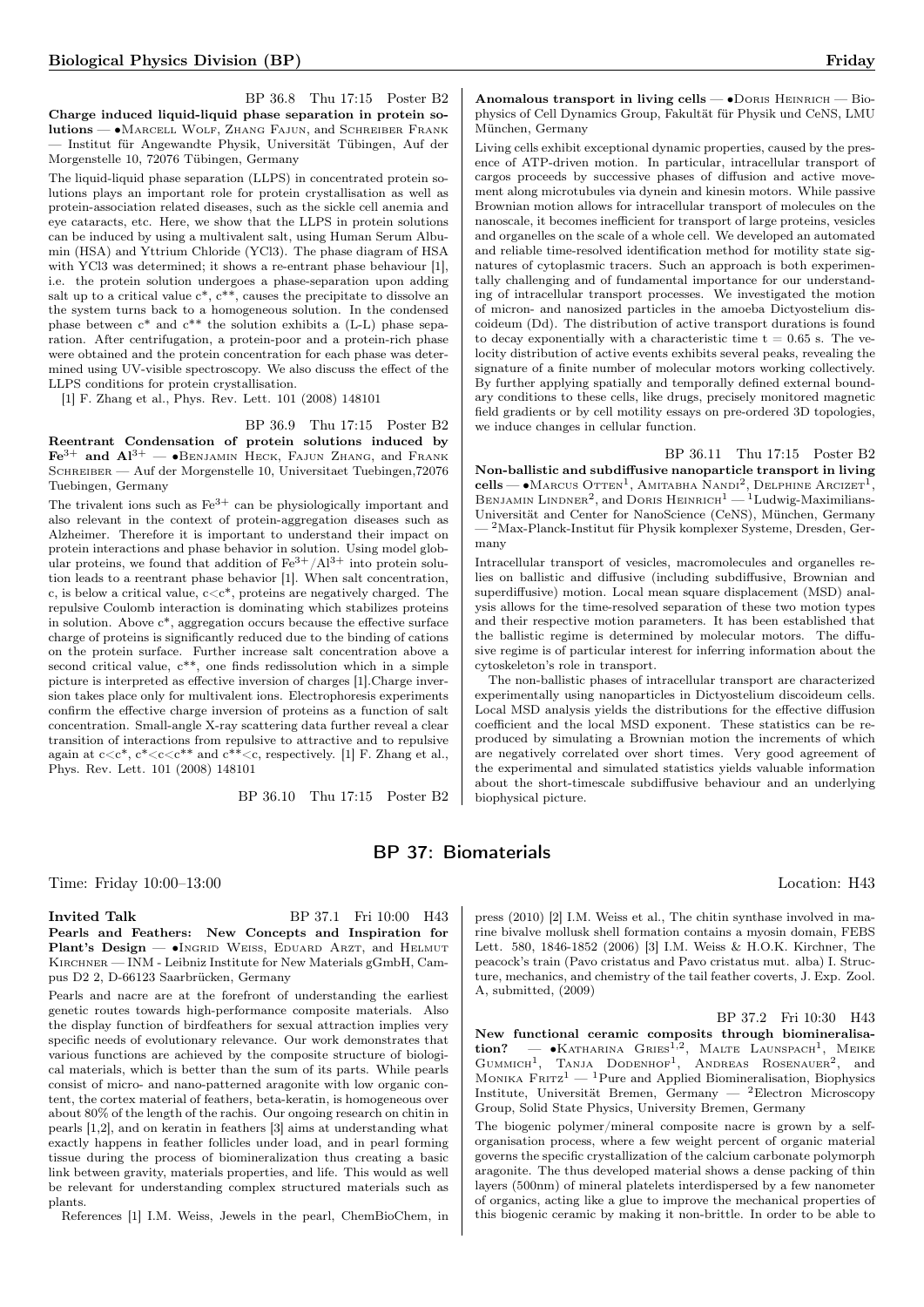make use of this self-organised structure formation for future purposes and applications we have to understand this process, which results in the microstructure with mineralized platelets embedded in bioorganic nanolayers. In direct atomic force microscopy experiments and in crystallization experiments, on the interaction of model polymers and purified proteins with the mineral calcium carbonate, crystal nucleation and inhibition properties of the different polymers and proteins were discovered. We employ SEM (scanning electron microscopy), AFM (atomic force microscopy), precipitation assays, contact angle measurements and theoretical simulations to investigate the interaction processes between organic and inorganic material in the natural and synthetic composites.

#### BP 37.3 Fri 10:45 H43

The nanostructure of biogenic calcite: a 3D SAXS/WAXS  $\boldsymbol{\mathrm{study.}}=\bullet$ Снristoph Gilow $^1,$  Barbara Aichmayer $^1,$  Chenghao Li<sup>1</sup>, Stefan Siegel<sup>1</sup>, Oskar Paris<sup>2</sup>, Emil Zolotoyabko<sup>3</sup>, and Pe-TER  $\text{F} \text{R} \text{ATZL}^1$  — <sup>1</sup>Department of Biomaterials, Max Planck Institute of Colloids and Interfaces, Research Campus Golm, 14424 Potsdam, Germany — <sup>2</sup> Institute of Physics, University of Leoben, A-8700 Leoben, Austria — <sup>3</sup>Department of Materials Engineering, Technion - Israel Institute of Technology, Haifa 32000, Israel

Biogenic crystals grow in the presence of organic macromolecules which influence their shape and internal structure, often resulting in superior material characteristics. Calcitic prisms from the shell of the Pinna nobilis scatter like single crystals, despite containing significant amounts of intra-crystalline organic macromolecules which cause anisotropic distortions of the calcite unit cells. Individual prisms were investigated by means of 3D wide- and small-angle scattering (SAXS/WAXS) using synchrotron radiation at the  $\mu$ -Spot beamline, BESSY II, Helmholtz Zentrum Berlin. The SAXS signal was also found to be strongly anisotropic and had a fixed orientation correlation to the WAXS pattern. Additional insights into the nanostructure of calcitic prisms and the organic-mineral interfaces were gained by laboratory SAXS measurements on powdered samples as well as by SEM studies on etched samples. Annealing the prisms at 300∘C, a temperature which was chosen to mainly affect the organic macromolecules, led to substantial structure rearrangements on a nano-scale.

### BP 37.4 Fri 11:00 H43

The ordered arrangement of secondary osteons in long bones — •Савоlім Lukas<sup>1</sup>, Ron Shahar<sup>2</sup>, John Dunlop<sup>1</sup>, Sharon Papo<sup>2</sup>, and Richard Weinkamer<sup>1</sup> — <sup>1</sup>Max Planck Institut of Colloids and Interfaces,  $Potsdam - {}^{2}The Hebrew University of Jerusalem,$ Rehovot, Israel

Bone remodeling, the renewal process of bone, leads in compact bone to the formation of cylindrical structures called osteons. In the central cavity (haversian canal) of the osteon a blood vessel is responsible for the supply of nutrients to the bone cells. This work aims (i) to quantify the order in the arrangement of haversian canals and (ii) to use a simple model to explain the measured order. Using microscopy we studied different long bones (radius, metacarpal) from horses and dogs at different anatomical locations. The spatial arrangement of osteons was quantified by the use of the autocorrelation function (ACF) and by the shortest distance distribution (SDD) which describes how far away bone is from its nearest haversian canal. In our model the arrangement of osteons is created by a random sequential addition process. Each osteon is characterized by an haversian canal surrounded by a circular exclusion zone within which the creation of another osteon is prohibited (cherry-pit model). The radii of the exclusion zone are assumed to be normally distributed. The analysis of the microscopic images showed that the ACFs and SDDs are independent of the anatomical location in the horse radius, but not in the metacarpal bone. These differences could be explained by the model, by either increasing the mean value of the exclusion radius or the standard deviation.

#### BP 37.5 Fri 11:15 H43

Bioactive surfaces from polymeric films aiming at near IRlight triggered cellular response —  $\bullet$ DMITRY VOLODKIN<sup>1,3</sup>, ANdre Skirtach<sup>1</sup>, Narayanan Madaboosi<sup>1</sup>, Jenifer Blacklock<sup>1</sup>, REGINE VON KLITZING<sup>3</sup>, ANDREAS LANKENAU<sup>2</sup>, CLAUS DUSCHL<sup>2</sup>, and HELMUTH MÖHWALD<sup>1</sup> — <sup>1</sup>MPIKG, Am Mühlenberg 1, 14476 Potsdam-Golm, Germany — <sup>2</sup>IBMT, Am Mühlenberg 13, 14476 Potsdam-Golm, Germany — <sup>3</sup>TU Berlin, Strasse des 17. Juni 124, 10623 Berlin, Germany

The layer-by-layer (LbL) polymer self-assembly based on consecutive polymer adsorption has emerged as a powerful and versatile strategy to engineer surface films for bio-applications. Here we present composite LbL-assembled dynamic films possessing high loading capacity, remote release functionalities, and controlled cellular response. The film has been formed using two biopolymers, namely hyaluronic acid (HA) and poly-L-lysine (PLL). The film able to embed material of different nature (from flexible macromolecules such as DNA and proteins to nanoand microparticles) in extremely high amounts (tens of mkg per cm2) that is related to spontaneous "polymer doping". Here we present remote release of film-entrapped material by "biofriendly" near-infrared light. Composite HA/PLL film with embedded gold nanoparticles and biomacromolecules or microcapsules hosting biomolecules can be activated by infrared light resulting in biomolecules\* release. The films can be constructed to be cell (fibroblasts) adhesive or cell resistant depending on its intrinsic properties. Light-triggered DNA transfection to individual cell is demonstrated.

#### 15 min. break

BP 37.6 Fri 11:45 H43

The Effect of Large Strain Deformations on the Non-linear Material Properties of Collagen — • STEFAN MÜNSTER<sup>1,2</sup>, LOUISE JAWERTH<sup>2</sup>, DAVID WEITZ<sup>2</sup>, and BEN FABRY<sup>1</sup> - <sup>1</sup>Department of Physics, University Erlangen-Nuremberg, Germany — <sup>2</sup>Department of Physics, Harvard University, Cambridge, USA

Collagen is the most abundant protein in vertebrates, and its mechanical properties govern the structure and function of many tissues. When subjected to large strain, collagen shows strain-stiffening behavior typical for biopolymers. Here, we investigate how the strain-stiffening response of collagen changes as the material undergoes repeated large strain oscillations. We shear in vitro reconstituted collagen gels in a plate-plate rheometer by applying sinusoidal strain oscillations, and analyze the non-linear stress-strain relationship. With each cycle, the maximum stress and the linear modulus of the material decrease, and the strain-stiffening response occurs at higher strains. Surprisingly, the shape of each stress-strain response is similar to that observed during the previous cycle, only shifted towards larger strain values. Upon addition of covalent crosslinks by incubating the polymerized collagen gels with 2% glutaraldehyde solution, the stress-strain relationship becomes independent of the loading history. We hypothesize that the microscopic mechanism responsible for the history dependence is intra-fibrillar slip of adjacent collagen monomers, which increases the rest lengths of previously strained fibers. A simple visco-elastic model which takes the fibrillar structure of the gels into account shows remarkable similarity with our experimental data.

BP 37.7 Fri 12:00 H43

Using microtubules to measure actin viscoelasticity  $-$  FELIX ZÖRGIEBEL<sup>1</sup>,  $\bullet$ MARCEL BREMERICH<sup>1</sup>, FREDERICK C. MACKINTOSH<sup>2</sup>, and CHRISTOPH F. SCHMIDT<sup>1</sup> - <sup>1</sup>III. Physikalisches Institut, Georg-August-Universität, 37077 Göttingen — <sup>2</sup>Department of Physics & Astronomy, Vrije Universiteit, 1081 HV Amsterdam

In conventional active and passive microrheology techniques, micronsized particles are embedded in biological samples for probing their viscoelastic properties. These methods are not always well suited for investigating the interior of living cells because the probe particles can perturb their neighborhood and because surface interactions can occur. Such problems can be elegantly circumvented by using natural constituents of the cellular system as local probes. The thermal bending fluctuations of microtubules, for instance, intrinsically carry information about the mechanical properties of the surrounding medium. It turns out that one can investigate local shear moduli and stress fluctuations in biopolymer networks by a detailed analysis of the spatial and temporal bending fluctuations of just one point of a microtubule, largely without introducing probe artifacts. To test this new method, we sparsely seeded an in vitro network of filamentous actin with microtubules which were again sparsely labeled with nanometer-sized gold particles. The displacements of these particles were then tracked by laser interferometry using an optical trap. Knowing the microtubule elastic properties, the observed bending dynamics allowed us to estimate the complex shear modulus of the surrounding actin network.

#### BP 37.8 Fri 12:15 H43

Micromechanical Properties and Structure of the Pericellular Coat of Living Cells —  $\bullet$ Heike Böhm<sup>1</sup>, Tabea Mundinger<sup>1</sup>, VALENTIN  $H$ AGEL<sup>1</sup>, UWE RAUCH<sup>2</sup>, JENNIFER CURTIS<sup>3</sup>, and JOACHIM  $Sparz<sup>1</sup>$  — <sup>1</sup>Max-Planck-Institute for Metals Research, Department New Materials & Biosystems & University of Heidelberg, Department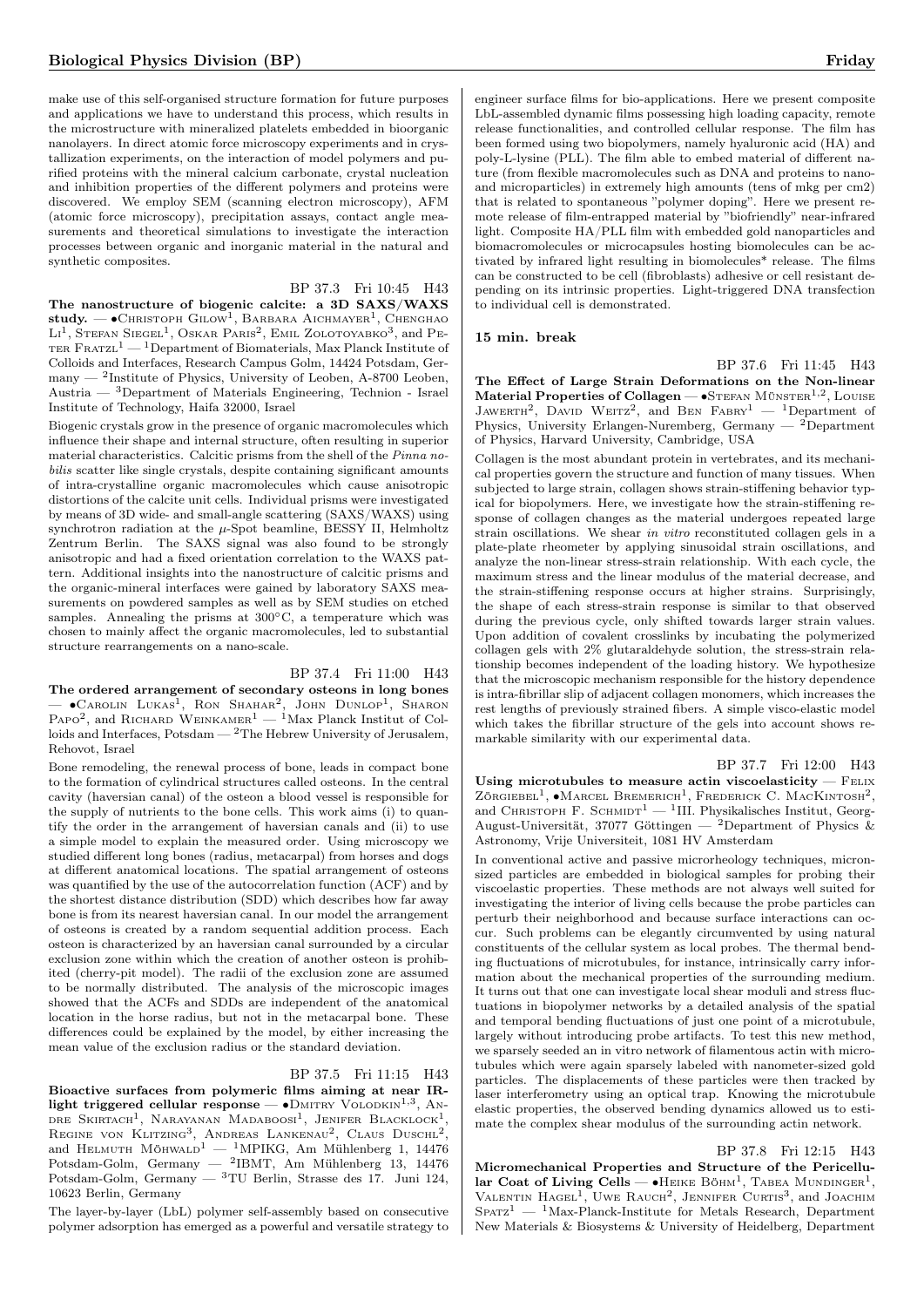of Biophysical Chemistry, Heisenbergstr. 3, 70569 Stuttgart, Germany - <sup>2</sup>Vessel Wall Biology, Department of Experimental Medical Science, Biomedical Center, Lund University, 221 84 Lund, Sweden — <sup>3</sup>School of Physics, Georgia Institute of Technology, 837 State Street, Atlanta, GA

Most mammalian cells are enveloped by a coat of polysaccharides and proteins, the pericellular coat (PCC). It plays a vital role in biological processes such as adhesion and proliferation. The PCC's backbone is composed of hyaluronan (HA), a highly hydrated polysaccharide that anchors the coat to the cell membrane. The molecular interaction of hyaluronan with different HA binding proteins determines the architecture of the PCC. Their mesoscopic arrangement influences not only the cell's perception of its environment but also its ability to withstand compression. This is especially important for our cells of interest: chondrocytes living and maintaing the load-bearing cartilage. In order to study the mesoscopic strucutre of the PCC, we employ a toolbox of different biophysical techniques, including confocal microscopy, particle tracking microrheology [1] and adhesive nanostructured surfaces. T [1] H. Boehm, T. A. Mundinger, C. H. J. Boehm, V. Hagel, U. Rauch, J. P. Spatz, J. E. Curtis, Soft-Matter 2009, DOI: 10.1039/B905574F.

#### BP 37.9 Fri 12:30 H43

Linker Induced Actin Network Formation under Cell-Sized Confinement — ∙Florian Huber, Sebastian Ehrig, Carsten VOGT, DAN STREHLE, and JOSEF KÄS — Division of Soft Matter Physics, Department of Physics, University of Leipzig, Linnéstr. 5, D-04103 Leipzig, Germany

Cross-linked actin networks are decisively involved in the overall mechanical properties of cells. The networks' architecture ranges from densely packed bundles to networks with high crossing angles and is typically assigned to specific linker proteins. Recently, however, it was found that weak cross-linkers give rise to both extended networks and bundles. We used multivalent ions as model-linkers to study actin fil-

ament aggregation in cell-sized geometries. Small droplets filled with actin filaments are sealed by a thin oil film to control droplet evaporation. At a critical concentration of multivalent ions their potential turns attractive. This implies a phase transition from isotropic or nematic f-actin solutions to cross-linked actin networks.

In addition to the well-known bundle formation, we obtained regularly spaced networks of star-like astern patterns. These networks display many features of cellular networks in the actin cortex and may serve as a model system for the cortical actin layer. Moreover, by altering the linker properties it was possible to switch between different network architectures. Observed phase transitions are fast (seconds to few minutes) which is of high interest concerning the known ability of living cells to quickly modify their morphology.

#### BP 37.10 Fri 12:45 H43

Active polar gels in a Taylor Couette Geometry —  $\bullet$ MATTHIAS MUSSLER and ALBRECHT OTT — Biologische Experimentalphysik, Universität des Saarlandes, Saarbrücken

The Taylor Couette Geometry is a well researched system for polymersuspensions and many other inactive fluids.Our experimental approach starts with the assumption that, if a fluid or suspension has active components, the critical Taylor Number is influenced by these active processes, i.e. filament de-/polymerisation, and the phase diagram will change. This is observable by the formation of Taylor Vortices or other flow figures and calculable by the stimulus in relation to the flow variation. For these experiments we use an extract of Xenopus Oocytes as an example for acellular but nonetheless active fluid and Macrophages as an example for highly active living cells in a coaxial cylinder geometry in a commercial rheometer. The calculus of these experiments is based on the theory of active polar gels described by Kruse et al. This theory describes an active fluid with several components. It takes into account polar order and considers the case when one component is viscoelastic.

## BP 38: Focus: Charge Effects in Soft and Biological Matter III (joint CPP, BP, ST)

Time: Friday 10:15–12:00 Location: H45

**Invited Talk** BP 38.1 Fri 10:15 H45 Charge inversion in macromolecular systems —  $\bullet$ CHRISTIAN Holm — Institut für Computerphysik, Universität Stuttgart, Pfaffenwaldring 27, 70569 Stuttgart, Germany

We discuss our current understanding of the phenomenon of charge inversion in macromolecular systems, based on simulational results in recent years. In this approach the solvent has been incorporated only as an implicit dielectric background, whereas all charges and salt ions are treated explicitly. We will also discuss our recent work on modelling electrophoresis of charged polymers within a coarse grained approach, where the solvent degrees of freedom have been modelled using a Lattice-Boltzmann algorithm.

[1] R. Messina, C. Holm, K. Kremer,Ground state of two unlike charged colloids: an analogy with ionic bonding, Euro. Phys. Lett., 51, 461 (2000).

[2] O. Lenz, C. Holm, Simulation of charge reversal in salty environments: Giant overcharging?, Euro. Phys. J. E 26, 191-195 (2008).

[3] K. Grass, C. Holm Mesoscale modelling of polyelectrolyte electrophoresis, Faraday Discuss. 144, 57-70 (2010).

#### BP 38.2 Fri 10:45 H45

Counterion condensation and effective charge of linear and globular macromolecules — UTE BÖHME and •ULRICH SCHELER — Leibniz Institute of Polymer Research Dresden, Hohe Strasse 6, 01069 Dresden

The charge density on charged macromolecules is usually so high, that the thermal energy of the respective counterions is insufficient to escape the electric field generated from the charges on the macromolecule. Therefore a fraction of counterions condenses on the macromolecule, lowering the effective charge of the macromolecule The combination of diffusion and electrophoresis NMR provides an umambiquous possibility for the experimental determination of the effective charge, which is in good agreement with molecular simulations [1, 2]. This approach has been applied to flexible and stiff polyelectrolytes as well as proteins and other globular molecules [5]. Because PAMAM dendrimers exhibit only two types of chargeable groups, counterion condensation

can easily be quantified, where the degree of protonation of the amino groups is inferred from proton NMR spectra. The fraction of condensed counterions increases with increasing molecular weight to level at about 70%. The effect of the variation of the solvent properties is studied with variation of the ionic strength and the dielectric constant of the solution.

[1] K. Grass, U. Böhme, U. Scheler, H. Cottet, C. Holm, Physical Review Letters 100, (2008) 096104 [2] U. Scheler, Current opinion in Colloid & Interface Science, 14 (2009), 212 [3] U. Böhme, U.Scheler, Coll. & Surf.A., 222, (2003), 35

## BP 38.3 Fri 11:00 H45

Detection of multilayer formation of charged macromolecules by field-effect devices: from experiment to theory — • ANDREY CHERSTVY<sup>1</sup>, MARIAM ABOUZAR<sup>2</sup>, and ARSHAK POGHOSSIAN<sup>2</sup> -<sup>1</sup>IFF-2, FZ Jülich, Germany — <sup>2</sup>IBN-2, FZ Jülich, Germany

Field-effect based semiconductor devices for label-free detection of adsorption of charged macromolecules are widely used for biosensor applications. The quantitative understanding of signals measured is however still missing in many cases. We use a capacitive electrolyteinsulator field-effect device for electrical detection of layer-by-layer adsorption of oppositely charged polyelectrolyte PE PSS/PAH chains onto the sensor surface [1]. We measure the thickness of PE layers formed as well as the changes in morphology and wetability of the modified sensor surface. We also study the effects of ionic strength on the sensor signal detected upon PE multilayer formation. We observe progressively decaying oscillations of the sensor potential upon repetitive PE adsorption. To analyze these zig-zag variations, we develop a theoretical model that accounts for the Debye screening by mobile ions within the PE layer. The model predicts that potential oscillations monitored by the sensor originate from the sign and the charge density of last PE layer. These variations depend strongly on bulk electrolyte concentration and physical parameters of PE multilayers. At lower salt, the oscillations predicted are much larger and more persistent with number of PE layers deposited. The magnitude and decay length of oscillations are in good agreement with experimental